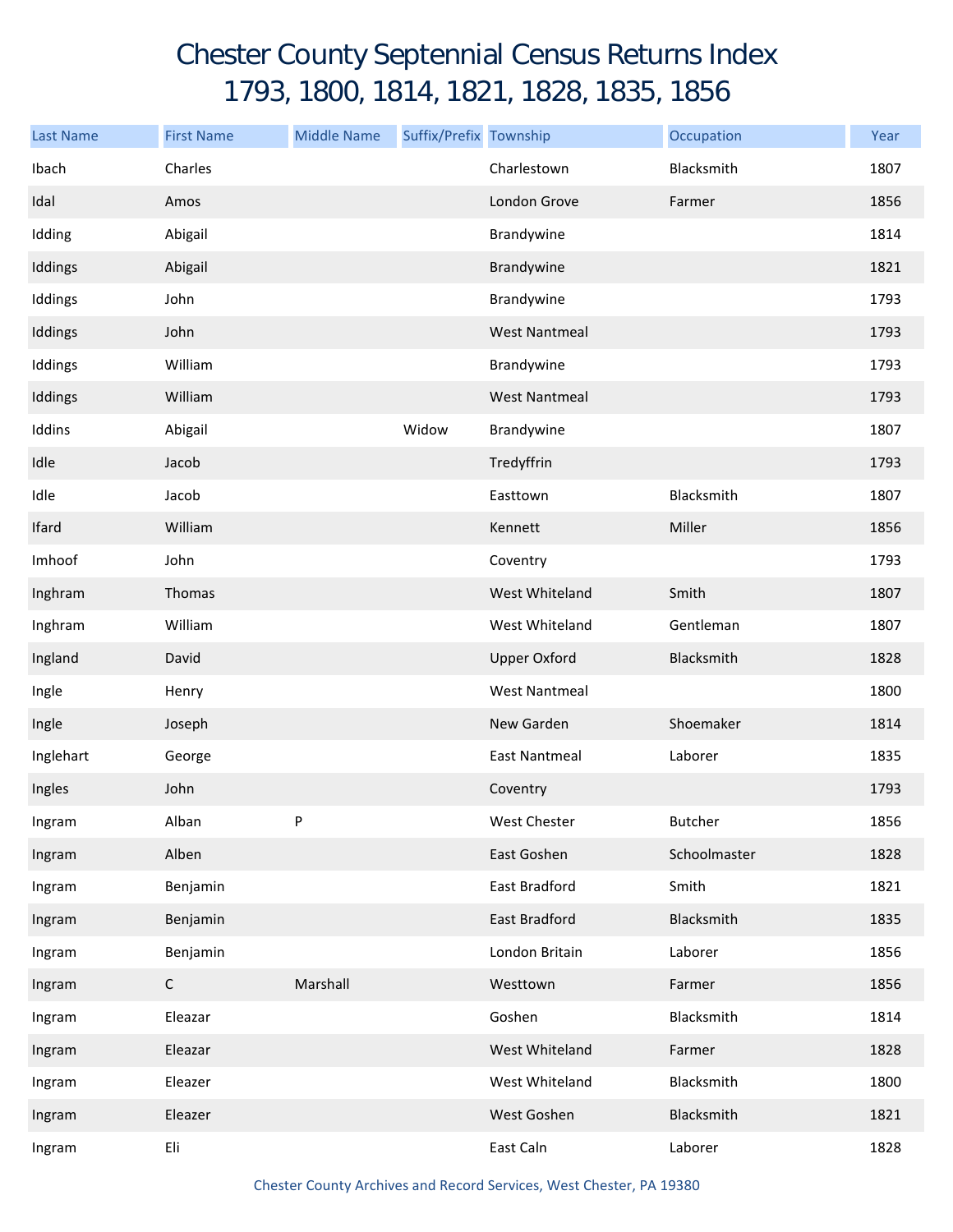| <b>Last Name</b> | <b>First Name</b> | <b>Middle Name</b>        | Suffix/Prefix Township |                         | Occupation | Year |
|------------------|-------------------|---------------------------|------------------------|-------------------------|------------|------|
| Ingram           | Eli               |                           |                        | <b>West Coventry</b>    | Farmer     | 1856 |
| Ingram           | Elisha            |                           |                        | West Bradford           |            | 1793 |
| Ingram           | Elisha            |                           |                        | East Caln               | Blacksmith | 1800 |
| Ingram           | Elisha            |                           |                        | West Bradford           | Gentleman  | 1807 |
| Ingram           | Elisha            |                           |                        | West Bradford           | Gentleman  | 1814 |
| Ingram           | Elisha            |                           |                        | West Whiteland          | Laborer    | 1828 |
| Ingram           | George            |                           |                        | <b>West Coventry</b>    | Boatman    | 1856 |
| Ingram           | Humphrey          |                           |                        | East Caln               | Butcher    | 1856 |
| Ingram           | James             |                           |                        | Sadsbury                |            | 1793 |
| Ingram           | James             | $\boldsymbol{\mathsf{A}}$ |                        | East Bradford           | Farmer     | 1856 |
| Ingram           | John              |                           |                        | <b>East Fallowfield</b> |            | 1793 |
| Ingram           | John              |                           |                        | East Caln               | Shoemaker  | 1807 |
| Ingram           | John              |                           |                        | <b>West Bradford</b>    | Laborer    | 1807 |
| Ingram           | John              |                           |                        | East Bradford           | Blacksmith | 1807 |
| Ingram           | John              |                           |                        | <b>East Fallowfield</b> | Weaver     | 1807 |
| Ingram           | John              |                           |                        | East Bradford           | Smith      | 1814 |
| Ingram           | John              |                           |                        | East Fallowfield        | Weaver     | 1814 |
| Ingram           | John              |                           |                        | West Bradford           | Farmer     | 1814 |
| Ingram           | John              |                           |                        | Pennsbury               | Innkeeper  | 1821 |
| Ingram           | John              |                           |                        | <b>West Bradford</b>    | Farmer     | 1821 |
| Ingram           | John              |                           |                        | West Bradford           | Farmer     | 1828 |
| Ingram           | John              |                           |                        | <b>West Chester</b>     | Blacksmith | 1828 |
| Ingram           | John              |                           |                        | East Bradford           | Blacksmith | 1828 |
| Ingram           | John              |                           |                        | London Britain          | Laborer    | 1835 |
| Ingram           | John              |                           |                        | West Bradford           | Farmer     | 1835 |
| Ingram           | John              |                           |                        | London Britain          | Farmer     | 1856 |
| Ingram           | John              |                           |                        | West Chester            | Blacksmith | 1856 |
| Ingram           | John              | E                         |                        | East Caln               | Laborer    | 1835 |
| Ingram           | John              | F                         |                        | Westtown                | Farmer     | 1856 |
| Ingram           | John              | I Lewis P                 |                        | East Caln               | Laborer    | 1835 |
| Ingram           | John              | L                         |                        | East Caln               | Victualer  | 1835 |
| Ingram           | John              | L.                        |                        | West Bradford           | Laborer    | 1807 |
| Ingram           | John              | L.                        |                        | Newlin                  | Farmer     | 1814 |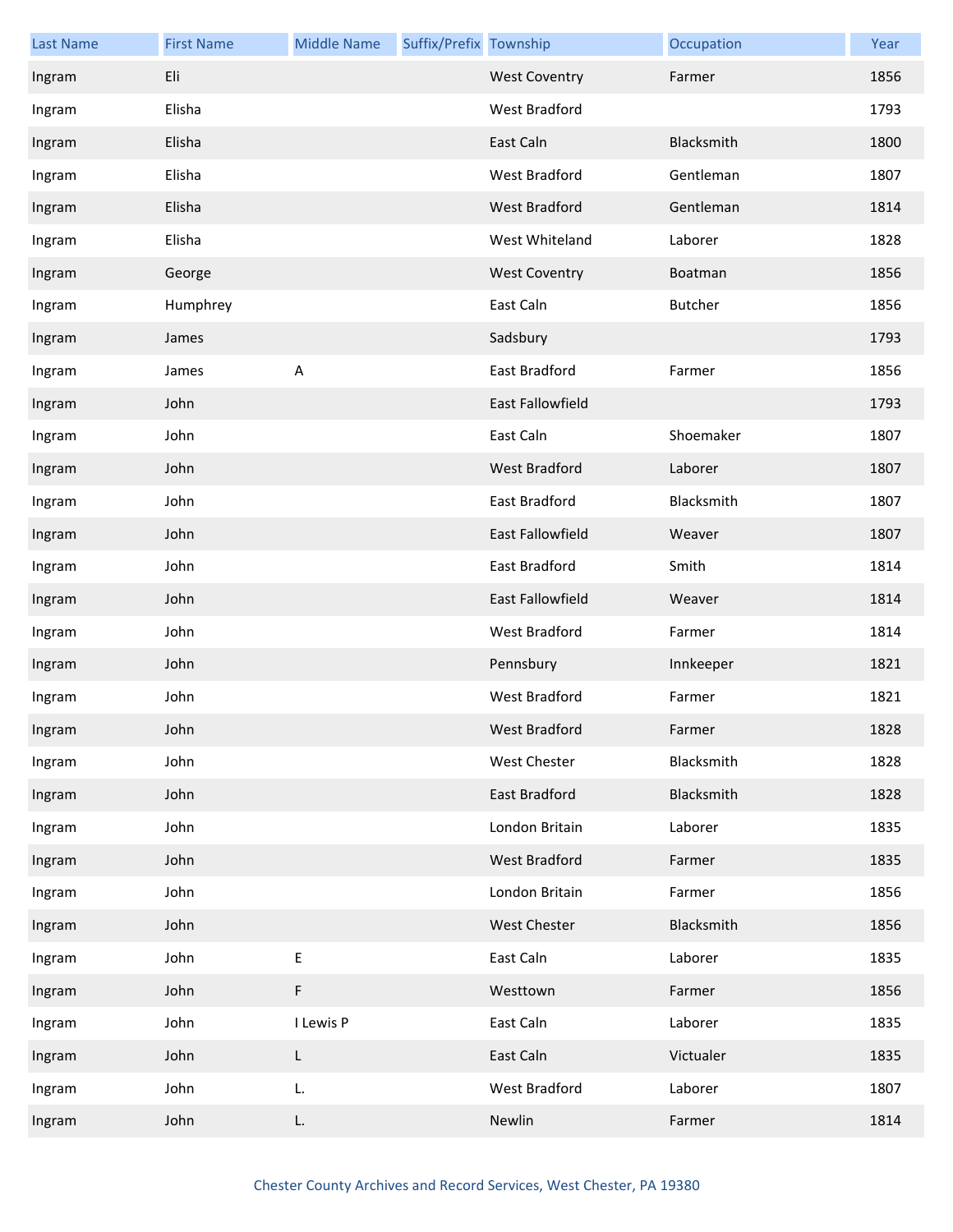| <b>Last Name</b> | <b>First Name</b> | <b>Middle Name</b> | Suffix/Prefix Township |                         | Occupation  | Year |
|------------------|-------------------|--------------------|------------------------|-------------------------|-------------|------|
| Ingram           | John              | L.                 |                        | East Caln               | Butcher     | 1821 |
| Ingram           | John              | L.                 |                        | East Caln               | Victualler  | 1828 |
| Ingram           | John              | Lewis              |                        | <b>West Bradford</b>    | Laborer     | 1828 |
| Ingram           | Joseph            |                    |                        | West Bradford           | Smith       | 1807 |
| Ingram           | Joseph            |                    |                        | London Britain          | Blacksmith  | 1814 |
| Ingram           | Joseph            |                    |                        | West Bradford           | Smith       | 1814 |
| Ingram           | Joseph            |                    |                        | London Britain          | Blacksmith  | 1821 |
| Ingram           | Joseph            |                    |                        | West Bradford           | Blacksmith  | 1821 |
| Ingram           | Joseph            |                    |                        | London Britain          | Blacksmith  | 1828 |
| Ingram           | Joseph            |                    |                        | London Britain          | Nailer      | 1835 |
| Ingram           | Joseph            |                    |                        | Kennett Square          | Shoemaker   | 1856 |
| Ingram           | Lathe             |                    |                        | East Bradford           |             | 1821 |
| Ingram           | Lathrem           |                    |                        | West Whiteland          | Farmer      | 1814 |
| Ingram           | Martha            |                    |                        | <b>East Fallowfield</b> |             | 1821 |
| Ingram           | Martha            |                    | Widow                  | East Fallowfield        |             | 1828 |
| Ingram           | Mary              |                    |                        | East Bradford           | Householder | 1835 |
| Ingram           | Park              |                    |                        | Newlin                  | Laborer     | 1856 |
| Ingram           | Peter             |                    |                        | West Bradford           |             | 1793 |
| Ingram           | Peter             |                    |                        | West Bradford           | Laborer     | 1807 |
| Ingram           | Peter             |                    |                        | West Bradford           | Farmer      | 1814 |
| Ingram           | Peter             |                    |                        | West Bradford           | Laborer     | 1821 |
| Ingram           | Peter             |                    |                        | West Bradford           | Laborer     | 1828 |
| Ingram           | Peter             |                    |                        | West Bradford           | Laborer     | 1828 |
| Ingram           | Peter             |                    |                        | West Bradford           | Laborer     | 1835 |
| Ingram           | Peter             |                    |                        | East Brandywine         | Farmer      | 1856 |
| Ingram           | Price             |                    |                        | East Caln               | Farmer      | 1856 |
| Ingram           | Robert            |                    |                        | West Bradford           |             | 1793 |
| Ingram           | Robert            |                    |                        | West Bradford           | Farmer      | 1807 |
| Ingram           | Robert            |                    |                        | West Bradford           | Farmer      | 1814 |
| Ingram           | Robert            |                    | Jr.                    | West Bradford           | Farmer      | 1814 |
| Ingram           | Robert            |                    |                        | West Bradford           | Farmer      | 1821 |
| Ingram           | Robert            |                    |                        | East Fallowfield        | Laborer     | 1835 |
| Ingram           | Samuel            |                    |                        | East Caln               |             | 1793 |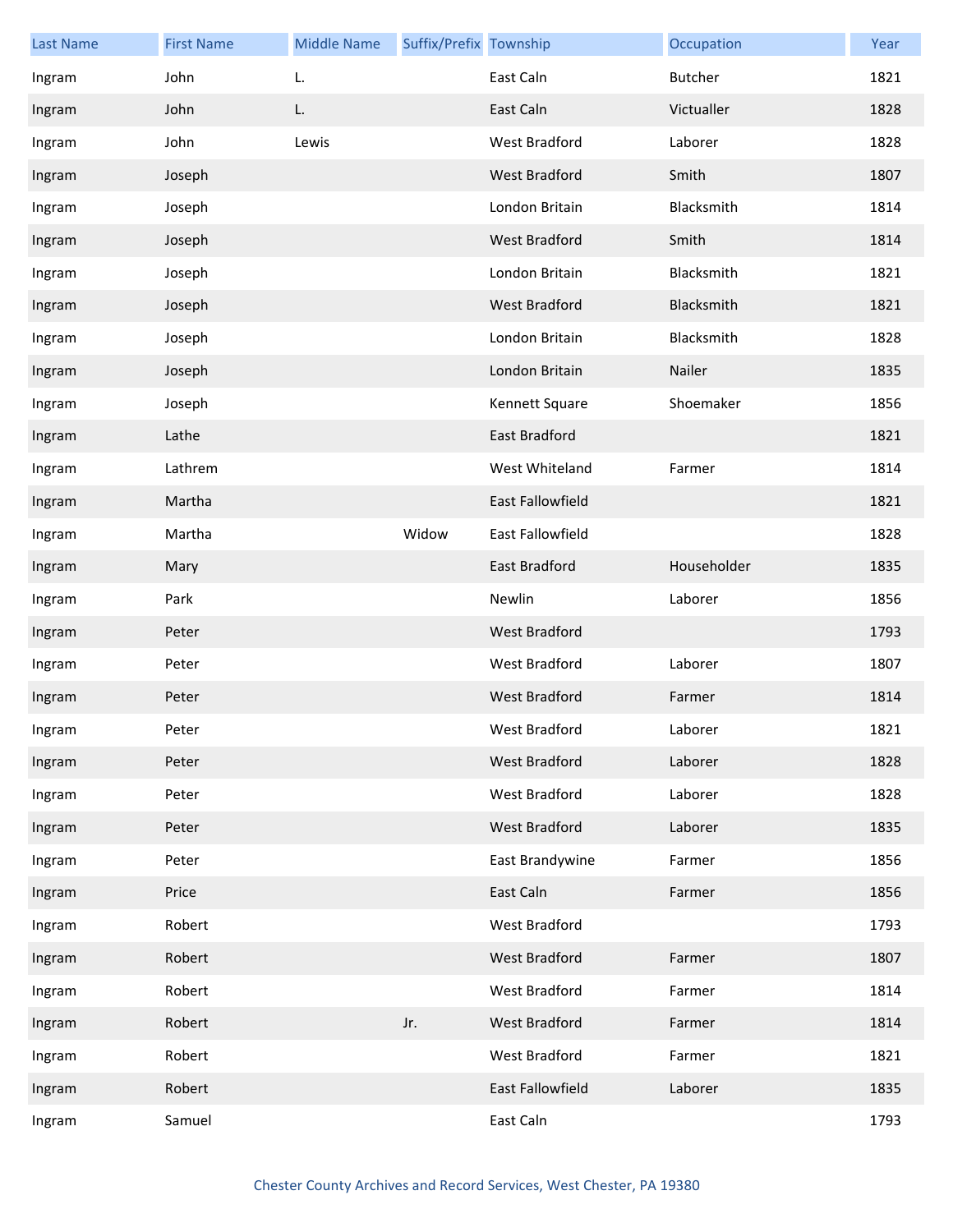| <b>Last Name</b> | <b>First Name</b> | <b>Middle Name</b> | Suffix/Prefix Township |                      | Occupation     | Year |
|------------------|-------------------|--------------------|------------------------|----------------------|----------------|------|
| Ingram           | Samuel            |                    |                        | <b>West Bradford</b> | Stonemason     | 1828 |
| Ingram           | Samuel            | $\mathsf C$        |                        | West Whiteland       | Shoemaker      | 1835 |
| Ingram           | Thomas            |                    |                        | Goshen               |                | 1793 |
| Ingram           | Thomas            |                    |                        | West Whiteland       | Blacksmith     | 1800 |
| Ingram           | Thomas            |                    |                        | West Bradford        | Laborer        | 1814 |
| Ingram           | Thomas            |                    |                        | West Whiteland       | Smith          | 1814 |
| Ingram           | Thomas            |                    |                        | East Caln            | Farmer         | 1814 |
| Ingram           | Thomas            |                    |                        | East Bradford        |                | 1821 |
| Ingram           | Thomas            |                    |                        | West Bradford        | Carpenter      | 1821 |
| Ingram           | Thomas            |                    |                        | East Caln            | Farmer         | 1821 |
| Ingram           | Thomas            |                    |                        | West Bradford        | Blacksmith     | 1821 |
| Ingram           | Thomas            |                    |                        | West Goshen          | Laborer        | 1828 |
| Ingram           | Thomas            |                    |                        | West Whiteland       | Farmer         | 1828 |
| Ingram           | Thomas            |                    |                        | Thornbury            |                | 1835 |
| Ingram           | Thomas            |                    |                        | West Whiteland       | Farmer         | 1835 |
| Ingram           | Thomas            |                    |                        | Oxford               | Stagedriver    | 1856 |
| Ingram           | Thomas            |                    |                        | East Caln            | <b>Butcher</b> | 1856 |
| Ingram           | Thomas            | ${\sf P}$          |                        | East Caln            | Victualer      | 1835 |
| Ingram           | William           |                    |                        | West Whiteland       |                | 1793 |
| Ingram           | William           |                    |                        | West Whiteland       | Blacksmith     | 1800 |
| Ingram           | William           |                    | Jr.                    | Goshen               | Laborer        | 1807 |
| Ingram           | William           |                    |                        | Goshen               | Laborer        | 1807 |
| Ingram           | William           |                    |                        | Goshen               | Blacksmith     | 1814 |
| Ingram           | William           |                    |                        | Goshen               | Mason          | 1814 |
| Ingram           | William           |                    |                        | West Whiteland       | Farmer         | 1814 |
| Ingram           | William           |                    |                        | West Bradford        | Farmer         | 1821 |
| Ingram           | William           |                    |                        | West Goshen          |                | 1821 |
| Ingram           | William           |                    |                        | West Bradford        | Farmer         | 1828 |
| Ingram           | William           |                    |                        | West Bradford        | Farmer         | 1835 |
| Ingram           | William           |                    |                        | West Chester         | Gentleman      | 1856 |
| Ingram           | William           | $\sf T$            |                        | East Bradford        | Farmer         | 1856 |
| Ingrum           | Joseph            |                    |                        | Penn                 | Shoemaker      | 1835 |
| Inskeep          | Edward            |                    |                        | East Goshen          | Farmer         | 1835 |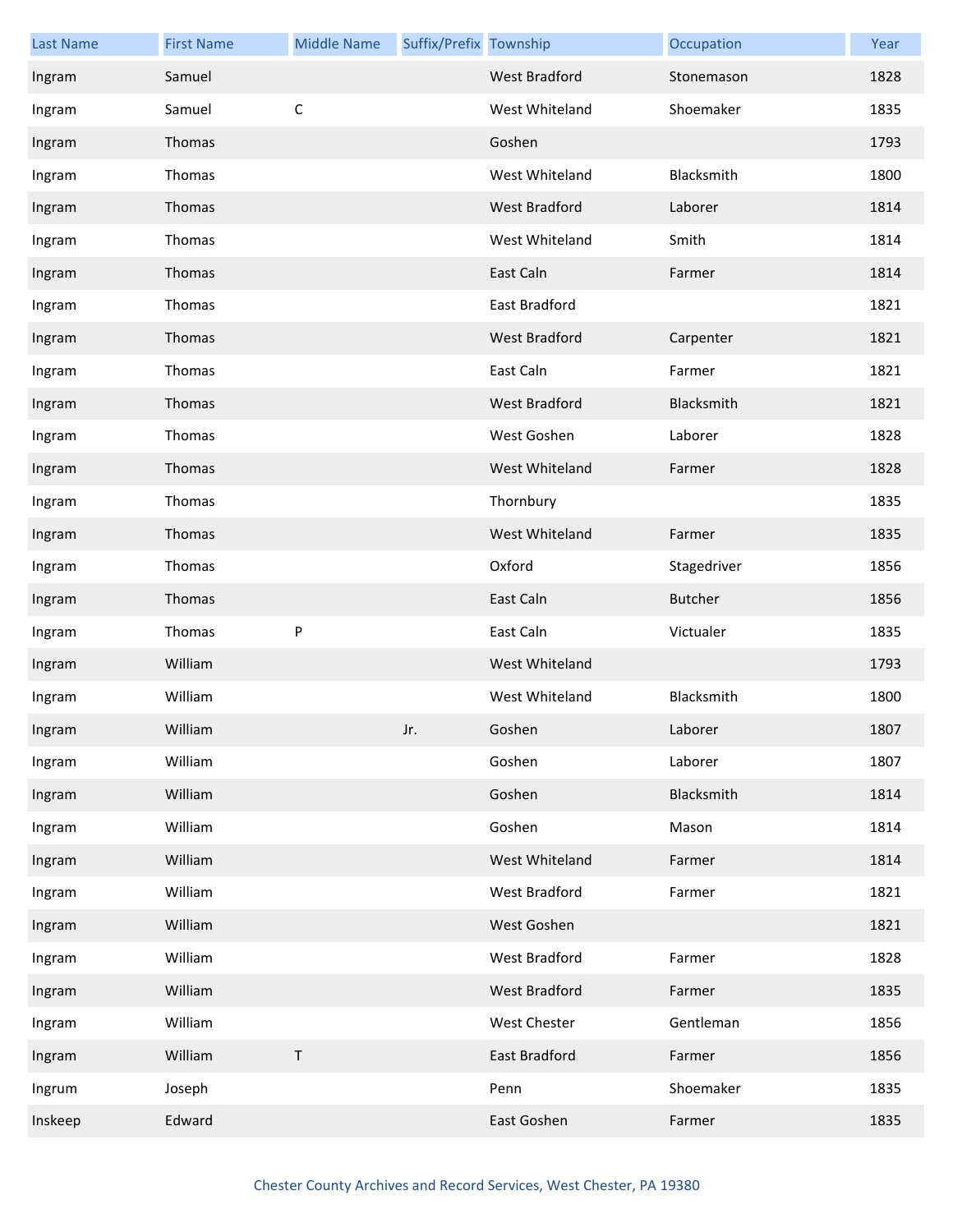| <b>Last Name</b> | <b>First Name</b> | <b>Middle Name</b> | Suffix/Prefix Township |                      | Occupation  | Year |
|------------------|-------------------|--------------------|------------------------|----------------------|-------------|------|
| Ireland          | John              |                    |                        | Schuylkill           | Farmer      | 1828 |
| Ireland          | John              |                    |                        | Schuylkill           | Laborer     | 1835 |
| Irey             | Anthony           |                    |                        | <b>West Nantmeal</b> | Laborer     | 1821 |
| Irey             | David             |                    |                        | <b>East Nantmeal</b> | Millwright  | 1856 |
| Irey             | George            |                    |                        | Pikeland             |             | 1793 |
| Irey             | George            |                    |                        | <b>West Nantmeal</b> |             | 1800 |
| Irey             | Jacob             |                    |                        | Uwchlan              | Farmer      | 1814 |
| Irey             | Jacob             |                    |                        | Uwchlan              | Farmer      | 1821 |
| Irey             | John              |                    |                        | Pikeland             | Laborer     | 1814 |
| Irey             | Peter             |                    |                        | <b>West Nantmeal</b> | Laborer     | 1814 |
| Irey             | Peter             |                    |                        | <b>West Nantmeal</b> | Laborer     | 1828 |
| Irey             | Peter             |                    |                        | <b>East Nantmeal</b> | Farmer      | 1856 |
| Irey             | Samuel            |                    |                        | Uwchlan              | Farmer      | 1856 |
| Irnest           | James             |                    |                        | Valley               | Laborer     | 1856 |
| Irons            | Charles           |                    |                        | Schuylkill           | Laborer     | 1835 |
| Irons            | Charles           |                    |                        | Schuylkill           |             | 1856 |
| Irons            | Edmund            |                    |                        | West Marlborough     | Laborer     | 1828 |
| Ironside         | James             |                    |                        | West Marlborough     | Laborer     | 1821 |
| Ironside         | William           |                    |                        | Penn                 | Farmer      | 1856 |
| Irvin            | James             |                    |                        | East Nottingham      | Farmer      | 1821 |
| Irvin            | James             |                    | Sr.                    | East Nottingham      | Farmer      | 1821 |
| Irvin            | James             |                    |                        | Phoenixville         | Laborer     | 1856 |
| Irwin            | Aaron             |                    |                        | Brandywine           | Farmer      | 1828 |
| Irwin            | Aaron             |                    |                        | Brandywine           | Farmer      | 1835 |
| Irwin            | Alexander         |                    |                        | Honey Brook          |             | 1793 |
| Irwin            | Alexander         |                    |                        | Honey Brook          |             | 1800 |
| Irwin            | Alexander         |                    |                        | Honey Brook          | Farmer      | 1807 |
| Irwin            | Alexander         |                    |                        | Lower Oxford         | Blacksmith  | 1821 |
| Irwin            | Alexander         |                    |                        | Lower Oxford         | Blacksmith  | 1828 |
| Irwin            | Amezi             | $\sf B$            |                        | Honeybrook           | Merchant    | 1856 |
| Irwin            | Andrew            |                    |                        | Honey Brook          |             | 1793 |
| Irwin            | Andrew            |                    |                        | Londonderry          | Wheelwright | 1835 |
| Irwin            | Andrew            |                    |                        | Londonderry          | Farmer      | 1856 |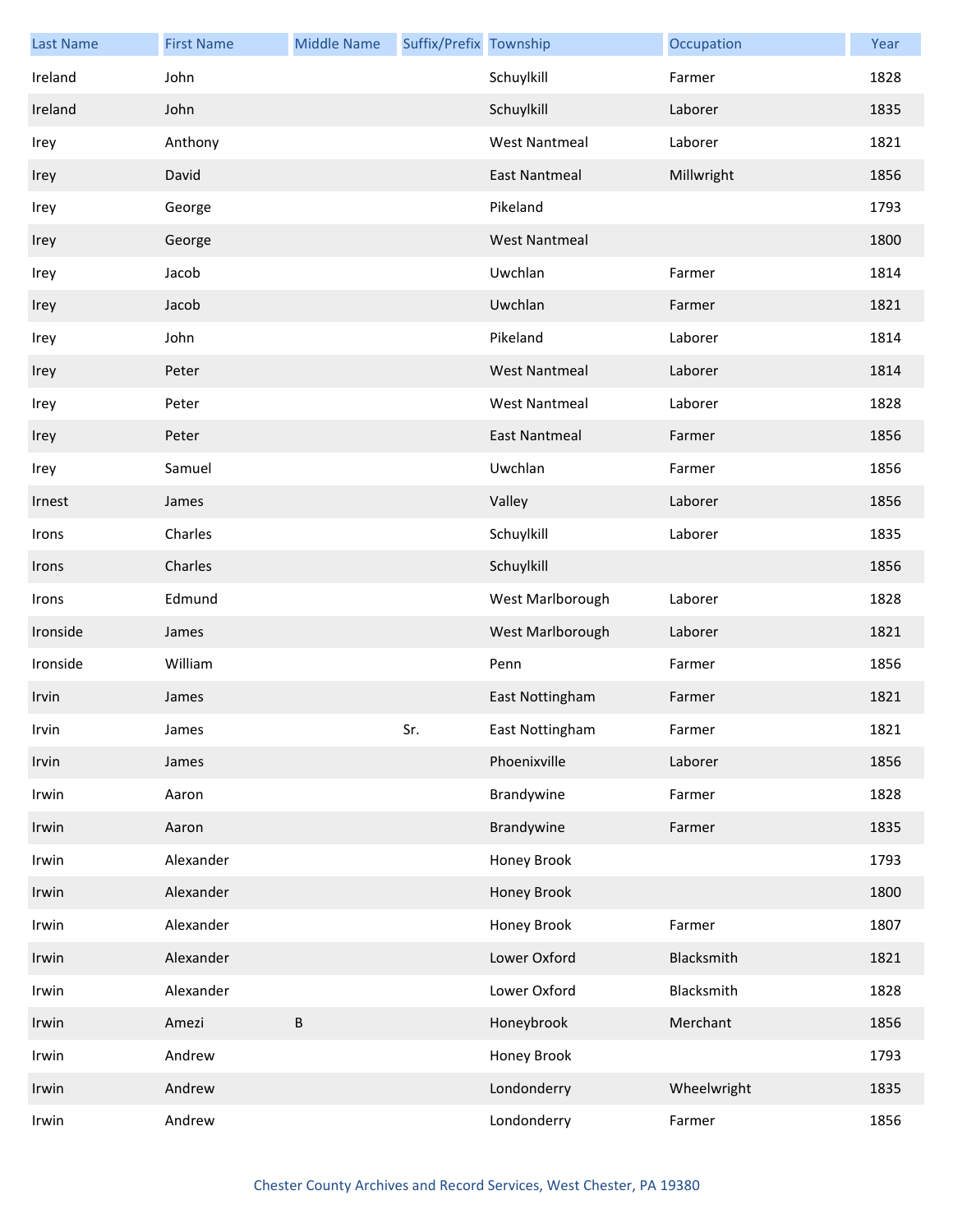| <b>Last Name</b> | <b>First Name</b> | <b>Middle Name</b> | Suffix/Prefix Township |                  | Occupation  | Year |
|------------------|-------------------|--------------------|------------------------|------------------|-------------|------|
| Irwin            | Andrew            | M.                 |                        | New London       | Gentleman   | 1828 |
| Irwin            | Ann               |                    |                        | Brandywine       |             | 1807 |
| Irwin            | Benjamin          |                    |                        | West Fallowfield | Wagoner     | 1807 |
| Irwin            | Benjamin          |                    |                        | West Fallowfield | Laborer     | 1814 |
| Irwin            | Benjamin          |                    |                        | West Fallowfield | Laborer     | 1821 |
| Irwin            | Benjamin          |                    |                        | West Fallowfield | Laborer     | 1828 |
| Irwin            | Benjamin          |                    |                        | West Fallowfield | Laborer     | 1835 |
| Irwin            | Benjamin          | $\mathsf C$        |                        | East Nottingham  | Farmer      | 1856 |
| Irwin            | Charles           |                    |                        | Sadsbury         | Farmer      | 1856 |
| Irwin            | David             |                    |                        | Londonderry      |             | 1793 |
| Irwin            | David             |                    |                        | East Nottingham  | Farmer      | 1807 |
| Irwin            | David             |                    |                        | East Nottingham  | Farmer      | 1828 |
| Irwin            | David             |                    |                        | West Fallowfield | Cordwainer  | 1835 |
| Irwin            | David             |                    |                        | Valley           | Iron roller | 1856 |
| Irwin            | E                 | G                  |                        | East Nottingham  | Laborer     | 1856 |
| Irwin            | Elish             |                    |                        | East Nottingham  | Farmer      | 1856 |
| Irwin            | Ezekiel           |                    |                        | Honey Brook      |             | 1793 |
| Irwin            | George            |                    |                        | West Caln        |             | 1793 |
| Irwin            | George            |                    |                        | Honey Brook      |             | 1793 |
| Irwin            | George            |                    | Jr.                    | Honey Brook      |             | 1800 |
| Irwin            | George            |                    | Sr.                    | Honey Brook      |             | 1800 |
| Irwin            | George            |                    |                        | Honey Brook      | Farmer      | 1807 |
| Irwin            | George            |                    |                        | West Caln        | Farmer      | 1807 |
| Irwin            | George            |                    | Sr.                    | Honey Brook      |             | 1807 |
| Irwin            | George            |                    |                        | Honey Brook      |             | 1814 |
| Irwin            | George            |                    | Sr.                    | Honey Brook      |             | 1814 |
| Irwin            | George            |                    |                        | East Whiteland   | Farmer      | 1814 |
| Irwin            | George            |                    |                        | Honey Brook      |             | 1814 |
| Irwin            | George            |                    |                        | Lower Oxford     | Blacksmith  | 1821 |
| Irwin            | George            |                    |                        | West Caln        | Farmer      | 1821 |
| Irwin            | George            |                    |                        | Honey Brook      | Farmer      | 1821 |
| Irwin            | George            |                    |                        | Honey Brook      | Farmer      | 1821 |
| Irwin            | George            |                    |                        | Honey Brook      | Farmer      | 1828 |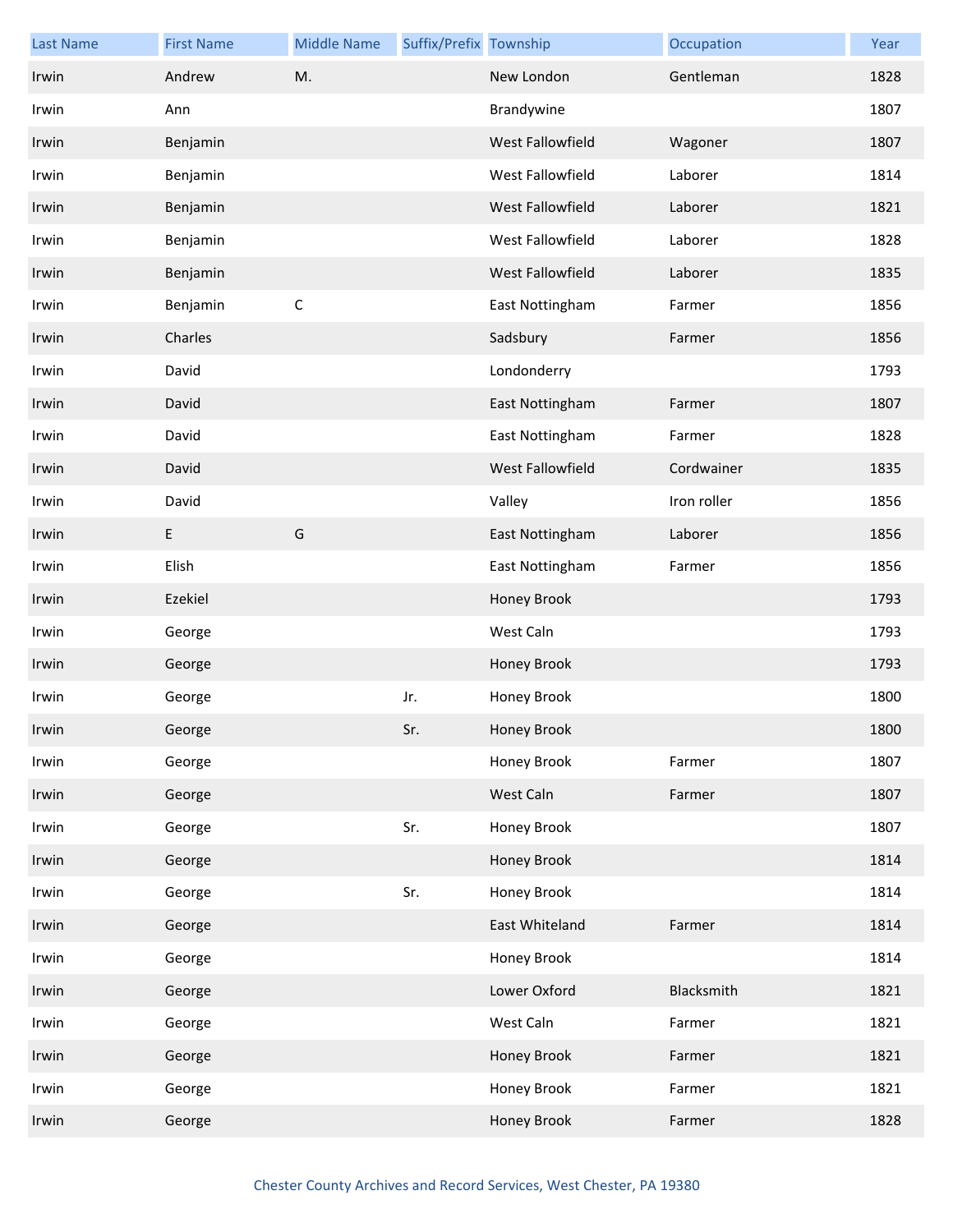| <b>Last Name</b> | <b>First Name</b> | <b>Middle Name</b> | Suffix/Prefix Township |                      | Occupation  | Year |
|------------------|-------------------|--------------------|------------------------|----------------------|-------------|------|
| Irwin            | George            |                    | Jr.                    | West Caln            | Spinner     | 1828 |
| Irwin            | George            |                    |                        | East Nottingham      | Blacksmith  | 1828 |
| Irwin            | George            |                    |                        | West Caln            | Farmer      | 1828 |
| Irwin            | George            |                    |                        | Brandywine           | Stonemason  | 1835 |
| Irwin            | George            |                    |                        | <b>Upper Oxford</b>  | Blacksmith  | 1835 |
| Irwin            | George            |                    |                        | West Caln            | Innkeeper   | 1835 |
| Irwin            | George            |                    |                        | West Caln            | Farmer      | 1835 |
| Irwin            | George            |                    |                        | Honey Brook          | Farmer      | 1835 |
| Irwin            | George            |                    |                        | Oxford               | Farmer      | 1856 |
| Irwin            | George            |                    |                        | <b>Upper Oxford</b>  | Farmer      | 1856 |
| Irwin            | George            |                    |                        | Sadsbury             | Merchant    | 1856 |
| Irwin            | George            |                    |                        | Valley               | Stonemason  | 1856 |
| Irwin            | George            | W                  |                        | West Fallowfield     |             | 1856 |
| Irwin            | George            | W.                 |                        | Honey Brook          | Cooper      | 1821 |
| Irwin            | George            | W.                 |                        | Honey Brook          | Cooper      | 1828 |
| Irwin            | Gideon            |                    |                        | Sadsbury             |             | 1793 |
| Irwin            | Hannah            |                    |                        | Sadsbury             |             | 1800 |
| Irwin            | Hannah            |                    |                        | East Nottingham      | Spinster    | 1835 |
| Irwin            | Hannah            |                    |                        | West Fallowfield     |             | 1856 |
| Irwin            | Hannah            |                    |                        | East Nottingham      |             | 1856 |
| Irwin            | Hiram             |                    |                        | Valley               | Iron roller | 1856 |
| Irwin            | Israel            |                    |                        | Honey Brook          | Farmer      | 1807 |
| Irwin            | Israel            |                    |                        | <b>West Nantmeal</b> | Tailor      | 1821 |
| Irwin            | Israel            |                    |                        | <b>West Nantmeal</b> | Cordwainer  | 1828 |
| Irwin            | Israel            | L                  |                        | Warwick              | Teacher     | 1856 |
| Irwin            | Israel            | L                  |                        | East Bradford        | Teacher     | 1856 |
| Irwin            | James             |                    |                        | West Fallowfield     |             | 1793 |
| Irwin            | James             |                    |                        | West Caln            |             | 1793 |
| Irwin            | James             |                    |                        | Upper Oxford         | Weaver      | 1800 |
| Irwin            | James             |                    |                        | West Caln            | Gentleman   | 1807 |
| Irwin            | James             |                    |                        | East Nottingham      | Farmer      | 1807 |
| Irwin            | James             |                    | Jr.                    | East Nottingham      | Farmer      | 1807 |
| Irwin            | James             |                    |                        | Londonderry          | Weaver      | 1807 |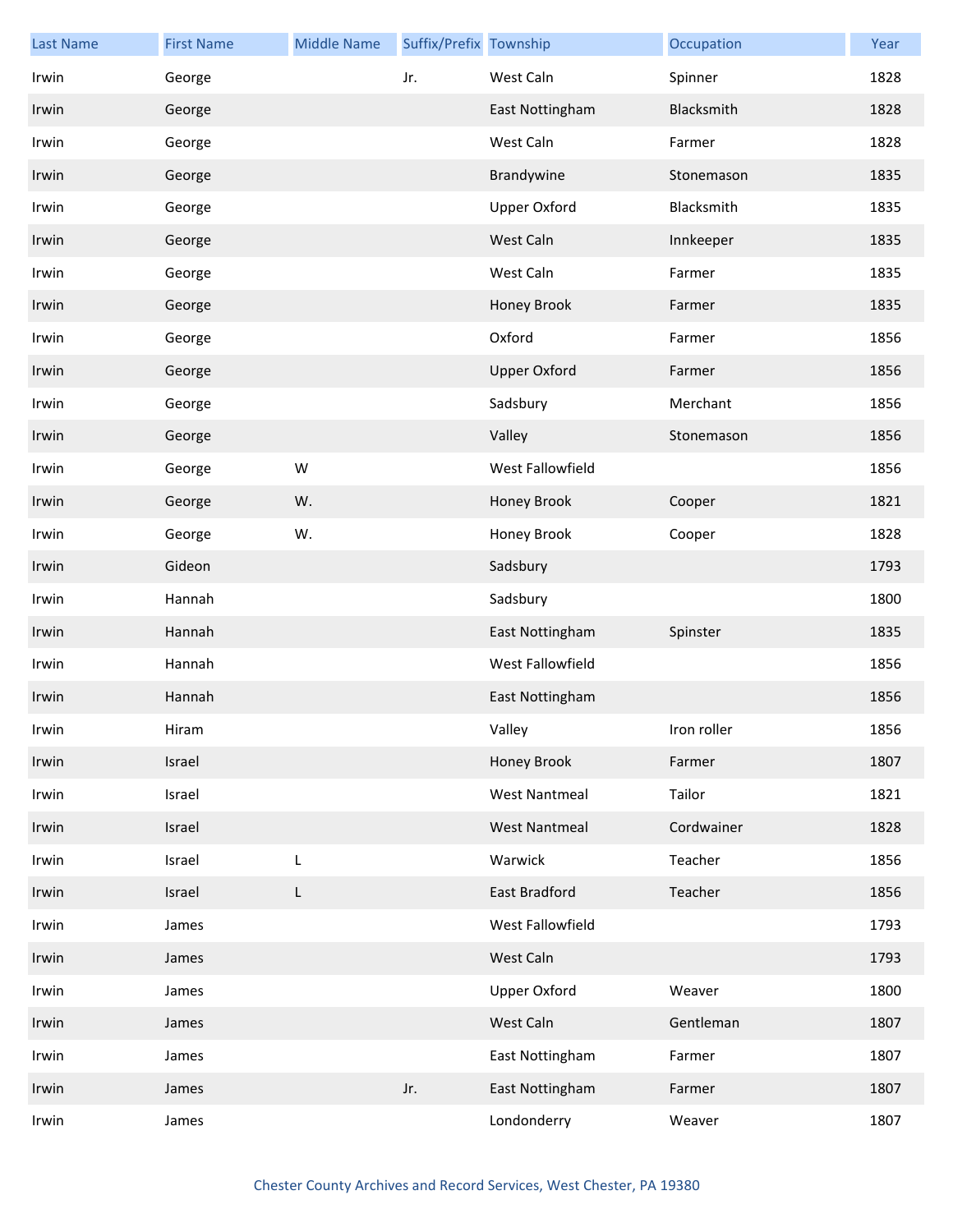| <b>Last Name</b> | <b>First Name</b> | <b>Middle Name</b> | Suffix/Prefix Township |                  | Occupation | Year |
|------------------|-------------------|--------------------|------------------------|------------------|------------|------|
| Irwin            | James             |                    |                        | West Caln        | Cordwainer | 1814 |
| Irwin            | James             |                    |                        | Honey Brook      | Cooper     | 1814 |
| Irwin            | James             |                    |                        | Coventry         | Carpenter  | 1814 |
| Irwin            | James             |                    |                        | West Fallowfield | Weaver     | 1814 |
| Irwin            | James             |                    |                        | Brandywine       | Cordwainer | 1814 |
| Irwin            | James             |                    |                        | Brandywine       | Cordwainer | 1821 |
| Irwin            | James             |                    |                        | Honey Brook      | Cooper     | 1821 |
| Irwin            | James             |                    |                        | West Fallowfield | Weaver     | 1821 |
| Irwin            | James             |                    |                        | West Fallowfield | Weaver     | 1828 |
| Irwin            | James             |                    |                        | Brandywine       | Cordwainer | 1828 |
| Irwin            | James             |                    |                        | East Nottingham  | Laborer    | 1828 |
| Irwin            | James             |                    |                        | West Caln        | Laborer    | 1835 |
| Irwin            | James             |                    |                        | Brandywine       | Farmer     | 1835 |
| Irwin            | James             |                    |                        | West Fallowfield | Farmer     | 1835 |
| Irwin            | James             |                    |                        | East Nottingham  | Farmer     | 1835 |
| Irwin            | James             |                    |                        | Honey Brook      | Miller     | 1835 |
| Irwin            | James             |                    |                        | East Caln        | Tailor     | 1835 |
| Irwin            | James             |                    |                        | West Caln        | Laborer    | 1856 |
| Irwin            | James             |                    |                        | Honeybrook       | Carpenter  | 1856 |
| Irwin            | James             |                    |                        | Honeybrook       | Miller     | 1856 |
| Irwin            | Jared             |                    |                        | Honey Brook      | Laborer    | 1807 |
| Irwin            | Jared             |                    |                        | Honey Brook      | Cooper     | 1821 |
| Irwin            | Jared             |                    |                        | Honeybrook       | Laborer    | 1856 |
| Irwin            | Jaret             |                    | Sr.                    | Honey Brook      |            | 1814 |
| Irwin            | Jarett            |                    |                        | Honey Brook      |            | 1814 |
| Irwin            | Jarred            |                    |                        | Honey Brook      |            | 1793 |
| Irwin            | Jerret            |                    |                        | Honey Brook      |            | 1800 |
| Irwin            | Joel              |                    |                        | East Nottingham  | Cooper     | 1828 |
| Irwin            | John              |                    | Jr.                    | West Fallowfield |            | 1793 |
| Irwin            | John              |                    |                        | Brandywine       |            | 1793 |
| Irwin            | John              |                    |                        | West Fallowfield |            | 1793 |
| Irwin            | John              |                    |                        | Brandywine       |            | 1793 |
| Irwin            | John              |                    |                        | Honey Brook      |            | 1793 |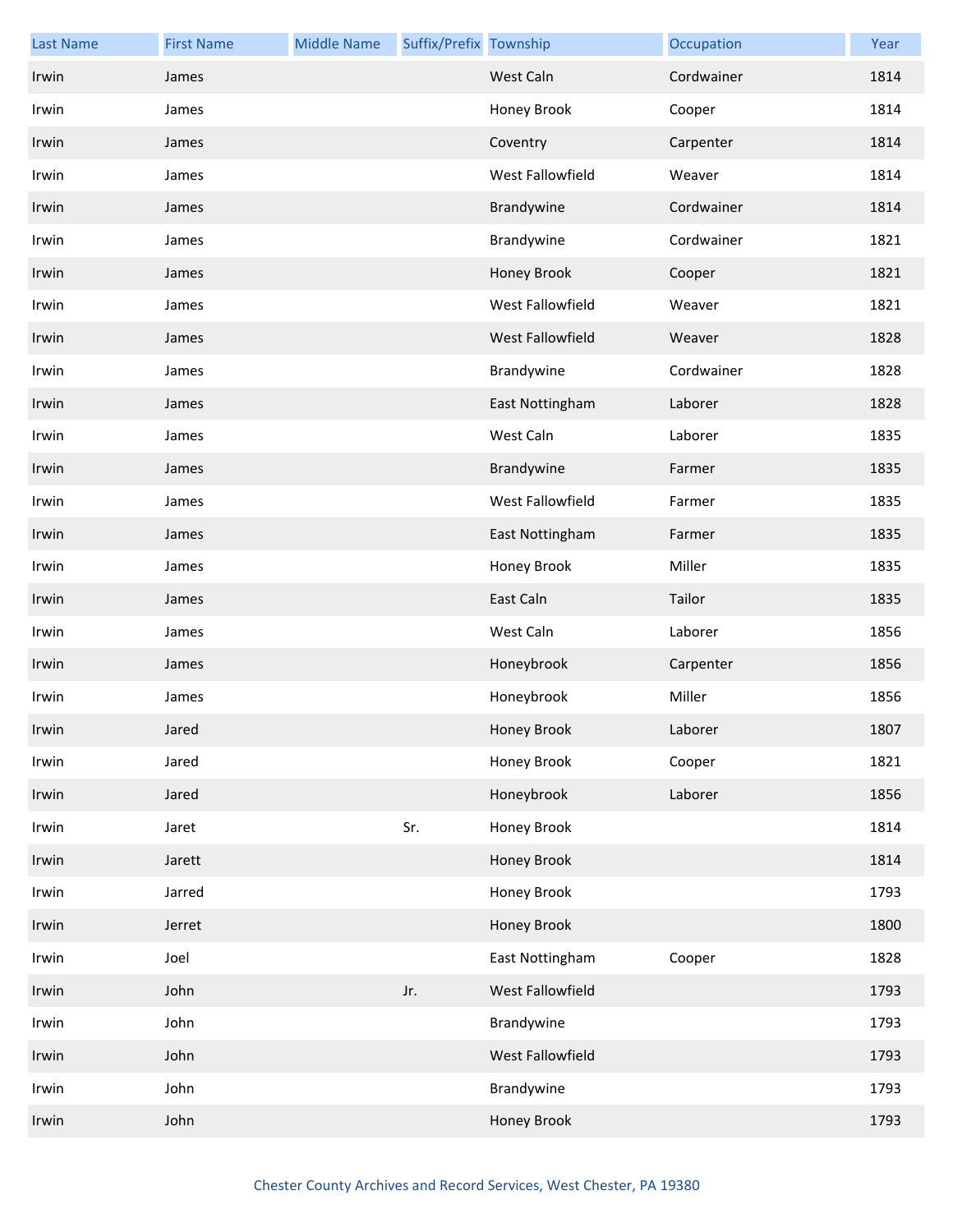| <b>Last Name</b> | <b>First Name</b> | <b>Middle Name</b>        | Suffix/Prefix Township |                       | Occupation   | Year |
|------------------|-------------------|---------------------------|------------------------|-----------------------|--------------|------|
| Irwin            | John              |                           |                        | Brandywine            |              | 1793 |
| Irwin            | John              |                           |                        | Honey Brook           |              | 1800 |
| Irwin            | John              |                           |                        | East Whiteland        |              | 1800 |
| Irwin            | John              |                           |                        | East Nottingham       | Farmer       | 1807 |
| Irwin            | John              |                           |                        | Honey Brook           | Laborer      | 1807 |
| Irwin            | John              |                           |                        | <b>East Whiteland</b> | Tailor       | 1807 |
| Irwin            | John              |                           |                        | Brandywine            | Carpenter    | 1807 |
| Irwin            | John              |                           |                        | Brandywine            | Farmer       | 1807 |
| Irwin            | John              |                           |                        | Honey Brook           |              | 1814 |
| Irwin            | John              |                           |                        | West Marlborough      | Miller       | 1814 |
| Irwin            | John              |                           | Sr.                    | Honey Brook           |              | 1814 |
| Irwin            | John              |                           |                        | Brandywine            | Farmer       | 1814 |
| Irwin            | John              |                           |                        | West Caln             | Farmer       | 1821 |
| Irwin            | John              |                           |                        | Honey Brook           |              | 1821 |
| Irwin            | John              |                           |                        | West Fallowfield      | Laborer      | 1821 |
| Irwin            | John              |                           |                        | Lower Oxford          | Farmer       | 1821 |
| Irwin            | John              |                           |                        | Brandywine            | Farmer       | 1828 |
| Irwin            | John              |                           |                        | Honey Brook           | Laborer      | 1828 |
| Irwin            | John              |                           |                        | Brandywine            | Carpenter    | 1828 |
| Irwin            | John              |                           |                        | Lower Oxford          | Farmer       | 1828 |
| Irwin            | John              |                           |                        | West Marlborough      | Shoemaker    | 1828 |
| Irwin            | John              |                           |                        | Brandywine            | Farmer       | 1835 |
| Irwin            | John              |                           |                        | Honey Brook           | Farmer       | 1835 |
| Irwin            | John              |                           |                        | Honeybrook            | Farmer       | 1856 |
| Irwin            | John              |                           |                        | East Brandywine       | Rail pointer | 1856 |
| Irwin            | John              |                           |                        | West Brandywine       | Farmer       | 1856 |
| Irwin            | John              |                           |                        | West Brandywine       | Carpenter    | 1856 |
| Irwin            | John              |                           |                        | Honeybrook            | Shoemaker    | 1856 |
| Irwin            | John              | C.                        |                        | West Fallowfield      | Weaver       | 1828 |
| Irwin            | John              | $\mathsf F$               |                        | West Fallowfield      | Farmer       | 1856 |
| Irwin            | John              | $\boldsymbol{\mathsf{H}}$ |                        | Honeybrook            | Farmer       | 1856 |
| Irwin            | John              | $\mathsf I$               |                        | West Fallowfield      | Cordwainer   | 1835 |
| Irwin            | John              | J                         |                        | <b>Upper Oxford</b>   | Shoemaker    | 1835 |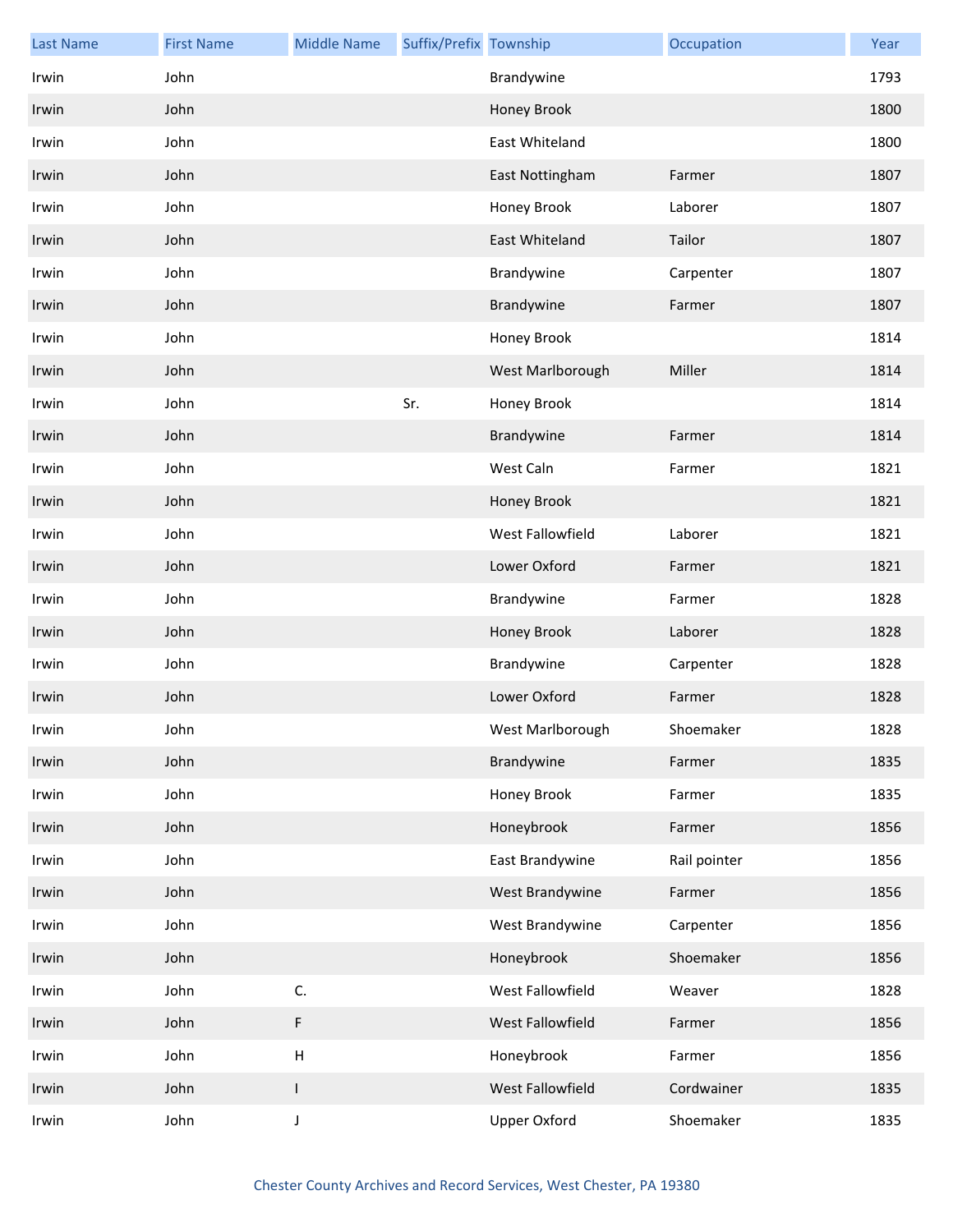| <b>Last Name</b> | <b>First Name</b> | <b>Middle Name</b> | Suffix/Prefix Township |                         | Occupation  | Year |
|------------------|-------------------|--------------------|------------------------|-------------------------|-------------|------|
| Irwin            | John              | $\mathsf T$        |                        | West Fallowfield        | Farmer      | 1835 |
| Irwin            | John              | W.                 |                        | <b>East Fallowfield</b> | Storekeeper | 1821 |
| Irwin            | Jonathan          |                    |                        | Honey Brook             | Laborer     | 1807 |
| Irwin            | Jonathan          |                    |                        | Honey Brook             |             | 1814 |
| Irwin            | Jonathan          |                    |                        | Honey Brook             | Laborer     | 1821 |
| Irwin            | Jonathan          |                    |                        | Honey Brook             | Laborer     | 1828 |
| Irwin            | Joseph            |                    |                        | Brandywine              |             | 1793 |
| Irwin            | Joseph            |                    |                        | Brandywine              | Farmer      | 1807 |
| Irwin            | Joseph            |                    |                        | Honey Brook             |             | 1814 |
| Irwin            | Joseph            |                    | Sr.                    | Honey Brook             |             | 1814 |
| Irwin            | Joseph            |                    |                        | <b>West Nantmeal</b>    | Plasterer   | 1821 |
| Irwin            | Joseph            |                    |                        | Honey Brook             |             | 1821 |
| Irwin            | Joseph            |                    |                        | <b>Upper Oxford</b>     | Farmer      | 1828 |
| Irwin            | Joseph            |                    |                        | <b>West Nantmeal</b>    | Plasterer   | 1828 |
| Irwin            | Joseph            |                    |                        | <b>West Nantmeal</b>    | Plasterer   | 1835 |
| Irwin            | Joseph            |                    |                        | Sadsbury                | Tailor      | 1835 |
| Irwin            | Joseph            |                    |                        | Warwick                 | Farmer      | 1856 |
| Irwin            | Joseph            |                    |                        | East Fallowfield        | Gentleman   | 1856 |
| Irwin            | Joseph            |                    |                        | Sadsbury                | Farmer      | 1856 |
| Irwin            | Josiah            |                    |                        | Sadsbury                |             | 1793 |
| Irwin            | Kenedy            |                    |                        | Sadsbury                |             | 1807 |
| Irwin            | Madison           |                    |                        | West Fallowfield        | Wheelwright | 1835 |
| Irwin            | Madison           |                    |                        | West Fallowfield        | Farmer      | 1856 |
| Irwin            | Madison           |                    |                        | Honeybrook              | Farmer      | 1856 |
| Irwin            | Margaret          |                    |                        | Brandywine              |             | 1793 |
| Irwin            | Margaret          |                    |                        | <b>West Nantmeal</b>    | Farmer      | 1828 |
| Irwin            | Margaret          |                    |                        | <b>West Nantmeal</b>    | Farmer      | 1835 |
| Irwin            | Margaret          |                    |                        | West Fallowfield        |             | 1856 |
| Irwin            | Mary              |                    |                        | Brandywine              | Housewifery | 1835 |
| Irwin            | Mary              |                    |                        | West Brandywine         |             | 1856 |
| Irwin            | Nathaniel         |                    |                        | Honey Brook             |             | 1793 |
| Irwin            | Nathaniel         |                    |                        | Honey Brook             |             | 1800 |
| Irwin            | Nathaniel         |                    |                        | Honey Brook             | Farmer      | 1807 |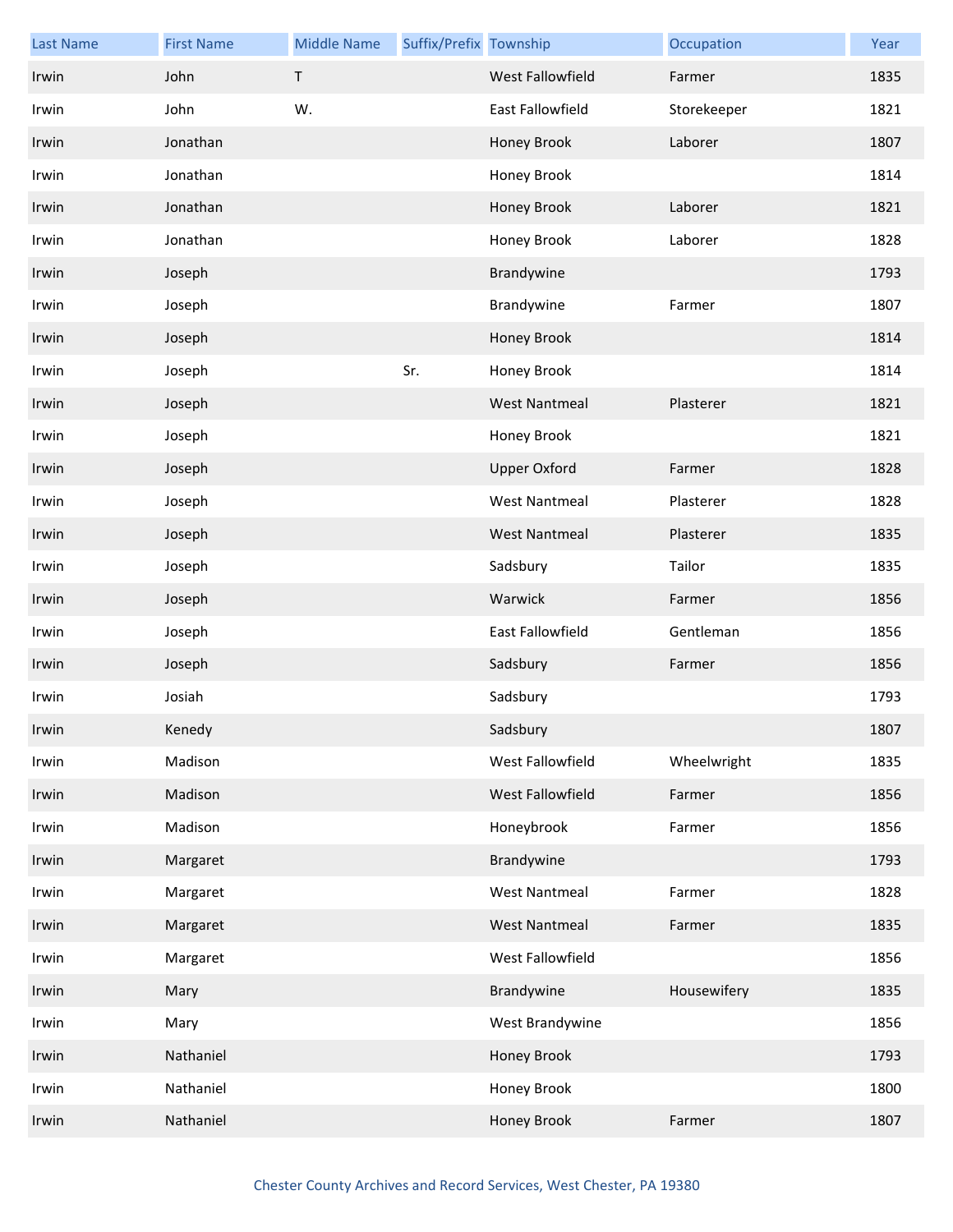| <b>Last Name</b> | <b>First Name</b> | <b>Middle Name</b> | Suffix/Prefix Township |                     | Occupation          | Year |
|------------------|-------------------|--------------------|------------------------|---------------------|---------------------|------|
| Irwin            | Nathaniel         |                    |                        | Honey Brook         |                     | 1814 |
| Irwin            | Nathaniel         |                    | Jr.                    | Honey Brook         | Laborer             | 1821 |
| Irwin            | Nathaniel         |                    |                        | Honey Brook         |                     | 1821 |
| Irwin            | Nathaniel         |                    |                        | Honey Brook         | Turner              | 1828 |
| Irwin            | Nathaniel         |                    |                        | Honey Brook         | Gentleman           | 1828 |
| Irwin            | Nathaniel         |                    | Jr.                    | Honey Brook         | Laborer             | 1835 |
| Irwin            | Nathaniel         |                    |                        | Honey Brook         | Laborer             | 1835 |
| Irwin            | Nathaniel         |                    |                        | Honeybrook          | Farmer              | 1856 |
| Irwin            | Peter             |                    |                        | Honey Brook         |                     | 1814 |
| Irwin            | Peter             |                    |                        | Honey Brook         | Laborer             | 1821 |
| Irwin            | Peter             |                    |                        | Honey Brook         | Blacksmith          | 1828 |
| Irwin            | Peter             |                    |                        | Honey Brook         | Blacksmith          | 1835 |
| Irwin            | Peter             |                    |                        | Honeybrook          | Farmer              | 1856 |
| Irwin            | Plank             |                    |                        | Honeybrook          | Farmer              | 1856 |
| Irwin            | Rebecca           |                    |                        | Sadsbury            |                     | 1800 |
| Irwin            | Reuben            |                    |                        | Honeybrook          | Wheelwright         | 1856 |
| Irwin            | Richard           |                    |                        | Honey Brook         |                     | 1814 |
| Irwin            | Richard           |                    |                        | Willistown          | Laborer             | 1835 |
| Irwin            | Robert            |                    |                        | Brandywine          |                     | 1793 |
| Irwin            | Robert            |                    |                        | West Caln           | Wagonmaker          | 1807 |
| Irwin            | Robert            |                    |                        | West Caln           | Laborer             | 1814 |
| Irwin            | Robert            |                    |                        | West Caln           | <b>Grog Drinker</b> | 1821 |
| Irwin            | Robert            |                    |                        | Lower Oxford        | Shoemaker           | 1821 |
| Irwin            | Robert            |                    |                        | East Nottingham     | Cordwainer          | 1828 |
| Irwin            | Robert            |                    |                        | West Caln           |                     | 1828 |
| Irwin            | Robert            |                    |                        | West Fallowfield    | Teacher             | 1828 |
| Irwin            | Robert            |                    |                        | <b>West Chester</b> | Sheriff             | 1835 |
| Irwin            | Robert            |                    |                        | Oxford              | Coachmaker          | 1856 |
| Irwin            | Robert            |                    |                        | <b>West Chester</b> | Gentleman           | 1856 |
| Irwin            | Robert            |                    |                        | Lower Oxford        | Farmer              | 1856 |
| Irwin            | Samuel            |                    |                        | Brandywine          |                     | 1793 |
| Irwin            | Samuel            |                    |                        | West Fallowfield    |                     | 1793 |
| Irwin            | Samuel            |                    |                        | Honey Brook         |                     | 1793 |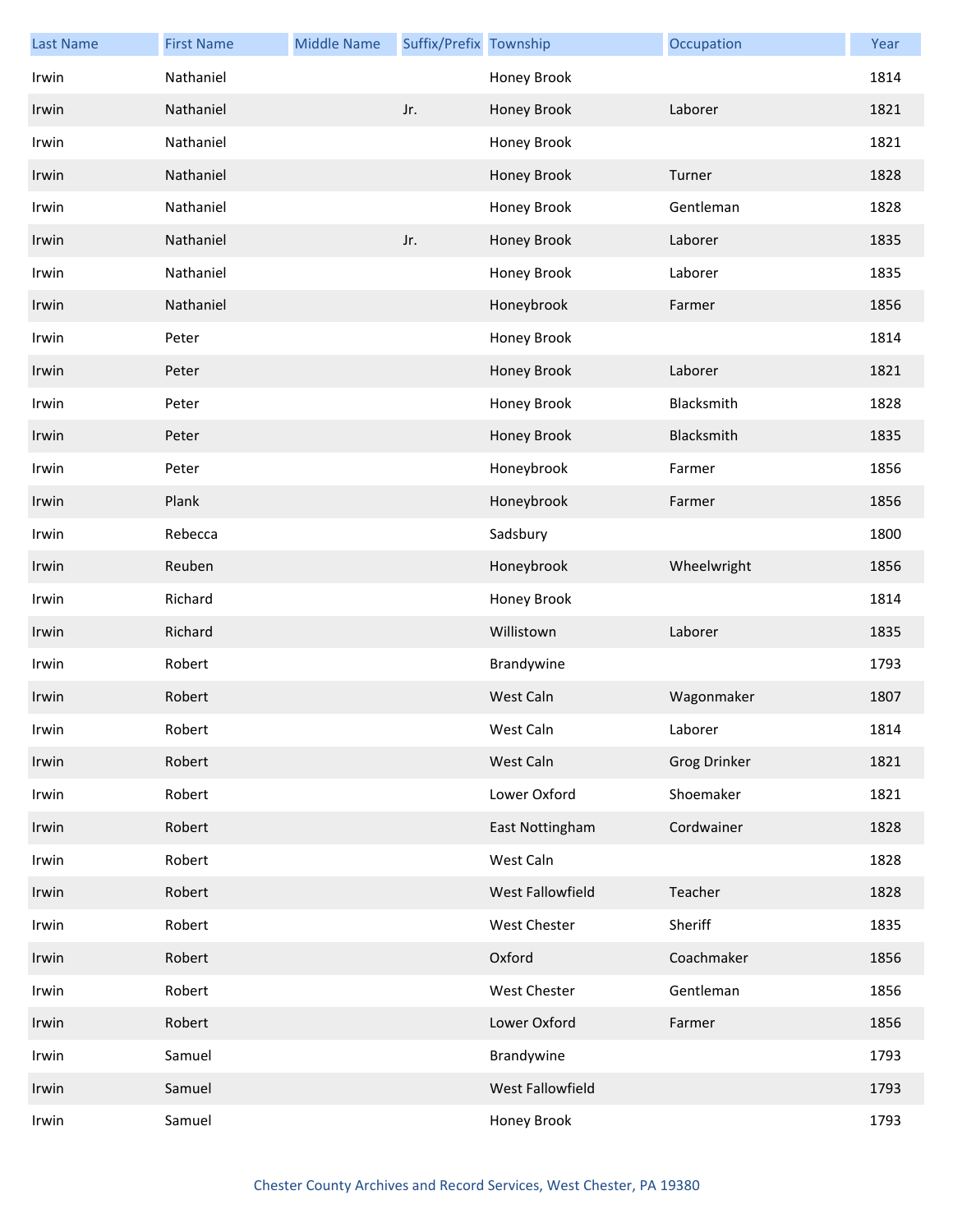| <b>Last Name</b> | <b>First Name</b> | <b>Middle Name</b> | Suffix/Prefix Township |                      | Occupation          | Year |
|------------------|-------------------|--------------------|------------------------|----------------------|---------------------|------|
| Irwin            | Samuel            |                    |                        | Sadsbury             |                     | 1800 |
| Irwin            | Samuel            |                    |                        | Honey Brook          |                     | 1800 |
| Irwin            | Samuel            |                    |                        | Brandywine           | Farmer              | 1807 |
| Irwin            | Samuel            |                    |                        | Honey Brook          | Laborer             | 1807 |
| Irwin            | Samuel            |                    |                        | West Fallowfield     | Farmer              | 1807 |
| Irwin            | Samuel            |                    |                        | West Fallowfield     | Farmer              | 1814 |
| Irwin            | Samuel            |                    |                        | West Marlborough     | Forgemaster         | 1814 |
| Irwin            | Samuel            |                    |                        | New London           | Ironmaster          | 1821 |
| Irwin            | Samuel            |                    |                        | Honey Brook          | Laborer             | 1821 |
| Irwin            | Samuel            |                    |                        | New London           | Farmer & Ironmaster | 1828 |
| Irwin            | Samuel            |                    |                        | Willistown           | Mason               | 1835 |
| Irwin            | Samuel            |                    |                        | West Fallowfield     | Farmer              | 1835 |
| Irwin            | Samuel            |                    |                        | East Nottingham      | Farmer              | 1835 |
| Irwin            | Samuel            |                    |                        | <b>Upper Oxford</b>  | Farmer              | 1856 |
| Irwin            | Samuel            |                    |                        | Willistown           | Mason               | 1856 |
| Irwin            | Sarrah            |                    |                        | West Fallowfield     |                     | 1856 |
| Irwin            | Stephen           |                    |                        | West Fallowfield     | Tavern Keeper       | 1807 |
| Irwin            | Stephen           |                    |                        | West Fallowfield     | Farmer              | 1814 |
| Irwin            | Theophilus        |                    | Sr.                    | Brandywine           |                     | 1793 |
| Irwin            | Theophilus        |                    | k                      | Brandywine           |                     | 1793 |
| Irwin            | Thomas            |                    |                        | East Whiteland       | Carpenter           | 1828 |
| Irwin            | Thomas            | Madison            |                        | West Fallowfield     | Laborer             | 1835 |
| Irwin            | William           |                    |                        | <b>West Nantmeal</b> |                     | 1793 |
| Irwin            | William           |                    |                        | <b>Upper Oxford</b>  | Yeoman              | 1800 |
| Irwin            | William           |                    |                        | Honey Brook          |                     | 1800 |
| Irwin            | William           |                    |                        | Honey Brook          | Farmer              | 1807 |
| Irwin            | William           |                    |                        | <b>Upper Oxford</b>  | Farmer              | 1807 |
| Irwin            | William           |                    | Sr.                    | Honey Brook          |                     | 1814 |
| Irwin            | William           |                    |                        | Honey Brook          | Miller              | 1814 |
| Irwin            | William           |                    |                        | Honey Brook          | Miller              | 1821 |
| Irwin            | William           |                    |                        | Lower Oxford         | Farmer              | 1821 |
| Irwin            | William           |                    |                        | Honey Brook          | Farmer              | 1821 |
| Irwin            | William           |                    |                        | Lower Oxford         | Weaver              | 1821 |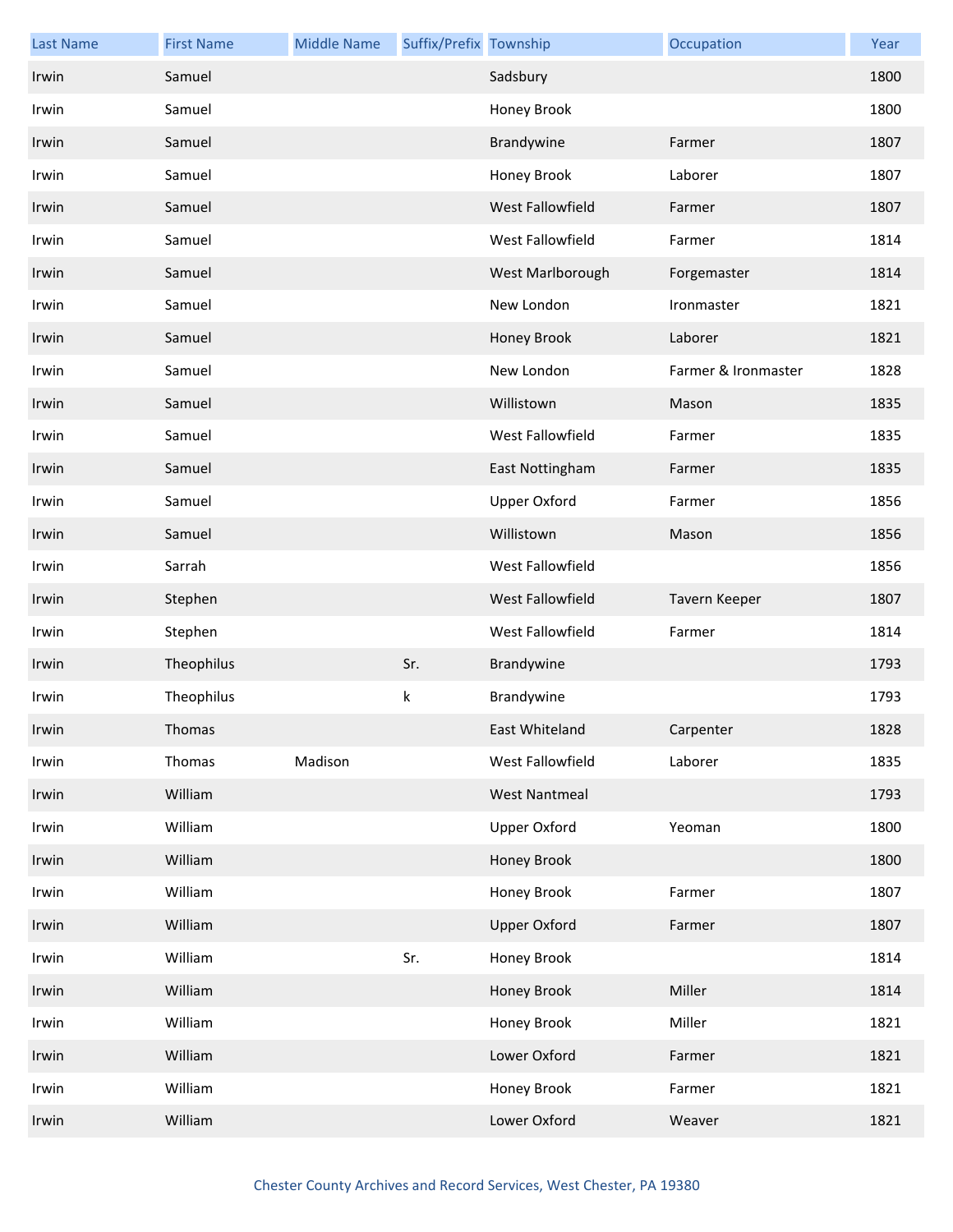| <b>Last Name</b> | <b>First Name</b> | <b>Middle Name</b> | Suffix/Prefix Township |                      | Occupation   | Year |
|------------------|-------------------|--------------------|------------------------|----------------------|--------------|------|
| Irwin            | William           |                    |                        | Honey Brook          | Miller       | 1828 |
| Irwin            | William           |                    |                        | Honey Brook          | Farmer       | 1828 |
| Irwin            | William           |                    |                        | Lower Oxford         | Weaver       | 1828 |
| Irwin            | William           |                    |                        | Brandywine           | Farmer       | 1828 |
| Irwin            | William           |                    |                        | Lower Oxford         | Farmer       | 1828 |
| Irwin            | William           |                    |                        | West Whiteland       | Farmer       | 1835 |
| Irwin            | William           |                    |                        | Honey Brook          | Miller       | 1835 |
| Irwin            | William           |                    |                        | Brandywine           | Farmer       | 1835 |
| Irwin            | William           |                    |                        | Brandywine           | Farmer       | 1835 |
| Irwin            | William           |                    |                        | New London           | Merchant     | 1835 |
| Irwin            | William           |                    |                        | Schuylkill           | Cabinetmaker | 1835 |
| Irwin            | William           |                    |                        | Honeybrook           | Doctor       | 1856 |
| Irwin            | William           |                    |                        | Sadsbury             | Farmer       | 1856 |
| Irwin            | William           |                    |                        | <b>West Coventry</b> | Carpenter    | 1856 |
| Irwin            | William           |                    |                        | West Caln            | Laborer      | 1856 |
| Irwin            | William           |                    |                        | West Brandywine      | Farmer       | 1856 |
| Irwin            | William           | $\mathsf C$        |                        | New London           | Ironmaster   | 1835 |
| Irwin            | William           | J                  |                        | West Brandywine      | Farmer       | 1856 |
| Iry              | Jacob             |                    |                        | Uwchlan              | Farmer       | 1828 |
| Iry              | Peter             |                    |                        | <b>East Nantmeal</b> | Laborer      | 1814 |
| Iryton           | John              |                    |                        | East Nantmeal        |              | 1800 |
| Isaacs           | James             |                    |                        | Charlestown          | Weaver       | 1814 |
| Isaacs           | Lewis             | S                  |                        | New London           | Wheelwright  | 1856 |
| Iserman          | George            |                    |                        | Tredyffrin           | Laborer      | 1828 |
| Iserman          | George            |                    |                        | Tredyffrin           | Painter      | 1835 |
| Isgrak           | Thomas            |                    |                        | West Fallowfield     | Laborer      | 1807 |
| Isleman          | George            |                    |                        | <b>West Vincent</b>  | Farmer       | 1856 |
| Islep            | Charles           |                    |                        | West Bradford        | Laborer      | 1856 |
| Israel           | Isaac             | G.                 |                        | Sadsbury             | Farmer       | 1828 |
| Israel           | Israel            |                    |                        | Kennett              | Papermaker   | 1814 |
| Ivery            | Anthony           |                    |                        | <b>West Vincent</b>  | Sawyer       | 1856 |
| Ivester          | George            |                    |                        | Tredyffrin           |              | 1793 |
| Ivester          | George            |                    |                        | Tredyffrin           |              | 1800 |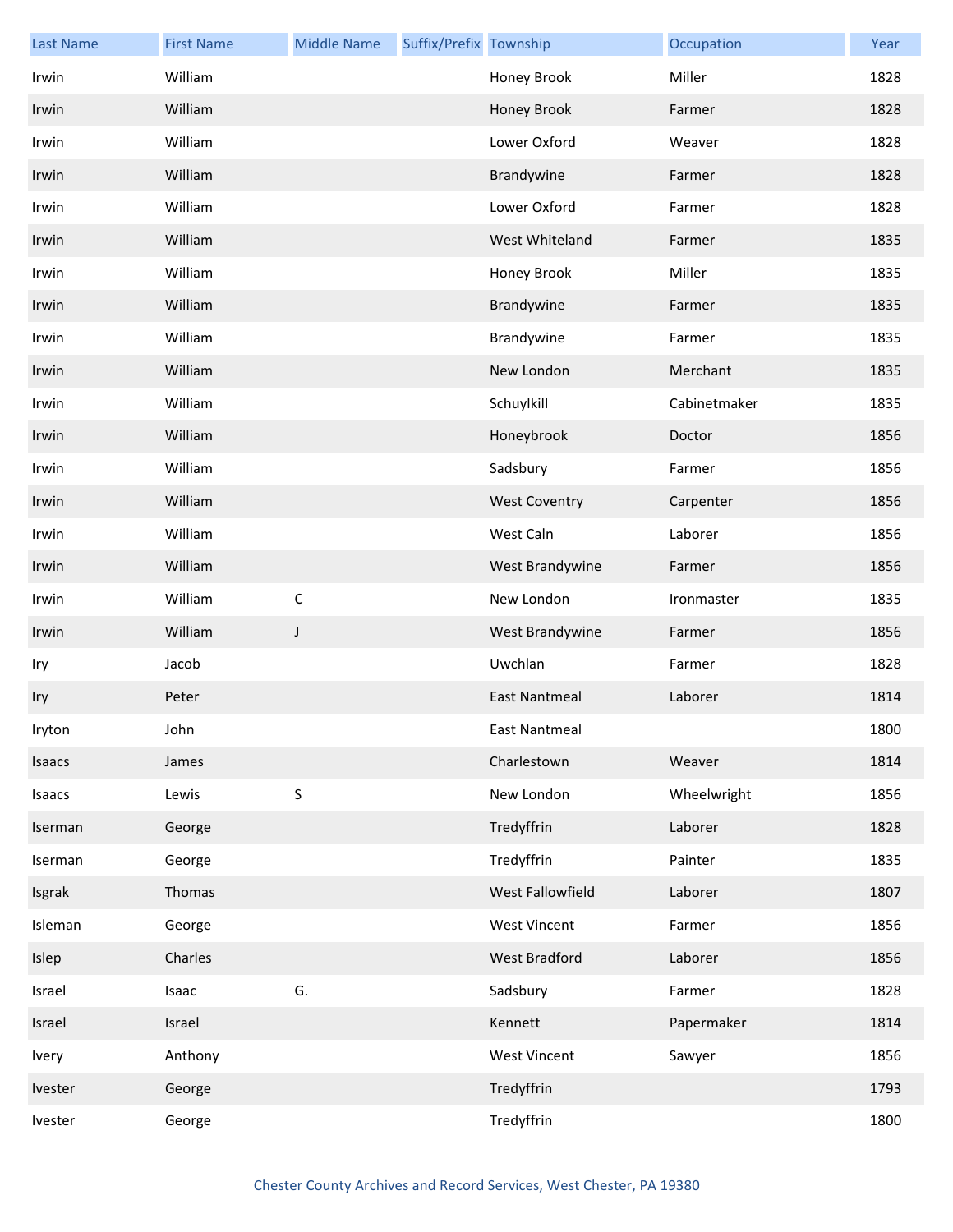| <b>Last Name</b> | <b>First Name</b> | <b>Middle Name</b> | Suffix/Prefix Township |                      | Occupation     | Year |
|------------------|-------------------|--------------------|------------------------|----------------------|----------------|------|
| Ivester          | George            |                    |                        | Tredyffrin           | Farmer         | 1807 |
| Ivester          | George            |                    |                        | Tredyffrin           | Cooper         | 1814 |
| Ivester          | George            |                    |                        | Easttown             | Cooper         | 1821 |
| Ivester          | George            |                    |                        | Easttown             | Cooper         | 1828 |
| Ivester          | John              |                    |                        | Easttown             | Cooper         | 1821 |
| Ivester          | John              |                    |                        | Easttown             | Cooper         | 1828 |
| Ivester          | John              |                    |                        | Tredyffrin           | Cooper         | 1835 |
| Ivester          | John              | $\sf B$            |                        | Tredyffrin           | Laborer        | 1856 |
| Ivester          | Mary              |                    |                        | Tredyffrin           |                | 1835 |
| Ivester          | William           |                    |                        | Tredyffrin           | Cooper         | 1807 |
| Ivester          | William           |                    |                        | Charlestown          | Cooper         | 1821 |
| Ivester          | William           |                    |                        | Schuylkill           | Cooper         | 1828 |
| Izarman          | George            |                    |                        | Tredyffrin           | Laborer        | 1821 |
| Jack             | Adam              |                    |                        | Brandywine           |                | 1793 |
| Jack             | Adam              |                    |                        | Brandywine           | Farmer         | 1807 |
| Jack             | Adam              |                    |                        | Brandywine           | Farmer         | 1814 |
| Jack             | Adam              |                    |                        | Brandywine           | Farmer         | 1821 |
| Jack             | Adam              |                    |                        | Brandywine           | Laborer        | 1828 |
| Jack             | Adam              |                    |                        | Brandywine           | Laborer        | 1835 |
| Jack             | Andrew            |                    |                        | Pikeland             | Stage driver   | 1828 |
| Jack             | Charles           |                    |                        | <b>West Nantmeal</b> |                | 1793 |
| Jack             | George            |                    |                        | New Garden           | <b>Butcher</b> | 1856 |
| Jack             | James             |                    |                        | London Grove         | Shoemaker      | 1835 |
| Jack             | John              |                    |                        | <b>West Chester</b>  | Printer        | 1814 |
| Jack             | Robert            |                    |                        | Brandywine           |                | 1793 |
| Jack             | Robert            |                    |                        | Brandywine           | Farmer         | 1807 |
| Jack             | Robert            |                    |                        | Brandywine           | Farmer         | 1814 |
| Jack             | William           |                    |                        | West Caln            | Carpenter      | 1821 |
| Jackson          | Abijah            |                    |                        | Kennett              | Stonemason     | 1828 |
| Jackson          | Abraham           |                    |                        | Westtown             | Farmer         | 1856 |
| Jackson          | Abram             |                    |                        | West Chester         | Laborer        | 1856 |
| Jackson          | Benjamin          |                    |                        | West Whiteland       | Mason          | 1807 |
| Jackson          | Benjamin          |                    |                        | West Chester         | Laborer        | 1856 |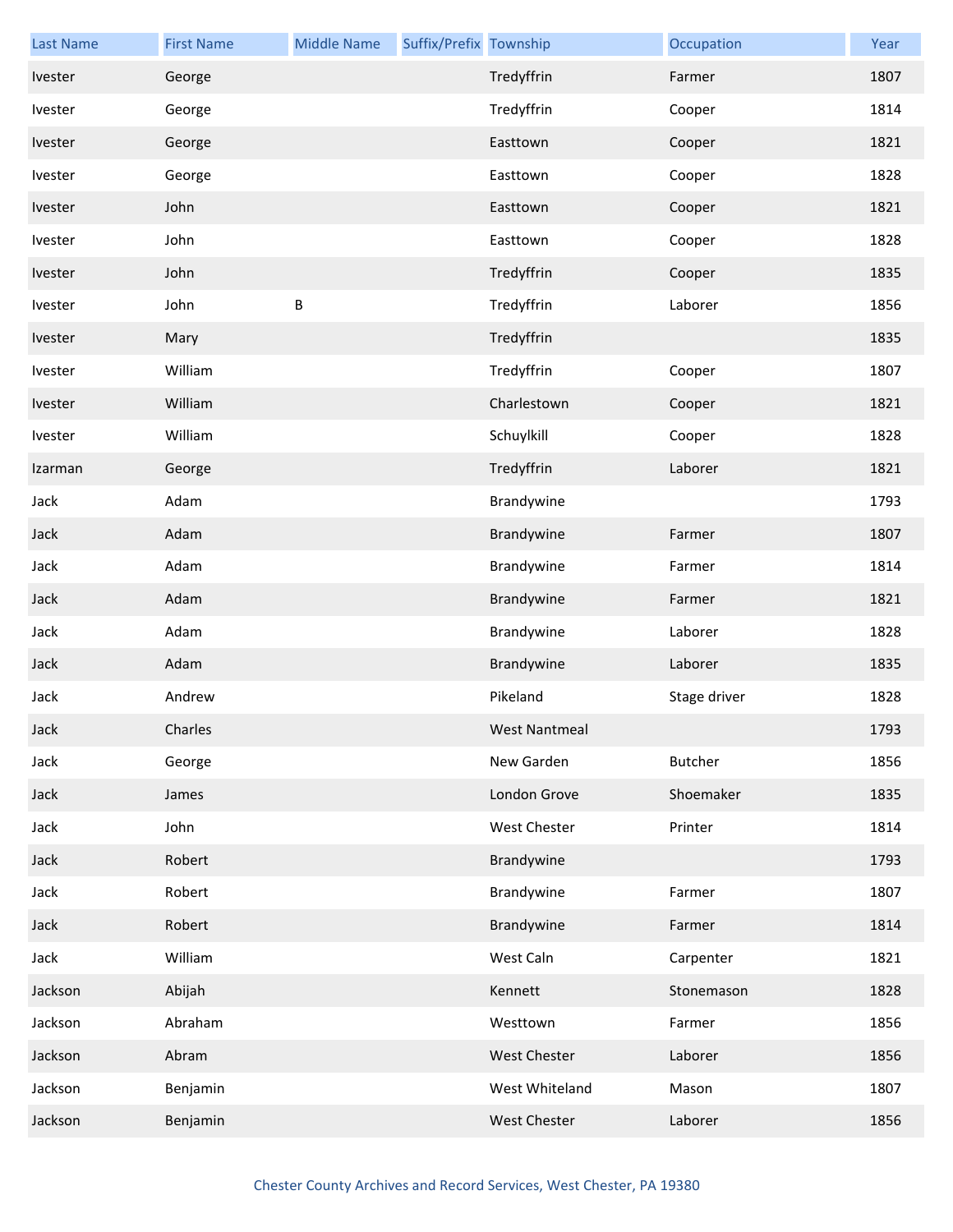| <b>Last Name</b> | <b>First Name</b> | <b>Middle Name</b> | Suffix/Prefix Township |                     | Occupation     | Year |
|------------------|-------------------|--------------------|------------------------|---------------------|----------------|------|
| Jackson          | Benjamin          |                    |                        | East Marlborough    | Farmer         | 1856 |
| Jackson          | Caleb             |                    |                        | London Grove        |                | 1793 |
| Jackson          | Caleb             |                    |                        | Kennett             | Coachmaker     | 1828 |
| Jackson          | Caleb             |                    |                        | Kennett             | Yeoman         | 1835 |
| Jackson          | Caleb             | S                  |                        | Kennett             | Farmer         | 1856 |
| Jackson          | Charles           |                    |                        | East Caln           | Laborer        | 1814 |
| Jackson          | Charles           |                    |                        | Tredyffrin          | Laborer        | 1821 |
| Jackson          | Charles           |                    |                        | West Nottingham     | Laborer        | 1828 |
| Jackson          | Cyrus             |                    |                        | East Marlborough    | Farmer         | 1856 |
| Jackson          | Daniel            |                    |                        | East Marlborough    | Farmer         | 1856 |
| Jackson          | David             |                    |                        | New Garden          | Laborer        | 1828 |
| Jackson          | David             |                    |                        | New Garden          | Farmer         | 1835 |
| Jackson          | David             |                    |                        | Phoenixville        |                | 1856 |
| Jackson          | David             |                    |                        | Londonderry         | Carpenter      | 1856 |
| Jackson          | David             |                    |                        | Londonderry         | Farmer         | 1856 |
| Jackson          | David             | ${\sf R}$          |                        | New London          | Teacher        | 1856 |
| Jackson          | Davis             |                    |                        | Phoenixville        |                | 1856 |
| Jackson          | Dinah             |                    |                        | Tredyffrin          |                | 1856 |
| Jackson          | Ebenezer          |                    |                        | New London          | Laborer        | 1821 |
| Jackson          | Ebenezer          |                    |                        | Uwchlan             |                | 1856 |
| Jackson          | Edward            |                    |                        | Penn                | Farmer         | 1856 |
| Jackson          | Ezekiel           |                    |                        | Kennett Square      | Laborer        | 1856 |
| Jackson          | George            |                    |                        | East Marlborough    |                | 1793 |
| Jackson          | George            |                    |                        | Kennett             | Laborer        | 1807 |
| Jackson          | George            |                    |                        | East Marlborough    | Watchmaker     | 1807 |
| Jackson          | George            |                    |                        | Kennett             | Silversmith    | 1814 |
| Jackson          | George            |                    |                        | Kennett             | Spindle turner | 1821 |
| Jackson          | George            |                    |                        | Kennett             | Stonemason     | 1828 |
| Jackson          | George            |                    |                        | Kennett             | Spindle maker  | 1828 |
| Jackson          | George            |                    |                        | Westtown            | Backer         | 1856 |
| Jackson          | George            |                    |                        | <b>Upper Oxford</b> | Laborer        | 1856 |
| Jackson          | George            |                    |                        | Easttown            |                | 1856 |
| Jackson          | George            | B                  |                        | East Nottingham     | Farmer         | 1856 |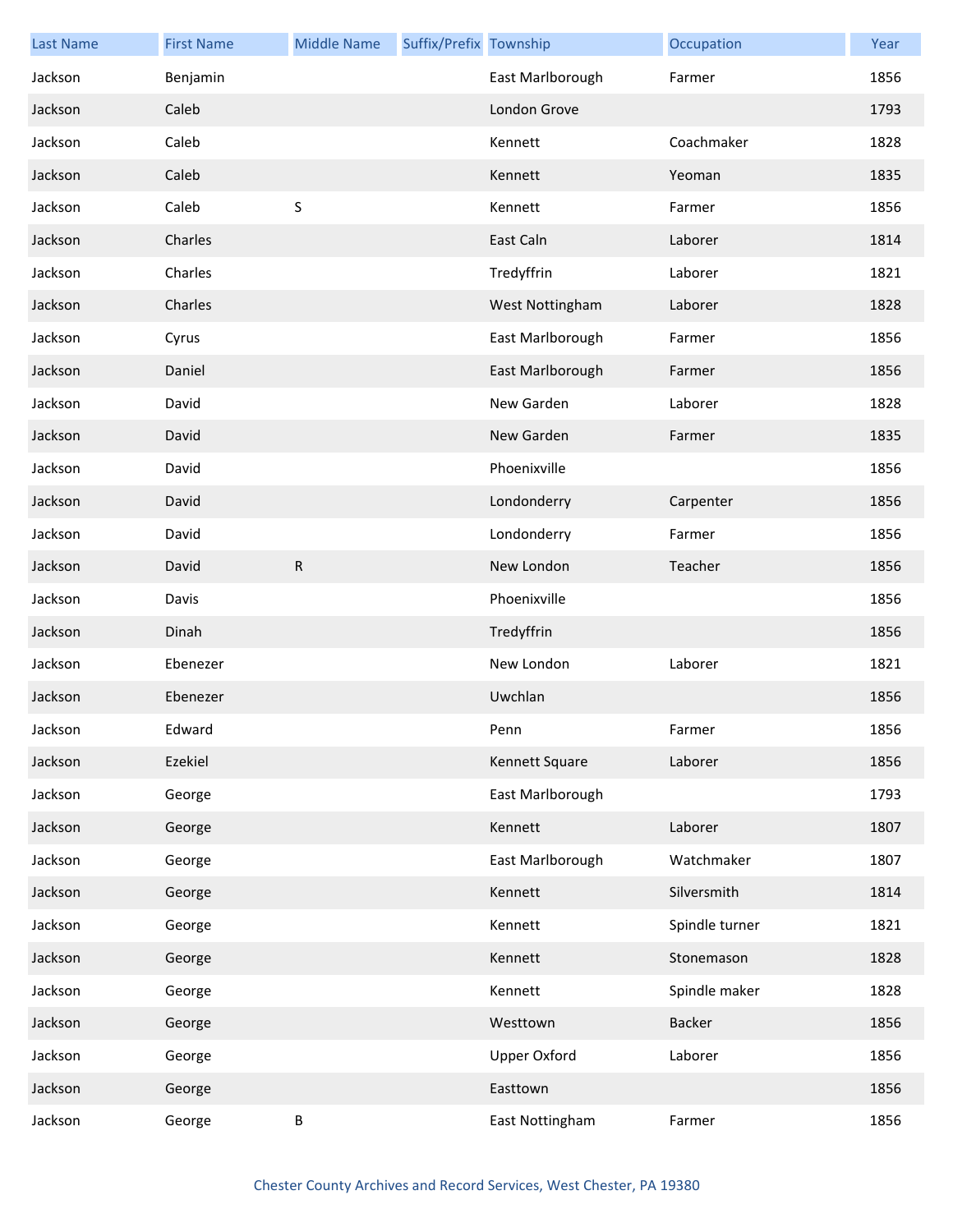| <b>Last Name</b> | <b>First Name</b> | <b>Middle Name</b> | Suffix/Prefix Township |                  | Occupation   | Year |
|------------------|-------------------|--------------------|------------------------|------------------|--------------|------|
| Jackson          | Haliday           |                    |                        | New Garden       | Farmer       | 1800 |
| Jackson          | Halladay          |                    |                        | New Garden       |              | 1793 |
| Jackson          | Harlon            |                    |                        | London Grove     | Farmer       | 1856 |
| Jackson          | hay               |                    |                        | East Marlborough | Farmer       | 1835 |
| Jackson          | Hayes             |                    |                        | East Marlborough | Farmer       | 1821 |
| Jackson          | Hayse             |                    |                        | East Marlborough | Farmer       | 1828 |
| Jackson          | Henry             |                    |                        | Tredyffrin       |              | 1828 |
| Jackson          | Henry             |                    |                        | London Grove     | Laborer      | 1828 |
| Jackson          | Henry             |                    |                        | New London       | Farmer       | 1835 |
| Jackson          | Henry             |                    |                        | Kennett          | Laborer      | 1835 |
| Jackson          | Henry             |                    |                        | Tredyffrin       | Laborer      | 1835 |
| Jackson          | Henry             |                    |                        | Londonderry      | Smith        | 1856 |
| Jackson          | Henry             |                    |                        | East Marlborough | Farmer       | 1856 |
| Jackson          | Hezekiah          |                    |                        | Willistown       | Cordwainer   | 1828 |
| Jackson          | Hezekiah          |                    |                        | Willistown       | Shoemaker    | 1835 |
| Jackson          | Howard            |                    |                        | Penn             | Farmer       | 1856 |
| Jackson          | Hugh              |                    |                        | New London       | Farmer       | 1835 |
| Jackson          | Hugh              |                    |                        | New London       | Farmer       | 1856 |
| Jackson          | Hugh              |                    |                        | East Nottingham  |              | 1856 |
| Jackson          | Isaac             |                    |                        | New Garden       |              | 1793 |
| Jackson          | Isaac             |                    | Jr.                    | New Garden       |              | 1793 |
| Jackson          | Isaac             |                    |                        | New Garden       | Carpenter    | 1800 |
| Jackson          | Isaac             |                    |                        | New Garden       | Farmer       | 1800 |
| Jackson          | Isaac             |                    | Jr.                    | New Garden       | Farmer       | 1800 |
| Jackson          | Isaac             |                    | Jr.                    | New Garden       | Farmer       | 1807 |
| Jackson          | Isaac             |                    | Sr.                    | New Garden       | Farmer       | 1807 |
| Jackson          | Isaac             |                    | Jr.                    | New Garden       | Farmer       | 1807 |
| Jackson          | Isaac             |                    |                        | Westtown         | Schoolmaster | 1814 |
| Jackson          | Isaac             |                    |                        | Kennett          | Laborer      | 1828 |
| Jackson          | Isaac             |                    |                        | Penn             | Farmer       | 1856 |
| Jackson          | Isaac             |                    |                        | London Grove     | Farmer       | 1856 |
| Jackson          | Isaac             |                    |                        | New London       | Laborer      | 1856 |
| Jackson          | Isaiah            |                    |                        | London Grove     | Farmer       | 1807 |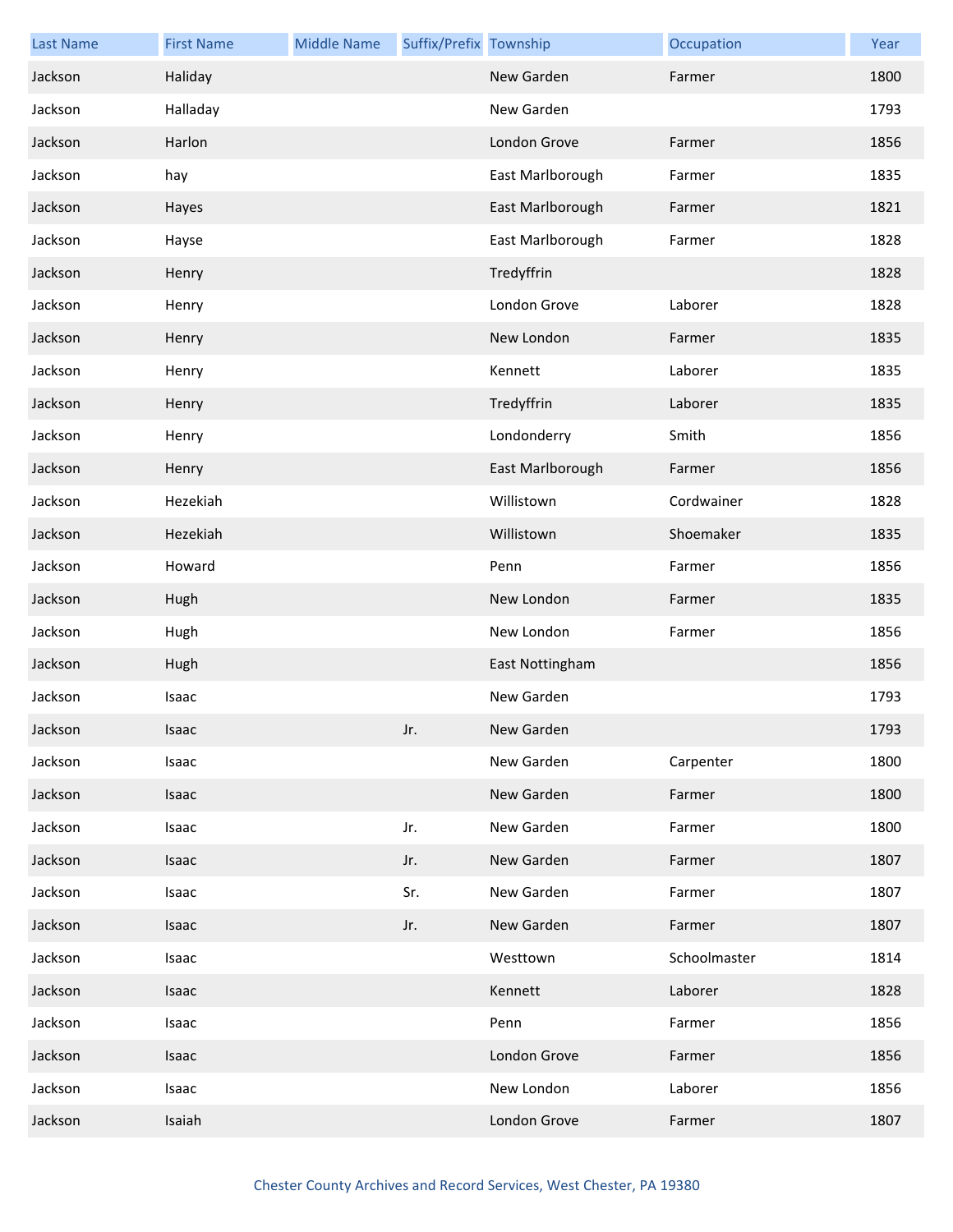| <b>Last Name</b> | <b>First Name</b> | <b>Middle Name</b> | Suffix/Prefix Township |                         | Occupation     | Year |
|------------------|-------------------|--------------------|------------------------|-------------------------|----------------|------|
| Jackson          | Israel            |                    |                        | London Grove            |                | 1800 |
| Jackson          | Israel            |                    |                        | London Grove            | Farmer         | 1807 |
| Jackson          | Israel            |                    |                        | London Grove            | Farmer         | 1814 |
| Jackson          | Israel            |                    |                        | London Grove            | Farmer         | 1821 |
| Jackson          | J                 | W                  |                        | Oxford                  | <b>Butcher</b> | 1856 |
| Jackson          | Jacob             |                    |                        | New London              | Shoemaker      | 1800 |
| Jackson          | Jacob             |                    |                        | West Bradford           | Stonemason     | 1835 |
| Jackson          | Jacob             |                    |                        | West Bradford           | Mason          | 1856 |
| Jackson          | James             |                    |                        | New Garden              | Laborer        | 1807 |
| Jackson          | James             |                    |                        | <b>West Chester</b>     | Innkeeper      | 1807 |
| Jackson          | James             |                    |                        | West Caln               | Cooper         | 1821 |
| Jackson          | James             |                    |                        | West Caln               | Mason          | 1828 |
| Jackson          | James             |                    |                        | Sadsbury                | Gentleman      | 1828 |
| Jackson          | James             |                    |                        | Kennett                 | Fuller         | 1828 |
| Jackson          | James             |                    |                        | West Caln               | Mason          | 1835 |
| Jackson          | James             |                    |                        | <b>East Fallowfield</b> | Tailor         | 1835 |
| Jackson          | James             |                    |                        | Kennett                 | Yeoman         | 1835 |
| Jackson          | James             |                    |                        | Sadsbury                | Cooper         | 1856 |
| Jackson          | James             |                    |                        | West Caln               |                | 1856 |
| Jackson          | James             |                    |                        | East Nottingham         | Farmer         | 1856 |
| Jackson          | James             |                    |                        | West Fallowfield        | Storekeeper    | 1856 |
| Jackson          | James             |                    |                        | East Caln               | Farmer         | 1856 |
| Jackson          | Jesse             |                    |                        | East Marlborough        |                | 1793 |
| Jackson          | Jesse             |                    |                        | New London              | Farmer         | 1807 |
| Jackson          | Jesse             |                    |                        | East Marlborough        | Farmer         | 1807 |
| Jackson          | Jesse             |                    |                        | East Goshen             | Blacksmith     | 1828 |
| Jackson          | Jesse             |                    |                        | Brandywine              | Blacksmith     | 1835 |
| Jackson          | Jessie            |                    |                        | East Fallowfield        | Laborer        | 1856 |
| Jackson          | Job               |                    |                        | East Marlborough        | Clerk          | 1835 |
| Jackson          | Job               |                    |                        | London Grove            | Farmer         | 1856 |
| Jackson          | Joel              |                    |                        | London Grove            |                | 1800 |
| Jackson          | Joel              |                    |                        | East Marlborough        | Shoemaker      | 1814 |
| Jackson          | John              |                    |                        | East Marlborough        | Blacksmith     | 1793 |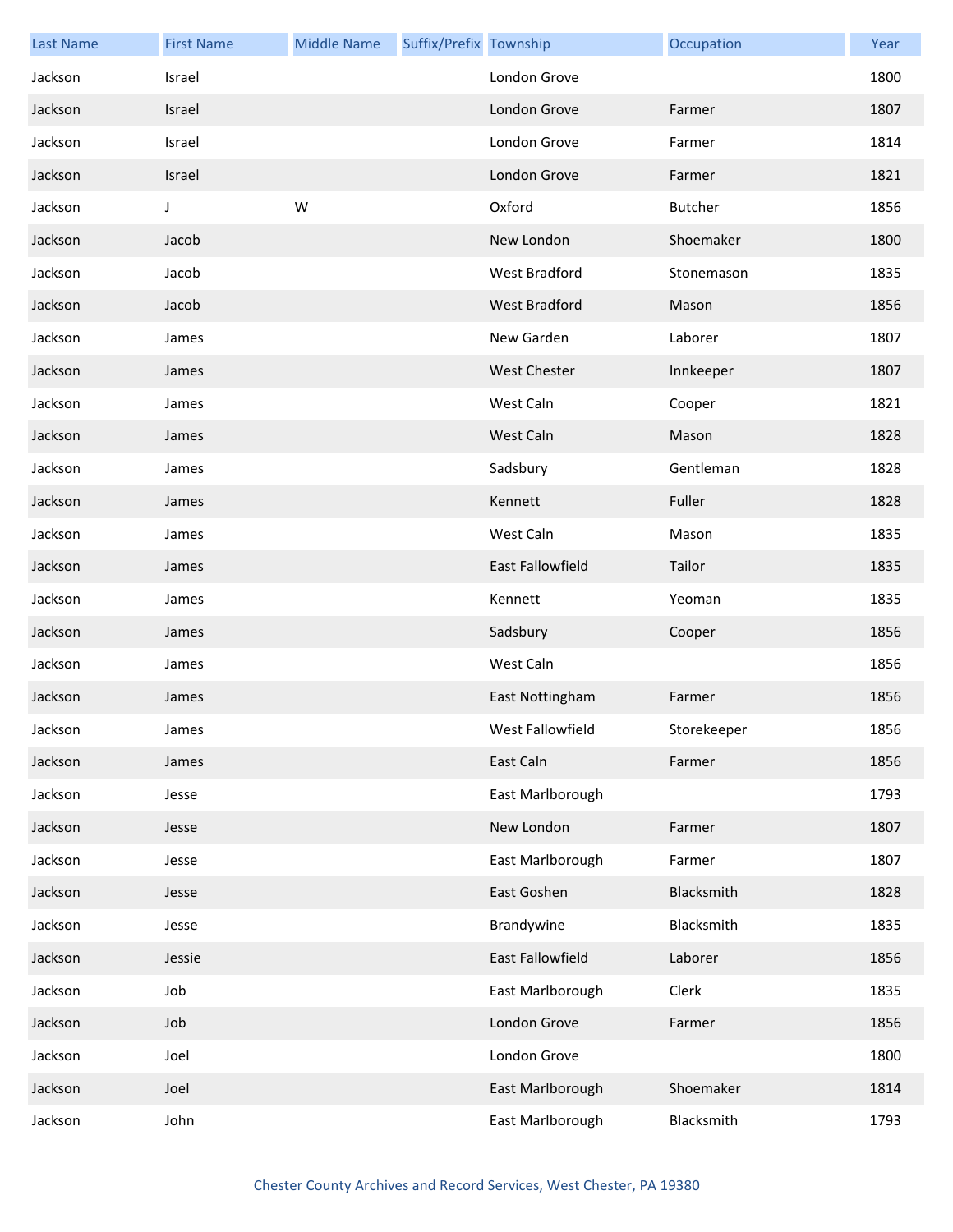| <b>Last Name</b> | <b>First Name</b> | <b>Middle Name</b> | Suffix/Prefix Township |                      | Occupation   | Year |
|------------------|-------------------|--------------------|------------------------|----------------------|--------------|------|
| Jackson          | John              |                    |                        | East Marlborough     | Weaver       | 1793 |
| Jackson          | John              |                    |                        | London Grove         |              | 1793 |
| Jackson          | John              |                    |                        | New London           | Farmer       | 1800 |
| Jackson          | John              |                    |                        | London Grove         |              | 1800 |
| Jackson          | John              |                    |                        | London Grove         | Farmer       | 1807 |
| Jackson          | John              |                    |                        | Pennsbury            | Laborer      | 1814 |
| Jackson          | John              |                    |                        | London Grove         | Gardner      | 1814 |
| Jackson          | John              |                    |                        | New Garden           |              | 1821 |
| Jackson          | John              |                    |                        | London Grove         | Farmer       | 1821 |
| Jackson          | John              |                    |                        | Pennsbury            | Laborer      | 1821 |
| Jackson          | John              |                    |                        | Sadsbury             | Weaver       | 1828 |
| Jackson          | John              |                    |                        | <b>West Bradford</b> | Weaver       | 1828 |
| Jackson          | John              |                    |                        | Kennett              | Laborer      | 1828 |
| Jackson          | John              |                    |                        | <b>Upper Oxford</b>  | Weaver       | 1835 |
| Jackson          | John              |                    |                        | London Grove         | Manufacturer | 1835 |
| Jackson          | John              |                    |                        | Sadsbury             |              | 1835 |
| Jackson          | John              |                    |                        | Brandywine           | Laborer      | 1835 |
| Jackson          | John              |                    |                        | Sadsbury             | Shoemaker    | 1835 |
| Jackson          | John              |                    |                        | <b>Upper Oxford</b>  | Laborer      | 1856 |
| Jackson          | John              |                    |                        | Sadsbury             | Stonemason   | 1856 |
| Jackson          | John              |                    |                        | Londonderry          | Carpenter    | 1856 |
| Jackson          | John              |                    |                        | West Chester         | Gentleman    | 1856 |
| Jackson          | John              |                    |                        | Franklin             | Laborer      | 1856 |
| Jackson          | John              |                    |                        | East Bradford        | Laborer      | 1856 |
| Jackson          | John              |                    |                        | West Fallowfield     | Laborer      | 1856 |
| Jackson          | Jonathan          |                    |                        | East Marlborough     | Farmer       | 1814 |
| Jackson          | Jonathan          |                    |                        | East Marlborough     | Farmer       | 1821 |
| Jackson          | Jonathan          |                    |                        | East Marlborough     | Farmer       | 1828 |
| Jackson          | Jonathan          |                    |                        | East Marlborough     | Farmer       | 1835 |
| Jackson          | Jonathan          |                    | Jr.                    | West Marlborough     | Farmer       | 1856 |
| Jackson          | Jonathan          |                    | Sr.                    | West Marlborough     | Farmer       | 1856 |
| Jackson          | Joseph            |                    |                        | West Chester         | Saddler      | 1814 |
| Jackson          | Joseph            |                    |                        | Willistown           | Saddler      | 1821 |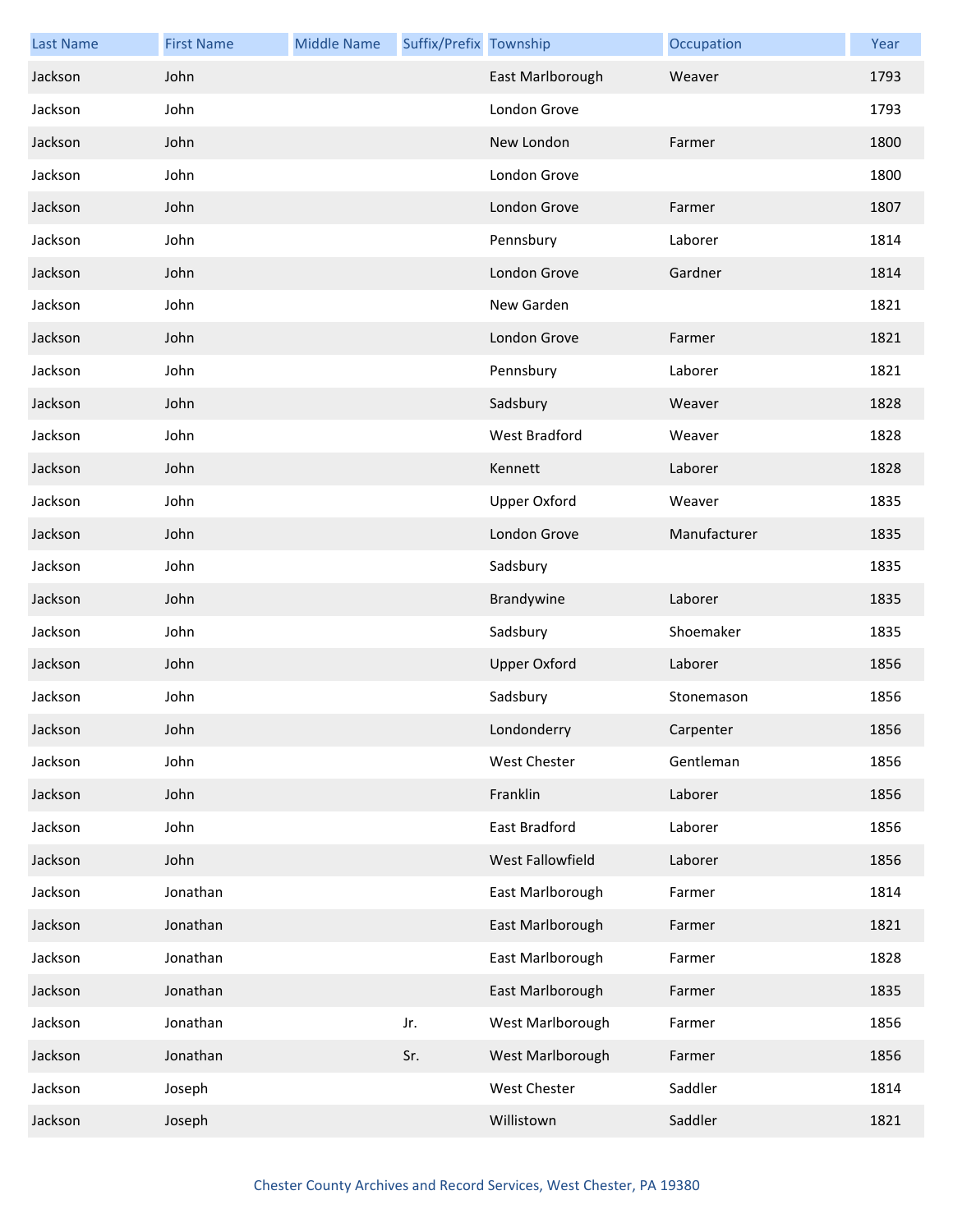| <b>Last Name</b> | <b>First Name</b> | <b>Middle Name</b> | Suffix/Prefix Township |                     | Occupation              | Year |
|------------------|-------------------|--------------------|------------------------|---------------------|-------------------------|------|
| Jackson          | Joseph            |                    |                        | Kennett             | Saddler                 | 1828 |
| Jackson          | Joseph            |                    |                        | London Grove        | Farmer                  | 1828 |
| Jackson          | Joseph            |                    |                        | East Caln           | Saddler                 | 1835 |
| Jackson          | Joseph            |                    |                        | East Bradford       | Farmer                  | 1835 |
| Jackson          | Joseph            |                    |                        | Franklin            | Clockmaker              | 1856 |
| Jackson          | Joseph            |                    |                        | Sadsbury            | Trader                  | 1856 |
| Jackson          | Joseph            | $\mathsf H$        |                        | New London          | Clockmaker              | 1835 |
| Jackson          | Joshua            |                    |                        | <b>West Chester</b> | Wheelwright             | 1807 |
| Jackson          | Joshua            |                    |                        | West Chester        | Wheelwright             | 1814 |
| Jackson          | Joshua            |                    |                        | East Marlborough    | Carpenter               | 1821 |
| Jackson          | Joshua            |                    |                        | West Marlborough    | Farmer                  | 1821 |
| Jackson          | Joshua            |                    |                        | <b>West Chester</b> | Wheelwright             | 1821 |
| Jackson          | Joshua            |                    |                        | West Chester        | Wheelwright             | 1828 |
| Jackson          | Joshua            |                    |                        | West Marlborough    | Farmer                  | 1828 |
| Jackson          | Joshua            |                    |                        | West Marlborough    | Farmer                  | 1835 |
| Jackson          | Joshua            |                    |                        | <b>West Chester</b> | Wheelwright             | 1835 |
| Jackson          | Joshua            | B                  |                        | <b>West Chester</b> | Shoemaker               | 1856 |
| Jackson          | Josiah            |                    |                        | Londonderry         | Farmer & Smith & Sawyer | 1807 |
| Jackson          | Josiah            |                    |                        | Kennett             | Farmer                  | 1814 |
| Jackson          | Josiah            |                    |                        | East Bradford       | Blacksmith              | 1835 |
| Jackson          | Josiah            |                    |                        | Kennett Square      | Teacher                 | 1856 |
| Jackson          | Lemon             |                    |                        | New Garden          | Laborer                 | 1856 |
| Jackson          | Levi              |                    |                        | West Caln           | Farmer                  | 1821 |
| Jackson          | Levi              |                    |                        | West Fallowfield    | Cartwright              | 1828 |
| Jackson          | Levi              |                    |                        | West Caln           | Farmer                  | 1828 |
| Jackson          | Levi              |                    |                        | West Caln           | Farmer                  | 1835 |
| Jackson          | Levy              |                    |                        | West Chester        | Gunsmith                | 1821 |
| Jackson          | Levy              |                    |                        | Kennett             | Spindle maker           | 1828 |
| Jackson          | Lydia             |                    |                        | East Brandywine     | Farmer                  | 1856 |
| Jackson          | Lydia             |                    |                        | Kennett             | Farmer                  | 1856 |
| Jackson          | Lydia             | $\mathsf{A}$       |                        | West Chester        | Lady                    | 1856 |
| Jackson          | Margaret          |                    |                        | East Marlborough    | Spinster                | 1821 |
| Jackson          | Marshall          |                    |                        | East Marlborough    | Housekeeper             | 1835 |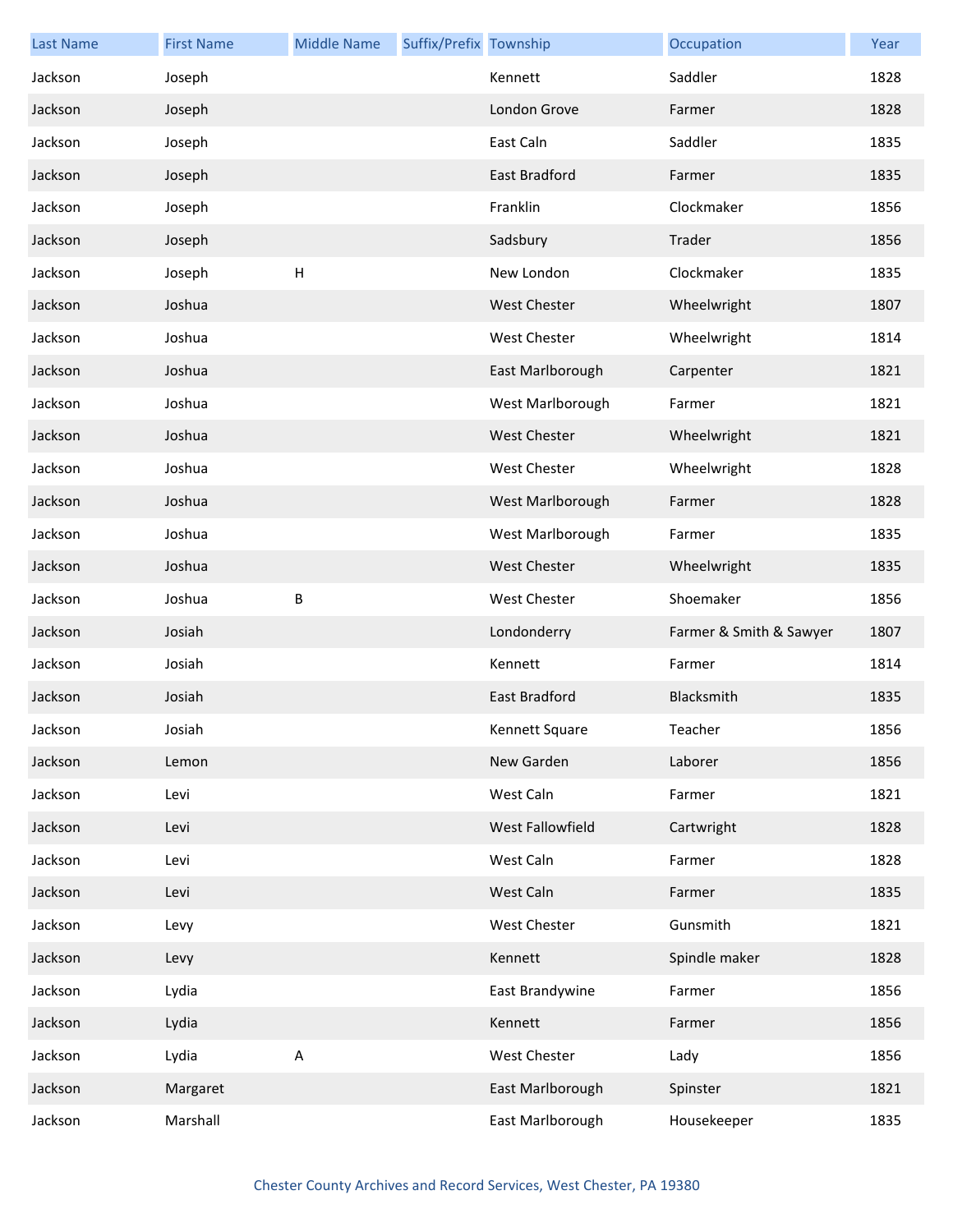| <b>Last Name</b> | <b>First Name</b> | <b>Middle Name</b> | Suffix/Prefix Township |                  | Occupation  | Year |
|------------------|-------------------|--------------------|------------------------|------------------|-------------|------|
| Jackson          | Marshall          |                    |                        | East Marlborough | Laborer     | 1856 |
| Jackson          | Mary              |                    |                        | Kennett          | Farmer      | 1821 |
| Jackson          | Mary              |                    |                        | East Marlborough | Spinster    | 1821 |
| Jackson          | Mary              |                    |                        | Kennett          |             | 1828 |
| Jackson          | Mary              |                    |                        | East Marlborough |             | 1856 |
| Jackson          | Milton            |                    |                        | West Fallowfield | Cartwright  | 1828 |
| Jackson          | Milton            |                    |                        | Newlin           | Wheelwright | 1835 |
| Jackson          | Noris             |                    |                        | West Marlborough | Laborer     | 1856 |
| Jackson          | Obed              |                    |                        | East Marlborough | Farmer      | 1814 |
| Jackson          | Obed              |                    |                        | East Marlborough | Farmer      | 1821 |
| Jackson          | Obed              |                    |                        | East Marlborough | Farmer      | 1828 |
| Jackson          | Obed              |                    |                        | East Marlborough | Farmer      | 1835 |
| Jackson          | Obed              |                    |                        | East Marlborough | Farmer      | 1856 |
| Jackson          | Oliver            | Е                  |                        | Charlestown      | Mechanic    | 1856 |
| Jackson          | Patrick           |                    |                        | West Fallowfield | Farmer      | 1814 |
| Jackson          | Patrick           |                    |                        | West Fallowfield | Laborer     | 1821 |
| Jackson          | Patrick           |                    |                        | West Fallowfield | Farmer      | 1828 |
| Jackson          | Peter             |                    |                        | London Britain   | Laborer     | 1856 |
| Jackson          | Rob               | A                  |                        | Penn             | Farmer      | 1856 |
| Jackson          | Robert            |                    |                        | New London       | Laborer     | 1800 |
| Jackson          | Robert            |                    |                        | London Britain   | Weaver      | 1814 |
| Jackson          | Robert            |                    |                        | London Britain   | Weaver      | 1821 |
| Jackson          | Robert            |                    |                        | London Britain   | Weaver      | 1828 |
| Jackson          | Robert            |                    |                        | East Marlborough | Laborer     | 1828 |
| Jackson          | Robert            |                    |                        | Newlin           | Laborer     | 1835 |
| Jackson          | Robert            |                    |                        | London Britain   | Farmer      | 1835 |
| Jackson          | Robert            |                    |                        | East Marlborough | Laborer     | 1856 |
| Jackson          | Robert            | ${\sf M}$          |                        | West Fallowfield | Storekeeper | 1856 |
| Jackson          | Samuel            |                    |                        | East Marlborough | Farmer      | 1807 |
| Jackson          | Samuel            |                    |                        | East Marlborough | Farmer      | 1814 |
| Jackson          | Samuel            |                    |                        | East Marlborough | Farmer      | 1821 |
| Jackson          | Samuel            |                    |                        | Westtown         | Laborer     | 1821 |
| Jackson          | Samuel            |                    |                        | East Marlborough | Farmer      | 1828 |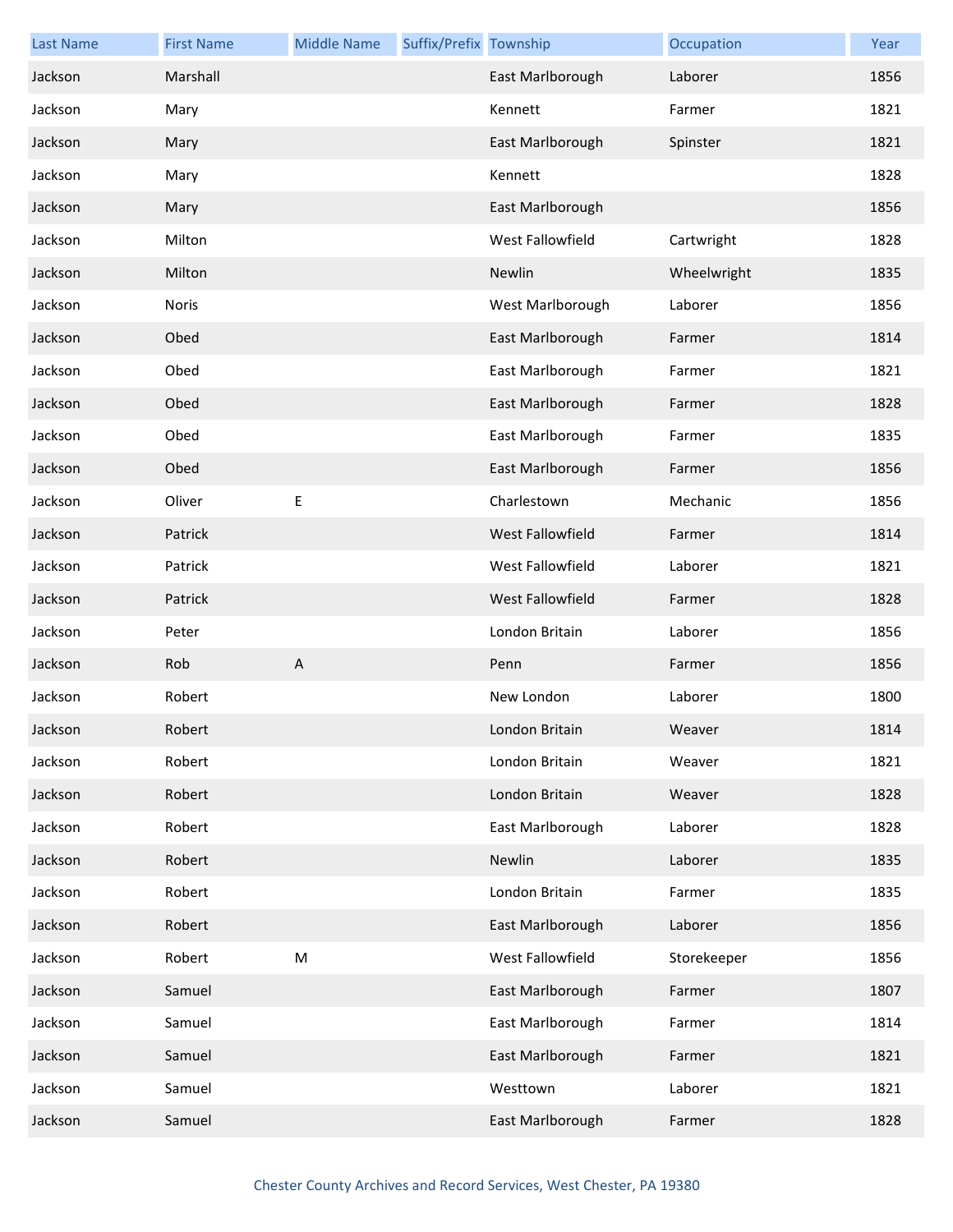| <b>Last Name</b> | <b>First Name</b> | <b>Middle Name</b>        | Suffix/Prefix Township |                              | Occupation    | Year |
|------------------|-------------------|---------------------------|------------------------|------------------------------|---------------|------|
| Jackson          | Samuel            |                           |                        | West Goshen                  | Laborer       | 1828 |
| Jackson          | Samuel            |                           | Jr.                    | East Marlborough             | Farmer        | 1828 |
| Jackson          | Samuel            |                           |                        | East Marlborough             | Farmer        | 1835 |
| Jackson          | Samuel            |                           |                        | Sadsbury                     | Tavern Keeper | 1835 |
| Jackson          | Samuel            |                           | Jr.                    | East Marlborough             | Farmer        | 1835 |
| Jackson          | Samuel            |                           |                        | Tredyffrin                   | Laborer       | 1856 |
| Jackson          | Samuel            |                           |                        | East Fallowfield             | Farmer        | 1856 |
| Jackson          | Samuel            |                           |                        | Penn                         | Farmer        | 1856 |
| Jackson          | Samuel            | S                         |                        | Sadsbury                     | Farmer        | 1856 |
| Jackson          | Sarah             |                           |                        | London Grove                 | Farmer        | 1828 |
| Jackson          | Sarah             |                           |                        | London Grove                 | Housekeeper   | 1835 |
| Jackson          | Sarah             |                           |                        | <b>West Chester</b>          | Lady          | 1856 |
| Jackson          | Sarah             | L                         |                        | London Grove                 | Farmer        | 1856 |
| Jackson          | Seth              |                           |                        | East Goshen                  | Laborer       | 1821 |
| Jackson          | Seth              |                           |                        | East Goshen                  | Laborer       | 1828 |
| Jackson          | Seth              |                           |                        | <b>West Chester</b>          | Wagoner       | 1835 |
| Jackson          | Seth              |                           |                        | West Chester                 | Gentleman     | 1856 |
| Jackson          | Solomon           |                           |                        | Tredyffrin                   | Laborer       | 1856 |
| Jackson          | Solomon           |                           |                        | East Whiteland               | Laborer       | 1856 |
| Jackson          | Stephen           | $\boldsymbol{\mathsf{H}}$ |                        | East Marlborough             | Farmer        | 1856 |
| Jackson          | Theodius          |                           |                        | West Fallowfield             | Farmer        | 1814 |
| Jackson          | Theodoras         |                           |                        | West Fallowfield             | Farmer        | 1821 |
| Jackson          | Theodore          |                           |                        | West Fallowfield             | Farmer        | 1807 |
| Jackson          | Theodorus         |                           |                        | West Fallowfield             | Farmer        | 1828 |
| Jackson          | Thomas            |                           |                        | East Marlborough             |               | 1793 |
| Jackson          | Thomas            |                           |                        | the younger East Marlborough |               | 1793 |
| Jackson          | Thomas            |                           |                        | East Marlborough             | Innkeeper     | 1807 |
| Jackson          | Thomas            |                           |                        | East Marlborough             | Farmer        | 1807 |
| Jackson          | Thomas            |                           |                        | East Marlborough             | Jobber        | 1807 |
| Jackson          | Thomas            |                           |                        | West Whiteland               | Millwright    | 1807 |
| Jackson          | Thomas            |                           | Jr.                    | East Marlborough             | Farmer        | 1814 |
| Jackson          | Thomas            |                           | Sr.                    | East Marlborough             | Farmer        | 1814 |
| Jackson          | Thomas            |                           |                        | East Marlborough             | Farmer        | 1814 |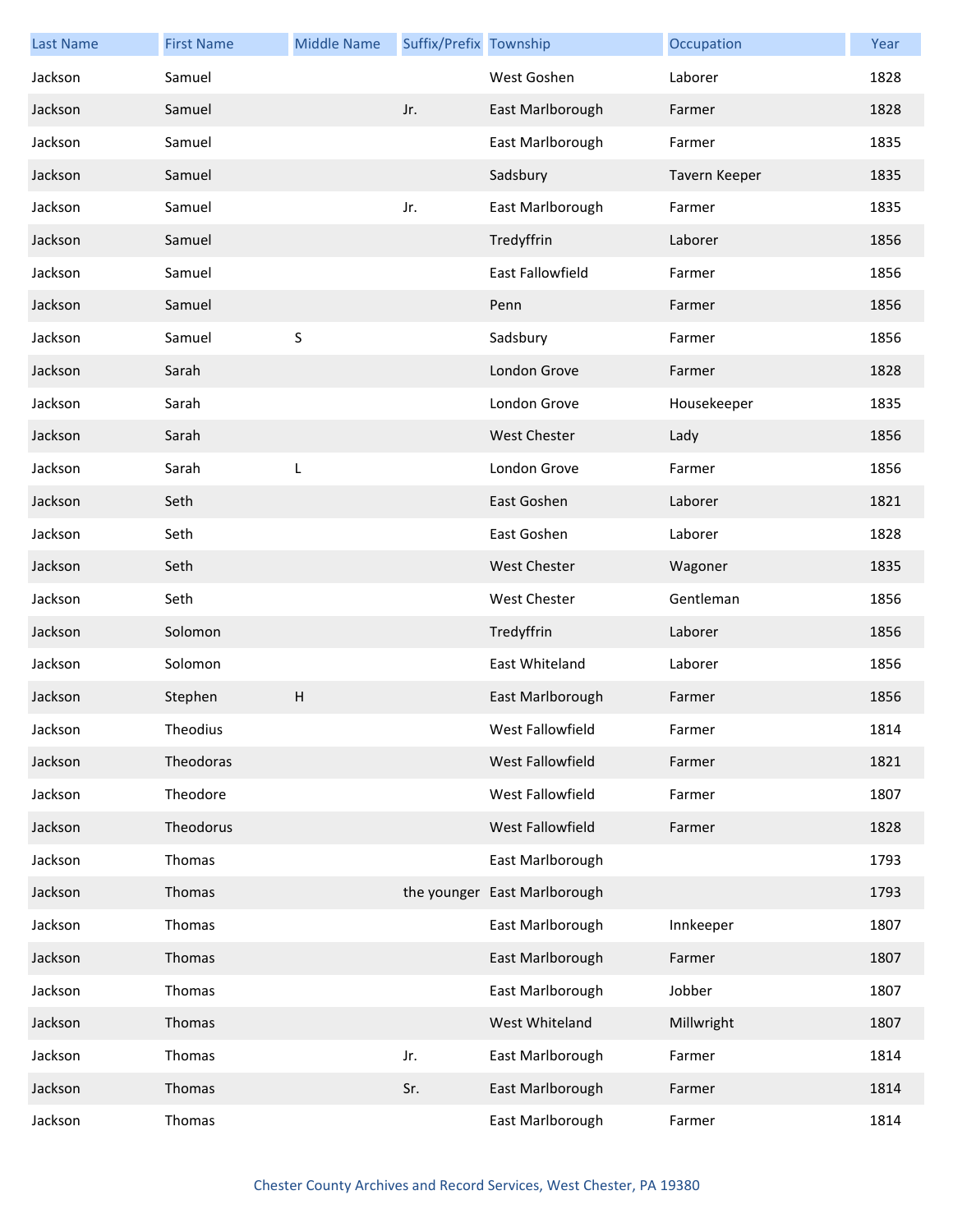| <b>Last Name</b> | <b>First Name</b> | <b>Middle Name</b> | Suffix/Prefix Township |                  | Occupation | Year |
|------------------|-------------------|--------------------|------------------------|------------------|------------|------|
| Jackson          | Thomas            |                    |                        | East Marlborough | Farmer     | 1821 |
| Jackson          | Thomas            |                    |                        | Newlin           | Laborer    | 1828 |
| Jackson          | Thomas            |                    |                        | East Marlborough | Farmer     | 1828 |
| Jackson          | Thomas            |                    |                        | New Garden       | Laborer    | 1828 |
| Jackson          | Thomas            |                    |                        | West Bradford    | Laborer    | 1835 |
| Jackson          | Thomas            |                    |                        | East Marlborough | Farmer     | 1835 |
| Jackson          | Thomas            |                    |                        | Londonderry      | Farmer     | 1856 |
| Jackson          | Thomas            |                    |                        | East Marlborough | Farmer     | 1856 |
| Jackson          | Thomas            |                    |                        | Newlin           | Laborer    | 1856 |
| Jackson          | Thomas            | $\mathsf J$        |                        | East Marlborough | Farmer     | 1856 |
| Jackson          | Timothy           |                    |                        | Pennsbury        |            | 1800 |
| Jackson          | Whittingham       |                    |                        | West Bradford    | Mason      | 1856 |
| Jackson          | William           |                    |                        | London Grove     |            | 1793 |
| Jackson          | William           |                    |                        | London Grove     |            | 1800 |
| Jackson          | William           |                    |                        | Newlin           | Weaver     | 1807 |
| Jackson          | William           |                    |                        | Brandywine       | Farmer     | 1807 |
| Jackson          | William           |                    |                        | London Grove     | Farmer     | 1807 |
| Jackson          | William           |                    |                        | Londonderry      | Weaver     | 1814 |
| Jackson          | William           |                    |                        | Newlin           | Weaver     | 1814 |
| Jackson          | William           |                    | Sr.                    | London Grove     | Farmer     | 1814 |
| Jackson          | William           |                    | Jr.                    | London Grove     | Farmer     | 1814 |
| Jackson          | William           |                    |                        | Brandywine       | Farmer     | 1814 |
| Jackson          | William           |                    | Jr.                    | London Grove     | Farmer     | 1821 |
| Jackson          | William           |                    |                        | Tredyffrin       | Laborer    | 1821 |
| Jackson          | William           |                    |                        | Newlin           | Weaver     | 1821 |
| Jackson          | William           |                    |                        | Brandywine       | Farmer     | 1821 |
| Jackson          | William           |                    |                        | London Grove     | Farmer     | 1821 |
| Jackson          | William           |                    |                        | London Grove     | Weaver     | 1821 |
| Jackson          | William           |                    |                        | Brandywine       | Farmer     | 1828 |
| Jackson          | William           |                    |                        | Uwchlan          | Laborer    | 1828 |
| Jackson          | William           |                    |                        | London Grove     | Weaver     | 1828 |
| Jackson          | William           |                    | Jr.                    | London Grove     | Farmer     | 1828 |
| Jackson          | William           |                    |                        | London Grove     | Farmer     | 1828 |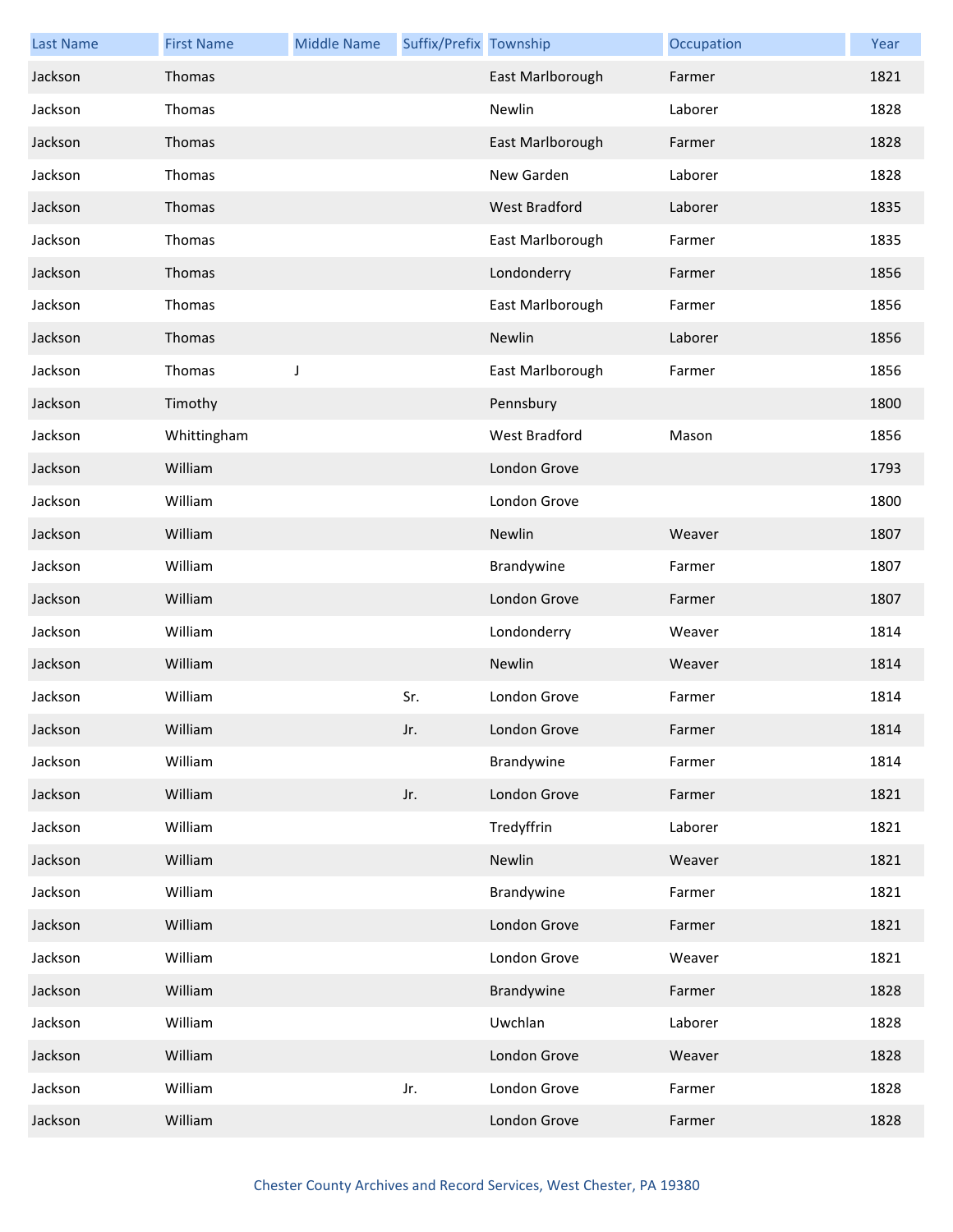| <b>Last Name</b> | <b>First Name</b> | <b>Middle Name</b> | Suffix/Prefix Township |                      | Occupation  | Year |
|------------------|-------------------|--------------------|------------------------|----------------------|-------------|------|
| Jackson          | William           |                    |                        | Newlin               | Laborer     | 1828 |
| Jackson          | William           |                    |                        | London Grove         | Weaver      | 1835 |
| Jackson          | William           |                    | Jr.                    | London Grove         | Farmer      | 1835 |
| Jackson          | William           |                    |                        | Brandywine           | Farmer      | 1835 |
| Jackson          | William           |                    |                        | Penn                 | Farmer      | 1856 |
| Jackson          | William           |                    |                        | London Grove         | Farmer      | 1856 |
| Jackson          | William           |                    | Jr.                    | Easttown             |             | 1856 |
| Jackson          | William           |                    |                        | Phoenixville         | Blacksmith  | 1856 |
| Jackson          | William           |                    |                        | Lower Oxford         | Carpenter   | 1856 |
| Jackson          | William           |                    |                        | Easttown             |             | 1856 |
| Jackson          | William           | $\sf A$            |                        | New Garden           | Farmer      | 1856 |
| Jackson          | William           | W                  |                        | Brandywine           | Stonemason  | 1835 |
| Jacob            | <b>Brower</b>     |                    |                        | <b>East Nantmeal</b> | Weaver      | 1807 |
| Jacob            | Brown             |                    |                        | <b>East Nantmeal</b> | Laborer     | 1807 |
| Jacob            | Charles           |                    |                        | West Chester         | Cigar maker | 1856 |
| Jacob            | Crout             |                    |                        | <b>East Nantmeal</b> | Farmer      | 1807 |
| Jacobs           | Benjamin          |                    | Esq.                   | West Whiteland       |             | 1793 |
| Jacobs           | Benjamin          |                    |                        | Charlestown          |             | 1793 |
| Jacobs           | Benjamin          |                    | Esq.                   | West Whiteland       |             | 1800 |
| Jacobs           | Benjamin          |                    |                        | Coventry             | Yeoman      | 1807 |
| Jacobs           | Brinton           |                    |                        | West Whiteland       | Farmer      | 1828 |
| Jacobs           | Brinton           |                    |                        | West Whiteland       | Farmer      | 1835 |
| Jacobs           | Cyrus             |                    |                        | East Bradford        |             | 1821 |
| Jacobs           | Cyrus             |                    |                        | East Bradford        | Farmer      | 1828 |
| Jacobs           | Cyrus             |                    |                        | Brandywine           | Farmer      | 1835 |
| Jacobs           | Cyrus             |                    |                        | Uwchlan              | Innkeeper   | 1856 |
| Jacobs           | Cyrus             |                    |                        | West Bradford        | Laborer     | 1856 |
| Jacobs           | Cyrus             | H                  | Rev.                   | West Whiteland       | Farmer      | 1835 |
| Jacobs           | Francis           |                    |                        | East Whiteland       | Farmer      | 1856 |
| Jacobs           | George            |                    |                        | Tredyffrin           | Laborer     | 1821 |
| Jacobs           | George            |                    |                        | Vincent              | Laborer     | 1828 |
| Jacobs           | George            |                    |                        | <b>East Vincent</b>  |             | 1835 |
| Jacobs           | George            |                    |                        | East Whiteland       | Farmer      | 1856 |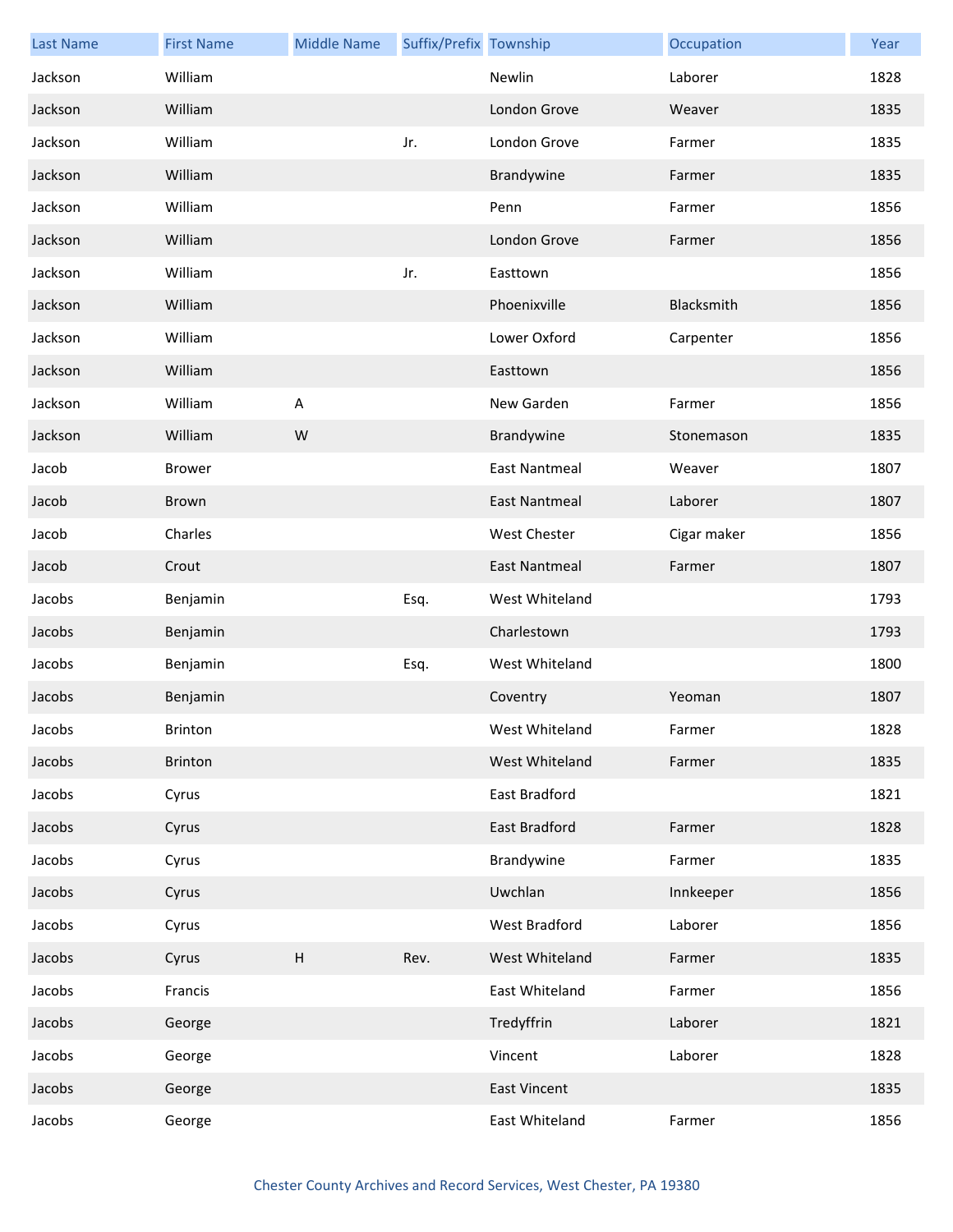| <b>Last Name</b> | <b>First Name</b> | <b>Middle Name</b> | Suffix/Prefix Township |                 | Occupation            | Year |
|------------------|-------------------|--------------------|------------------------|-----------------|-----------------------|------|
| Jacobs           | George            | W                  |                        | West Whiteland  | Gentleman             | 1856 |
| Jacobs           | Hannah            |                    |                        | West Whiteland  |                       | 1814 |
| Jacobs           | Hannah            |                    |                        | Pikeland        |                       | 1821 |
| Jacobs           | Henry             |                    |                        | Goshen          | Laborer               | 1807 |
| Jacobs           | Henry             |                    |                        | Westtown        | Laborer               | 1821 |
| Jacobs           | Henry             |                    |                        | Tredyffrin      | Laborer               | 1828 |
| Jacobs           | Henry             |                    |                        | Franklin        |                       | 1856 |
| Jacobs           | Hiram             |                    |                        | New London      | Carpenter             | 1856 |
| Jacobs           | Isaac             |                    |                        | Uwchlan         |                       | 1800 |
| Jacobs           | Isaac             |                    |                        | Uwchlan         | Nursery               | 1807 |
| Jacobs           | Isaac             |                    |                        | Uwchlan         | Farmer                | 1807 |
| Jacobs           | Isaac             |                    |                        | Uwchlan         | Farmer                | 1814 |
| Jacobs           | Isaac             |                    |                        | West Whiteland  | Farmer                | 1814 |
| Jacobs           | Isaac             |                    |                        | Uwchlan         | Farmer                | 1821 |
| Jacobs           | James             |                    |                        | Sadsbury        | Fuller                | 1856 |
| Jacobs           | Jane              |                    |                        | New London      | Seamstress            | 1835 |
| Jacobs           | Jerry             |                    |                        | East Whiteland  | Laborer               | 1856 |
| Jacobs           | John              |                    |                        | West Whiteland  |                       | 1793 |
| Jacobs           | John              |                    |                        | West Whiteland  | Shopkeeper            | 1800 |
| Jacobs           | John              |                    |                        | West Whiteland  | Farmer                | 1807 |
| Jacobs           | John              |                    |                        | West Whiteland  | Farmer                | 1814 |
| Jacobs           | John              |                    |                        | London Grove    | Carpenter             | 1821 |
| Jacobs           | John              |                    |                        | West Whiteland  |                       | 1821 |
| Jacobs           | John              |                    |                        | Honey Brook     | Innkeeper             | 1821 |
| Jacobs           | John              |                    |                        | Charlestown     | Nailer                | 1821 |
| Jacobs           | John              |                    |                        | West Whiteland  | Gentleman             | 1828 |
| Jacobs           | John              |                    |                        | Schuylkill      | Laborer               | 1828 |
| Jacobs           | John              |                    |                        | West Whiteland  | Gentleman             | 1835 |
| Jacobs           | John              |                    |                        | West Whiteland  | Gentleman             | 1856 |
| Jacobs           | John              |                    |                        | East Brandywine | Tavern Keeper, farmer | 1856 |
| Jacobs           | Joseph            |                    |                        | Uwchlan         | Storekeeper           | 1807 |
| Jacobs           | Joseph            |                    |                        | West Whiteland  |                       | 1814 |
| Jacobs           | Joseph            |                    |                        | Uwchlan         | Schoolmaster          | 1821 |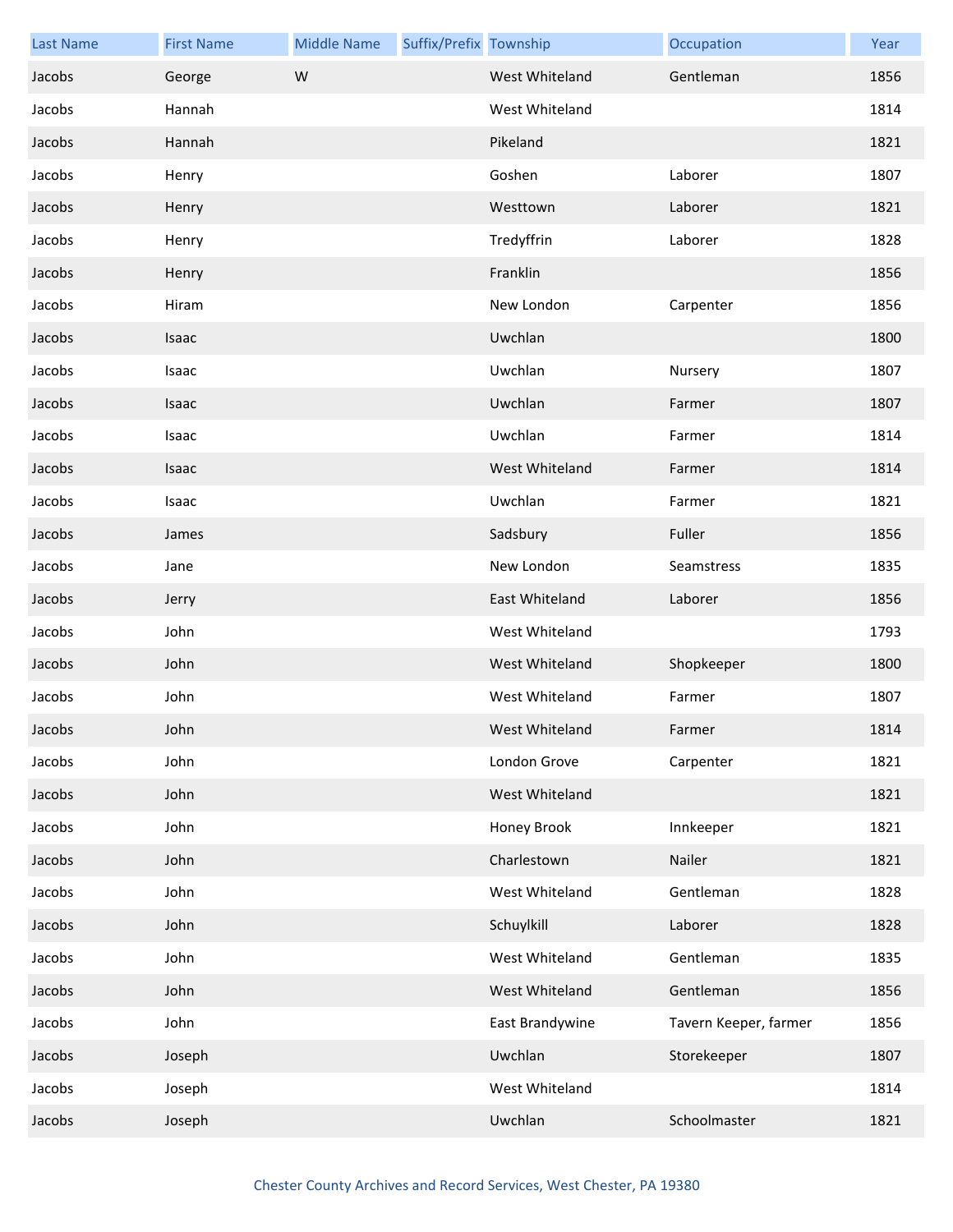| <b>Last Name</b> | <b>First Name</b> | <b>Middle Name</b> | Suffix/Prefix Township |                     | Occupation     | Year |
|------------------|-------------------|--------------------|------------------------|---------------------|----------------|------|
| Jacobs           | Joseph            |                    |                        | East Whiteland      | Laborer        | 1856 |
| Jacobs           | Joseph            | B                  |                        | East Whiteland      | Farmer         | 1835 |
| Jacobs           | Joseph            | B                  |                        | East Whiteland      | Farmer         | 1856 |
| Jacobs           | Joseph            | В.                 |                        | West Whiteland      |                | 1821 |
| Jacobs           | Joseph            | Ρ.                 |                        | East Whiteland      | Farmer         | 1828 |
| Jacobs           | Lydia             |                    |                        | East Bradford       | Matron         | 1828 |
| Jacobs           | Richard           |                    |                        | Charlestown         |                | 1793 |
| Jacobs           | Richard           |                    |                        | Goshen              |                | 1793 |
| Jacobs           | Richard           |                    |                        | Charlestown         |                | 1807 |
| Jacobs           | Richard           |                    |                        | <b>West Chester</b> | Farmer         | 1807 |
| Jacobs           | Richard           |                    |                        | East Bradford       | Farmer         | 1814 |
| Jacobs           | Richard           |                    |                        | East Bradford       | Farmer         | 1814 |
| Jacobs           | Richard           |                    | Sr.                    | East Bradford       |                | 1821 |
| Jacobs           | Richard           |                    | Jr.                    | East Bradford       |                | 1821 |
| Jacobs           | Richard           |                    |                        | East Whiteland      | Farmer         | 1856 |
| Jacobs           | Robert            |                    |                        | East Whiteland      | Quarrier       | 1835 |
| Jacobs           | Robert            |                    |                        | West Whiteland      | Laborer        | 1856 |
| Jacobs           | Samuel            |                    |                        | Kennett             | Cabinetmaker   | 1835 |
| Jacobs           | Samuel            |                    |                        | East Whiteland      | Farmer         | 1856 |
| Jacobs           | Samuel            |                    |                        | East Whiteland      | Farmer         | 1856 |
| Jacobs           | Samuel            | Н.                 |                        | West Whiteland      | Attorney       | 1807 |
| Jacobs           | Samuel            | Η.                 | Esq.                   | West Whiteland      |                | 1821 |
| Jacobs           | Sarah             |                    |                        | Uwchlan             | Housekeeper    | 1856 |
| Jacobs           | Thomas            |                    |                        | Pikeland            | Farmer         | 1828 |
| Jacobs           | Thomas            |                    |                        | Pikeland            | Farmer         | 1835 |
| Jacobs           | Thomas            |                    |                        | <b>East Vincent</b> | Farmer         | 1856 |
| Jacobs           | Thomas            | B                  |                        | West Chester        | Teacher        | 1856 |
| Jacobs           | Thomas            | H. B.              |                        | West Whiteland      |                | 1814 |
| Jacobs           | Thomas            | H. B.              |                        | West Whiteland      |                | 1821 |
| Jacobs           | Thomas            | H. B.              |                        | West Whiteland      | <b>Builder</b> | 1828 |
| Jacobs           | Thomas            | HB                 |                        | West Whiteland      | Farmer         | 1835 |
| Jacobs           | Thomas            | HB                 | Esq.                   | West Whiteland      | Gentleman      | 1856 |
| Jacobs           | William           |                    |                        | East Whiteland      | Laborer        | 1821 |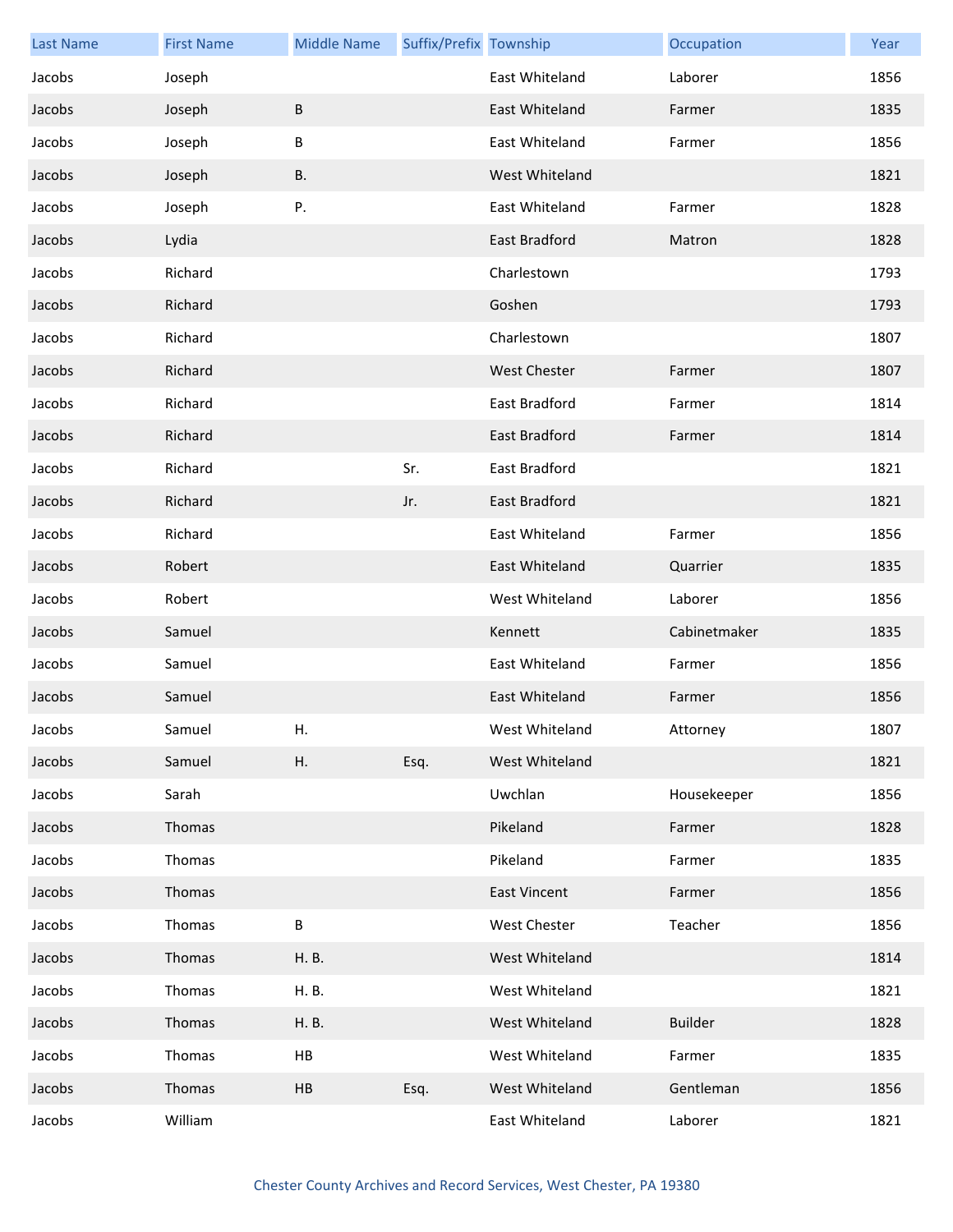| <b>Last Name</b> | <b>First Name</b> | <b>Middle Name</b> | Suffix/Prefix Township |                      | Occupation           | Year |
|------------------|-------------------|--------------------|------------------------|----------------------|----------------------|------|
| Jacobs           | William           |                    |                        | East Whiteland       | Laborer              | 1828 |
| Jacobs           | William           |                    |                        | East Whiteland       | Glovemaker           | 1835 |
| Jacobs           | William           |                    |                        | Uwchlan              | Laborer              | 1856 |
| Jacoby           | Andrew            |                    |                        | Tredyffrin           | Miller               | 1828 |
| Jacquette        | Peter             |                    |                        | Tredyffrin           | Farmer               | 1835 |
| Jaguett          | Samuel            |                    |                        | East Bradford        | Factoryman           | 1835 |
| Jamar            | Henry             | F                  |                        | Kennett Square       | Blacksmith           | 1856 |
| James            | Aaron             |                    |                        | New Garden           |                      | 1793 |
| James            | Aaron             |                    |                        | Westtown             |                      | 1793 |
| James            | Aaron             |                    |                        | Westtown             | Farmer & Potter      | 1807 |
| James            | Aaron             |                    |                        | New Garden           | Laborer              | 1807 |
| James            | Aaron             |                    |                        | East Fallowfield     | Laborer              | 1814 |
| James            | Aaron             |                    |                        | Westtown             | Potter               | 1814 |
| James            | Aaron             |                    |                        | Westtown             | Farmer               | 1821 |
| James            | Aaron             |                    |                        | East Goshen          | Laborer              | 1828 |
| James            | Aaron             |                    |                        | <b>West Chester</b>  |                      | 1835 |
| James            | Aarpm             |                    |                        | West Bradford        | Farmer               | 1835 |
| James            | Abner             |                    |                        | <b>West Nantmeal</b> | Tailor & Storekeeper | 1807 |
| James            | Abner             |                    |                        | <b>West Nantmeal</b> | Tailor               | 1814 |
| James            | Abner             |                    |                        | Honey Brook          | Storekeeper          | 1821 |
| James            | Abner             |                    |                        | West Nantmeal        | Farmer               | 1856 |
| James            | Abraham           |                    |                        | Westtown             | Farmer               | 1821 |
| James            | Abraham           |                    |                        | Westtown             | Farmer               | 1828 |
| James            | Abraham           |                    |                        | Westtown             | Farmer               | 1835 |
| James            | Abraham           |                    |                        | Westtown             | Farmer               | 1856 |
| James            | Alexander         | M.                 |                        | Honey Brook          | Tailor               | 1828 |
| James            | Benjamin          |                    |                        | New Garden           |                      | 1793 |
| James            | Benoi             |                    |                        | <b>West Vincent</b>  | Millwright           | 1835 |
| James            | Benoni            |                    |                        | <b>East Nantmeal</b> | Millwright           | 1814 |
| James            | Benoni            |                    |                        | <b>East Nantmeal</b> | Millwright           | 1821 |
| James            | Benoni            |                    |                        | <b>East Nantmeal</b> | Millwright           | 1828 |
| James            | Benoni            |                    |                        | <b>East Nantmeal</b> | Millwright           | 1835 |
| James            | Caleb             |                    |                        | Westtown             |                      | 1793 |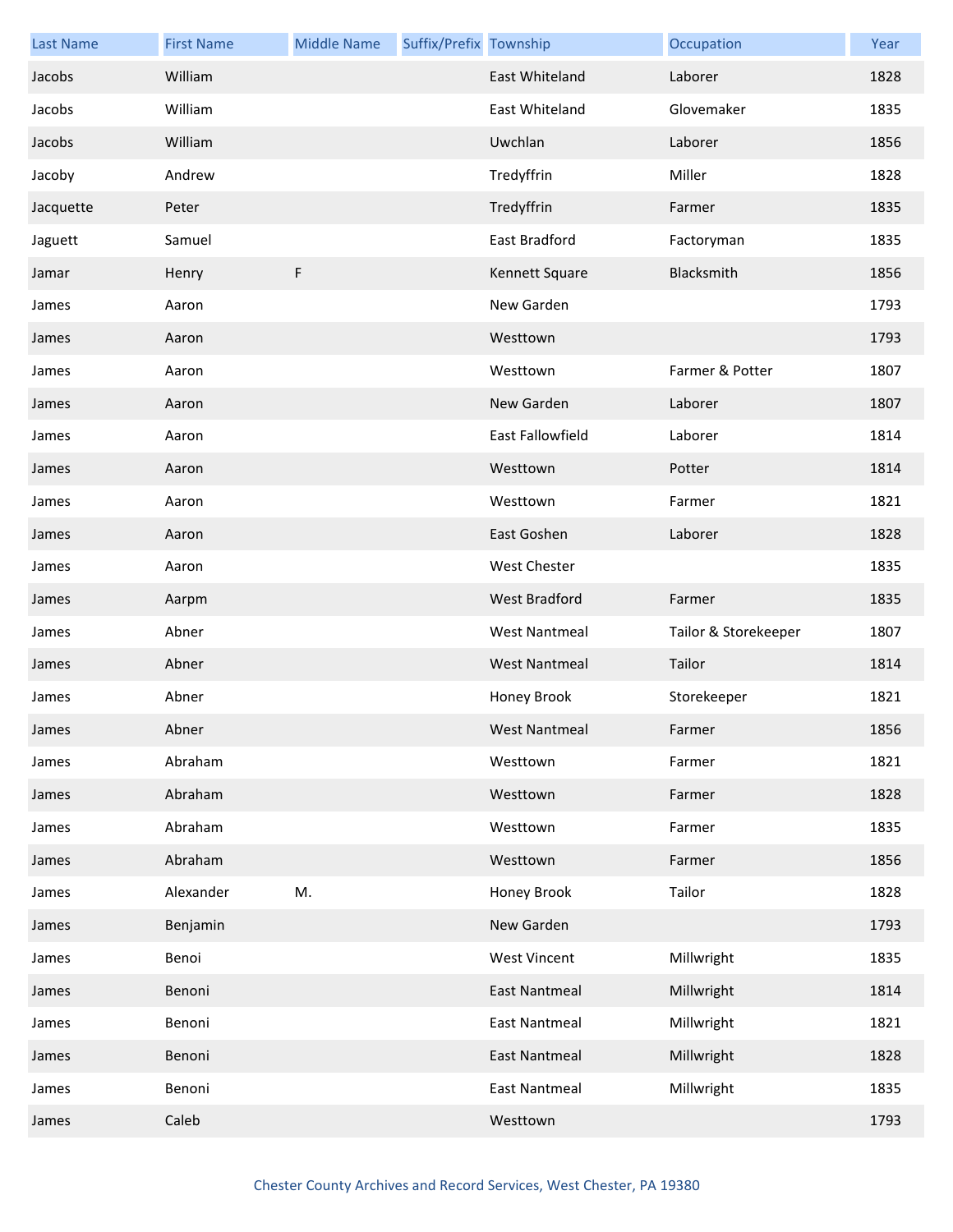| <b>Last Name</b> | <b>First Name</b> | <b>Middle Name</b> | Suffix/Prefix Township |                      | Occupation   | Year |
|------------------|-------------------|--------------------|------------------------|----------------------|--------------|------|
| James            | Caleb             |                    |                        | <b>East Nantmeal</b> | Carpenter    | 1800 |
| James            | Caleb             |                    |                        | Westtown             | Gentleman    | 1807 |
| James            | Caleb             |                    | Jr.                    | Westtown             | Farmer       | 1807 |
| James            | Caleb             |                    |                        | Westtown             | Gentleman    | 1814 |
| James            | Caleb             |                    |                        | Lower Oxford         | Storekeeper  | 1814 |
| James            | Caleb             |                    | Jr.                    | Westtown             | Farmer       | 1814 |
| James            | Caleb             |                    |                        | Westtown             | Farmer       | 1821 |
| James            | Caleb             |                    | Sr.                    | Westtown             | Gentleman    | 1828 |
| James            | Caleb             |                    | Jr.                    | Westtown             | Farmer       | 1828 |
| James            | Caleb             |                    |                        | Westtown             | Farmer       | 1835 |
| James            | Cheyney           |                    |                        | East Bradford        | Farmer       | 1856 |
| James            | Coulter           |                    |                        | <b>East Nantmeal</b> | Weaver       | 1807 |
| James            | Curtus            |                    |                        | Westtown             | Storekeeper  | 1835 |
| James            | Daniel            |                    |                        | <b>East Nantmeal</b> |              | 1793 |
| James            | David             |                    |                        | Charlestown          |              | 1793 |
| James            | Dougan            |                    |                        | <b>East Nantmeal</b> | Farmer       | 1807 |
| James            | Eber              |                    |                        | Westtown             | Potter       | 1821 |
| James            | Eber              |                    |                        | East Caln            | Potter       | 1828 |
| James            | Edmund            | D                  |                        | Phoenixville         | Heater       | 1856 |
| James            | Edward            |                    |                        | Phoenixville         | Heater       | 1856 |
| James            | Edwin             |                    |                        | East Bradford        | Farmer       | 1856 |
| James            | Edwin             |                    |                        | Highland             | Laborer      | 1856 |
| James            | Elizabeth         |                    |                        | Charlestown          |              | 1793 |
| James            | Elizabeth         |                    |                        | Westtown             | Spinster     | 1835 |
| James            | Enoch             |                    |                        | <b>West Nantmeal</b> | Stonemason   | 1828 |
| James            | Ephraim           |                    |                        | <b>West Nantmeal</b> | Farmer       | 1856 |
| James            | Evan              |                    |                        | <b>West Nantmeal</b> |              | 1800 |
| James            | Evan              |                    |                        | <b>West Nantmeal</b> | Farmer       | 1807 |
| James            | Evan              |                    |                        | <b>East Nantmeal</b> | Schoolmaster | 1814 |
| James            | Evan              |                    |                        | <b>West Nantmeal</b> | Farmer       | 1814 |
| James            | Evan              |                    |                        | <b>West Nantmeal</b> | Farmer       | 1821 |
| James            | Francis           |                    |                        | East Bradford        | Storekeeper  | 1821 |
| James            | Francis           |                    |                        | West Chester         | Lawyer       | 1828 |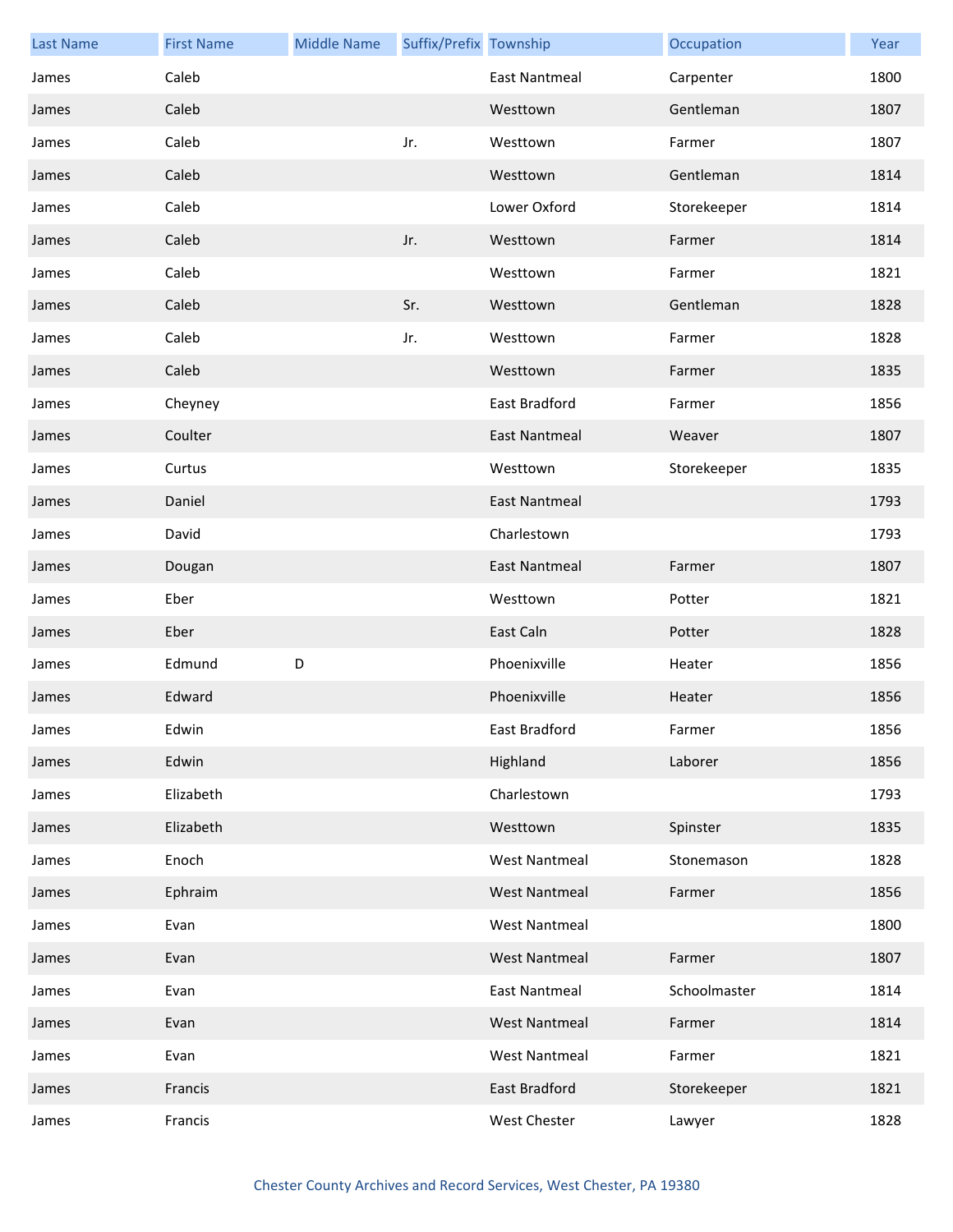| <b>Last Name</b> | <b>First Name</b> | <b>Middle Name</b> | Suffix/Prefix Township |                      | Occupation                 | Year |
|------------------|-------------------|--------------------|------------------------|----------------------|----------------------------|------|
| James            | Francis           |                    |                        | <b>West Chester</b>  | Senator, Attorney          | 1835 |
| James            | Francis           |                    |                        | West Chester         | Laborer                    | 1856 |
| James            | Franklin          |                    |                        | <b>West Nantmeal</b> | Laborer                    | 1835 |
| James            | George            | W                  |                        | Westtown             | Farmer                     | 1856 |
| James            | Hariet            | ${\sf M}$          |                        | <b>West Chester</b>  | Seamstress                 | 1856 |
| James            | Hickman           |                    |                        | West Chester         | Railroad agent             | 1835 |
| James            | Hickman           |                    |                        | <b>West Chester</b>  | Butcher; Register of Wills | 1856 |
| James            | Hunt              | D                  |                        | West Goshen          | Farmer                     | 1835 |
| James            | Hunt              | $\mathsf D$        |                        | Westtown             | Farmer                     | 1856 |
| James            | Isaac             |                    |                        | Charlestown          |                            | 1793 |
| James            | Isaac             |                    |                        | <b>West Nantmeal</b> |                            | 1800 |
| James            | Isaac             |                    |                        | Willistown           |                            | 1800 |
| James            | Isaac             |                    |                        | <b>West Nantmeal</b> | Farmer                     | 1807 |
| James            | Isaac             |                    |                        | Westtown             | Farmer                     | 1807 |
| James            | Isaac             |                    |                        | <b>East Nantmeal</b> | Carpenter                  | 1807 |
| James            | Isaac             |                    |                        | Westtown             | Farmer                     | 1814 |
| James            | Isaac             |                    |                        | <b>West Nantmeal</b> | Farmer                     | 1814 |
| James            | Isaac             |                    |                        | Charlestown          | Weaver                     | 1814 |
| James            | Isaac             |                    |                        | Westtown             | Farmer                     | 1821 |
| James            | Isaac             |                    |                        | Westtown             | Mason                      | 1821 |
| James            | Isaac             |                    |                        | Charlestown          | Laborer                    | 1821 |
| James            | Isaac             |                    |                        | Schuylkill           | Weaver                     | 1828 |
| James            | Isaac             |                    |                        | Willistown           | Mason                      | 1828 |
| James            | Isaac             |                    |                        | Schuylkill           | Weaver                     | 1835 |
| James            | Isaac             |                    |                        | East Goshen          | Mason                      | 1835 |
| James            | Isaac             |                    |                        | Schuylkill           | Farmer                     | 1856 |
| James            | Isaiah            |                    |                        | <b>West Nantmeal</b> |                            | 1814 |
| James            | Israel            |                    |                        | Honeybrook           | Laborer                    | 1856 |
| James            | Jacob             |                    |                        | East Goshen          | Carpenter                  | 1821 |
| James            | Jacob             |                    |                        | East Goshen          | Carpenter                  | 1828 |
| James            | Jacob             |                    |                        | East Goshen          | Carpenter                  | 1835 |
| James            | Jacob             |                    |                        | East Goshen          | Carpenter                  | 1856 |
| James            | James             |                    |                        | <b>West Nantmeal</b> | Laborer                    | 1835 |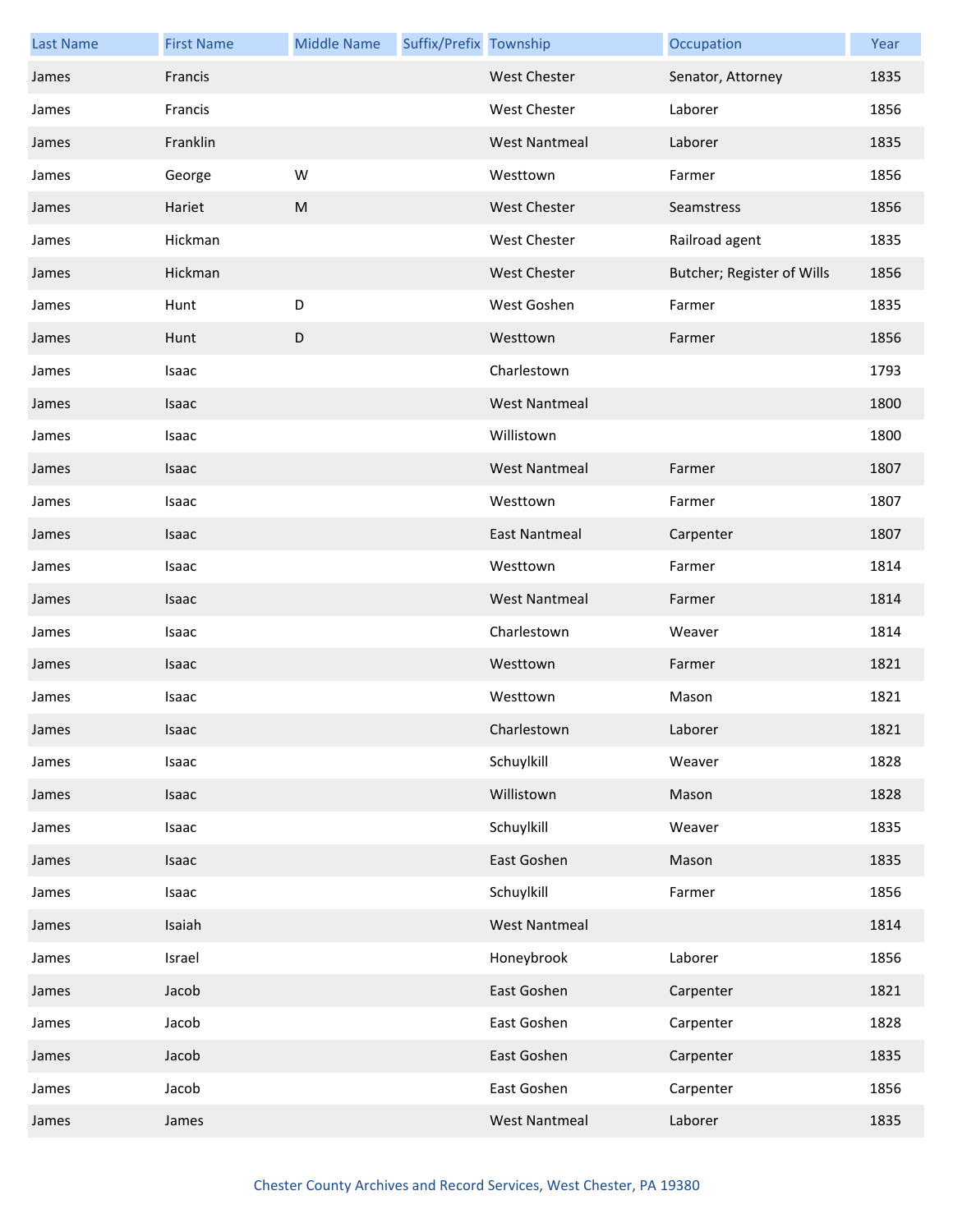| <b>Last Name</b> | <b>First Name</b> | <b>Middle Name</b> | Suffix/Prefix Township |                      | Occupation | Year |
|------------------|-------------------|--------------------|------------------------|----------------------|------------|------|
| James            | James             |                    |                        | East Caln            | Victualer  | 1856 |
| James            | James             | D                  |                        | <b>West Nantmeal</b> | Farmer     | 1856 |
| James            | Jamima            |                    |                        | <b>West Nantmeal</b> | Farmer     | 1835 |
| James            | Jeremiah          |                    |                        | <b>West Nantmeal</b> | Farmer     | 1828 |
| James            | Jess              |                    |                        | <b>West Nantmeal</b> | Farmer     | 1835 |
| James            | Jesse             |                    |                        | Westtown             |            | 1793 |
| James            | Jesse             |                    |                        | Westtown             | Farmer     | 1807 |
| James            | Jesse             |                    |                        | Westtown             | Farmer     | 1814 |
| James            | Jesse             |                    | Esq.                   | <b>West Nantmeal</b> | Farmer     | 1821 |
| James            | Jesse             |                    | Esq.                   | <b>West Nantmeal</b> | Farmer     | 1828 |
| James            | Jesse             |                    |                        | Westtown             | Farmer     | 1828 |
| James            | Jesse             |                    |                        | Westtown             | Farmer     | 1835 |
| James            | Jesse             |                    |                        | <b>West Nantmeal</b> | Farmer     | 1856 |
| James            | Jesse             |                    |                        | <b>West Chester</b>  | Gentleman  | 1856 |
| James            | John              |                    |                        | Westtown             |            | 1814 |
| James            | John              |                    |                        | Westtown             | Farmer     | 1821 |
| James            | John              |                    |                        | East Bradford        | Farmer     | 1828 |
| James            | John              |                    |                        | Westtown             | Farmer     | 1828 |
| James            | John              |                    |                        | East Bradford        | Farmer     | 1835 |
| James            | John              |                    |                        | Willistown           | Laborer    | 1835 |
| James            | John              |                    |                        | Honey Brook          | Engineer   | 1835 |
| James            | John              |                    |                        | East Bradford        | Farmer     | 1856 |
| James            | Jonathan          |                    |                        | Charlestown          |            | 1793 |
| James            | Jonathan          |                    | Jr.                    | Charlestown          | Farmer     | 1807 |
| James            | Jonathan          |                    | Sr.                    | Charlestown          | Farmer     | 1807 |
| James            | Jonathan          |                    |                        | Charlestown          | Laborer    | 1814 |
| James            | Jonathan          |                    |                        | Charlestown          | Turner     | 1814 |
| James            | Jonathan          |                    |                        | Charlestown          | Laborer    | 1821 |
| James            | Jonathan          |                    |                        | Schuylkill           | Laborer    | 1828 |
| James            | Joseph            |                    |                        | Westtown             |            | 1793 |
| James            | Joseph            |                    |                        | Thornbury            |            | 1793 |
| James            | Joseph            |                    |                        | Thornbury            | Mason      | 1800 |
| James            | Joseph            |                    |                        | Birmingham           | Tailor     | 1807 |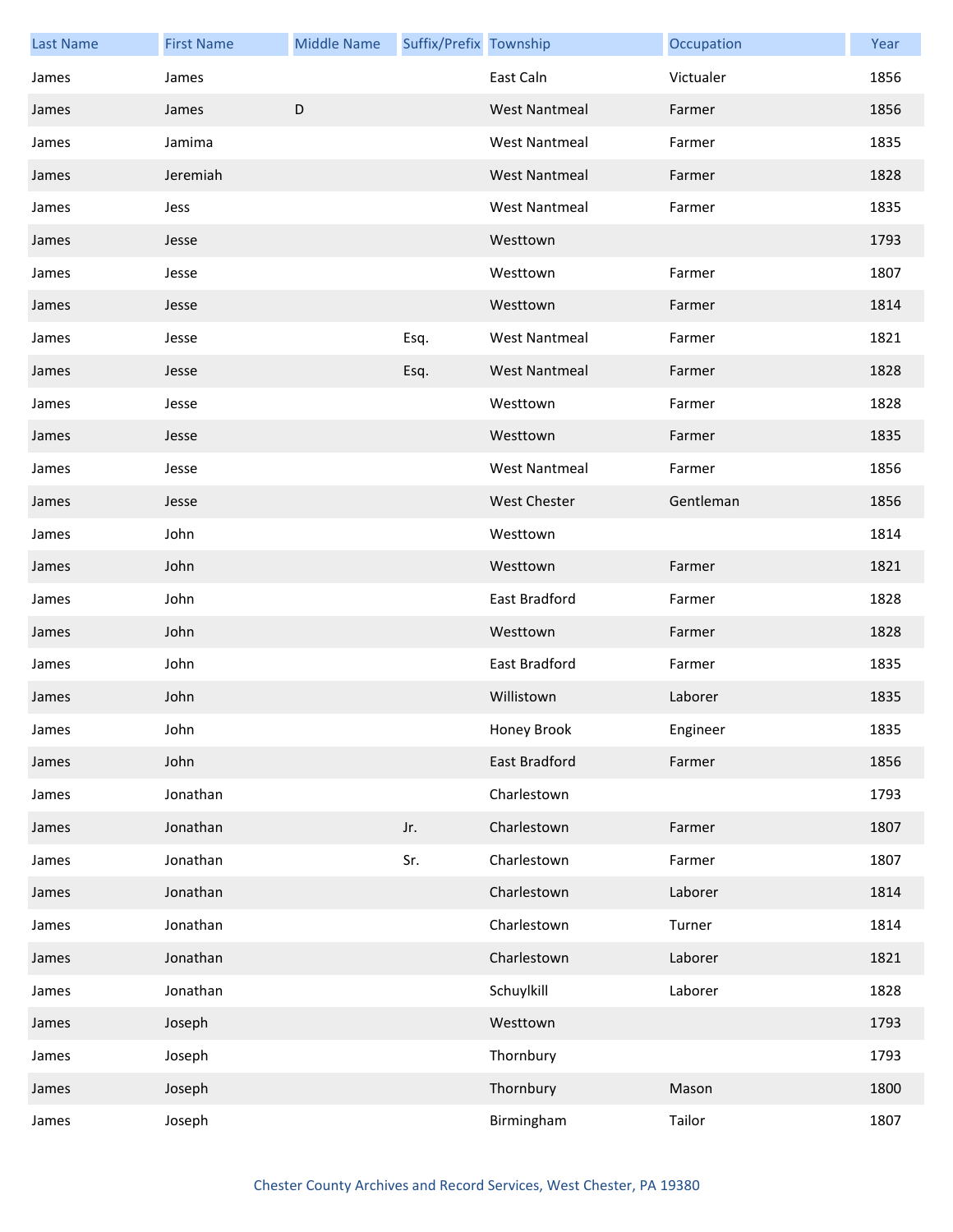| <b>Last Name</b> | <b>First Name</b> | <b>Middle Name</b> | Suffix/Prefix Township |                      | Occupation   | Year |
|------------------|-------------------|--------------------|------------------------|----------------------|--------------|------|
| James            | Joseph            |                    |                        | <b>East Nantmeal</b> | Schoolmaster | 1807 |
| James            | Joseph            |                    |                        | Goshen               | Farmer       | 1807 |
| James            | Joseph            |                    |                        | Westtown             | Gentleman    | 1807 |
| James            | Joseph            |                    |                        | <b>East Nantmeal</b> | Schoolmaster | 1814 |
| James            | Joseph            |                    |                        | West Whiteland       | Farmer       | 1814 |
| James            | Joseph            |                    |                        | Westtown             | Gentleman    | 1814 |
| James            | Joseph            |                    |                        | West Whiteland       |              | 1821 |
| James            | Joseph            |                    |                        | Westtown             | Gentleman    | 1828 |
| James            | Joseph            |                    |                        | Westtown             | Farmer       | 1835 |
| James            | Joshua            |                    |                        | Tredyffrin           | Storekeeper  | 1814 |
| James            | Josiah            |                    |                        | <b>West Nantmeal</b> | Farmer       | 1807 |
| James            | Josiah            |                    |                        | <b>West Nantmeal</b> | Farmer       | 1814 |
| James            | Kurtz             |                    |                        | Kennett Square       | Farmer       | 1856 |
| James            | Levis             |                    |                        | East Bradford        | Schoolmaster | 1814 |
| James            | Levis             |                    |                        | West Whiteland       |              | 1821 |
| James            | Levis             |                    |                        | Westtown             | Farmer       | 1828 |
| James            | Levis             |                    |                        | Westtown             | Farmer       | 1835 |
| James            | Luther            |                    |                        | West Whiteland       | Wheelwright  | 1835 |
| James            | Lydia             |                    |                        | Westtown             | Spinster     | 1835 |
| James            | Lydia             |                    |                        | East Marlborough     |              | 1856 |
| James            | Marshall          |                    |                        | Thornbury            | Storekeeper  | 1828 |
| James            | Mary              |                    |                        | Willistown           | Widow        | 1821 |
| James            | Mary              |                    |                        | Willistown           | Farmer       | 1828 |
| James            | Mary              |                    |                        | Willistown           | Farmer       | 1835 |
| James            | Matthias          |                    |                        | Charlestown          | Laborer      | 1814 |
| James            | Mordecai          |                    |                        | Vincent              |              | 1793 |
| James            | Mordecai          |                    |                        | <b>East Nantmeal</b> |              | 1814 |
| James            | Philip            |                    |                        | Charlestown          | Laborer      | 1814 |
| James            | Philip            |                    |                        | Charlestown          | Laborer      | 1821 |
| James            | Philip            |                    |                        | Schuylkill           | Laborer      | 1828 |
| James            | Philip            |                    |                        | Schuylkill           | Laborer      | 1835 |
| James            | Philip            |                    |                        | Schuylkill           | Farmer       | 1856 |
| James            | Rachel            |                    |                        | <b>West Chester</b>  | Lady         | 1856 |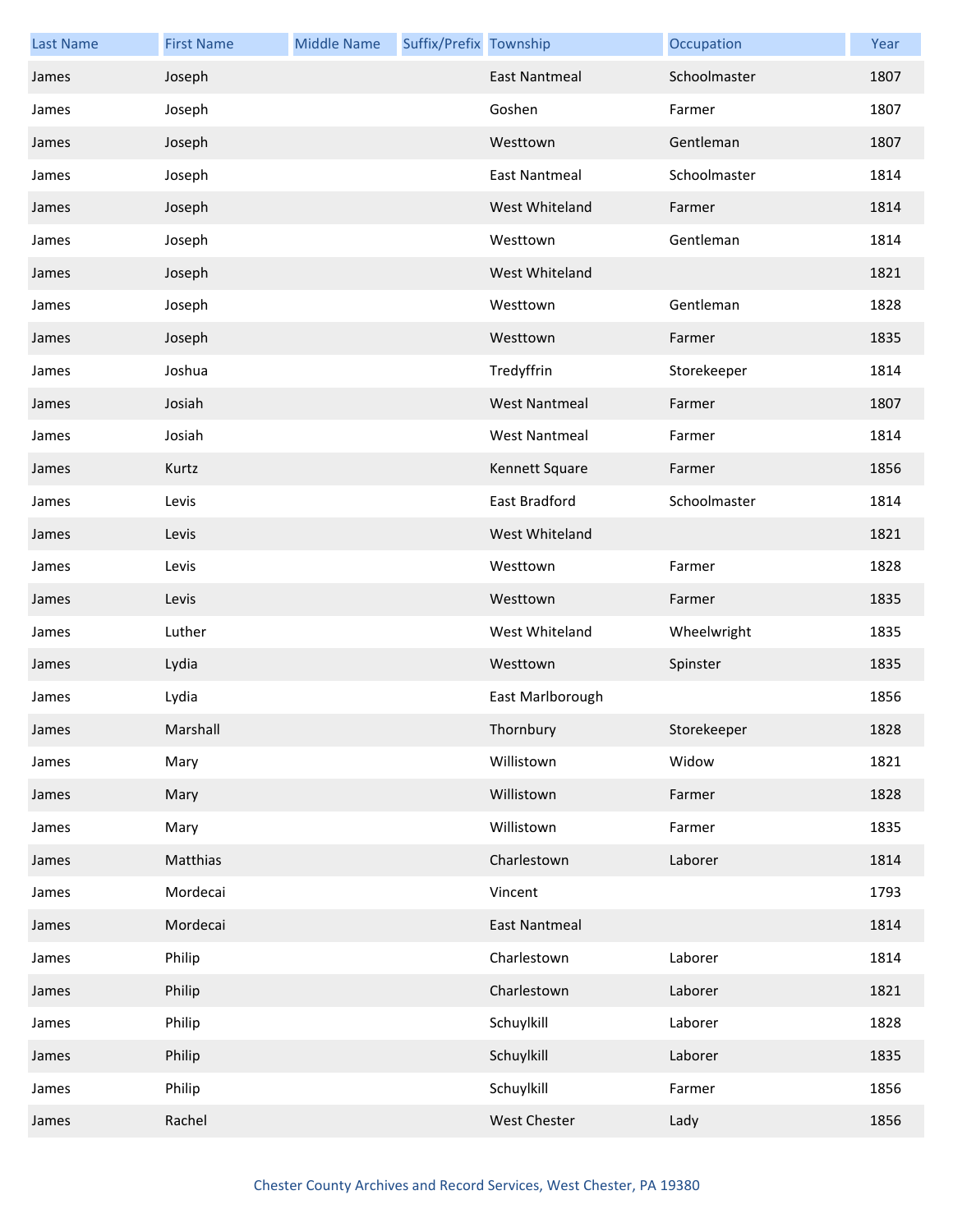| <b>Last Name</b> | <b>First Name</b> | <b>Middle Name</b> | Suffix/Prefix Township |                      | Occupation          | Year |
|------------------|-------------------|--------------------|------------------------|----------------------|---------------------|------|
| James            | Sarah             |                    |                        | <b>West Chester</b>  | Seamstress          | 1835 |
| James            | Sarah             |                    |                        | <b>West Nantmeal</b> | Farmer              | 1835 |
| James            | Sarah             |                    |                        | Westtown             | Housekeeper         | 1856 |
| James            | Susan             |                    |                        | Willistown           | <b>Retired lady</b> | 1856 |
| James            | Susanna           |                    |                        | Willistown           |                     | 1835 |
| James            | Thomas            |                    |                        | Tredyffrin           | Tanner              | 1807 |
| James            | Thomas            |                    |                        | East Whiteland       | Smith               | 1821 |
| James            | Thomas            |                    |                        | Thornbury            | Blacksmith          | 1828 |
| James            | <b>Tipping</b>    |                    |                        | Honey Brook          | Farmer              | 1835 |
| James            | Wellington        |                    |                        | Westtown             | Farmer              | 1856 |
| James            | William           |                    |                        | Charlestown          |                     | 1793 |
| James            | William           |                    |                        | Pikeland             |                     | 1793 |
| James            | William           |                    |                        | <b>East Nantmeal</b> |                     | 1793 |
| James            | William           |                    |                        | <b>West Nantmeal</b> |                     | 1800 |
| James            | William           |                    |                        | Uwchlan              | Tailor              | 1800 |
| James            | William           |                    |                        | <b>West Nantmeal</b> | Farmer              | 1807 |
| James            | William           |                    |                        | <b>West Nantmeal</b> | Farmer              | 1814 |
| James            | William           |                    |                        | <b>West Nantmeal</b> | Farmer              | 1821 |
| James            | William           |                    |                        | <b>West Nantmeal</b> | Laborer             | 1828 |
| James            | William           |                    |                        | <b>West Nantmeal</b> | Laborer             | 1835 |
| James            | William           |                    |                        | West Chester         | Painter             | 1856 |
| James            | William           |                    |                        | <b>West Nantmeal</b> | Jobber              | 1856 |
| Jameson          | Aaron             |                    |                        | Honey Brook          | Cordwainer          | 1807 |
| Jameson          | Alexander         |                    |                        | <b>West Nantmeal</b> | Post fence maker    | 1856 |
| Jameson          | Alexandrew        |                    |                        | Sadsbury             | Machinist           | 1856 |
| Jamison          | Aaron             |                    |                        | Sadsbury             | Shoemaker           | 1814 |
| Jamison          | George            |                    |                        | East Nottingham      | Cartwright          | 1807 |
| Jamison          | James             |                    |                        | East Nottingham      | Laborer             | 1856 |
| Jamison          | Robert            |                    |                        | West Chester         | Laborer             | 1856 |
| Jamison          | Samuel            |                    |                        | East Nottingham      | Farmer              | 1807 |
| Jamison          | William           |                    |                        | Brandywine           | Papermaker          | 1835 |
| Jamson           | Samuel            |                    |                        | East Bradford        | Factoryman          | 1835 |
| Jandon           | Charles           | В                  |                        | Schuylkill           | Nail manufacturer   | 1835 |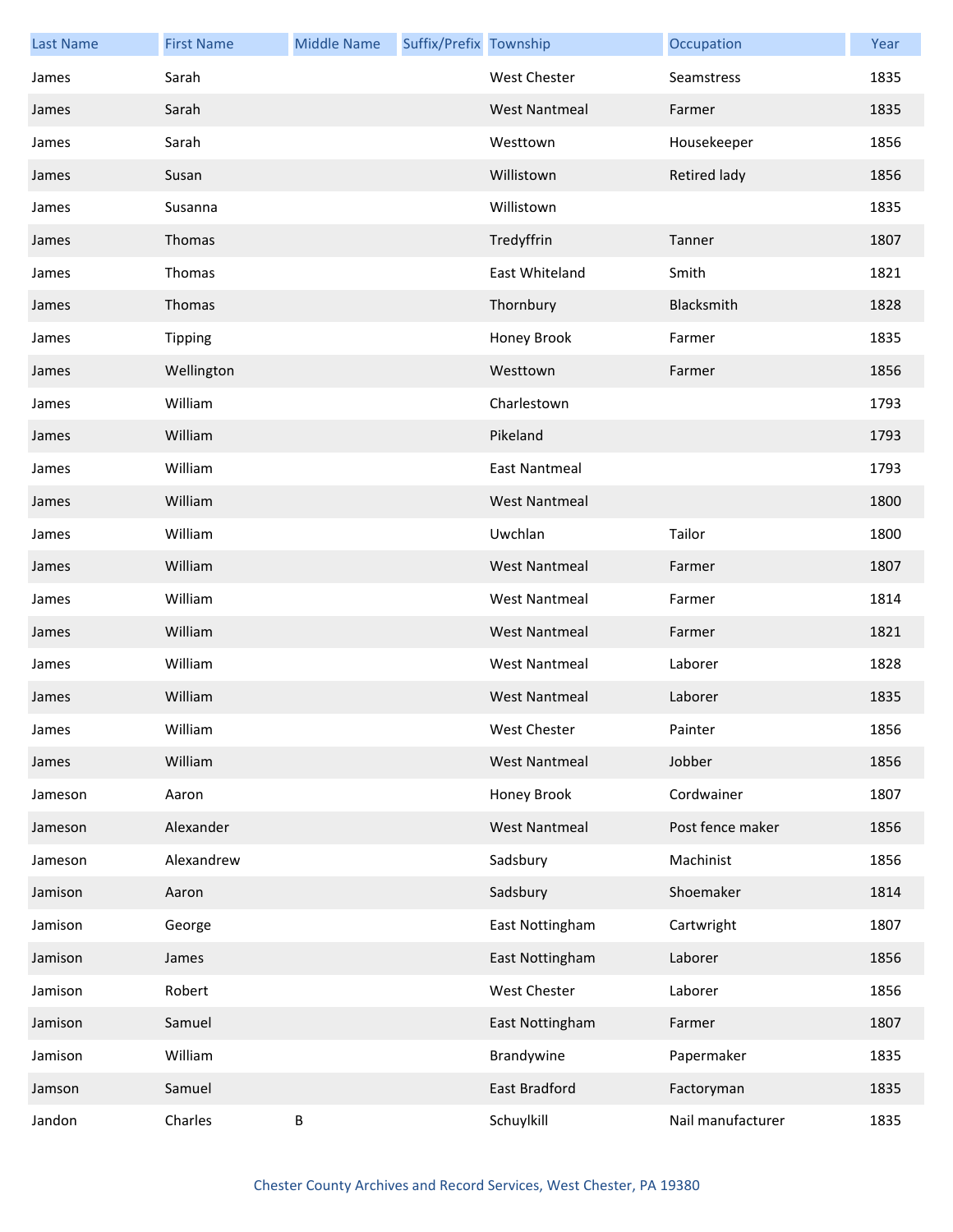| <b>Last Name</b> | <b>First Name</b> | <b>Middle Name</b> | Suffix/Prefix Township |                     | Occupation      | Year |
|------------------|-------------------|--------------------|------------------------|---------------------|-----------------|------|
| Janes            | James             |                    |                        | Lower Oxford        | Laborer         | 1835 |
| Janes            | John              |                    |                        | Willistown          | Tobacconist     | 1856 |
| Janes            | Samuel            |                    |                        | Lower Oxford        | Laborer         | 1835 |
| Jankins          | Jonathan          |                    |                        | West Fallowfield    | Laborer         | 1856 |
| Jannings         | Martin            |                    |                        | Kennett             | Laborer         | 1856 |
| Jaques           | Moses             |                    |                        | Kennett             | Doctor          | 1800 |
| Jaquett          | John              |                    |                        | Honeybrook          | Farmer          | 1856 |
| Jaquett          | Lambert           |                    |                        | East Bradford       |                 | 1835 |
| Jaquett          | Peter             |                    |                        | Tredyffrin          | Laborer         | 1821 |
| Jaquette         | John              |                    |                        | New Garden          | Laborer         | 1828 |
| Jaquette         | Peter             |                    |                        | Tredyffrin          | Farmer          | 1828 |
| Jarius           | Thomas            |                    |                        | West Fallowfield    | Laborer         | 1856 |
| Jarmen           | Thomas            |                    |                        | East Marlborough    | Farmer          | 1814 |
| Jarrett          | David             |                    |                        | New London          |                 | 1793 |
| Jarrett          | Jesse             |                    |                        | New London          |                 | 1793 |
| Jarrett          | John              |                    |                        | Brandywine          | Wheelwright     | 1821 |
| Jarrett          | John              |                    |                        | Brandywine          | Wagonmaker      | 1828 |
| Jarrett          | William           | $\mathsf J$        |                        | Phoenixville        | Tanner          | 1856 |
| Jasenskey        | Rachel            |                    |                        | West Caln           |                 | 1856 |
| Jasenskey        | William           |                    |                        | West Caln           | Farmer          | 1856 |
| Jasinsky         | Frederick         | W.                 |                        | Vincent             | Minister        | 1814 |
| Jay              | Bennet            |                    |                        | Lower Oxford        | Laborer         | 1856 |
| Jay              | Elwood            |                    |                        | <b>Upper Oxford</b> | Laborer         | 1856 |
| Jay              | Joshua            |                    |                        | <b>Upper Oxford</b> | Laborer         | 1856 |
| Jay              | Randle            |                    |                        | Lower Oxford        | Laborer         | 1856 |
| Jeandell         | John              |                    |                        | Kennett             | Wagonmaker      | 1856 |
| Jeans            | Isaiah            |                    |                        | London Britain      | Gentleman       | 1856 |
| Jebb             | George            |                    |                        | West Fallowfield    | Farmer          | 1856 |
| Jefferes         | Morrison          |                    |                        | New Garden          | Shoemaker       | 1835 |
| Jefferes         | Ruel              |                    |                        | New Garden          | Wheelwright     | 1835 |
| Jefferes         | Thomas            | $\mathsf K$        |                        | New Garden          | Shoemaker       | 1835 |
| Jefferice        | Thomas            |                    |                        | East Goshen         | Post and railer | 1856 |
| Jefferies        | Abraham           |                    |                        | West Caln           |                 | 1793 |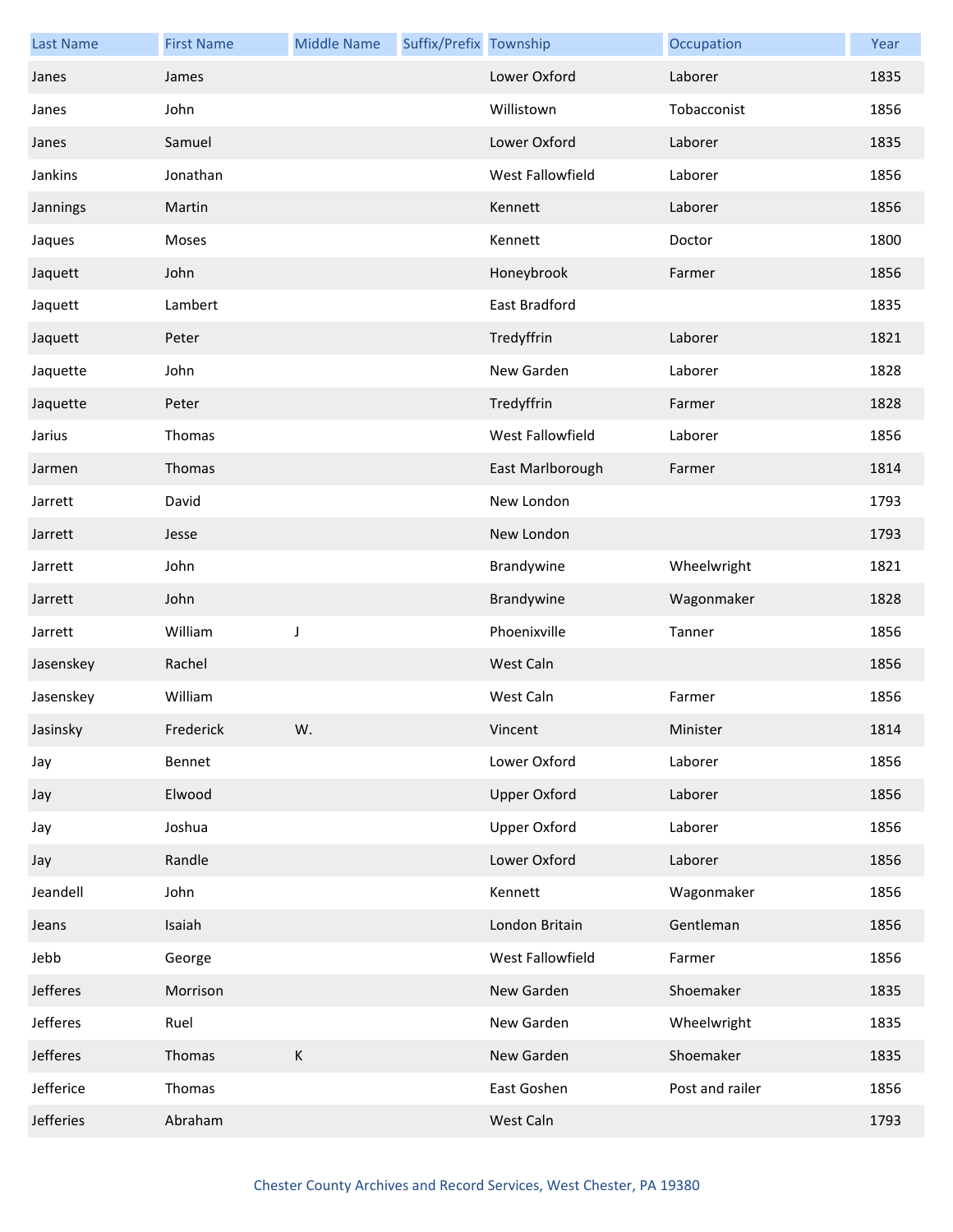| <b>Last Name</b> | <b>First Name</b> | <b>Middle Name</b> | Suffix/Prefix Township |                         | Occupation  | Year |
|------------------|-------------------|--------------------|------------------------|-------------------------|-------------|------|
| Jefferies        | Abram             |                    |                        | West Caln               | Farmer      | 1814 |
| Jefferies        | Abram             |                    |                        | Pennsbury               | Farmer      | 1821 |
| Jefferies        | David             |                    |                        | <b>East Fallowfield</b> | Teacher     | 1835 |
| Jefferies        | John              |                    |                        | West Whiteland          | Farmer      | 1800 |
| Jefferies        | Joseph            |                    |                        | Sadsbury                | Innkeeper   | 1821 |
| Jefferies        | Joseph            | $\mathsf{A}$       |                        | Tredyffrin              | Laborer     | 1835 |
| Jefferies        | Samuel            |                    |                        | West Whiteland          | Farmer      | 1800 |
| Jefferies        | Samuel            |                    |                        | West Whiteland          | Farmer      | 1807 |
| Jefferies        | Thomas            |                    |                        | New Garden              | Shoemaker   | 1821 |
| Jefferis         | Abraham           |                    |                        | Pennsbury               | Farmer      | 1814 |
| Jefferis         | Abraham           |                    |                        | West Caln               | Farmer      | 1821 |
| Jefferis         | Abraham           |                    |                        | West Caln               | Farmer      | 1821 |
| Jefferis         | Andrew            |                    |                        | East Marlborough        | Laborer     | 1814 |
| Jefferis         | Caleb             |                    |                        | Westtown                |             | 1793 |
| Jefferis         | Chalkley          |                    |                        | East Bradford           | Mason       | 1814 |
| Jefferis         | Chalkley          |                    |                        | East Bradford           | Mason       | 1828 |
| Jefferis         | Chalkley          |                    |                        | East Bradford           | Mason       | 1835 |
| Jefferis         | Chalkley          |                    |                        | <b>West Chester</b>     | Gentleman   | 1856 |
| Jefferis         | Chalkly           |                    |                        | East Bradford           | Mason       | 1821 |
| Jefferis         | Chaney            |                    |                        | Pennsbury               | Farmer      | 1814 |
| Jefferis         | Cheyney           |                    |                        | East Bradford           |             | 1793 |
| Jefferis         | Cheyney           |                    |                        | <b>East Bradford</b>    | Farmer      | 1807 |
| Jefferis         | Cheyney           |                    |                        | East Bradford           | Farmer      | 1814 |
| Jefferis         | Cheyney           |                    |                        | East Bradford           |             | 1821 |
| Jefferis         | Cheyney           |                    |                        | East Bradford           | Farmer      | 1828 |
| Jefferis         | Cheyney           |                    |                        | <b>West Chester</b>     | Farmer      | 1835 |
| Jefferis         | Cheyney           |                    |                        | West Bradford           | Laborer     | 1856 |
| Jefferis         | Cheyney           |                    |                        | West Chester            | Gentleman   | 1856 |
| Jefferis         | Curtis            | G.                 |                        | West Bradford           | Gentleman   | 1814 |
| Jefferis         | Elias             |                    |                        | East Bradford           |             | 1793 |
| Jefferis         | Elizabeth         |                    |                        | East Bradford           |             | 1821 |
| Jefferis         | Elizabeth         |                    |                        | East Bradford           | Seamstress  | 1828 |
| Jefferis         | Elizabeth         |                    |                        | East Bradford           | Householder | 1835 |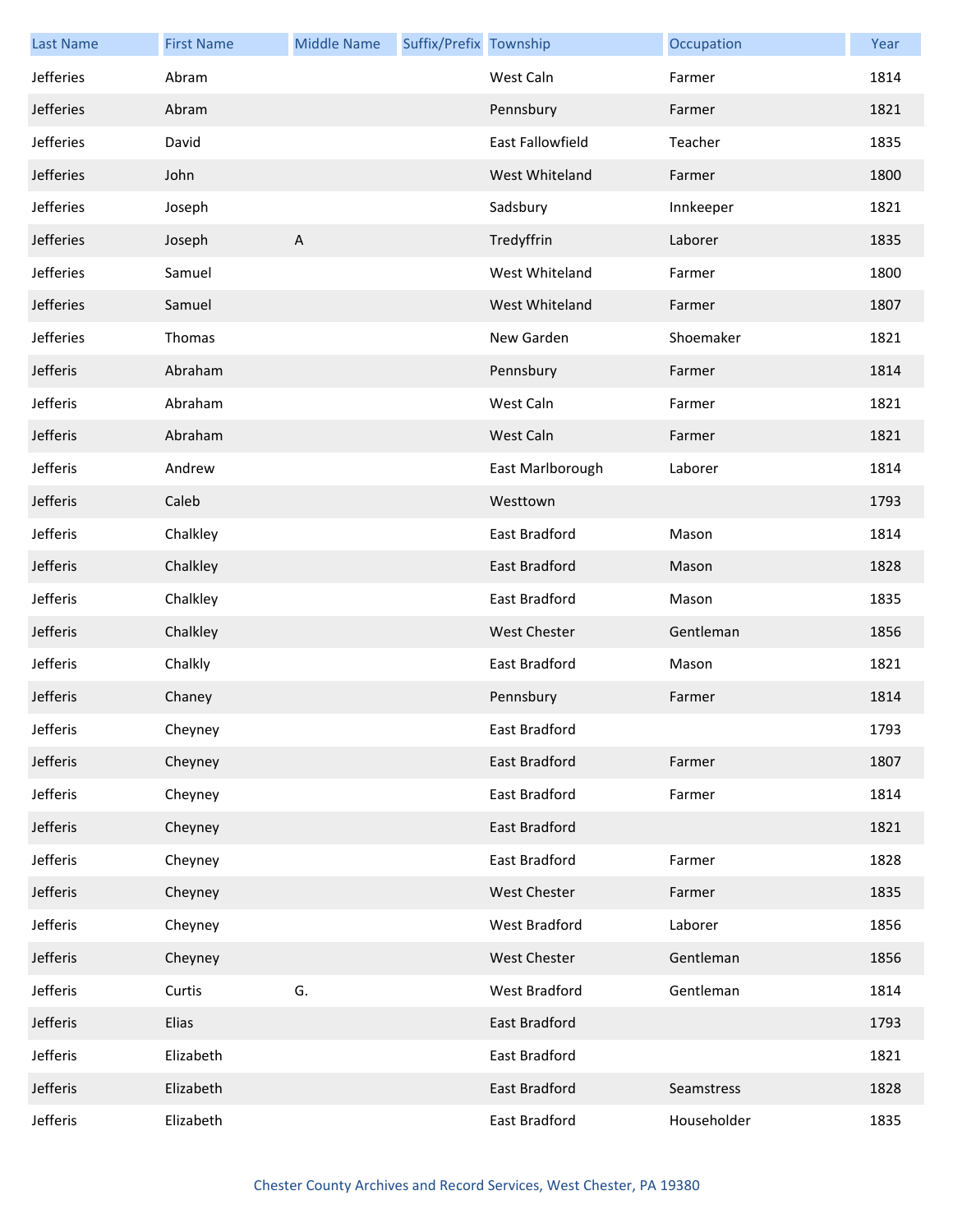| <b>Last Name</b> | <b>First Name</b> | <b>Middle Name</b> | Suffix/Prefix Township |                      | Occupation   | Year |
|------------------|-------------------|--------------------|------------------------|----------------------|--------------|------|
| Jefferis         | Emmor             |                    |                        | Pennsbury            |              | 1793 |
| Jefferis         | Emmor             |                    | Jr.                    | East Bradford        |              | 1793 |
| Jefferis         | Emmor             |                    |                        | East Bradford        |              | 1793 |
| Jefferis         | Emmor             |                    |                        | Pennsbury            |              | 1800 |
| Jefferis         | Emmor             |                    |                        | East Bradford        | Farmer       | 1807 |
| Jefferis         | Emmor             |                    |                        | East Bradford        | Farmer       | 1814 |
| Jefferis         | Emmor             |                    |                        | Newlin               | Mason        | 1821 |
| Jefferis         | Emmor             |                    |                        | East Bradford        |              | 1821 |
| Jefferis         | Emmor             | B                  |                        | Londonderry          | Farmer       | 1856 |
| Jefferis         | Enos              | P                  |                        | Newlin               | Laborer      | 1856 |
| Jefferis         | Ester             |                    |                        | Newlin               | Farmer       | 1856 |
| Jefferis         | George            |                    |                        | Goshen               | Laborer      | 1814 |
| Jefferis         | George            |                    |                        | Westtown             | Laborer      | 1821 |
| Jefferis         | George            |                    |                        | Westtown             | Stage driver | 1828 |
| Jefferis         | George            |                    |                        | West Chester         | Car agent    | 1835 |
| Jefferis         | Granvill          | S.                 |                        | West Chester         | Printer      | 1828 |
| Jefferis         | Granville         |                    |                        | <b>West Chester</b>  | Printer      | 1835 |
| Jefferis         | Gravener          |                    |                        | West Whiteland       |              | 1814 |
| Jefferis         | Η.                | T.                 |                        | West Chester         | Clerk        | 1821 |
| Jefferis         | Horatio           | T                  |                        | West Chester         | Bankteller   | 1835 |
| Jefferis         | Horatio           | Т.                 |                        | <b>West Chester</b>  | Clerk        | 1828 |
| Jefferis         | Isaac             |                    |                        | Newlin               | Merchant     | 1814 |
| Jefferis         | Isaac             |                    |                        | West Bradford        | Storekeeper  | 1814 |
| Jefferis         | Isaac             |                    |                        | West Bradford        | Farmer       | 1821 |
| Jefferis         | Isaac             |                    |                        | <b>West Bradford</b> | Farmer       | 1828 |
| Jefferis         | Isaac             |                    |                        | West Bradford        | Farmer       | 1835 |
| Jefferis         | Isaac             |                    |                        | Newlin               | Farmer       | 1856 |
| Jefferis         | Isaac             | B                  |                        | Newlin               | Laborer      | 1856 |
| Jefferis         | Ishmael           |                    |                        | Newlin               | Farmer       | 1856 |
| Jefferis         | J                 | Addisson           |                        | <b>West Chester</b>  | Laborer      | 1856 |
| Jefferis         | J                 | Bayard             |                        | <b>West Chester</b>  | Prothonotary | 1856 |
| Jefferis         | Jacob             |                    |                        | East Bradford        |              | 1793 |
| Jefferis         | Jacob             |                    |                        | East Bradford        | Farmer       | 1807 |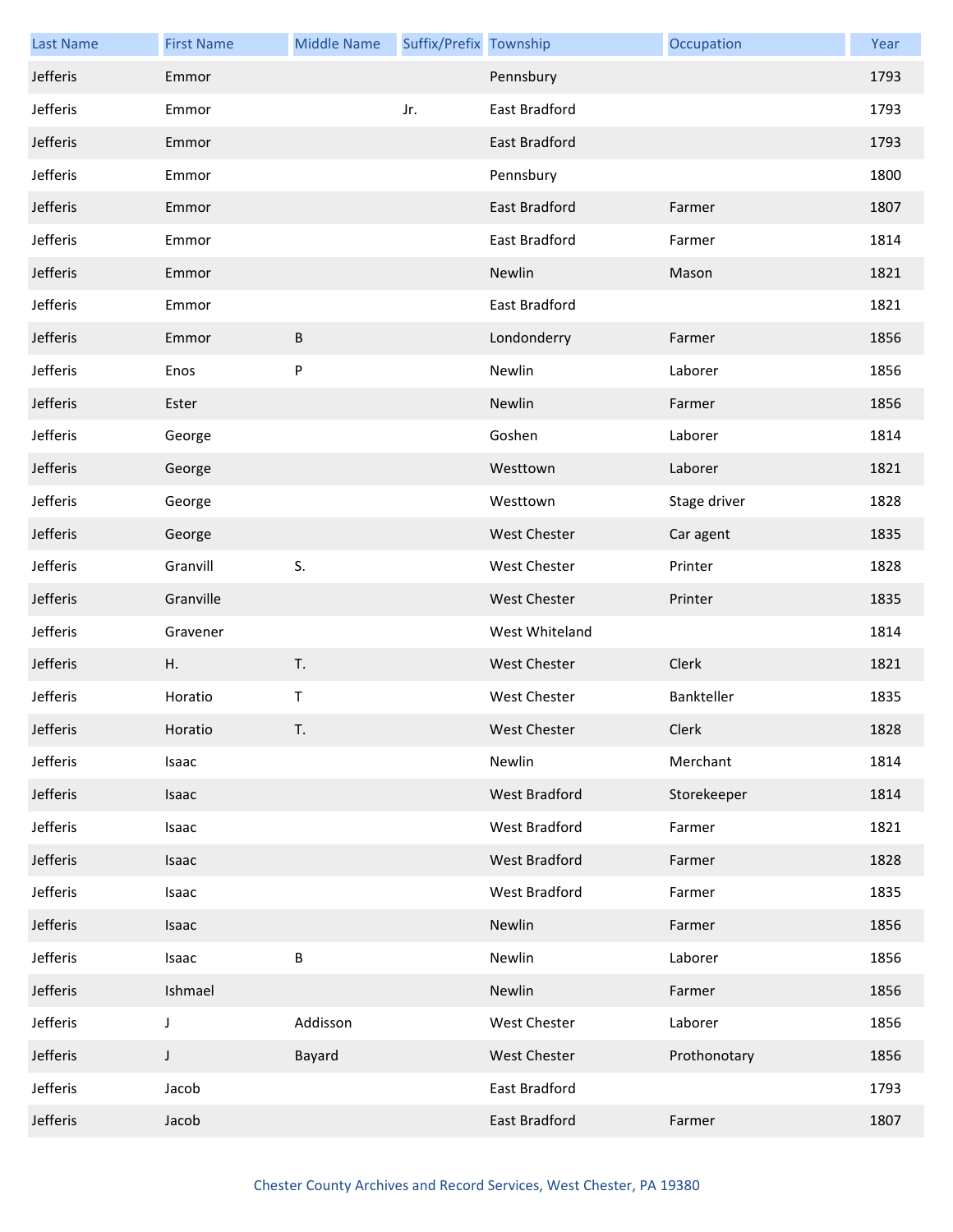| <b>Last Name</b> | <b>First Name</b> | <b>Middle Name</b> | Suffix/Prefix Township |                  | Occupation  | Year |
|------------------|-------------------|--------------------|------------------------|------------------|-------------|------|
| Jefferis         | Jacob             |                    |                        | East Bradford    | Farmer      | 1814 |
| Jefferis         | Jacob             |                    |                        | East Bradford    |             | 1821 |
| Jefferis         | Jacob             |                    |                        | East Bradford    | Farmer      | 1828 |
| Jefferis         | Jacob             |                    |                        | East Bradford    | Farmer      | 1835 |
| Jefferis         | James             |                    |                        | East Bradford    |             | 1793 |
| Jefferis         | James             |                    |                        | West Marlborough |             | 1800 |
| Jefferis         | James             |                    |                        | East Bradford    | Gentleman   | 1807 |
| Jefferis         | James             |                    |                        | Newlin           | Carpenter   | 1807 |
| Jefferis         | James             |                    |                        | Newlin           | Carpenter   | 1814 |
| Jefferis         | James             |                    |                        | East Bradford    | Farmer      | 1814 |
| Jefferis         | James             |                    |                        | East Bradford    | Farmer      | 1814 |
| Jefferis         | James             |                    |                        | East Bradford    | Farmer      | 1814 |
| Jefferis         | James             |                    |                        | East Nottingham  | Farmer      | 1814 |
| Jefferis         | James             |                    |                        | East Bradford    |             | 1821 |
| Jefferis         | James             |                    |                        | East Bradford    |             | 1821 |
| Jefferis         | James             |                    |                        | West Goshen      |             | 1821 |
| Jefferis         | James             |                    |                        | Newlin           | Farmer      | 1821 |
| Jefferis         | James             |                    |                        | Newlin           | Carpenter   | 1828 |
| Jefferis         | James             |                    |                        | East Bradford    | Farmer      | 1828 |
| Jefferis         | James             |                    |                        | Newlin           | Farmer      | 1835 |
| Jefferis         | James             | В.                 |                        | West Chester     | Teacher     | 1821 |
| Jefferis         | James             | <b>B.</b>          |                        | East Bradford    | Teacher     | 1828 |
| Jefferis         | Jane              |                    |                        | East Bradford    |             | 1821 |
| Jefferis         | Jane              |                    |                        | East Bradford    | Seamstress  | 1828 |
| Jefferis         | Jane              | Ρ.                 |                        | West Chester     | Innkeeper   | 1828 |
| Jefferis         | Jervis            |                    |                        | Newlin           | Gentleman   | 1835 |
| Jefferis         | Jethro            |                    |                        | Newlin           | Carpenter   | 1835 |
| Jefferis         | John              |                    |                        | West Chester     | Innkeeper   | 1821 |
| Jefferis         | John              |                    |                        | West Chester     | Innkeeper   | 1835 |
| Jefferis         | John              |                    |                        | New Garden       | Wheelwright | 1856 |
| Jefferis         | John              |                    |                        | West Chester     | Physician   | 1856 |
| Jefferis         | Joseph            |                    |                        | West Bradford    |             | 1793 |
| Jefferis         | Joseph            |                    |                        | Goshen           | Carpenter   | 1807 |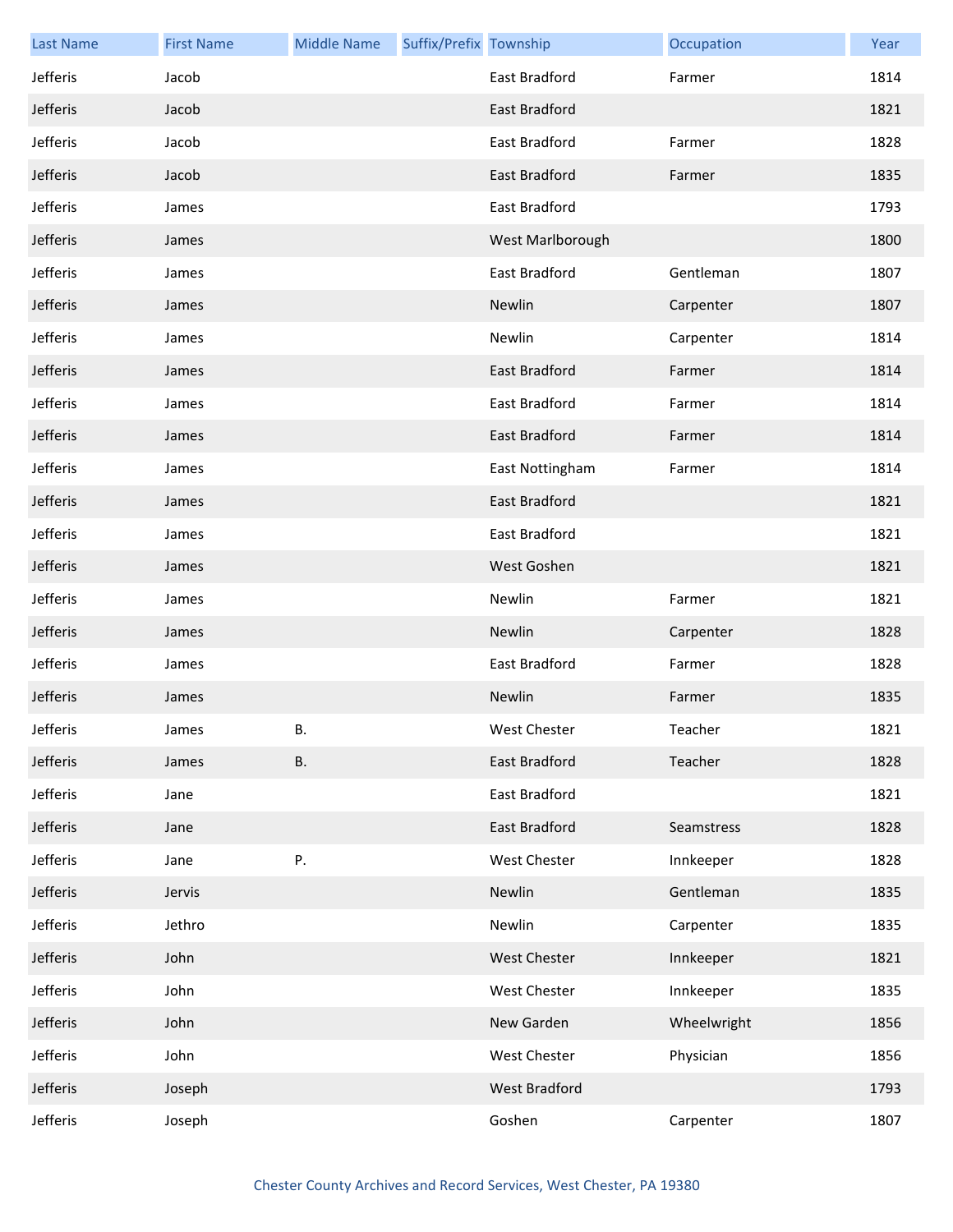| <b>Last Name</b> | <b>First Name</b> | <b>Middle Name</b> | Suffix/Prefix Township |                      | Occupation | Year |
|------------------|-------------------|--------------------|------------------------|----------------------|------------|------|
| Jefferis         | Joseph            |                    |                        | Goshen               | Carpenter  | 1814 |
| Jefferis         | Joseph            |                    |                        | West Bradford        | Farmer     | 1814 |
| Jefferis         | Joseph            |                    |                        | West Marlborough     | Farmer     | 1814 |
| Jefferis         | Joseph            |                    |                        | West Goshen          |            | 1821 |
| Jefferis         | Joseph            |                    |                        | <b>East Bradford</b> |            | 1821 |
| Jefferis         | Joseph            |                    |                        | Newlin               | Carpenter  | 1821 |
| Jefferis         | Joseph            |                    |                        | East Bradford        | Farmer     | 1828 |
| Jefferis         | Joseph            |                    |                        | Easttown             | Tailor     | 1828 |
| Jefferis         | Joseph            |                    |                        | East Bradford        | Farmer     | 1835 |
| Jefferis         | Joseph            |                    |                        | Easttown             | Tailor     | 1835 |
| Jefferis         | Joseph            |                    |                        | Highland             | Farmer     | 1856 |
| Jefferis         | Joseph            |                    |                        | <b>West Chester</b>  | Gentleman  | 1856 |
| Jefferis         | Joseph            | Addison            |                        | <b>West Chester</b>  | Farmer     | 1828 |
| Jefferis         | Joshua            |                    |                        | New Garden           | Farmer     | 1856 |
| Jefferis         | Lewis             | G                  |                        | Londonderry          | Farmer     | 1856 |
| Jefferis         | Martha            |                    |                        | East Bradford        | Farmer     | 1828 |
| Jefferis         | Martha            |                    |                        | East Bradford        | Farmer     | 1835 |
| Jefferis         | Mary              |                    |                        | Londonderry          |            | 1856 |
| Jefferis         | Michael           |                    |                        | Kennett              | Farmer     | 1828 |
| Jefferis         | Michael           |                    |                        | Kennett              | Laborer    | 1835 |
| Jefferis         | milton            |                    |                        | Londonderry          | Farmer     | 1856 |
| Jefferis         | mortimer          | Τ                  |                        | <b>West Chester</b>  | Druggist   | 1856 |
| Jefferis         | Moses             |                    |                        | West Bradford        |            | 1793 |
| Jefferis         | Nathaniel         |                    |                        | Newlin               |            | 1793 |
| Jefferis         | Nathaniel         |                    |                        | Newlin               | Farmer     | 1807 |
| Jefferis         | Nathaniel         |                    |                        | Newlin               | Farmer     | 1814 |
| Jefferis         | Nathaniel         |                    |                        | Newlin               |            | 1821 |
| Jefferis         | Oliver            |                    |                        | East Bradford        | Farmer     | 1835 |
| Jefferis         | Oliver            | T                  |                        | West Chester         | Gentleman  | 1856 |
| Jefferis         | Phebe             |                    |                        | West Chester         | Seamstress | 1828 |
| Jefferis         | Phebe             |                    |                        | West Bradford        | Seamstress | 1856 |
| Jefferis         | Ruel              |                    |                        | New Garden           | Laborer    | 1856 |
| Jefferis         | Ruel              |                    |                        | West Bradford        | Farmer     | 1856 |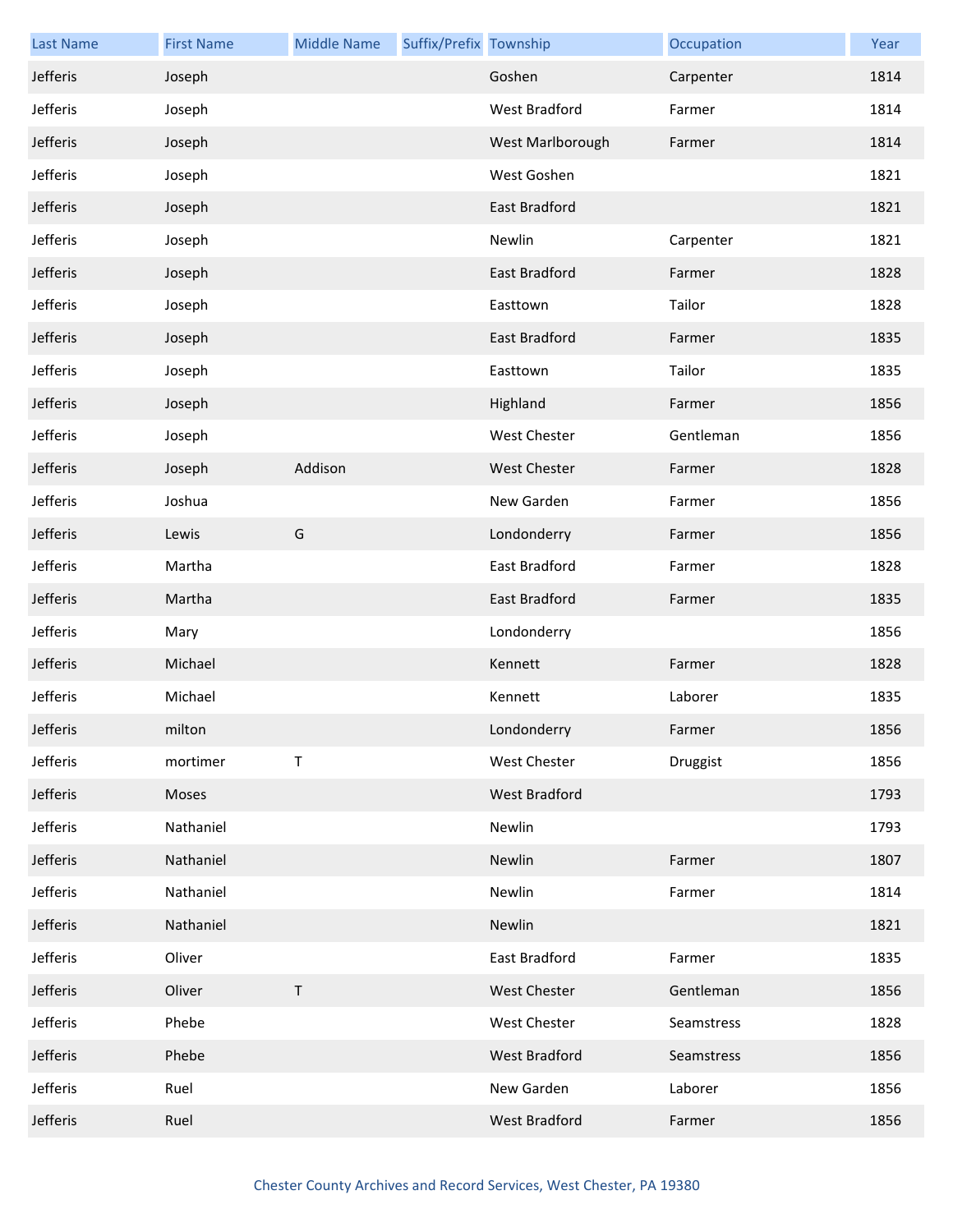| <b>Last Name</b> | <b>First Name</b> | <b>Middle Name</b>                                                                                         | Suffix/Prefix Township |                      | Occupation  | Year |
|------------------|-------------------|------------------------------------------------------------------------------------------------------------|------------------------|----------------------|-------------|------|
| Jefferis         | Samuel            |                                                                                                            |                        | West Whiteland       | Farmer      | 1814 |
| Jefferis         | Samuel            |                                                                                                            |                        | <b>West Chester</b>  | Gentleman   | 1821 |
| Jefferis         | Samuel            | $\mathsf C$                                                                                                |                        | West Chester         | Gentleman   | 1835 |
| Jefferis         | Samuel            | C.                                                                                                         |                        | <b>West Chester</b>  | Innkeeper   | 1828 |
| Jefferis         | Taylor            |                                                                                                            |                        | East Bradford        | Farmer      | 1814 |
| Jefferis         | Taylor            |                                                                                                            |                        | <b>East Bradford</b> |             | 1821 |
| Jefferis         | Taylor            |                                                                                                            |                        | East Bradford        | Farmer      | 1828 |
| Jefferis         | Taylor            |                                                                                                            |                        | <b>East Bradford</b> | Innkeeper   | 1835 |
| Jefferis         | Thomas            |                                                                                                            |                        | Kennett              | Shoemaker   | 1814 |
| Jefferis         | Thomas            |                                                                                                            |                        | New Garden           | Cordwainer  | 1828 |
| Jefferis         | Thomas            |                                                                                                            |                        | West Goshen          | Laborer     | 1828 |
| Jefferis         | Thomas            |                                                                                                            |                        | New Garden           | Cordwainer  | 1856 |
| Jefferis         | Thomas            | P                                                                                                          |                        | Newlin               | Farmer      | 1856 |
| Jefferis         | Way               |                                                                                                            |                        | West Caln            |             | 1821 |
| Jefferis         | Way               |                                                                                                            |                        | West Caln            | Farmer      | 1828 |
| Jefferis         | William           |                                                                                                            |                        | East Bradford        |             | 1793 |
| Jefferis         | William           |                                                                                                            |                        | East Marlborough     | Laborer     | 1814 |
| Jefferis         | William           | W                                                                                                          |                        | West Chester         | Bankteller  | 1856 |
| Jeffers          | David             |                                                                                                            |                        | East Brandywine      | Farmer      | 1856 |
| Jeffers          | David             | К                                                                                                          |                        | Sadsbury             | Carpenter   | 1856 |
| Jeffers          | Henry             |                                                                                                            |                        | Phoenixville         | Laborer     | 1856 |
| Jeffers          | Joseph            |                                                                                                            |                        | Londonderry          | Storekeeper | 1835 |
| Jeffers          | Kersey            |                                                                                                            |                        | West Nottingham      | Carpenter   | 1856 |
| Jeffers          | Pusey             |                                                                                                            |                        | London Grove         | Shoemaker   | 1835 |
| Jeffers          | Pusey             |                                                                                                            |                        | Kennett              | Farmer      | 1856 |
| Jeffers          | Robert            | $\mathsf{M}% _{T}=\mathsf{M}_{T}\!\left( a,b\right) ,\ \mathsf{M}_{T}=\mathsf{M}_{T}\!\left( a,b\right) ,$ |                        | Kennett              | Plasterer   | 1856 |
| Jeffers          | Tailor            |                                                                                                            |                        | East Brandywine      | Laborer     | 1856 |
| Jeffers          | Thomas            |                                                                                                            |                        | Kennett              | Blacksmith  | 1856 |
| Jeffers          | Thomas            | В                                                                                                          |                        | Kennett              | Plasterer   | 1856 |
| Jefferys         | Joseph            |                                                                                                            |                        | Londonderry          | Storekeeper | 1821 |
| Jeffres          | Abram             |                                                                                                            |                        | Pennsbury            | Laborer     | 1807 |
| Jeffres          | Cheney            |                                                                                                            |                        | Pennsbury            | Laborer     | 1807 |
| Jeffres          | Emor              |                                                                                                            |                        | Pennsbury            | Farmer      | 1807 |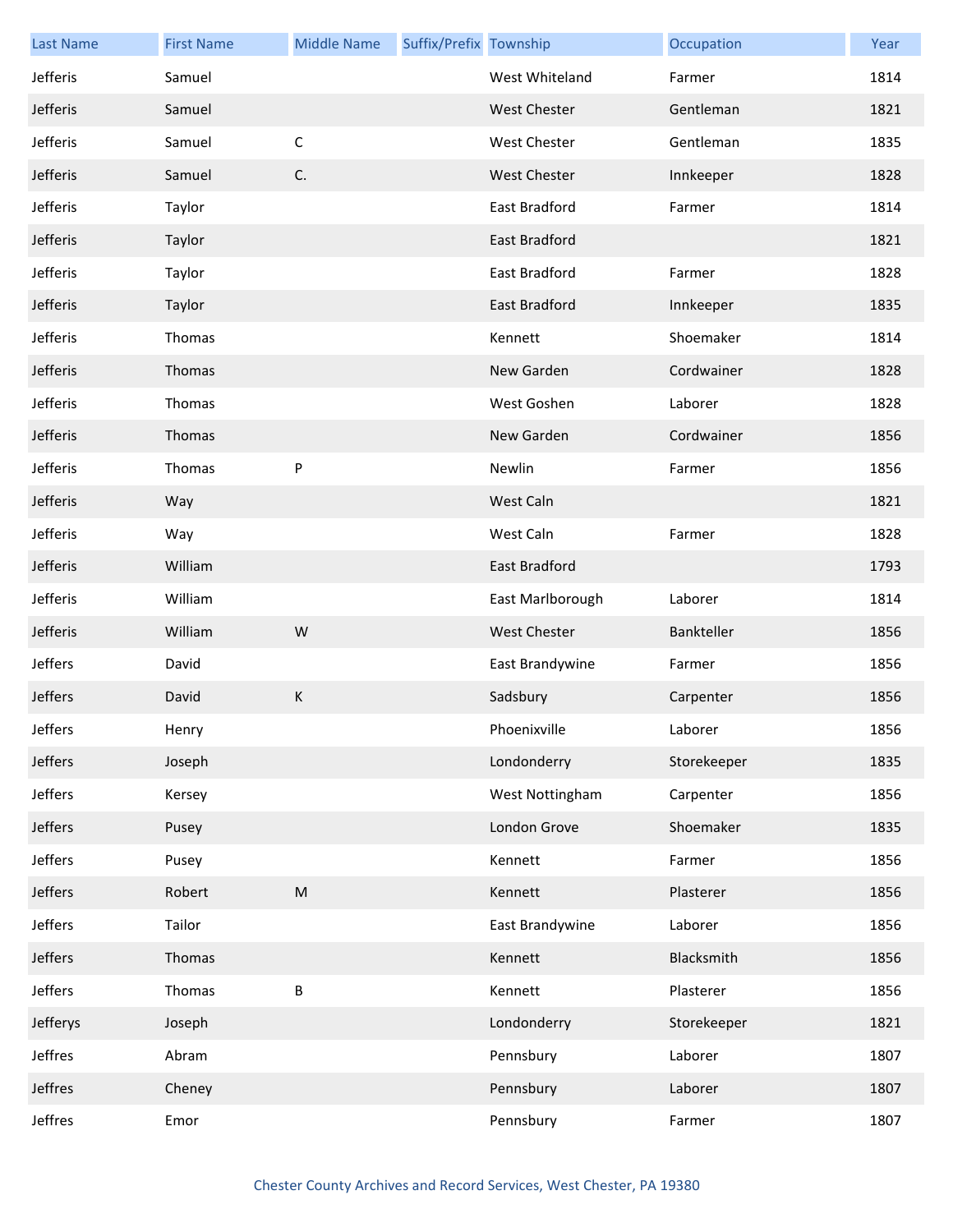| <b>Last Name</b> | <b>First Name</b> | <b>Middle Name</b> | Suffix/Prefix Township |                         | Occupation            | Year |
|------------------|-------------------|--------------------|------------------------|-------------------------|-----------------------|------|
| Jeffres          | James             |                    |                        | Pennsbury               | Laborer               | 1807 |
| Jeffres          | John              |                    |                        | Goshen                  |                       | 1793 |
| Jeffrey          | William           |                    |                        | Honeybrook              | Laborer               | 1856 |
| Jeffries         | Benjamin          |                    |                        | West Chester            | Innkeeper             | 1814 |
| Jeffries         | David             |                    |                        | East Fallowfield        | Mason                 | 1814 |
| Jeffries         | David             |                    |                        | East Fallowfield        | Mason                 | 1821 |
| Jeffries         | David             |                    |                        | <b>East Fallowfield</b> | Stonemason            | 1828 |
| Jeffries         | Hezekiah          |                    |                        | Tredyffrin              | Innkeeper             | 1814 |
| Jeffries         | James             |                    |                        | Tredyffrin              | Gentleman             | 1814 |
| Jeffries         | John              |                    |                        | West Whiteland          |                       | 1793 |
| Jeffries         | John              |                    |                        | Birmingham              | Farmer                | 1814 |
| Jeffries         | Joseph            |                    |                        | Londonderry             | Storekeeper           | 1828 |
| Jeffries         | Samuel            |                    |                        | West Whiteland          |                       | 1793 |
| Jeffries         | Thomas            |                    |                        | West Goshen             | Laborer               | 1835 |
| Jeffris          | Abraham           |                    |                        | West Caln               | Farmer                | 1807 |
| Jeffrys          | John              |                    |                        | East Fallowfield        | Husbandman            | 1807 |
| Jemerson         | Joseph            |                    |                        | <b>West Nantmeal</b>    | Forgeman              | 1835 |
| Jemison          | Aaron             |                    |                        | West Caln               | Shoemaker             | 1821 |
| Jemison          | Aaron             |                    |                        | West Caln               | Shoemaker             | 1828 |
| Jemison          | Philip            |                    |                        | East Marlborough        | Laborer               | 1856 |
| Jemson           | Jesse             |                    |                        | East Goshen             | Manufacturer (Cotton) | 1828 |
| Jenkens          | Elias             |                    |                        | Coventry                | Laborer               | 1835 |
| Jenkens          | Eveans            |                    |                        | Pennsbury               | Laborer               | 1856 |
| Jenkens          | George            |                    |                        | Pennsbury               | Plasterer             | 1856 |
| Jenkens          | James             |                    |                        | Pennsbury               | Laborer               | 1856 |
| Jenkin           | Joseph            |                    |                        | East Nantmeal           |                       | 1793 |
| Jenkin           | Thomas            |                    |                        | London Grove            |                       | 1800 |
| Jenkins          | Abner             |                    |                        | <b>East Nantmeal</b>    | Laborer               | 1814 |
| Jenkins          | Abner             |                    |                        | <b>East Nantmeal</b>    | Laborer               | 1835 |
| Jenkins          | Benjamin          |                    |                        | Vincent                 | Yeoman                | 1807 |
| Jenkins          | Benjamin          |                    |                        | Vincent                 |                       | 1821 |
| Jenkins          | Benjamin          |                    |                        | Charlestown             | Laborer               | 1828 |
| Jenkins          | Benjamin          |                    |                        | New London              | Forgeman              | 1856 |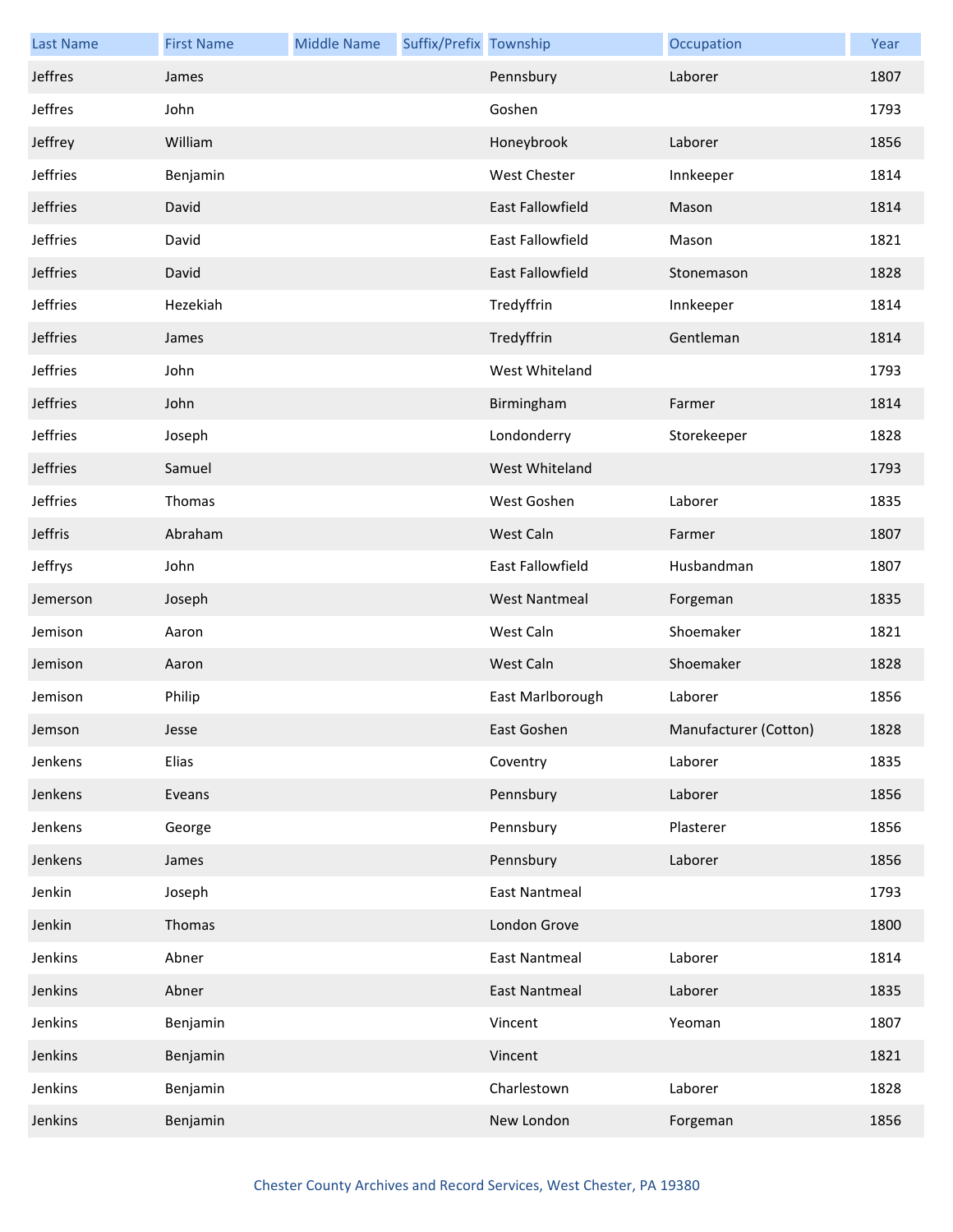| <b>Last Name</b> | <b>First Name</b> | <b>Middle Name</b> | Suffix/Prefix Township |                      | Occupation | Year |
|------------------|-------------------|--------------------|------------------------|----------------------|------------|------|
| Jenkins          | Benjamin          |                    |                        | East Whiteland       | Farmer     | 1856 |
| Jenkins          | Charles           |                    |                        | London Grove         | Laborer    | 1828 |
| Jenkins          | Charles           |                    |                        | Uwchlan              | Laborer    | 1835 |
| Jenkins          | Daniel            |                    |                        | Tredyffrin           |            | 1828 |
| Jenkins          | David             |                    |                        | <b>West Nantmeal</b> |            | 1793 |
| Jenkins          | David             |                    |                        | <b>East Nantmeal</b> | Smith      | 1800 |
| Jenkins          | David             |                    |                        | <b>East Nantmeal</b> | Smith      | 1807 |
| Jenkins          | David             |                    | Jr.                    | <b>East Nantmeal</b> | Smith      | 1807 |
| Jenkins          | David             |                    |                        | <b>East Nantmeal</b> | Smith      | 1814 |
| Jenkins          | David             |                    | Sr.                    | <b>East Nantmeal</b> | Smith      | 1814 |
| Jenkins          | Elias             |                    |                        | Coventry             | Laborer    | 1828 |
| Jenkins          | Elias             |                    |                        | South Coventry       | Laborer    | 1856 |
| Jenkins          | Enoch             |                    |                        | East Caln            | Laborer    | 1828 |
| Jenkins          | Enoch             |                    |                        | Uwchlan              | Carter     | 1835 |
| Jenkins          | Enoch             |                    |                        | Uwchlan              | Laborer    | 1856 |
| Jenkins          | George            |                    |                        | Honey Brook          | Farmer     | 1821 |
| Jenkins          | George            |                    |                        | Honey Brook          | Farmer     | 1828 |
| Jenkins          | Henry             |                    |                        | Charlestown          | Farmer     | 1807 |
| Jenkins          | Henry             |                    |                        | Charlestown          | Farmer     | 1814 |
| Jenkins          | Isaac             |                    |                        | <b>East Nantmeal</b> | Laborer    | 1814 |
| Jenkins          | Isaac             |                    |                        | East Nantmeal        | Laborer    | 1828 |
| Jenkins          | Isaac             |                    |                        | East Nantmeal        | Furnaceman | 1835 |
| Jenkins          | Isaac             |                    |                        | Warwick              | Laborer    | 1856 |
| Jenkins          | Jabez             |                    |                        | West Whiteland       | Farmer     | 1835 |
| Jenkins          | Jacob             |                    |                        | London Grove         | Laborer    | 1828 |
| Jenkins          | James             |                    |                        | New Garden           | Laborer    | 1828 |
| Jenkins          | Jenkins           |                    |                        | Tredyffrin           | Farmer     | 1821 |
| Jenkins          | John              |                    |                        | Honey Brook          | Painter    | 1828 |
| Jenkins          | John              |                    |                        | Honey Brook          | Painter    | 1835 |
| Jenkins          | John              |                    |                        | Phoenixville         | Pudler     | 1856 |
| Jenkins          | Johnson           |                    |                        | West Nottingham      | Farmer     | 1856 |
| Jenkins          | Jonathan          |                    |                        | Easttown             | Carpenter  | 1835 |
| Jenkins          | Lewis             |                    |                        | <b>East Nantmeal</b> |            | 1793 |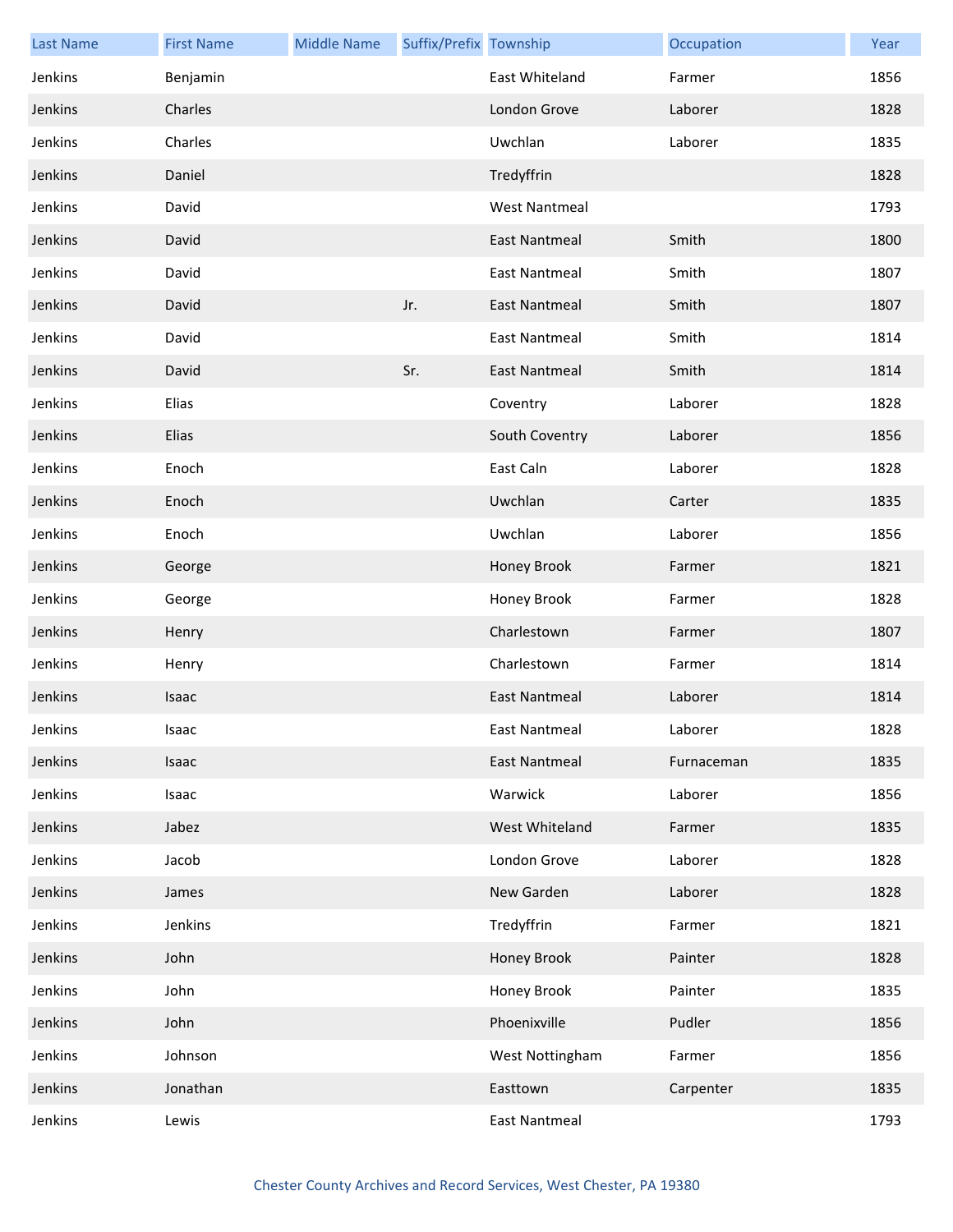| <b>Last Name</b> | <b>First Name</b> | <b>Middle Name</b> | Suffix/Prefix Township |                      | Occupation   | Year |
|------------------|-------------------|--------------------|------------------------|----------------------|--------------|------|
| Jenkins          | Lewis             |                    |                        | <b>East Nantmeal</b> |              | 1800 |
| Jenkins          | Moses             |                    |                        | East Marlborough     | Laborer      | 1856 |
| Jenkins          | Richard           |                    |                        | <b>East Nantmeal</b> | Wagoner      | 1835 |
| Jenkins          | Richard           |                    |                        | <b>West Vincent</b>  | Laborer      | 1856 |
| Jenkins          | Thomas            |                    |                        | Charlestown          |              | 1793 |
| Jenkins          | Thomas            |                    |                        | Charlestown          | Laborer      | 1807 |
| Jenkins          | Thomas            |                    |                        | Charlestown          | Laborer      | 1821 |
| Jenkins          | Thomas            |                    |                        | Phoenixville         | Moulder      | 1856 |
| Jenkins          | William           |                    |                        | <b>East Nantmeal</b> |              | 1793 |
| Jenkins          | William           |                    |                        | <b>East Nantmeal</b> |              | 1800 |
| Jenkinson        | Samuel            |                    |                        | Kennett              | Laborer      | 1856 |
| Jenkinson        | Thomas            |                    |                        | Kennett              | Farmer       | 1821 |
| Jenkinson        | Thomas            |                    |                        | Kennett              | Yeoman       | 1835 |
| Jennings         | Aaron             |                    |                        | West Fallowfield     | Schoolmaster | 1807 |
| Jennings         | James             |                    |                        | West Caln            | Farmer       | 1814 |
| Jennings         | James             |                    |                        | Sadsbury             | Laborer      | 1821 |
| Jennings         | James             |                    |                        | Sadsbury             | Farmer       | 1828 |
| Jennings         | James             |                    |                        | Sadsbury             |              | 1835 |
| Jeremiah         | Dougherty         |                    |                        | <b>East Nantmeal</b> | Collier      | 1807 |
| Jeremiah         | Evans             |                    |                        | <b>East Nantmeal</b> | Farmer       | 1807 |
| Jerman           | Jeremiah          |                    |                        | Honey Brook          |              | 1814 |
| Jermen           | Jeremiah          |                    |                        | Honey Brook          |              | 1793 |
| Jermin           | Jeremiah          |                    |                        | Honey Brook          | Farmer       | 1807 |
| Jermin           | Ruth              |                    |                        | Honey Brook          |              | 1821 |
| Jermin           | Ruth              |                    |                        | Honey Brook          | Lady         | 1828 |
| Jesensky         | George            |                    |                        | West Caln            | Farmer       | 1835 |
| Jess             | Iretz             |                    |                        | <b>East Nantmeal</b> | Farmer       | 1800 |
| Jessun           | John              |                    |                        | Coventry             |              | 1793 |
| Jester           | Asa               |                    |                        | Westtown             | Laborer      | 1807 |
| Jester           | Asa               |                    |                        | Birmingham           | Farmer       | 1821 |
| Jester           | Asa               |                    |                        | Birmingham           | Farmer       | 1828 |
| Jester           | Asa               |                    |                        | Westtown             | Laborer      | 1835 |
| Jester           | David             |                    |                        | Westtown             | Carpenter    | 1835 |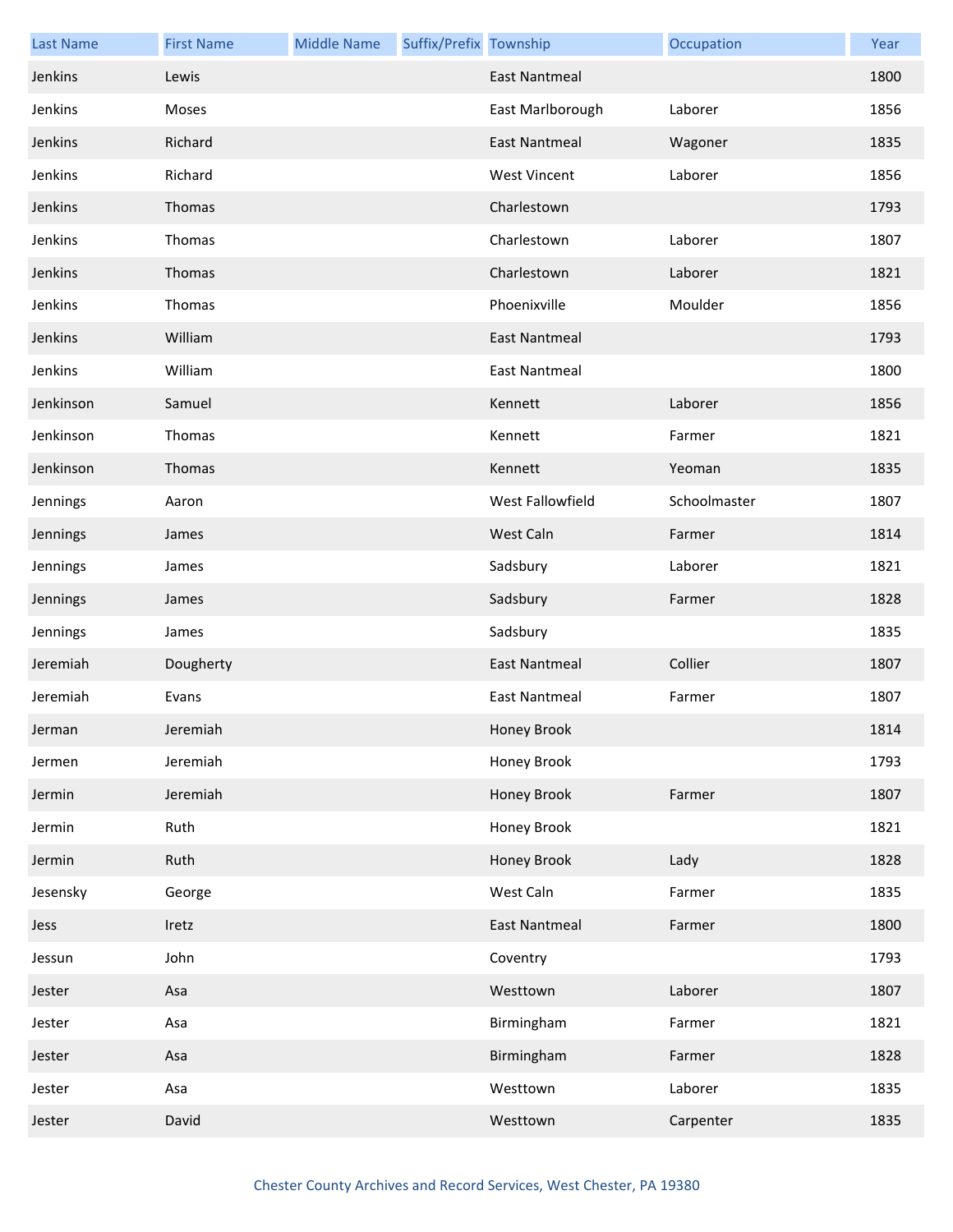| <b>Last Name</b> | <b>First Name</b> | <b>Middle Name</b> | Suffix/Prefix Township |                      | Occupation  | Year |
|------------------|-------------------|--------------------|------------------------|----------------------|-------------|------|
| Jester           | David             | Υ                  |                        | West Chester         | Wheelwright | 1856 |
| Jester           | John              |                    |                        | Thornbury            | Laborer     | 1856 |
| Jester           | Levis             | J                  |                        | Uwchlan              | Shoemaker   | 1856 |
| Jester           | ${\sf N}$         | Y                  |                        | Birmingham           | Mason       | 1856 |
| Jester           | Nathan            | Υ.                 |                        | Birmingham           | Mason       | 1835 |
| Jester           | Vincent           |                    |                        | Westtown             | Laborer     | 1807 |
| Jester           | Vincent           |                    |                        | West Goshen          | Laborer     | 1828 |
| Jewett           | Joseph            |                    |                        | Sadsbury             | Weaver      | 1856 |
| Jey              | Jacob             |                    |                        | Uwchlan              | Laborer     | 1835 |
| Jimison          | John              |                    |                        | Lower Oxford         | Laborer     | 1856 |
| Jinkens          | David             |                    | Sr.                    | Vincent              |             | 1793 |
| Jinkens          | David             |                    |                        | Vincent              |             | 1793 |
| Jinkens          | Elias             |                    |                        | Coventry             | Laborer     | 1814 |
| Jinkens          | Elizabeth         |                    |                        | Coventry             |             | 1807 |
| Jinkens          | Moses             |                    |                        | East Whiteland       | Quarrier    | 1835 |
| Jinkens          | Samuel            |                    |                        | Tredyffrin           | Shoemaker   | 1814 |
| Jinkenson        | Thomas            |                    |                        | Kennett              | Farmer      | 1828 |
| Jinkins          | Benjamin          |                    |                        | Charlestown          | Farmer      | 1835 |
| Jinkins          | David             |                    |                        | <b>East Nantmeal</b> | Blacksmith  | 1821 |
| Jinkins          | Elias             |                    |                        | Coventry             | Laborer     | 1821 |
| Jinkins          | Isaac             |                    |                        | East Nantmeal        | Carter      | 1821 |
| Jinkins          | James             |                    |                        | New Garden           | Farmer      | 1835 |
| Jinkins          | John              |                    |                        | <b>East Nantmeal</b> | Cordwainer  | 1821 |
| Jinkins          | John              |                    |                        | Valley               | Clothier    | 1856 |
| Jinkins          | Thomas            |                    |                        | Uwchlan              |             | 1793 |
| Jinkins          | Thomas            |                    |                        | New London           |             | 1793 |
| Jinkins          | Thomas            |                    |                        | East Vincent         | Moulder     | 1856 |
| Jinkins          | William           |                    |                        | Lower Oxford         | Clerk       | 1856 |
| Jinkinson        | Thomas            |                    |                        | Kennett              | Farmer      | 1856 |
| Job              | Andrew            |                    |                        | West Nottingham      | Nailer      | 1807 |
| Job              | Andrew            |                    |                        | West Nottingham      | Farmer      | 1821 |
| Job              | Andrew            |                    |                        | West Nottingham      |             | 1835 |
| Job              | George            |                    |                        | East Fallowfield     | Laborer     | 1856 |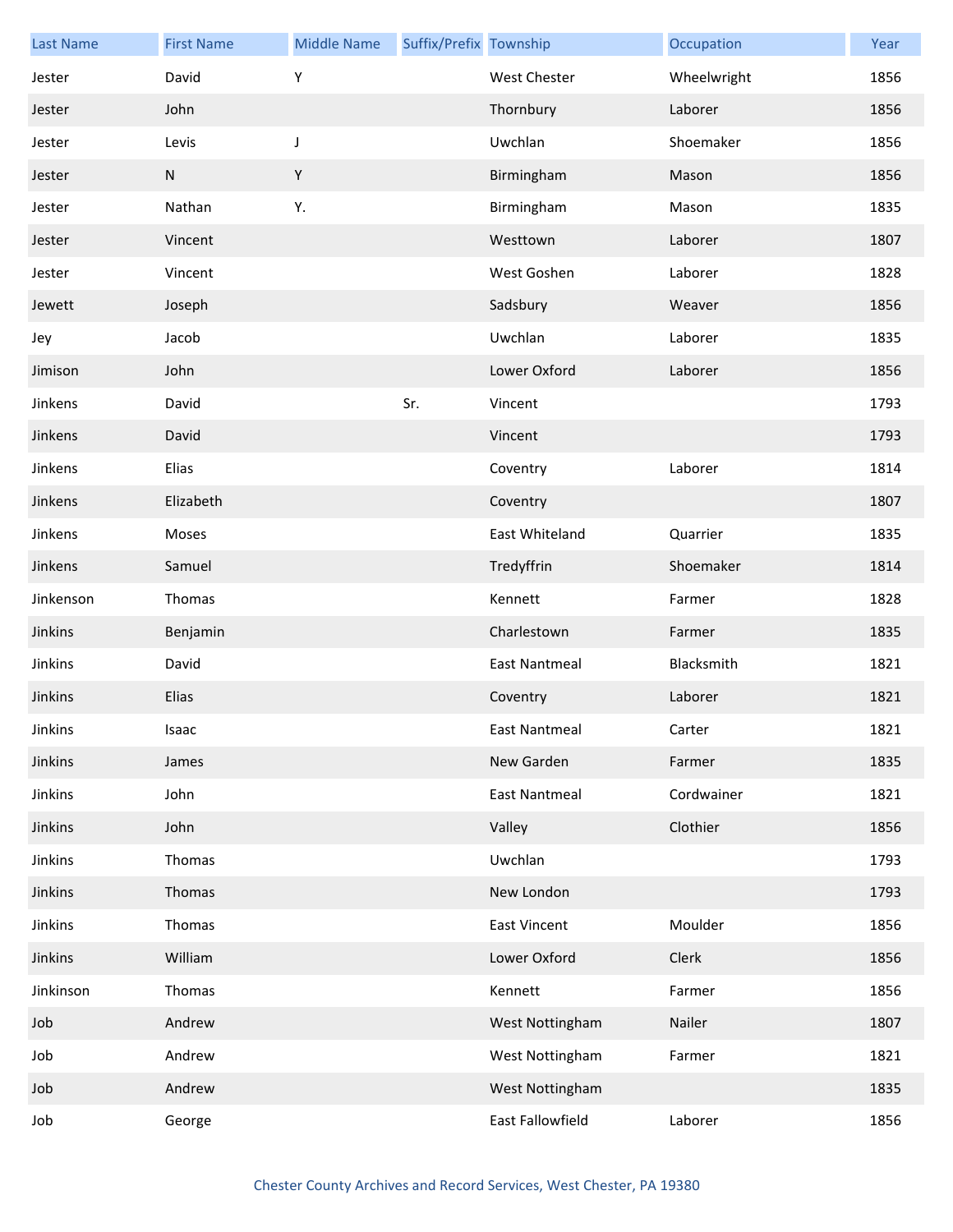| <b>Last Name</b> | <b>First Name</b> | <b>Middle Name</b> | Suffix/Prefix Township |                      | Occupation | Year |
|------------------|-------------------|--------------------|------------------------|----------------------|------------|------|
| Job              | Jacob             |                    |                        | West Nottingham      |            | 1800 |
| Jobe             | Andrew            |                    |                        | West Nottingham      | Laborer    | 1828 |
| John             | Abiah             |                    |                        | Uwchlan              |            | 1793 |
| John             | Abiah             |                    |                        | West Caln            | Wheelmaker | 1807 |
| John             | Abiah             |                    |                        | Vincent              |            | 1821 |
| John             | Alice             |                    |                        | Kennett Square       | Lady       | 1856 |
| John             | Allen             |                    |                        | West Bradford        | Shoemaker  | 1828 |
| John             | Amos              |                    |                        | Charlestown          |            | 1793 |
| John             | Amos              |                    |                        | Pikeland             | Shoemaker  | 1807 |
| John             | Amos              |                    |                        | Charlestown          | Carpenter  | 1807 |
| John             | Amos              |                    |                        | Pikeland             | Shoemaker  | 1814 |
| John             | Amos              |                    |                        | Charlestown          | Carpenter  | 1814 |
| John             | Amos              |                    |                        | Charlestown          | Carpenter  | 1821 |
| John             | Amos              |                    |                        | Charlestown          | Cordwainer | 1821 |
| John             | Amos              |                    |                        | Pikeland             | Laborer    | 1828 |
| John             | Amos              |                    |                        | Charlestown          | Carpenter  | 1828 |
| John             | Amos              |                    |                        | Uwchlan              | Jobber     | 1835 |
| John             | Amos              |                    |                        | Schuylkill           | Shoemaker  | 1856 |
| John             | Ann               |                    |                        | Tredyffrin           |            | 1814 |
| John             | August            |                    |                        | West Goshen          |            | 1821 |
| John             | August            |                    |                        | West Goshen          | Farmer     | 1828 |
| John             | Augustine         |                    |                        | Goshen               | Laborer    | 1807 |
| John             | Augustus          |                    |                        | Goshen               | Farmer     | 1814 |
| John             | Bailey            |                    |                        | <b>East Nantmeal</b> | Manager    | 1807 |
| John             | <b>Bellis</b>     |                    |                        | East Nantmeal        | Laborer    | 1807 |
| John             | Benjamin          |                    |                        | West Marlborough     | Laborer    | 1856 |
| John             | <b>Boyles</b>     |                    |                        | East Nantmeal        | Laborer    | 1807 |
| John             | Buckwalter        |                    |                        | <b>East Nantmeal</b> | Farmer     | 1807 |
| John             | Cline             |                    |                        | <b>East Nantmeal</b> | Farmer     | 1807 |
| John             | David             |                    |                        | Easttown             |            | 1793 |
| John             | David             |                    |                        | Charlestown          |            | 1793 |
| John             | David             |                    |                        | Vincent              |            | 1793 |
| John             | David             |                    |                        | Willistown           |            | 1800 |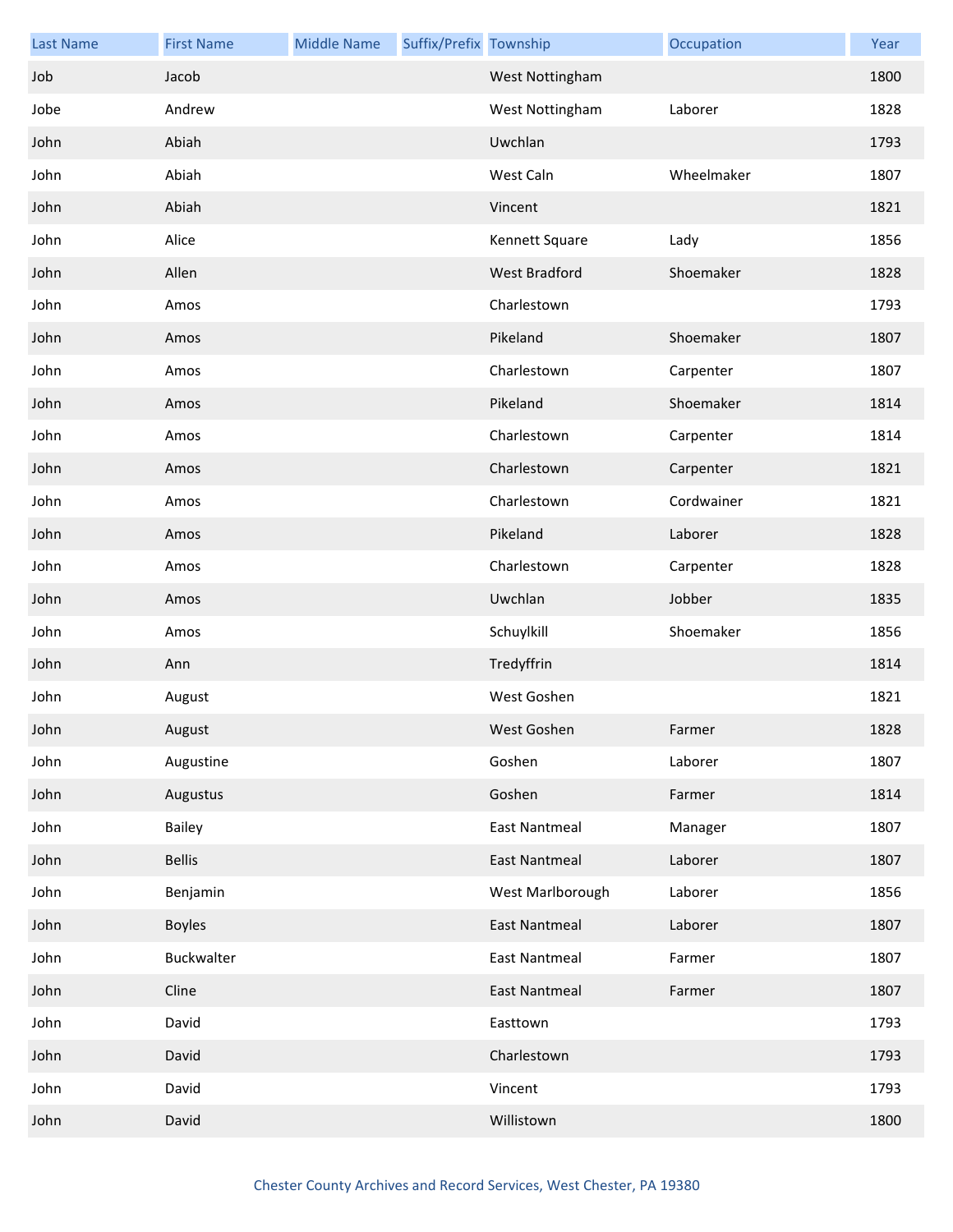| <b>Last Name</b> | <b>First Name</b> | <b>Middle Name</b> | Suffix/Prefix Township |                      | Occupation   | Year |
|------------------|-------------------|--------------------|------------------------|----------------------|--------------|------|
| John             | David             |                    |                        | Vincent              |              | 1800 |
| John             | David             |                    |                        | Uwchlan              | Cordwainer   | 1800 |
| John             | David             |                    |                        | Willistown           | Cordwainer   | 1807 |
| John             | David             |                    |                        | Uwchlan              | Shoemaker    | 1807 |
| John             | David             |                    |                        | Charlestown          | Mason        | 1807 |
| John             | David             |                    |                        | Westtown             | Shoemaker    | 1814 |
| John             | David             |                    |                        | East Goshen          | Shoemaker    | 1821 |
| John             | David             |                    |                        | East Goshen          | Shoemaker    | 1828 |
| John             | David             |                    |                        | Pikeland             | Laborer      | 1828 |
| John             | David             |                    |                        | East Goshen          | Shoemaker    | 1835 |
| John             | Dunahower         |                    |                        | <b>East Nantmeal</b> | Carpenter    | 1807 |
| John             | Edwin             |                    |                        | Uwchlan              | Laborer      | 1856 |
| John             | Elizabeth         |                    |                        | Charlestown          | Farmer       | 1828 |
| John             | Emole             |                    |                        | <b>East Nantmeal</b> | Joiner       | 1807 |
| John             | Enos              | ${\sf P}$          |                        | London Grove         | Cabinetmaker | 1856 |
| John             | Evan              | F                  |                        | Pikeland             | Coachmaker   | 1835 |
| John             | Ewin              |                    |                        | <b>East Nantmeal</b> | Farmer       | 1807 |
| John             | Gates             |                    |                        | Phoenixville         | Carpenter    | 1856 |
| John             | Griffith          |                    |                        | Uwchlan              |              | 1793 |
| John             | Griffith          |                    |                        | East Bradford        |              | 1793 |
| John             | Hannah            |                    |                        | West Vincent         | Farmer       | 1856 |
| John             | Israel            |                    |                        | East Bradford        | Wheelwright  | 1814 |
| John             | Israel            |                    |                        | Willistown           | Wheelwright  | 1821 |
| John             | Israel            |                    |                        | East Bradford        | Wheelwright  | 1828 |
| John             | Israel            |                    |                        | West Chester         | Wheelwright  | 1835 |
| John             | Israel            |                    |                        | West Chester         | Gentleman    | 1856 |
| John             | Jacob             |                    |                        | West Chester         | Drover       | 1856 |
| John             | James             |                    |                        | Vincent              |              | 1793 |
| John             | James             |                    |                        | Vincent              |              | 1800 |
| John             | James             |                    |                        | Vincent              | Yeoman       | 1807 |
| John             | James             |                    |                        | Vincent              |              | 1814 |
| John             | James             |                    |                        | Vincent              | Farmer       | 1828 |
| John             | Jane              |                    |                        | Schuylkill           |              | 1828 |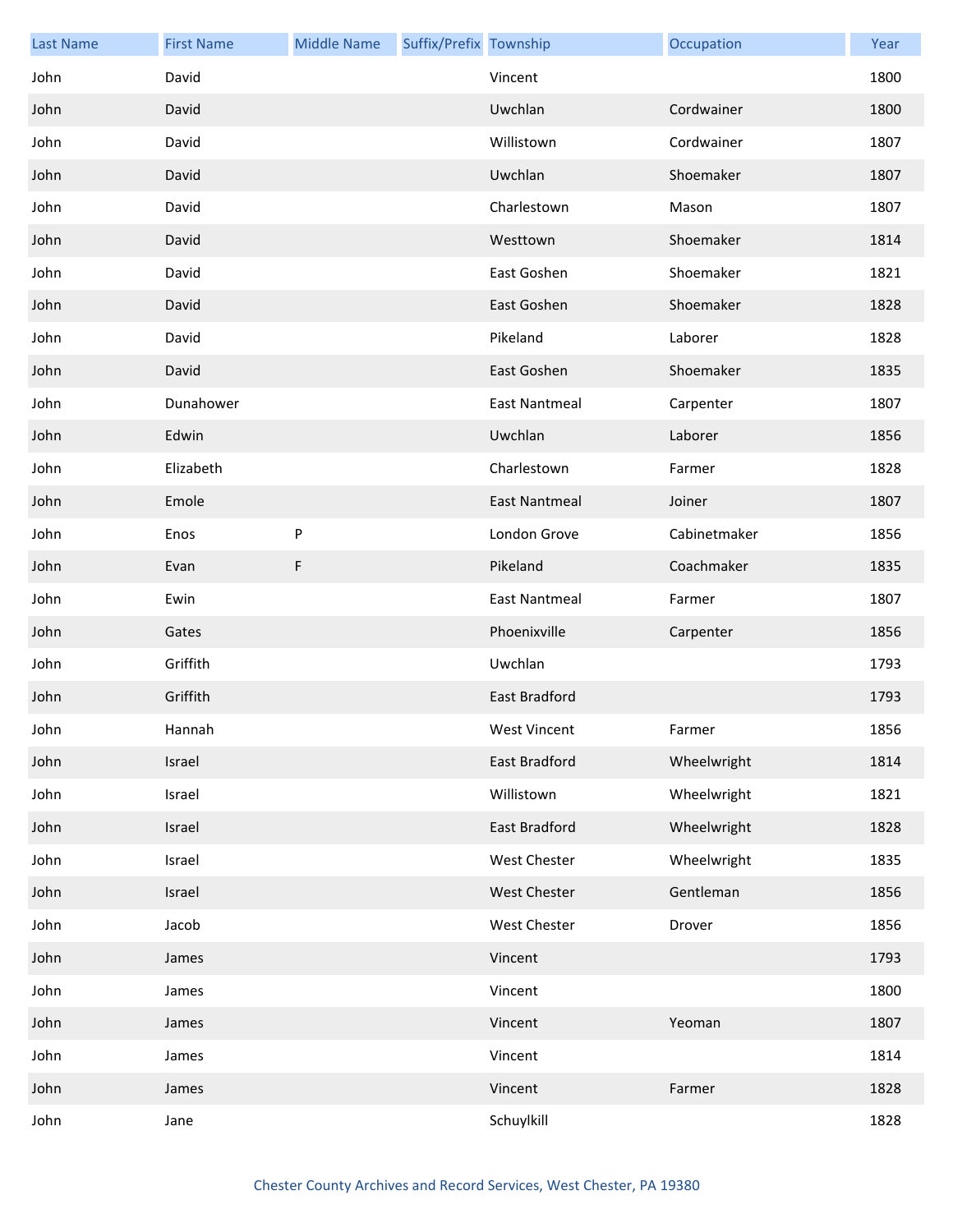| <b>Last Name</b> | <b>First Name</b> | <b>Middle Name</b> | Suffix/Prefix Township |                      | Occupation  | Year |
|------------------|-------------------|--------------------|------------------------|----------------------|-------------|------|
| John             | Jeffery           |                    |                        | East Pikeland        | Saw miller  | 1856 |
| John             | Jehu              |                    |                        | West Marlborough     |             | 1793 |
| John             | Jerome            |                    |                        | <b>West Pikeland</b> | Merchant    | 1856 |
| John             | Jesse             |                    |                        | Vincent              |             | 1793 |
| John             | Jesse             |                    |                        | Uwchlan              | Storekeeper | 1800 |
| John             | Jesse             |                    | Esq.                   | <b>West Chester</b>  | Sheriff     | 1807 |
| John             | Jesse             |                    | Esq.                   | West Bradford        | Farmer      | 1814 |
| John             | John              |                    |                        | Charlestown          | Farmer      | 1821 |
| John             | John              | J                  |                        | Pikeland             | Coachmaker  | 1835 |
| John             | John              | J                  |                        | West Whiteland       | Farmer      | 1856 |
| John             | Jona              |                    |                        | Vincent              |             | 1800 |
| John             | Jonah             |                    |                        | Vincent              | Yeoman      | 1807 |
| John             | Jonah             |                    |                        | Vincent              |             | 1814 |
| John             | Jonah             |                    |                        | <b>East Nantmeal</b> | Farmer      | 1821 |
| John             | Jonah             |                    |                        | <b>East Nantmeal</b> | Farmer      | 1828 |
| John             | Jonah             |                    |                        | <b>West Vincent</b>  | Farmer      | 1835 |
| John             | Jonathan          |                    |                        | Honey Brook          |             | 1800 |
| John             | Joseph            |                    |                        | Pikeland             | Farmer      | 1814 |
| John             | Joseph            |                    |                        | West Nottingham      | Farmer      | 1821 |
| John             | Joseph            |                    |                        | Pikeland             | Storekeeper | 1821 |
| John             | Joseph            |                    |                        | Lower Oxford         | Laborer     | 1821 |
| John             | Joseph            |                    |                        | Pikeland             | Farmer      | 1828 |
| John             | Joshua            |                    |                        | Charlestown          |             | 1793 |
| John             | Joshua            |                    |                        | Charlestown          | Farmer      | 1807 |
| John             | Joshua            |                    |                        | Charlestown          | Farmer      | 1814 |
| John             | Joshua            |                    |                        | Charlestown          | Farmer      | 1821 |
| John             | Keech             |                    |                        | West Marlborough     | Laborer     | 1856 |
| John             | Levi              |                    |                        | Vincent              |             | 1800 |
| John             | Levi              |                    |                        | Vincent              | Yeoman      | 1807 |
| John             | Levi              |                    |                        | Tredyffrin           | Gentleman   | 1814 |
| John             | Levi              |                    |                        | East Whiteland       | Storekeeper | 1821 |
| John             | Levi              |                    |                        | Uwchlan              | Mason       | 1835 |
| John             | Levi              | E                  |                        | Uwchlan              | Farmer      | 1856 |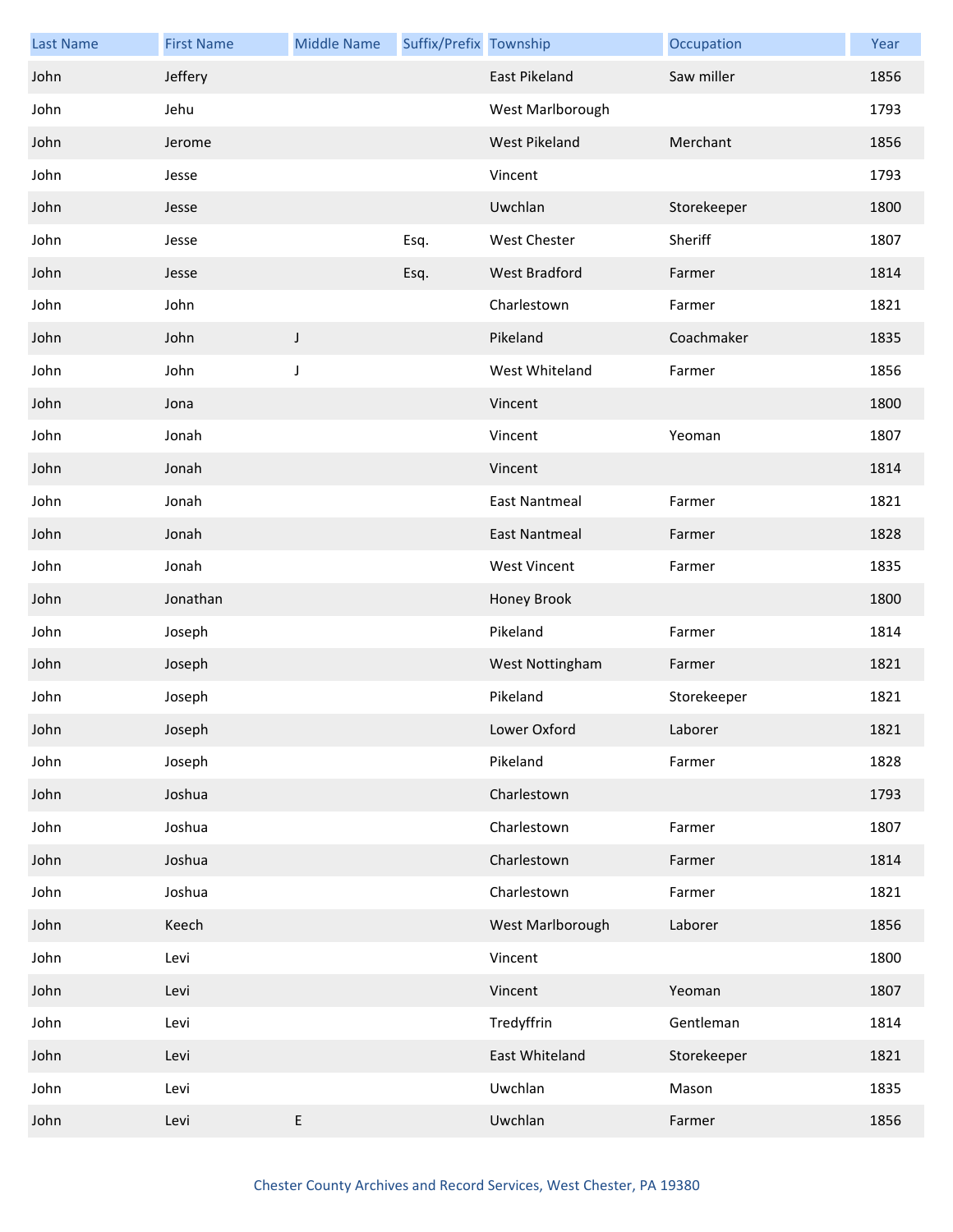| <b>Last Name</b> | <b>First Name</b> | <b>Middle Name</b> | Suffix/Prefix Township |                     | Occupation | Year |
|------------------|-------------------|--------------------|------------------------|---------------------|------------|------|
| John             | Lewis             | S                  |                        | West Goshen         | Farmer     | 1856 |
| John             | Owen              |                    |                        | West Marlborough    | Cordwainer | 1807 |
| John             | Rees              |                    |                        | Coventry            |            | 1793 |
| John             | Rees              |                    |                        | Pikeland            |            | 1800 |
| John             | Rees              |                    | Esq.                   | Pikeland            |            | 1807 |
| John             | Rees              |                    | Esq.                   | Pikeland            | Farmer     | 1814 |
| John             | Rees              |                    |                        | Pikeland            | Mason      | 1828 |
| John             | Rees              |                    |                        | Pikeland            | Mason      | 1835 |
| John             | Reuben            |                    |                        | East Bradford       |            | 1793 |
| John             | Reuben            |                    |                        | Uwchlan             | Farmer     | 1814 |
| John             | Reuben            |                    |                        | West Chester        | Carpenter  | 1856 |
| John             | Rheuben           |                    |                        | Uwchlan             | Farmer     | 1821 |
| John             | Robert            |                    |                        | London Grove        | Laborer    | 1828 |
| John             | Ruben             |                    |                        | Uwchlan             | Joiner     | 1800 |
| John             | Samuel            |                    |                        | Charlestown         |            | 1793 |
| John             | Samuel            |                    |                        | Charlestown         | Laborer    | 1807 |
| John             | Samuel            |                    |                        | Charlestown         | Farmer     | 1807 |
| John             | Samuel            |                    |                        | <b>West Chester</b> | Clerk      | 1856 |
| John             | Samuel            | P                  |                        | Pikeland            | Carpenter  | 1835 |
| John             | Sarah             |                    |                        | Charlestown         | Farmer     | 1828 |
| John             | Sarah             |                    |                        | Charlestown         |            | 1835 |
| John             | Seth              |                    |                        | Charlestown         | Innkeeper  | 1807 |
| John             | Sidney            |                    |                        | West Chester        | Lady       | 1856 |
| John             | Thomas            |                    |                        | Pikeland            | Cordwainer | 1821 |
| John             | Thomas            |                    |                        | West Chester        | Shoemaker  | 1856 |
| John             | Wesley            |                    |                        | West Whiteland      | Farmer     | 1856 |
| John             | William           |                    |                        | West Marlborough    |            | 1793 |
| John             | William           |                    |                        | Charlestown         |            | 1793 |
| John             | William           |                    | Jr.                    | West Marlborough    |            | 1800 |
| John             | William           |                    |                        | West Marlborough    |            | 1800 |
| John             | William           |                    |                        | Charlestown         | Farmer     | 1807 |
| John             | William           |                    |                        | Tredyffrin          | Farmer     | 1807 |
| John             | William           |                    |                        | Charlestown         | Farmer     | 1814 |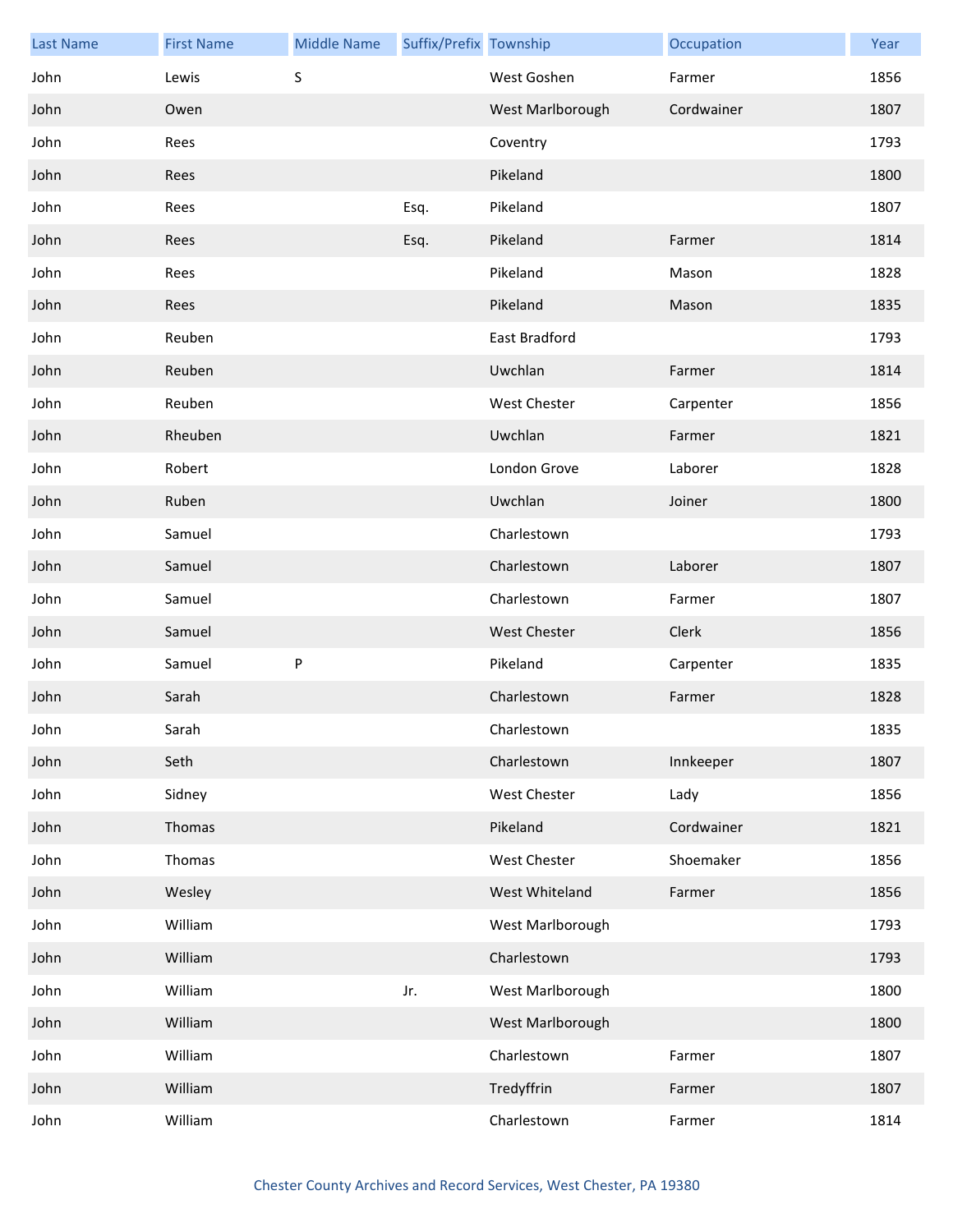| <b>Last Name</b> | <b>First Name</b> | <b>Middle Name</b> | Suffix/Prefix Township |                      | Occupation  | Year |
|------------------|-------------------|--------------------|------------------------|----------------------|-------------|------|
| John             | William           |                    |                        | West Marlborough     | Tailor      | 1821 |
| John             | William           |                    |                        | Charlestown          | Farmer      | 1821 |
| John             | William           |                    |                        | Charlestown          | Farmer      | 1828 |
| John             | William           |                    |                        | West Bradford        | Farmer      | 1856 |
| John             | William           |                    |                        | West Bradford        | Laborer     | 1856 |
| Johnes           | Evan              |                    |                        | London Britain       | Farmer      | 1835 |
| Johns            | Benjamin          |                    |                        | West Marlborough     | Laborer     | 1828 |
| Johns            | Jacob             |                    |                        | West Marlborough     | Laborer     | 1856 |
| Johns            | John              |                    |                        | Londonderry          |             | 1793 |
| Johns            | John              |                    |                        | West Nottingham      | Miner       | 1856 |
| Johns            | William           |                    |                        | East Whiteland       | Chairmaker  | 1814 |
| Johnson          | Adam              |                    |                        | <b>East Nantmeal</b> | Moulder     | 1835 |
| Johnson          | Alan              |                    |                        | Charlestown          | Laborer     | 1835 |
| Johnson          | Albert            |                    |                        | Willistown           | Shoemaker   | 1856 |
| Johnson          | Alfred            |                    |                        | West Whiteland       | Laborer     | 1856 |
| Johnson          | Allen             |                    |                        | Honey Brook          | Preacher    | 1835 |
| Johnson          | Amos              |                    |                        | Vincent              | Laborer     | 1828 |
| Johnson          | Andrew            |                    |                        | <b>West Nantmeal</b> | Laborer     | 1814 |
| Johnson          | Andrew            |                    |                        | <b>East Nantmeal</b> | Laborer     | 1821 |
| Johnson          | Andrew            |                    |                        | <b>East Nantmeal</b> | Laborer     | 1828 |
| Johnson          | Andrew            |                    |                        | <b>East Nantmeal</b> | Laborer     | 1835 |
| Johnson          | Augustus          |                    |                        | West Goshen          | Farmer      | 1835 |
| Johnson          | <b>Barnard</b>    |                    |                        | Brandywine           | Trader      | 1828 |
| Johnson          | Benjamin          |                    |                        | Charlestown          | Laborer     | 1807 |
| Johnson          | Benjamin          |                    |                        | Charlestown          | Farmer      | 1814 |
| Johnson          | Benjamin          |                    |                        | Pikeland             | Farmer      | 1828 |
| Johnson          | Benjamin          |                    |                        | <b>East Vincent</b>  | Farmer      | 1856 |
| Johnson          | Benjamin          | ${\sf R}$          |                        | West Whiteland       | Storekeeper | 1835 |
| Johnson          | Caleb             |                    |                        | London Grove         |             | 1800 |
| Johnson          | Caleb             |                    |                        | London Grove         | Cooper      | 1814 |
| Johnson          | Caleb             |                    |                        | London Grove         | Cooper      | 1821 |
| Johnson          | Caleb             |                    |                        | London Grove         | Cooper      | 1828 |
| Johnson          | Charles           |                    |                        | Schuylkill           | Clerk       | 1856 |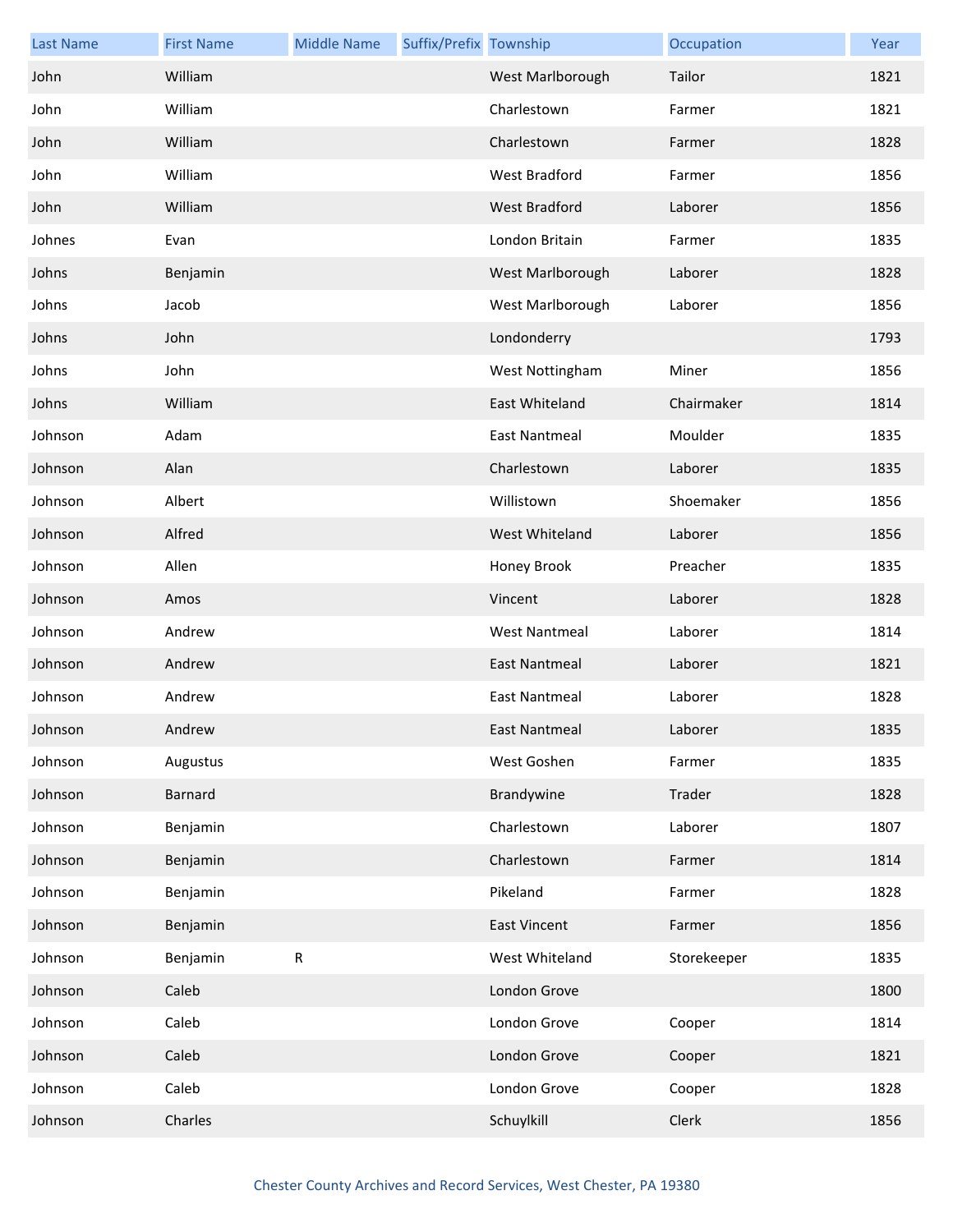| <b>Last Name</b> | <b>First Name</b> | <b>Middle Name</b> | Suffix/Prefix Township |                      | Occupation   | Year |
|------------------|-------------------|--------------------|------------------------|----------------------|--------------|------|
| Johnson          | Charles           |                    |                        | West Chester         | Carpenter    | 1856 |
| Johnson          | Daniel            |                    |                        | London Grove         | Shoemaker    | 1814 |
| Johnson          | Daniel            |                    |                        | Uwchlan              | Cordwainer   | 1821 |
| Johnson          | Daniel            |                    |                        | New Garden           | Cordwainer   | 1828 |
| Johnson          | Daniel            |                    |                        | Willistown           | Laborer      | 1828 |
| Johnson          | Daniel            |                    |                        | New Garden           | Shoemaker    | 1835 |
| Johnson          | Daniel            |                    |                        | Willistown           | Laborer      | 1835 |
| Johnson          | Daniel            |                    |                        | Tredyffrin           | Farmer       | 1856 |
| Johnson          | Daniel            |                    |                        | Penn                 | Innkeeper    | 1856 |
| Johnson          | David             |                    |                        | <b>Upper Oxford</b>  | Farmer       | 1828 |
| Johnson          | David             |                    |                        | East Caln            | Farmer       | 1828 |
| Johnson          | David             |                    |                        | West Whiteland       | Farmer       | 1835 |
| Johnson          | Emor              |                    |                        | East Whiteland       | Farmer       | 1814 |
| Johnson          | Enoch             |                    |                        | West Fallowfield     | Farmer       | 1835 |
| Johnson          | Ephraim           |                    |                        | <b>West Nantmeal</b> |              | 1793 |
| Johnson          | Ephraim           |                    |                        | <b>West Nantmeal</b> |              | 1793 |
| Johnson          | Francis           |                    |                        | <b>West Nantmeal</b> |              | 1793 |
| Johnson          | Francis           |                    |                        | East Bradford        | Laborer      | 1856 |
| Johnson          | Frank             |                    |                        | Hopewell             | Clerk        | 1856 |
| Johnson          | Franklin          |                    |                        | West Brandywine      | Laborer      | 1856 |
| Johnson          | Franklin          |                    |                        | East Nottingham      | Merchant     | 1856 |
| Johnson          | Frederick         |                    |                        | <b>West Nantmeal</b> |              | 1793 |
| Johnson          | Garret            |                    |                        | London Grove         | Shoemaker    | 1856 |
| Johnson          | George            |                    |                        | <b>West Nantmeal</b> |              | 1793 |
| Johnson          | George            |                    |                        | West Nottingham      |              | 1793 |
| Johnson          | George            |                    |                        | <b>Upper Oxford</b>  | Laborer      | 1828 |
| Johnson          | George            |                    |                        | Pennsbury            | Laborer      | 1856 |
| Johnson          | George            |                    |                        | Tredyffrin           | Laborer      | 1856 |
| Johnson          | George            |                    |                        | Lower Oxford         | Laborer      | 1856 |
| Johnson          | George            | ${\sf R}$          |                        | <b>West Chester</b>  | Cabinetmaker | 1856 |
| Johnson          | George            | W                  |                        | Lower Oxford         | Carpenter    | 1856 |
| Johnson          | Hannah            |                    |                        | Brandywine           |              | 1828 |
| Johnson          | Henry             |                    |                        | Lower Oxford         | Laborer      | 1856 |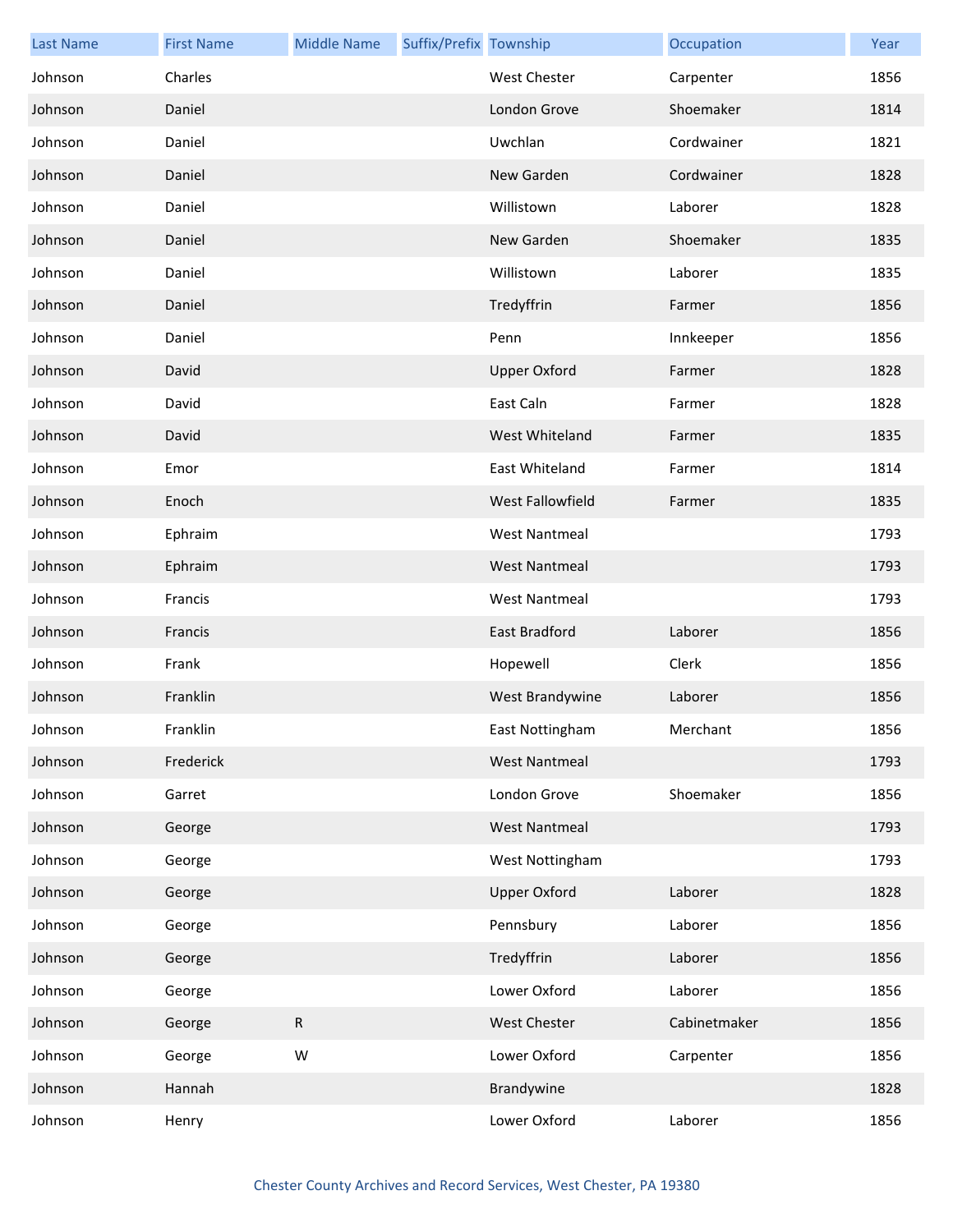| <b>Last Name</b> | <b>First Name</b> | <b>Middle Name</b> | Suffix/Prefix Township |                      | Occupation  | Year |
|------------------|-------------------|--------------------|------------------------|----------------------|-------------|------|
| Johnson          | Henry             |                    |                        | Highland             | Laborer     | 1856 |
| Johnson          | Henry             |                    |                        | Pocopson             | Tailor      | 1856 |
| Johnson          | Henry             |                    |                        | East Whiteland       | Laborer     | 1856 |
| Johnson          | Henry             |                    |                        | West Brandywine      | Farmer      | 1856 |
| Johnson          | Henry             |                    |                        | Charlestown          |             | 1856 |
| Johnson          | Henry             | H                  |                        | <b>East Coventry</b> | Farmer      | 1856 |
| Johnson          | Hoopes            |                    |                        | Penn                 | Farmer      | 1856 |
| Johnson          | Isaac             |                    | MD                     | Kennett Square       | Doctor      | 1856 |
| Johnson          | Isaac             |                    |                        | London Grove         | Carpenter   | 1856 |
| Johnson          | James             |                    |                        | <b>West Nantmeal</b> |             | 1793 |
| Johnson          | James             |                    |                        | New Garden           | Miller      | 1807 |
| Johnson          | James             |                    |                        | Lower Oxford         | Farmer      | 1807 |
| Johnson          | James             |                    |                        | <b>East Nantmeal</b> | Laborer     | 1821 |
| Johnson          | James             |                    |                        | East Nantmeal        | Laborer     | 1828 |
| Johnson          | James             |                    |                        | Lower Oxford         | Farmer      | 1828 |
| Johnson          | James             |                    |                        | Schuylkill           | Laborer     | 1828 |
| Johnson          | James             |                    |                        | London Britain       | Laborer     | 1835 |
| Johnson          | James             |                    |                        | East Nantmeal        | Furnaceman  | 1835 |
| Johnson          | James             |                    |                        | Lower Oxford         | Farmer      | 1835 |
| Johnson          | James             |                    |                        | Schuylkill           | Laborer     | 1835 |
| Johnson          | James             |                    |                        | West Nottingham      |             | 1835 |
| Johnson          | James             |                    |                        | Lower Oxford         | Laborer     | 1835 |
| Johnson          | James             |                    | Jr.                    | Lower Oxford         | Farmer      | 1856 |
| Johnson          | James             |                    |                        | Lower Oxford         | Farmer      | 1856 |
| Johnson          | James             |                    |                        | West Chester         | Laborer     | 1856 |
| Johnson          | James             |                    |                        | Tredyffrin           | Turner      | 1856 |
| Johnson          | James             |                    |                        | West Fallowfield     | Farmer      | 1856 |
| Johnson          | James             |                    |                        | Wallace              | Forgeman    | 1856 |
| Johnson          | James             |                    |                        | Kennett              |             | 1856 |
| Johnson          | James             | $\sf B$            |                        | Lower Oxford         | Farmer      | 1856 |
| Johnson          | James             | <b>B.</b>          |                        | Tredyffrin           | Teacher     | 1828 |
| Johnson          | Jesse             |                    |                        | West Fallowfield     | Blacksmith  | 1856 |
| Johnson          | Jesse             |                    |                        | East Caln            | Tobacconist | 1856 |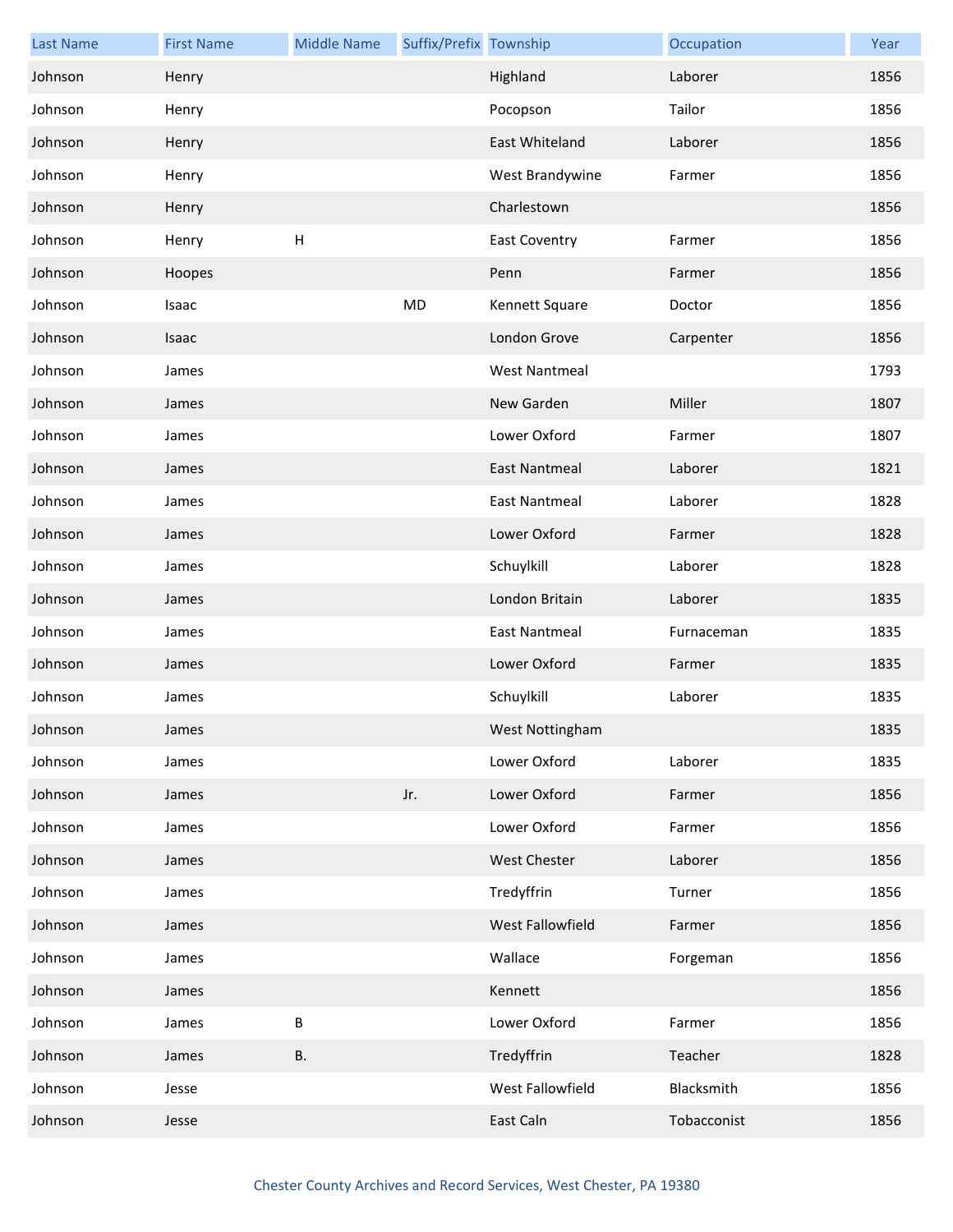| <b>Last Name</b> | <b>First Name</b> | <b>Middle Name</b> | Suffix/Prefix Township |                      | Occupation | Year |
|------------------|-------------------|--------------------|------------------------|----------------------|------------|------|
| Johnson          | Jethro            |                    | Rev.                   | West Fallowfield     | Minister   | 1821 |
| Johnson          | Jethro            |                    |                        | West Fallowfield     | Farmer     | 1835 |
| Johnson          | John              |                    |                        | <b>West Nantmeal</b> | Farmer     | 1814 |
| Johnson          | John              |                    |                        | Goshen               | Laborer    | 1814 |
| Johnson          | John              |                    |                        | Charlestown          | Blacksmith | 1814 |
| Johnson          | John              |                    |                        | West Goshen          |            | 1821 |
| Johnson          | John              |                    |                        | East Goshen          | Laborer    | 1821 |
| Johnson          | John              |                    |                        | East Goshen          |            | 1828 |
| Johnson          | John              |                    |                        | West Chester         | Shoemaker  | 1828 |
| Johnson          | John              |                    |                        | Brandywine           | Farmer     | 1835 |
| Johnson          | John              |                    |                        | <b>West Nantmeal</b> | Farmer     | 1835 |
| Johnson          | John              |                    |                        | New London           | Mason      | 1835 |
| Johnson          | John              |                    |                        | West Goshen          | Farmer     | 1835 |
| Johnson          | John              |                    |                        | West Bradford        | Tailor     | 1835 |
| Johnson          | John              |                    |                        | <b>West Chester</b>  | Laborer    | 1856 |
| Johnson          | John              |                    |                        | West Brandywine      | Farmer     | 1856 |
| Johnson          | John              |                    |                        | West Goshen          | Farmer     | 1856 |
| Johnson          | John              |                    |                        | Londonderry          | Teacher    | 1856 |
| Johnson          | John              |                    |                        | West Nottingham      | Farmer     | 1856 |
| Johnson          | John              |                    |                        | Wallace              | Farmer     | 1856 |
| Johnson          | John              |                    |                        | Lower Oxford         | Farmer     | 1856 |
| Johnson          | John              | F                  | Jr.                    | Wallace              | Laborer    | 1856 |
| Johnson          | John              | P                  |                        | New London           | Cordwainer | 1835 |
| Johnson          | John              | P                  |                        | East Goshen          | Miller     | 1856 |
| Johnson          | John              | R                  |                        | West Brandywine      | Farmer     | 1856 |
| Johnson          | Jonathan          |                    |                        | East Goshen          | Laborer    | 1821 |
| Johnson          | Jonathan          |                    |                        | East Goshen          | Laborer    | 1835 |
| Johnson          | Jonathan          |                    |                        | Londonderry          | Shoemaker  | 1856 |
| Johnson          | Joseph            |                    |                        | New Garden           | Hatter     | 1800 |
| Johnson          | Joseph            |                    |                        | New Garden           | Farmer     | 1807 |
| Johnson          | Joseph            |                    |                        | New Garden           | Farmer     | 1814 |
| Johnson          | Joseph            |                    |                        | New Garden           | Laborer    | 1835 |
| Johnson          | Joseph            |                    |                        | Pennsbury            | Laborer    | 1856 |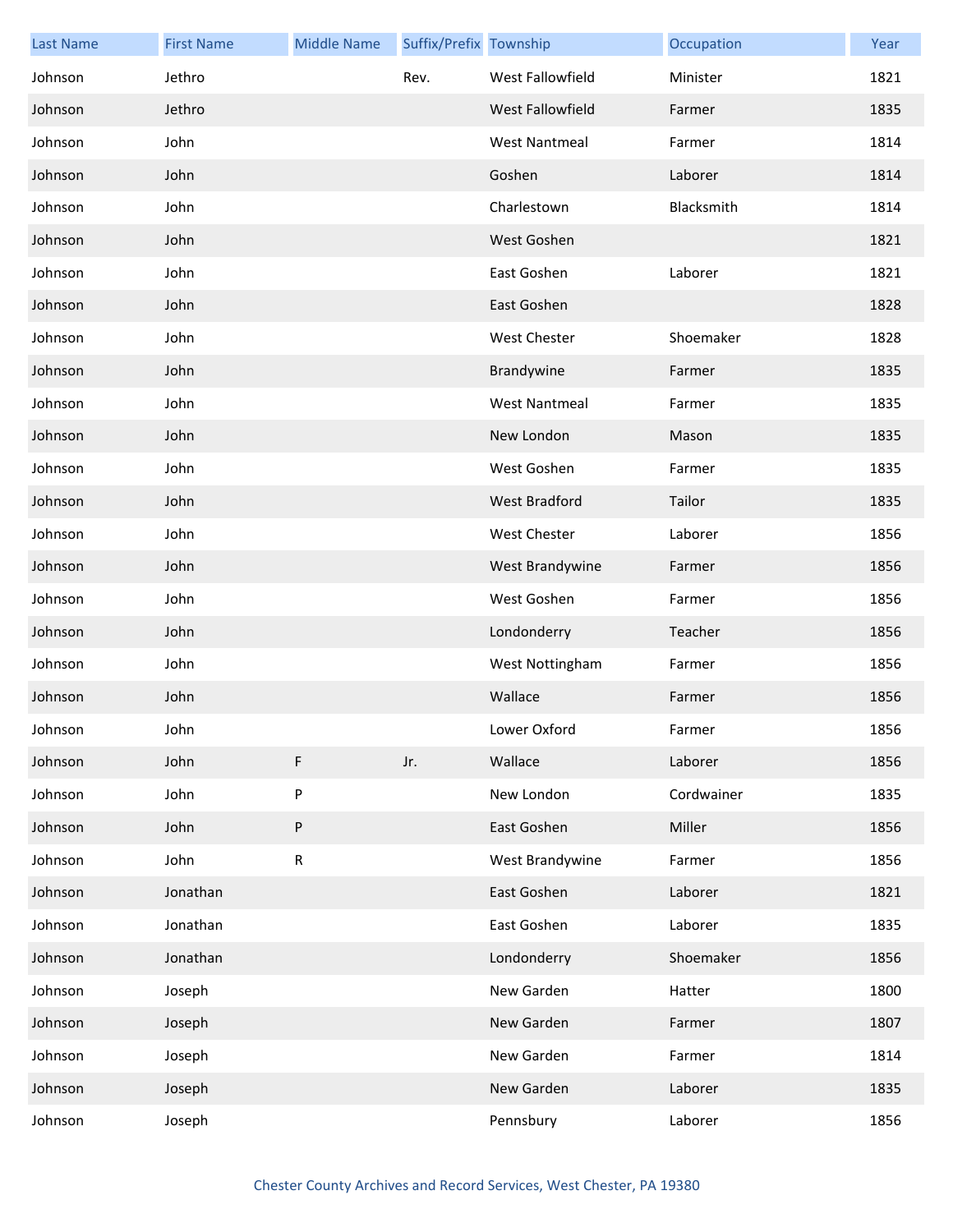| <b>Last Name</b> | <b>First Name</b> | <b>Middle Name</b>        | Suffix/Prefix Township |                      | Occupation   | Year |
|------------------|-------------------|---------------------------|------------------------|----------------------|--------------|------|
| Johnson          | Joseph            |                           |                        | <b>East Coventry</b> | Farmer       | 1856 |
| Johnson          | Joseph            |                           |                        | South Coventry       | Laborer      | 1856 |
| Johnson          | Joshua            |                           |                        | New London           | Cordwainer   | 1835 |
| Johnson          | Joshua            |                           |                        | East Nottingham      | Farmer       | 1856 |
| Johnson          | Lewis             |                           |                        | London Grove         | Cooper       | 1835 |
| Johnson          | Lewis             |                           |                        | London Grove         | Shoemaker    | 1835 |
| Johnson          | Lewis             |                           |                        | East Goshen          | Schoolmaster | 1835 |
| Johnson          | Mahlon            |                           |                        | West Goshen          |              | 1821 |
| Johnson          | Mahlon            |                           |                        | West Whiteland       | Carpenter    | 1856 |
| Johnson          | Matthew           |                           |                        | West Whiteland       | Miller       | 1856 |
| Johnson          | Milten            |                           |                        | Willistown           | Laborer      | 1821 |
| Johnson          | Milton            |                           |                        | New Garden           | Carpenter    | 1835 |
| Johnson          | Milton            | W.                        |                        | New Garden           | Carpenter    | 1828 |
| Johnson          | Mordecai          |                           |                        | West Fallowfield     | Carpenter    | 1856 |
| Johnson          | Moses             |                           |                        | New London           | Shoemaker    | 1856 |
| Johnson          | Nathan            |                           |                        | London Grove         | Saddler      | 1814 |
| Johnson          | Nathan            |                           |                        | London Grove         | Saddler      | 1821 |
| Johnson          | Nathan            |                           |                        | West Marlborough     | Saddler      | 1821 |
| Johnson          | Nathan            |                           |                        | West Marlborough     | Saddler      | 1828 |
| Johnson          | Nathan            |                           |                        | New Garden           | Saddler      | 1835 |
| Johnson          | Patrick           |                           |                        | East Nottingham      | Nailer       | 1814 |
| Johnson          | Patrick           |                           |                        | Lower Oxford         | Laborer      | 1828 |
| Johnson          | Patrick           |                           |                        | Lower Oxford         | Laborer      | 1835 |
| Johnson          | Patrick           |                           |                        | Lower Oxford         | Farmer       | 1856 |
| Johnson          | Pennock           |                           |                        | New Garden           | Bricklayer   | 1835 |
| Johnson          | Phebe             |                           |                        | West Chester         |              | 1856 |
| Johnson          | $\mathsf R$       | $\boldsymbol{\mathsf{A}}$ |                        | East Nottingham      | Trader       | 1856 |
| Johnson          | Rankin            |                           |                        | East Nottingham      | Millwright   | 1835 |
| Johnson          | Reuben            |                           |                        | Charlestown          | Farmer       | 1814 |
| Johnson          | Reuben            |                           |                        | Pikeland             |              | 1821 |
| Johnson          | Reuben            |                           |                        | Willistown           | Wood Sawer   | 1856 |
| Johnson          | Rhuben            |                           |                        | London Grove         | Laborer      | 1856 |
| Johnson          | Robert            |                           |                        | Willistown           | Farmer       | 1807 |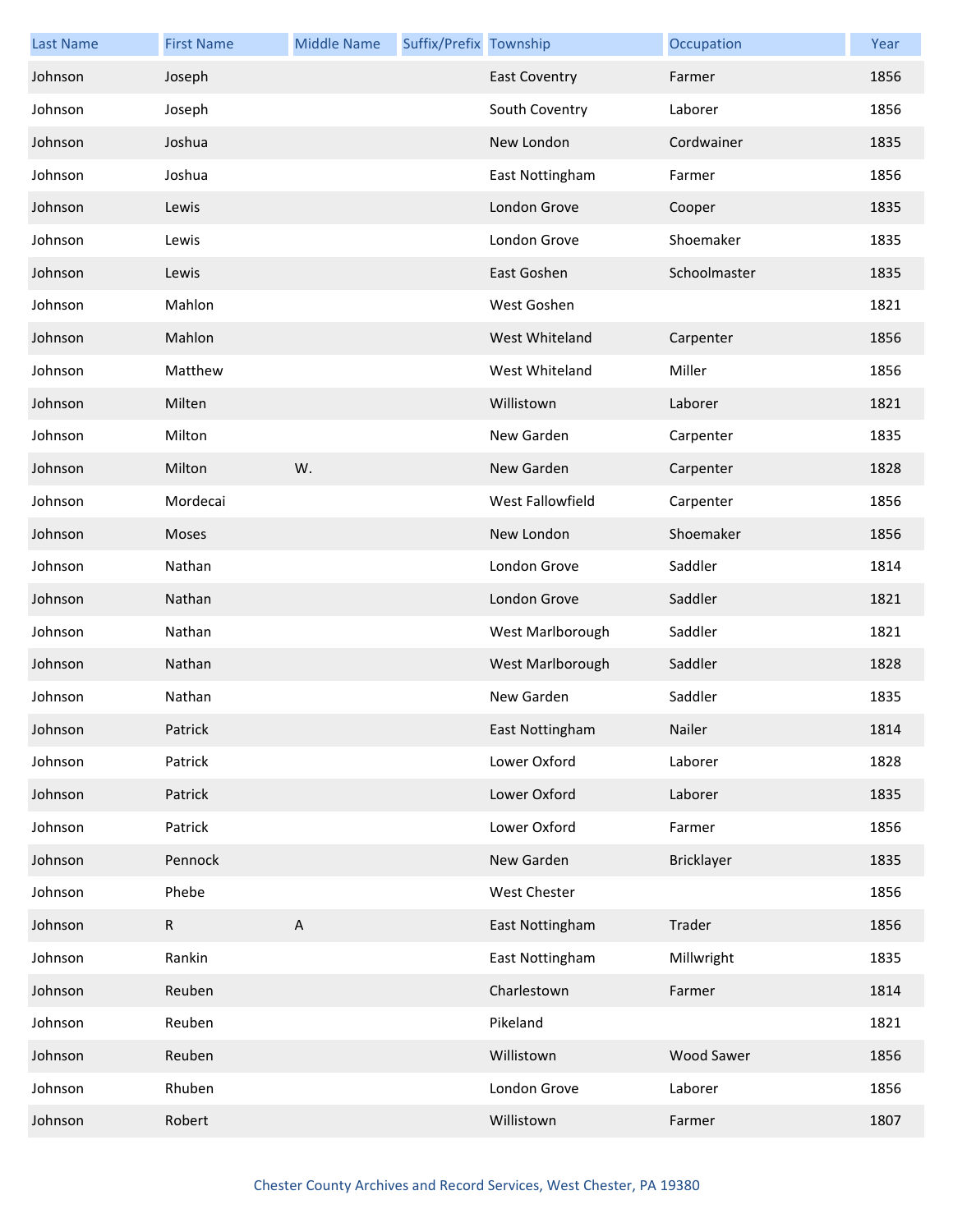| <b>Last Name</b> | <b>First Name</b> | <b>Middle Name</b> | Suffix/Prefix Township |                      | Occupation  | Year |
|------------------|-------------------|--------------------|------------------------|----------------------|-------------|------|
| Johnson          | Robert            |                    |                        | Brandywine           | Farmer      | 1807 |
| Johnson          | Robert            |                    |                        | Willistown           | Farmer      | 1821 |
| Johnson          | Robert            |                    |                        | East Goshen          | Laborer     | 1828 |
| Johnson          | Robert            |                    |                        | Brandywine           | Farmer      | 1828 |
| Johnson          | Robert            |                    |                        | Brandywine           | Farmer      | 1835 |
| Johnson          | Robert            |                    |                        | Wallace              | Laborer     | 1856 |
| Johnson          | Robert            |                    |                        | West Brandywine      | Farmer      | 1856 |
| Johnson          | Robert            |                    |                        | New London           | Laborer     | 1856 |
| Johnson          | Ruth              | P                  |                        | <b>West Chester</b>  | Lady        | 1856 |
| Johnson          | Samuel            |                    |                        | New London           | Farmer      | 1807 |
| Johnson          | Samuel            |                    |                        | New London           | Farmer      | 1814 |
| Johnson          | Samuel            |                    |                        | Goshen               | Laborer     | 1814 |
| Johnson          | Samuel            |                    |                        | Charlestown          | Laborer     | 1814 |
| Johnson          | Samuel            |                    |                        | Charlestown          | Laborer     | 1821 |
| Johnson          | Samuel            |                    |                        | <b>East Nantmeal</b> | Carter      | 1821 |
| Johnson          | Samuel            |                    |                        | East Caln            | Printer     | 1821 |
| Johnson          | Samuel            |                    |                        | Willistown           | Farmer      | 1828 |
| Johnson          | Samuel            |                    |                        | Penn                 | Jobber      | 1828 |
| Johnson          | Samuel            |                    |                        | New London           | Farmer      | 1835 |
| Johnson          | Samuel            |                    |                        | Willistown           | Farmer      | 1835 |
| Johnson          | Samuel            |                    |                        | West Marlborough     | Laborer     | 1856 |
| Johnson          | Samuel            |                    |                        | <b>West Chester</b>  | Laborer     | 1856 |
| Johnson          | Samuel            |                    |                        | West Whiteland       | Laborer     | 1856 |
| Johnson          | Samuel            |                    |                        | Londonderry          | Farmer      | 1856 |
| Johnson          | Samuel            |                    |                        | West Nottingham      | Farmer      | 1856 |
| Johnson          | Samuel            |                    |                        | Penn                 | Farmer      | 1856 |
| Johnson          | Simon             | F                  |                        | Schuylkill           | Stagedriver | 1835 |
| Johnson          | Thomas            |                    |                        | <b>West Nantmeal</b> |             | 1793 |
| Johnson          | Thomas            |                    |                        | West Marlborough     |             | 1800 |
| Johnson          | Thomas            |                    | Jr.                    | Willistown           | Farmer      | 1807 |
| Johnson          | Thomas            |                    |                        | Lower Oxford         | Farmer      | 1807 |
| Johnson          | Thomas            |                    |                        | Willistown           | Farmer      | 1807 |
| Johnson          | Thomas            |                    |                        | Willistown           | Farmer      | 1821 |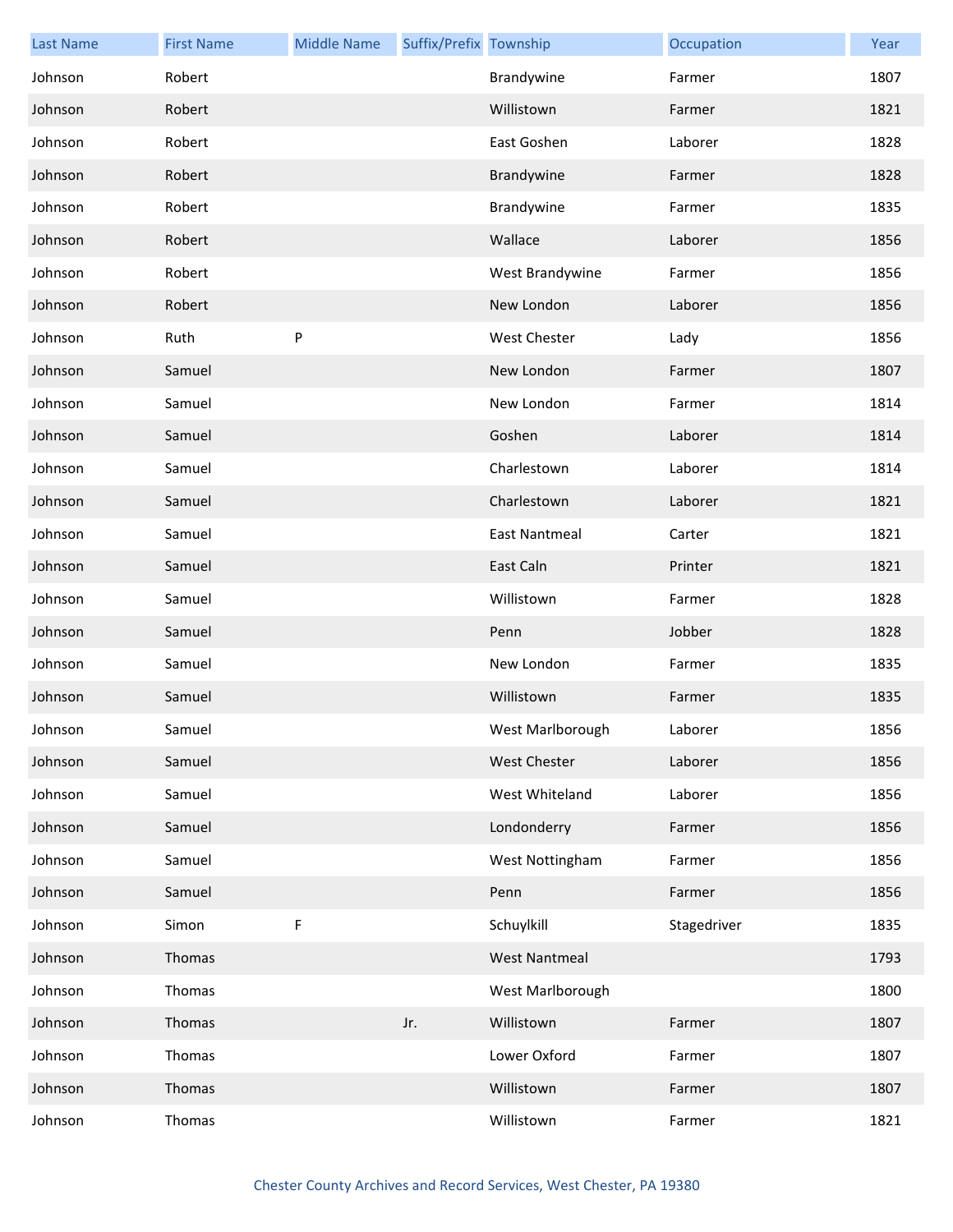| <b>Last Name</b> | <b>First Name</b> | <b>Middle Name</b> | Suffix/Prefix Township |                      | Occupation   | Year |
|------------------|-------------------|--------------------|------------------------|----------------------|--------------|------|
| Johnson          | Thomas            |                    |                        | Tredyffrin           | Laborer      | 1821 |
| Johnson          | Thomas            |                    |                        | Lower Oxford         | Farmer       | 1828 |
| Johnson          | Thomas            |                    |                        | Willistown           | Laborer      | 1828 |
| Johnson          | Thomas            |                    | Jr.                    | New London           | Farmer       | 1835 |
| Johnson          | Thomas            |                    |                        | Lower Oxford         | Farmer       | 1835 |
| Johnson          | Thomas            |                    |                        | West Nottingham      | Jobber       | 1835 |
| Johnson          | Thomas            |                    |                        | New London           | Farmer       | 1835 |
| Johnson          | Thomas            |                    | Sr.                    | Franklin             | Laborer      | 1856 |
| Johnson          | Thomas            |                    | Jr.                    | Franklin             | Laborer      | 1856 |
| Johnson          | Thomas            |                    |                        | Penn                 | Mason        | 1856 |
| Johnson          | Thomas            |                    |                        | East Marlborough     | Laborer      | 1856 |
| Johnson          | Thomas            |                    |                        | Lower Oxford         | Laborer      | 1856 |
| Johnson          | W                 | $\overline{A}$     |                        | East Nottingham      | Wheelwright  | 1856 |
| Johnson          | Westley           |                    |                        | West Goshen          | Laborer      | 1856 |
| Johnson          | William           |                    |                        | <b>West Nantmeal</b> |              | 1793 |
| Johnson          | William           |                    |                        | London Grove         |              | 1800 |
| Johnson          | William           |                    |                        | Brandywine           | Farmer       | 1807 |
| Johnson          | William           |                    |                        | Lower Oxford         | Farmer       | 1807 |
| Johnson          | William           |                    |                        | Westtown             | Schoolmaster | 1807 |
| Johnson          | William           |                    |                        | New Garden           | Laborer      | 1814 |
| Johnson          | William           |                    |                        | Westtown             |              | 1814 |
| Johnson          | William           |                    |                        | East Nottingham      | Blacksmith   | 1814 |
| Johnson          | William           |                    |                        | New London           | Farmer       | 1814 |
| Johnson          | William           |                    |                        | Charlestown          | Farmer       | 1814 |
| Johnson          | William           |                    |                        | Tredyffrin           | Laborer      | 1821 |
| Johnson          | William           |                    |                        | East Nottingham      | Blacksmith   | 1821 |
| Johnson          | William           |                    |                        | New Garden           | Laborer      | 1821 |
| Johnson          | William           |                    | Jr.                    | New Garden           | Laborer      | 1821 |
| Johnson          | William           |                    |                        | London Grove         | Mason        | 1821 |
| Johnson          | William           |                    |                        | London Grove         | Mason        | 1828 |
| Johnson          | William           |                    |                        | <b>East Nantmeal</b> | Laborer      | 1828 |
| Johnson          | William           |                    |                        | Lower Oxford         | Farmer       | 1828 |
| Johnson          | William           |                    |                        | West Whiteland       | Farmer       | 1828 |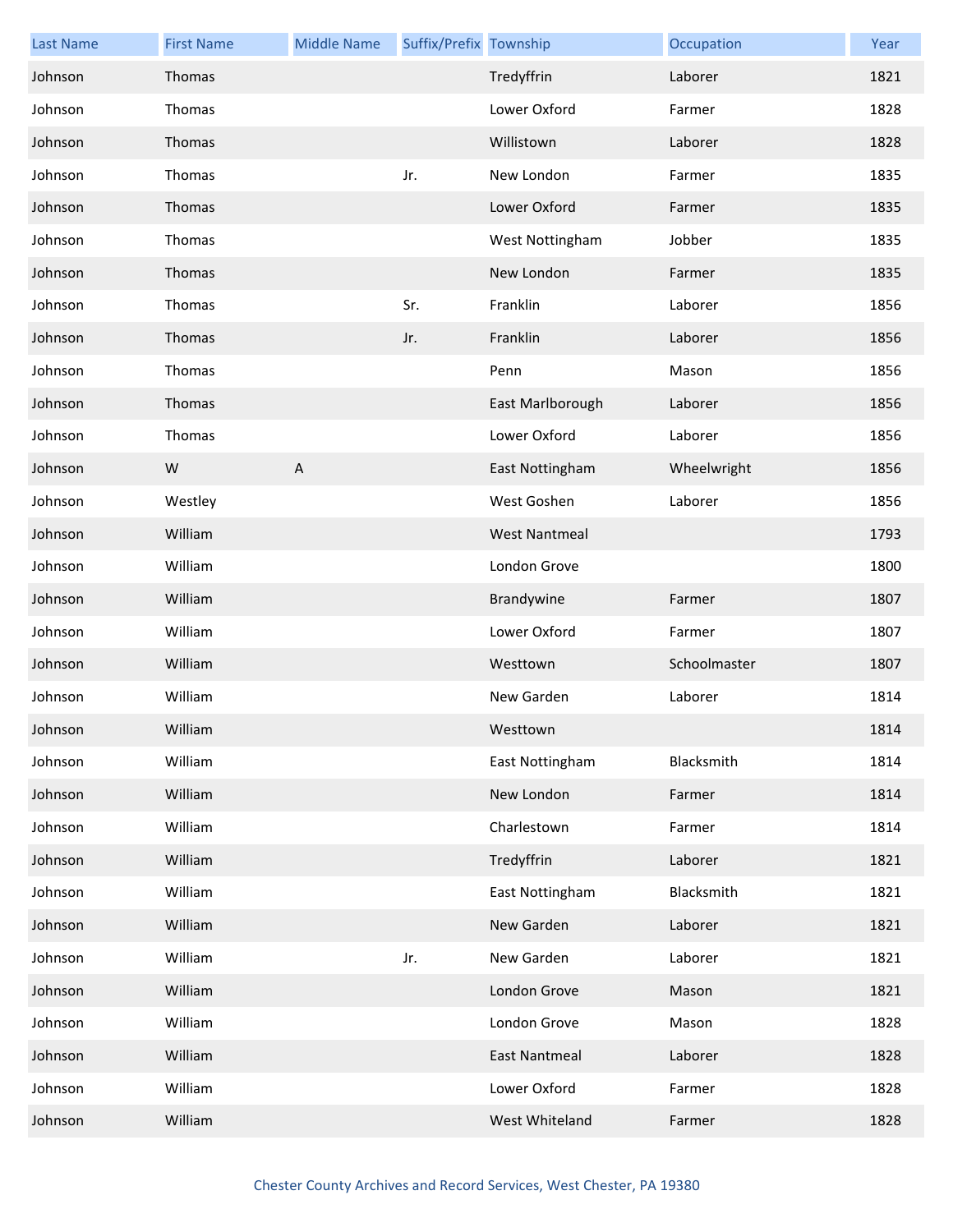| <b>Last Name</b> | <b>First Name</b> | <b>Middle Name</b> | Suffix/Prefix Township |                      | Occupation | Year |
|------------------|-------------------|--------------------|------------------------|----------------------|------------|------|
| Johnson          | William           |                    |                        | New Garden           | Laborer    | 1828 |
| Johnson          | William           |                    |                        | <b>Upper Oxford</b>  | Wagoner    | 1828 |
| Johnson          | William           |                    |                        | Lower Oxford         | Stonemason | 1828 |
| Johnson          | William           |                    |                        | <b>East Nantmeal</b> | Moulder    | 1835 |
| Johnson          | William           |                    |                        | Westtown             | Laborer    | 1835 |
| Johnson          | William           |                    |                        | New London           | Farmer     | 1835 |
| Johnson          | William           |                    |                        | Uwchlan              | Huckster   | 1835 |
| Johnson          | William           |                    |                        | Lower Oxford         | Farmer     | 1835 |
| Johnson          | William           |                    |                        | West Goshen          | Farmer     | 1835 |
| Johnson          | William           |                    |                        | London Grove         | Mason      | 1835 |
| Johnson          | William           |                    |                        | Lower Oxford         | Laborer    | 1856 |
| Johnson          | William           |                    |                        | Pocopson             | Trader     | 1856 |
| Johnson          | William           |                    |                        | West Goshen          | Farmer     | 1856 |
| Johnson          | William           |                    |                        | West Marlborough     | Farmer     | 1856 |
| Johnson          | William           |                    |                        | Westtown             | Farmer     | 1856 |
| Johnson          | William           |                    |                        | Lower Oxford         | Farmer     | 1856 |
| Johnson          | William           |                    |                        | Franklin             | Farmer     | 1856 |
| Johnson          | William           |                    |                        | Willistown           | Farmer     | 1856 |
| Johnson          | William           |                    |                        | Penn                 | Farmer     | 1856 |
| Johnson          | William           | P                  |                        | Lower Oxford         | Farmer     | 1856 |
| Johnston         | Alber             |                    |                        | Sadsbury             | Machinist  | 1856 |
| Johnston         | Alexander         |                    |                        | New London           |            | 1793 |
| Johnston         | Alexander         |                    |                        | New London           | Farmer     | 1800 |
| Johnston         | Amos              |                    |                        | West Whiteland       |            | 1821 |
| Johnston         | Amos              |                    |                        | <b>West Vincent</b>  | Laborer    | 1835 |
| Johnston         | Andrew            |                    |                        | <b>West Nantmeal</b> | Carter     | 1807 |
| Johnston         | Barnard           |                    |                        | East Brandywine      | Gentleman  | 1856 |
| Johnston         | Benjamin          |                    |                        | Easttown             |            | 1793 |
| Johnston         | Benjamin          |                    |                        | Sadsbury             | Farmer     | 1856 |
| Johnston         | Caleb             |                    |                        | East Marlborough     |            | 1793 |
| Johnston         | Caleb             |                    |                        | London Grove         | Cooper     | 1807 |
| Johnston         | David             |                    |                        | New London           |            | 1793 |
| Johnston         | David             |                    |                        | <b>Upper Oxford</b>  | Farmer     | 1814 |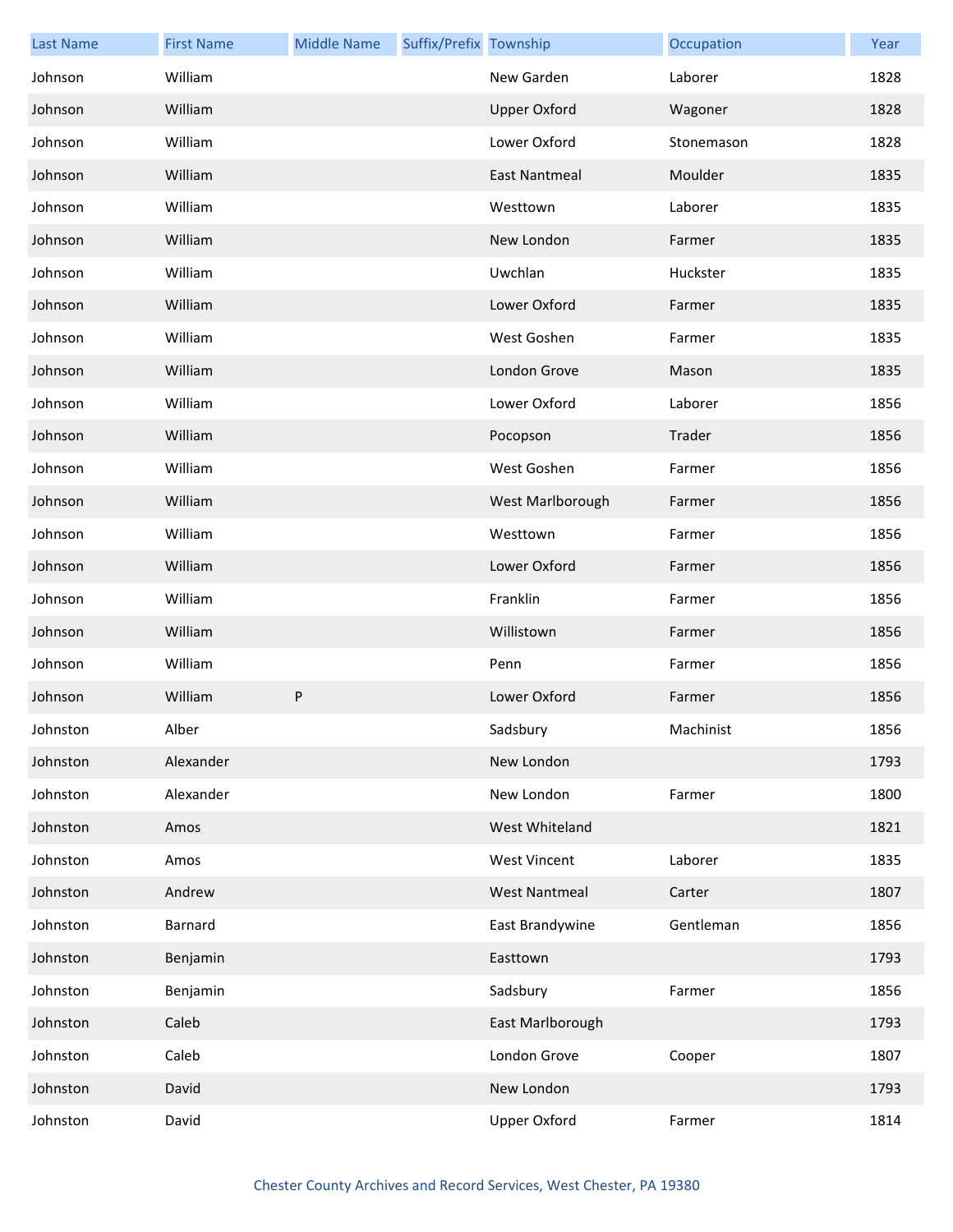| <b>Last Name</b> | <b>First Name</b> | <b>Middle Name</b> | Suffix/Prefix Township |                      | Occupation | Year |
|------------------|-------------------|--------------------|------------------------|----------------------|------------|------|
| Johnston         | David             |                    |                        | <b>Upper Oxford</b>  | Yeoman     | 1821 |
| Johnston         | David             |                    |                        | Honey Brook          | Laborer    | 1828 |
| Johnston         | David             |                    |                        | West Caln            | Farmer     | 1835 |
| Johnston         | Duncan            |                    |                        | West Caln            |            | 1793 |
| Johnston         | Emor              |                    |                        | East Whiteland       | Farmer     | 1807 |
| Johnston         | Ezekiel           |                    |                        | Goshen               | Shoemaker  | 1807 |
| Johnston         | Ezekiel           |                    |                        | Westtown             | Laborer    | 1821 |
| Johnston         | Ezekiel           |                    |                        | Kennett              | Laborer    | 1828 |
| Johnston         | George            |                    |                        | <b>East Nantmeal</b> | Farmer     | 1800 |
| Johnston         | George            |                    |                        | West Caln            | Cooper     | 1828 |
| Johnston         | George            |                    |                        | <b>Upper Oxford</b>  | Laborer    | 1835 |
| Johnston         | Hannah            |                    |                        | Brandywine           |            | 1821 |
| Johnston         | Henry             |                    |                        | Honey Brook          | Laborer    | 1828 |
| Johnston         | Horasha           |                    |                        | Sadsbury             | Plasterer  | 1856 |
| Johnston         | Hugh              |                    |                        | Honey Brook          |            | 1800 |
| Johnston         | Isaac             |                    |                        | New London           | Carpenter  | 1821 |
| Johnston         | Isaac             |                    |                        | New London           | Farmer     | 1828 |
| Johnston         | Jacob             |                    |                        | Charlestown          |            | 1793 |
| Johnston         | Jacob             |                    |                        | Charlestown          |            | 1793 |
| Johnston         | James             |                    |                        | West Caln            |            | 1793 |
| Johnston         | James             |                    |                        | New London           |            | 1793 |
| Johnston         | James             |                    |                        | Lower Oxford         |            | 1800 |
| Johnston         | James             |                    |                        | <b>East Nantmeal</b> | Laborer    | 1807 |
| Johnston         | James             |                    |                        | Lower Oxford         | Farmer     | 1814 |
| Johnston         | James             |                    |                        | Lower Oxford         | Farmer     | 1821 |
| Johnston         | James             |                    |                        | Charlestown          | Laborer    | 1821 |
| Johnston         | James             |                    |                        | Penn                 | Tailor     | 1835 |
| Johnston         | James             |                    |                        | Sadsbury             | Laborer    | 1856 |
| Johnston         | Jethro            |                    | Rev.                   | West Fallowfield     |            | 1807 |
| Johnston         | Jethro            |                    |                        | West Fallowfield     | Farmer     | 1814 |
| Johnston         | Jethro            |                    |                        | West Fallowfield     | Divine     | 1828 |
| Johnston         | John              |                    |                        | Goshen               |            | 1793 |
| Johnston         | John              |                    |                        | <b>West Nantmeal</b> |            | 1800 |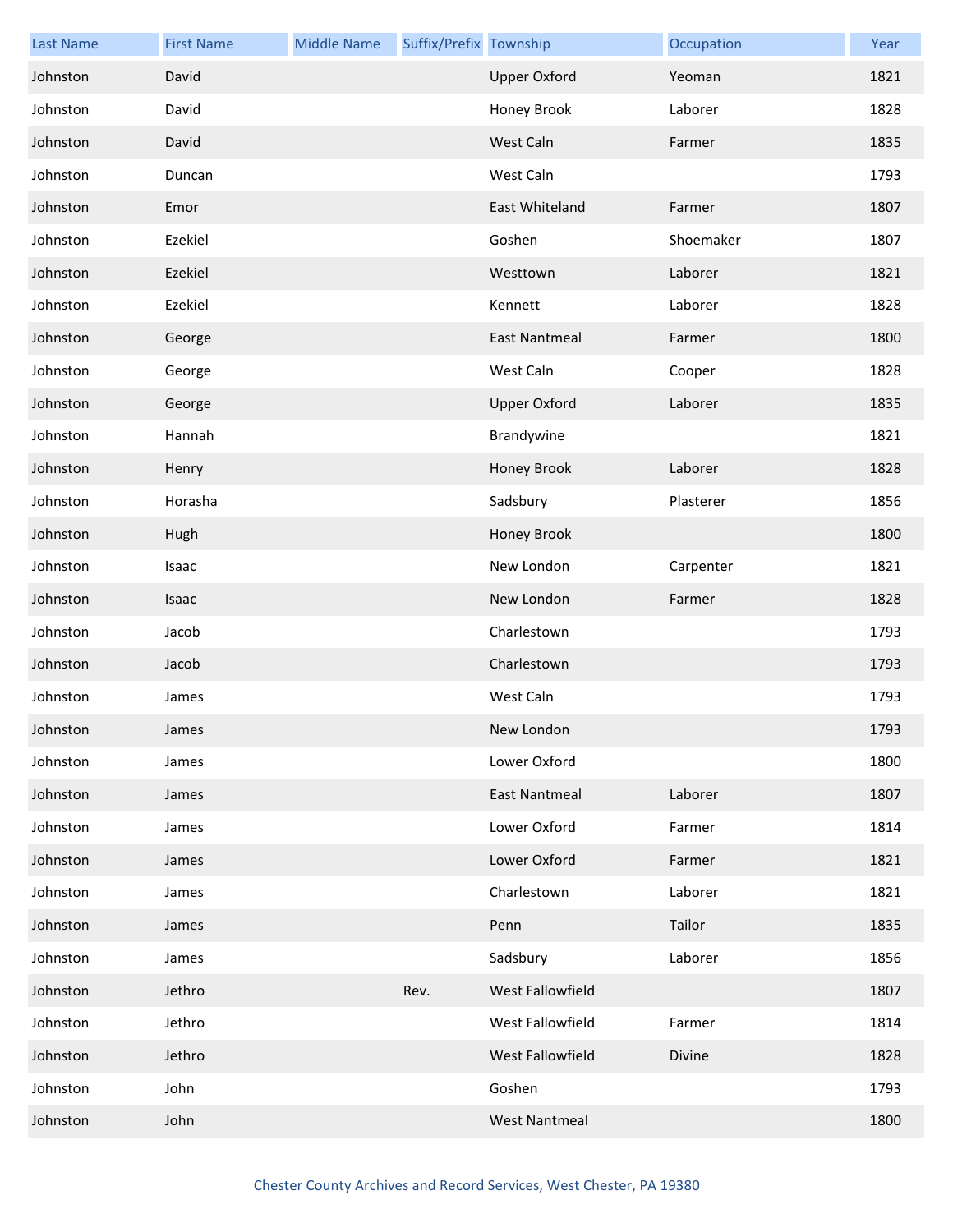| <b>Last Name</b> | <b>First Name</b> | <b>Middle Name</b> | Suffix/Prefix Township |                      | Occupation  | Year |
|------------------|-------------------|--------------------|------------------------|----------------------|-------------|------|
| Johnston         | John              |                    |                        | Pennsbury            | Laborer     | 1807 |
| Johnston         | John              |                    |                        | Goshen               | Miller      | 1807 |
| Johnston         | John              |                    |                        | <b>West Nantmeal</b> | Farmer      | 1807 |
| Johnston         | John              |                    |                        | West Caln            | Cooper      | 1807 |
| Johnston         | John              |                    |                        | Goshen               | Laborer     | 1807 |
| Johnston         | John              |                    |                        | <b>West Nantmeal</b> | Farmer      | 1821 |
| Johnston         | John              |                    |                        | Uwchlan              | Distiller   | 1821 |
| Johnston         | John              |                    |                        | New London           | Farmer      | 1821 |
| Johnston         | John              |                    |                        | West Goshen          | Laborer     | 1828 |
| Johnston         | John              |                    |                        | New London           | Mason       | 1828 |
| Johnston         | John              |                    | Jr.                    | <b>West Nantmeal</b> | Farmer      | 1828 |
| Johnston         | John              |                    |                        | <b>West Nantmeal</b> | Farmer      | 1828 |
| Johnston         | John              | F                  |                        | <b>Upper Oxford</b>  | Tanner      | 1835 |
| Johnston         | John              | Ρ.                 |                        | New London           | Cordwainer  | 1821 |
| Johnston         | John              | Ρ.                 |                        | New London           | Shoemaker   | 1828 |
| Johnston         | John              | W.                 |                        | West Fallowfield     | Laborer     | 1828 |
| Johnston         | Jonathan          |                    |                        | East Marlborough     |             | 1793 |
| Johnston         | Joshua            |                    |                        | New London           | Papermaker  | 1828 |
| Johnston         | Joshua            |                    |                        | New London           | Shoemaker   | 1828 |
| Johnston         | Joshua            |                    |                        | Sadsbury             | Shoemaker   | 1856 |
| Johnston         | Levi              |                    |                        | West Vincent         | Laborer     | 1856 |
| Johnston         | Mahlon            |                    |                        | <b>West Nantmeal</b> | Farmer      | 1828 |
| Johnston         | Mark              |                    |                        | West Fallowfield     | Farmer      | 1807 |
| Johnston         | Michael           |                    |                        | West Caln            | Cooper      | 1807 |
| Johnston         | Nathan            |                    |                        | London Grove         | Saddler     | 1807 |
| Johnston         | Nathan            |                    | Jr.                    | London Grove         | Saddler     | 1807 |
| Johnston         | Nathan            |                    |                        | West Marlborough     | Saddler     | 1814 |
| Johnston         | Patrick           |                    |                        | London Grove         | Laborer     | 1807 |
| Johnston         | Patrick           |                    |                        | Lower Oxford         | Laborer     | 1821 |
| Johnston         | Rankin            |                    |                        | East Nottingham      | Laborer     | 1828 |
| Johnston         | Rebecca           |                    |                        | West Chester         | Storekeeper | 1807 |
| Johnston         | Reuben            |                    |                        | East Whiteland       | Laborer     | 1828 |
| Johnston         | Reuben            |                    |                        | Easttown             | Farmer      | 1835 |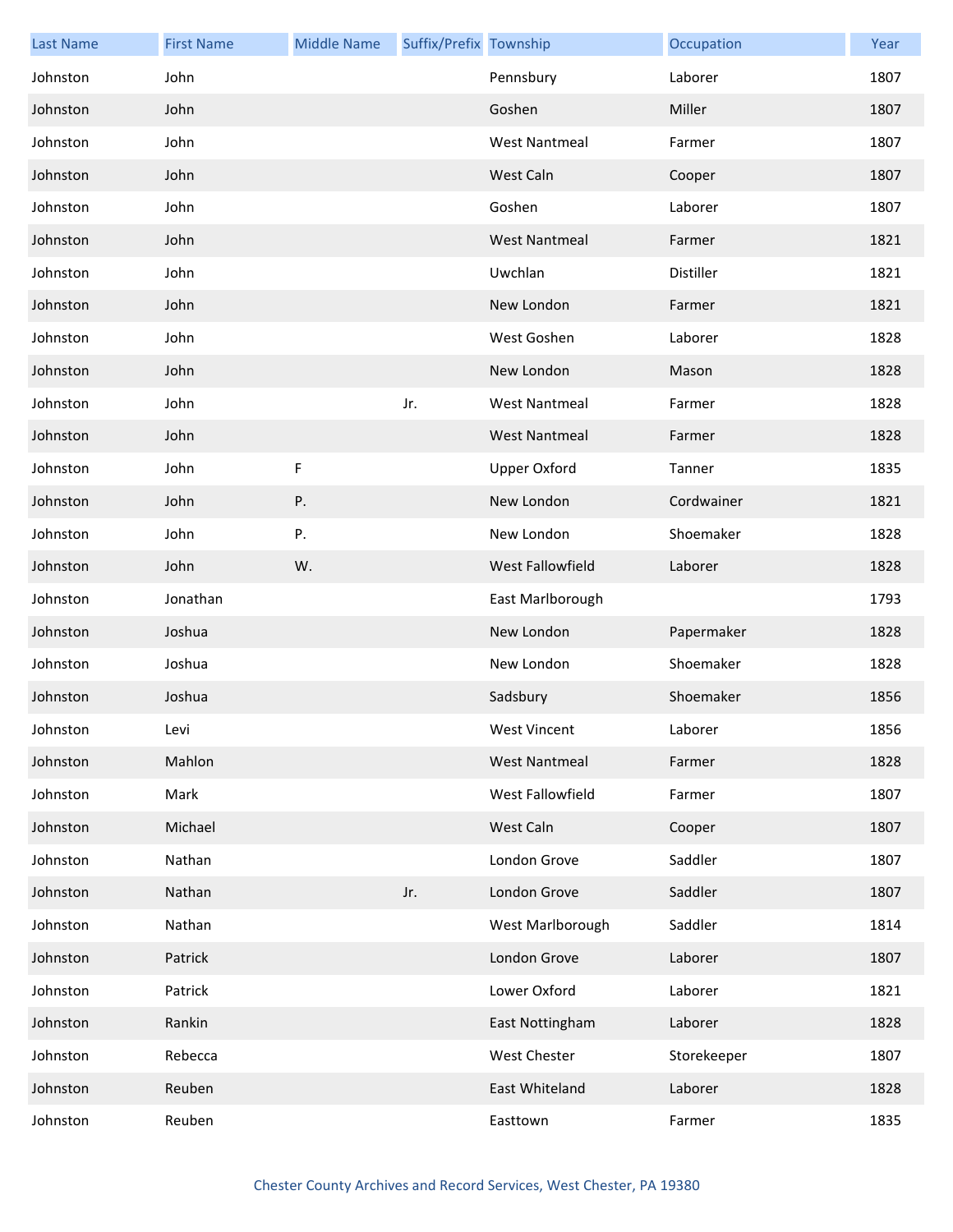| <b>Last Name</b> | <b>First Name</b> | <b>Middle Name</b> | Suffix/Prefix Township |                      | Occupation  | Year |
|------------------|-------------------|--------------------|------------------------|----------------------|-------------|------|
| Johnston         | Robert            |                    |                        | Brandywine           | Farmer      | 1814 |
| Johnston         | Robert            |                    |                        | Willistown           | Farmer      | 1814 |
| Johnston         | Robert            |                    |                        | <b>West Nantmeal</b> | Farmer      | 1821 |
| Johnston         | Robert            |                    |                        | <b>West Vincent</b>  | Laborer     | 1856 |
| Johnston         | Robert            |                    |                        | East Brandywine      | Laborer     | 1856 |
| Johnston         | Samuel            |                    |                        | New London           |             | 1793 |
| Johnston         | Samuel            |                    |                        | New London           | Farmer      | 1800 |
| Johnston         | Samuel            |                    |                        | <b>Upper Oxford</b>  | Yeoman      | 1800 |
| Johnston         | Samuel            |                    |                        | New London           | Farmer      | 1821 |
| Johnston         | Samuel            |                    |                        | Charlestown          | Nailer      | 1821 |
| Johnston         | Samuel            |                    | Sr.                    | New London           | Farmer      | 1828 |
| Johnston         | Samuel            |                    | Jr.                    | New London           | Mason       | 1828 |
| Johnston         | Samuel            |                    |                        | Penn                 | Laborer     | 1835 |
| Johnston         | Samuel            |                    |                        | London Britain       | Laborer     | 1856 |
| Johnston         | Simon             |                    |                        | East Marlborough     |             | 1793 |
| Johnston         | Thomas            |                    |                        | Willistown           |             | 1800 |
| Johnston         | Thomas            |                    | Jr.                    | Willistown           |             | 1800 |
| Johnston         | Thomas            |                    |                        | Uwchlan              | Wheelwright | 1807 |
| Johnston         | Thomas            |                    |                        | Lower Oxford         | Farmer      | 1814 |
| Johnston         | Thomas            |                    |                        | Willistown           | Farmer      | 1814 |
| Johnston         | <b>Thomas</b>     |                    |                        | West Whiteland       | Wheelmaker  | 1814 |
| Johnston         | Thomas            |                    |                        | Lower Oxford         | Farmer      | 1821 |
| Johnston         | Thomas            |                    |                        | New London           | Farmer      | 1828 |
| Johnston         | William           |                    |                        | Goshen               |             | 1793 |
| Johnston         | William           |                    |                        | New London           |             | 1793 |
| Johnston         | William           |                    |                        | London Grove         |             | 1793 |
| Johnston         | William           |                    |                        | Brandywine           |             | 1793 |
| Johnston         | William           |                    |                        | <b>West Nantmeal</b> | Weaver      | 1800 |
| Johnston         | William           |                    |                        | <b>Upper Oxford</b>  | Yeoman      | 1800 |
| Johnston         | William           |                    |                        | West Fallowfield     | Farmer      | 1807 |
| Johnston         | William           |                    |                        | East Nottingham      | Blacksmith  | 1807 |
| Johnston         | William           |                    |                        | East Whiteland       | Farmer      | 1807 |
| Johnston         | William           |                    |                        | London Grove         | Laborer     | 1807 |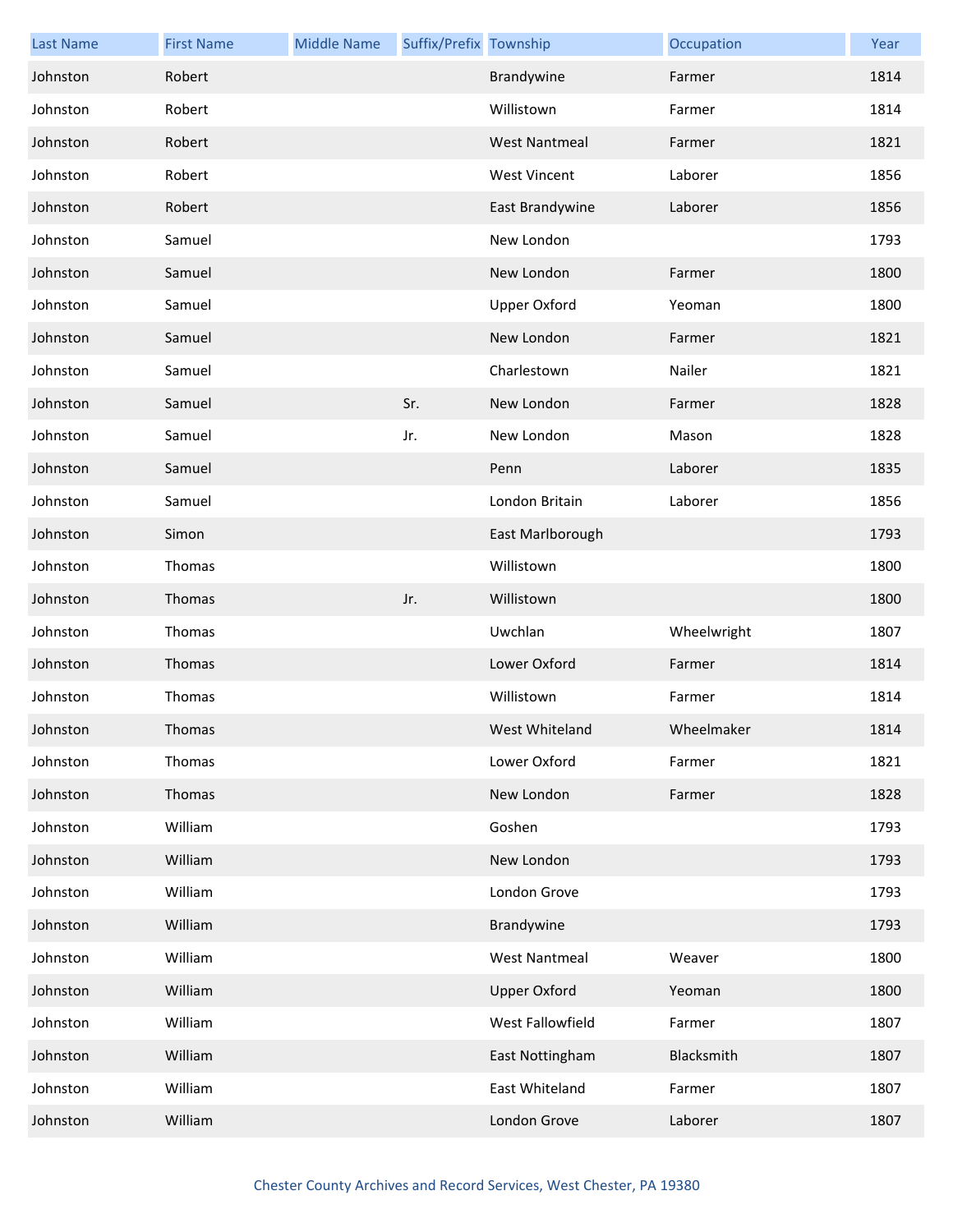| <b>Last Name</b> | <b>First Name</b> | <b>Middle Name</b> | Suffix/Prefix Township |                      | Occupation  | Year |
|------------------|-------------------|--------------------|------------------------|----------------------|-------------|------|
| Johnston         | William           |                    |                        | West Fallowfield     | Farmer      | 1814 |
| Johnston         | William           |                    |                        | Lower Oxford         | Farmer      | 1814 |
| Johnston         | William           |                    |                        | Westtown             | Farmer      | 1821 |
| Johnston         | William           |                    |                        | New London           |             | 1821 |
| Johnston         | William           |                    |                        | Lower Oxford         | Farmer      | 1821 |
| Johnston         | William           |                    | Jr.                    | New London           | Farmer      | 1828 |
| Johnston         | William           |                    |                        | <b>West Nantmeal</b> | Wheelwright | 1828 |
| Johnston         | William           |                    |                        | Londonderry          | Shoemaker   | 1828 |
| Johnston         | William           |                    | Sr.                    | New London           |             | 1828 |
| Johnston         | William           |                    |                        | Londonderry          | Physician   | 1835 |
| Johnston         | William           |                    |                        | Warwick              | Laborer     | 1856 |
| Joice            | William           |                    |                        | Pennsbury            | Laborer     | 1856 |
| Joint            | Jeremiah          |                    |                        | Tredyffrin           | Farmer      | 1821 |
| Joint            | Jeremiah          |                    |                        | Tredyffrin           | Farmer      | 1828 |
| Joints           | Jeremiah          |                    |                        | Tredyffrin           | Storekeeper | 1814 |
| Jones            | A                 | McClain            |                        | Tredyffrin           |             | 1856 |
| Jones            | Abner             |                    |                        | Uwchlan              |             | 1793 |
| Jones            | Abner             |                    |                        | Uwchlan              | Miller      | 1800 |
| Jones            | Abner             |                    |                        | Uwchlan              | Farmer      | 1807 |
| Jones            | Abner             |                    |                        | Schuylkill           | Miller      | 1835 |
| Jones            | Abner             |                    |                        | East Vincent         | Farmer      | 1856 |
| Jones            | Abraham           |                    |                        | Tredyffrin           |             | 1800 |
| Jones            | Abram             |                    |                        | <b>East Nantmeal</b> | Cordwainer  | 1828 |
| Jones            | Abram             |                    |                        | <b>West Nantmeal</b> | Shoemaker   | 1835 |
| Jones            | Amos              |                    |                        | East Nottingham      | Farmer      | 1821 |
| Jones            | Amos              |                    |                        | West Fallowfield     |             | 1856 |
| Jones            | Andrew            |                    |                        | Tredyffrin           | Laborer     | 1835 |
| Jones            | Andrew            | ${\sf W}$          |                        | West Goshen          | Laborer     | 1856 |
| Jones            | Ann               |                    |                        | West Caln            |             | 1856 |
| Jones            | Anthony           |                    |                        | Tredyffrin           | Laborer     | 1856 |
| Jones            | Benjamin          |                    |                        | Westtown             |             | 1793 |
| Jones            | Benjamin          |                    |                        | Tredyffrin           |             | 1793 |
| Jones            | Benjamin          |                    |                        | Honey Brook          |             | 1793 |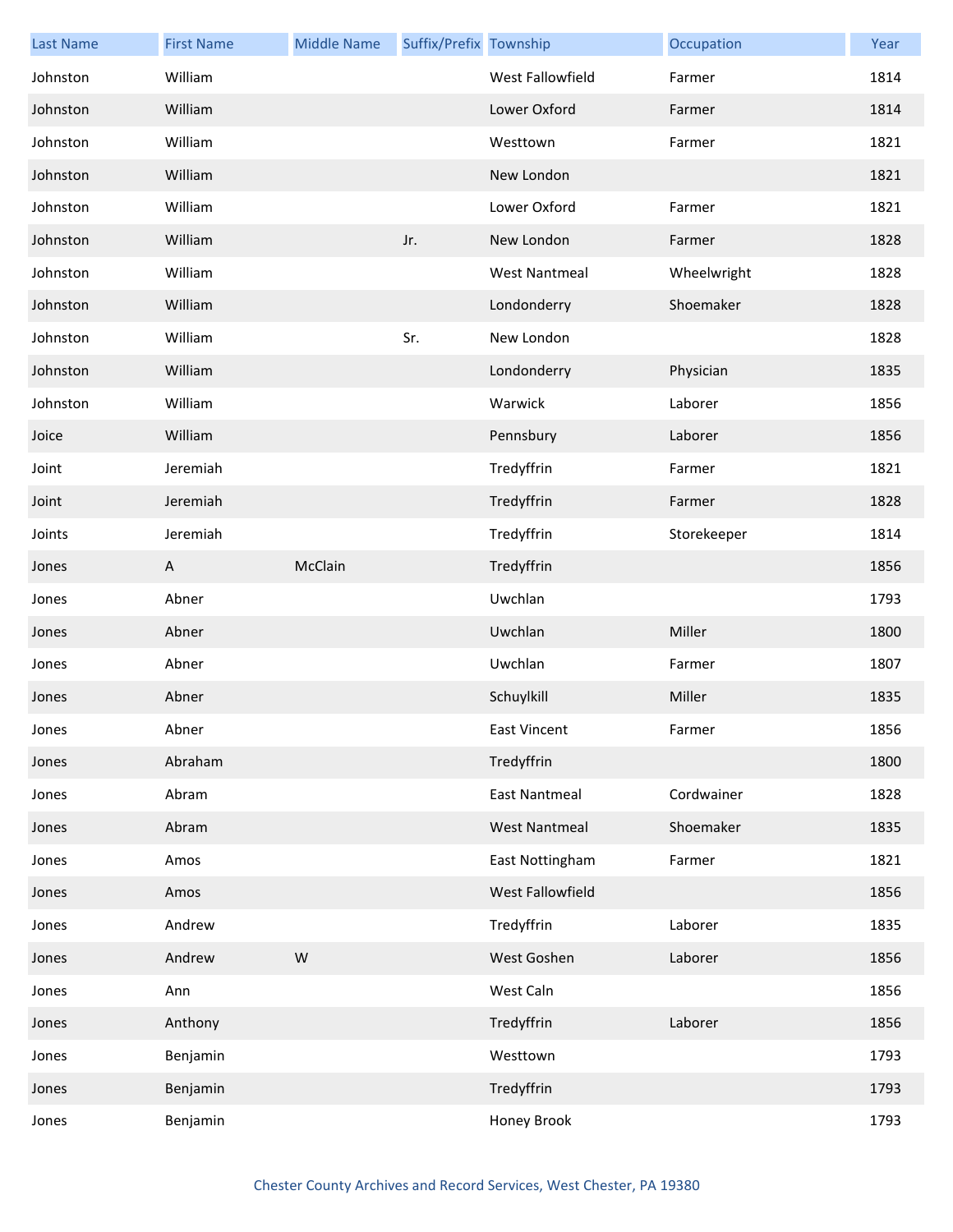| <b>Last Name</b> | <b>First Name</b> | <b>Middle Name</b> | Suffix/Prefix Township |                      | Occupation   | Year |
|------------------|-------------------|--------------------|------------------------|----------------------|--------------|------|
| Jones            | Benjamin          |                    |                        | Tredyffrin           |              | 1800 |
| Jones            | Benjamin          |                    |                        | Honey Brook          |              | 1800 |
| Jones            | Benjamin          |                    |                        | Westtown             | Farmer       | 1807 |
| Jones            | Benjamin          |                    |                        | Tredyffrin           | Farmer       | 1807 |
| Jones            | Benjamin          |                    | Jr.                    | Westtown             | Blacksmith   | 1807 |
| Jones            | Benjamin          |                    |                        | Honey Brook          | Tanner       | 1807 |
| Jones            | Benjamin          |                    |                        | Honey Brook          | Farmer       | 1807 |
| Jones            | Benjamin          |                    | Jr.                    | Honey Brook          | Tanner       | 1814 |
| Jones            | Benjamin          |                    |                        | Tredyffrin           | Farmer       | 1814 |
| Jones            | Benjamin          |                    | Sr.                    | Honey Brook          |              | 1814 |
| Jones            | Benjamin          |                    |                        | Westtown             | Farmer       | 1814 |
| Jones            | Benjamin          |                    |                        | Westtown             | Farmer       | 1821 |
| Jones            | Benjamin          |                    |                        | Honey Brook          | Farmer       | 1821 |
| Jones            | Benjamin          |                    |                        | Tredyffrin           | Farmer       | 1821 |
| Jones            | Benjamin          |                    |                        | Tredyffrin           | Farmer       | 1828 |
| Jones            | Benjamin          |                    |                        | West Fallowfield     |              | 1835 |
| Jones            | Benjamin          |                    |                        | West Marlborough     | Farmer       | 1835 |
| Jones            | Benjamin          |                    |                        | East Caln            | Laborer      | 1835 |
| Jones            | Benjamin          |                    |                        | Westtown             | Potter       | 1835 |
| Jones            | Benjamin          |                    |                        | West Marlborough     | Farmer       | 1856 |
| Jones            | Benjamin          |                    |                        | East Marlborough     | Laborer      | 1856 |
| Jones            | Benjamin          | Е                  |                        | East Caln            | Limeburner   | 1856 |
| Jones            | <b>Brinton</b>    |                    |                        | Birmingham           | Farmer       | 1821 |
| Jones            | Brinton           |                    |                        | Birmingham           | Farmer       | 1828 |
| Jones            | Brinton           |                    |                        | Birmingham           | Farmer       | 1835 |
| Jones            | Brinton           |                    |                        | Pennsbury            | Farmer       | 1856 |
| Jones            | Cadwalader        |                    |                        | Charlestown          |              | 1793 |
| Jones            | Cadwalader        |                    |                        | Uwchlan              |              | 1793 |
| Jones            | Caleb             |                    |                        | Honey Brook          |              | 1800 |
| Jones            | Caleb             |                    |                        | <b>West Nantmeal</b> | Merchant     | 1800 |
| Jones            | Caleb             |                    |                        | Coventry             | Doctor       | 1807 |
| Jones            | Caleb             |                    |                        | West Caln            | Manager      | 1814 |
| Jones            | Caleb             |                    |                        | Honey Brook          | Schoolmaster | 1821 |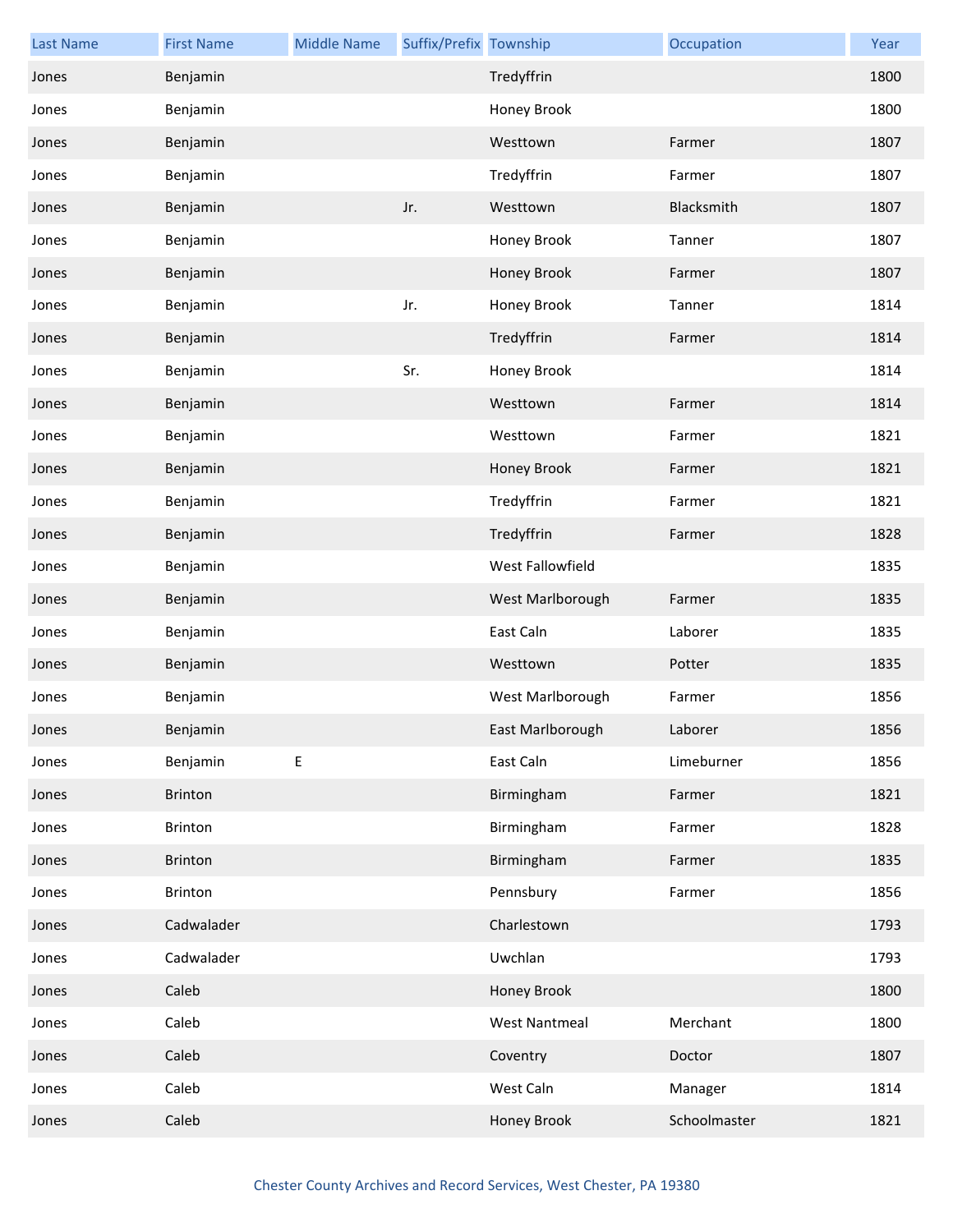| <b>Last Name</b> | <b>First Name</b> | <b>Middle Name</b> | Suffix/Prefix Township |                      | Occupation      | Year |
|------------------|-------------------|--------------------|------------------------|----------------------|-----------------|------|
| Jones            | Caleb             |                    |                        | <b>West Nantmeal</b> | Carpenter       | 1828 |
| Jones            | Caleb             |                    |                        | <b>West Nantmeal</b> | Schoolmaster    | 1828 |
| Jones            | Caleb             |                    |                        | Honey Brook          | Carpenter       | 1828 |
| Jones            | Caleb             |                    |                        | <b>West Nantmeal</b> | Teacher         | 1835 |
| Jones            | Caleb             |                    |                        | <b>East Nantmeal</b> | House carpenter | 1856 |
| Jones            | Charles           |                    |                        | Charlestown          | Farmer          | 1807 |
| Jones            | Charles           |                    |                        | <b>West Chester</b>  | Merchant        | 1828 |
| Jones            | Christiana        |                    |                        | Tredyffrin           | Farmer          | 1807 |
| Jones            | Christianna       |                    |                        | Tredyffrin           | Gentlewoman     | 1814 |
| Jones            | Christiniah       |                    |                        | Tredyffrin           |                 | 1821 |
| Jones            | Christopher       |                    |                        | <b>East Nantmeal</b> | Laborer         | 1835 |
| Jones            | Daniel            |                    |                        | <b>West Nantmeal</b> | Schoolmaster    | 1828 |
| Jones            | Daniel            |                    |                        | Tredyffrin           | Tobacconist     | 1835 |
| Jones            | Daniel            |                    |                        | West Caln            |                 | 1856 |
| Jones            | Daniel            | Ρ.                 |                        | Honey Brook          | Farmer          | 1828 |
| Jones            | David             |                    |                        | Honey Brook          |                 | 1793 |
| Jones            | David             |                    |                        | Easttown             |                 | 1793 |
| Jones            | David             |                    |                        | <b>West Nantmeal</b> |                 | 1793 |
| Jones            | David             |                    |                        | Tredyffrin           |                 | 1793 |
| Jones            | David             |                    | Esq.                   | Honey Brook          |                 | 1800 |
| Jones            | David             |                    |                        | New London           | Laborer         | 1807 |
| Jones            | David             |                    |                        | <b>East Bradford</b> | Laborer         | 1807 |
| Jones            | David             |                    | Esq.                   | Honey Brook          | Storekeeper     | 1807 |
| Jones            | David             |                    | Jr.                    | Easttown             |                 | 1807 |
| Jones            | David             |                    |                        | Easttown             | Farmer          | 1807 |
| Jones            | David             |                    |                        | Tredyffrin           | Blacksmith      | 1807 |
| Jones            | David             |                    |                        | Tredyffrin           | Stonemason      | 1807 |
| Jones            | David             |                    |                        | Charlestown          | Blacksmith      | 1814 |
| Jones            | David             |                    |                        | East Bradford        | Shoemaker       | 1814 |
| Jones            | David             |                    | Esq.                   | Honey Brook          |                 | 1814 |
| Jones            | David             |                    |                        | Easttown             | D. D.           | 1814 |
| Jones            | David             |                    |                        | East Whiteland       | Tailor          | 1821 |
| Jones            | David             |                    |                        | Tredyffrin           | Mason           | 1821 |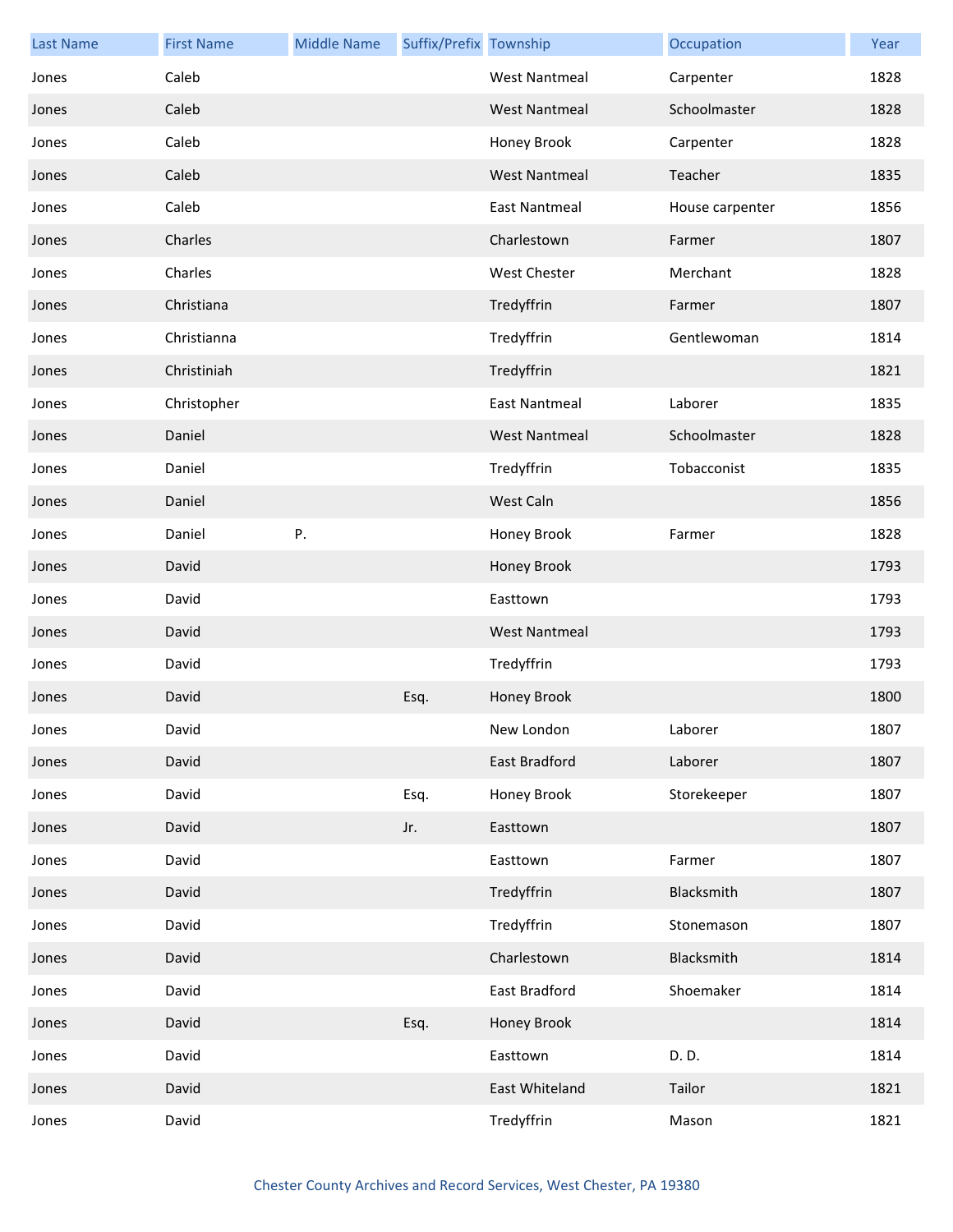| <b>Last Name</b> | <b>First Name</b> | <b>Middle Name</b> | Suffix/Prefix Township |                      | Occupation          | Year |
|------------------|-------------------|--------------------|------------------------|----------------------|---------------------|------|
| Jones            | David             |                    |                        | Charlestown          | Smith               | 1821 |
| Jones            | David             |                    |                        | <b>East Nantmeal</b> | Tailor              | 1821 |
| Jones            | David             |                    |                        | East Bradford        | Shoemaker           | 1821 |
| Jones            | David             |                    | Esq.                   | Honey Brook          | Farmer              | 1821 |
| Jones            | David             |                    |                        | Easttown             | Laborer             | 1828 |
| Jones            | David             |                    |                        | East Bradford        | Farmer              | 1828 |
| Jones            | David             |                    |                        | East Whiteland       | Tailor              | 1828 |
| Jones            | David             |                    |                        | Pikeland             | Blacksmith          | 1828 |
| Jones            | David             |                    |                        | Schuylkill           | Cotton manufacturer | 1835 |
| Jones            | David             |                    |                        | East Whiteland       | Tailor              | 1835 |
| Jones            | David             |                    |                        | Tredyffrin           | Blacksmith          | 1835 |
| Jones            | David             |                    |                        | Easttown             | Laborer             | 1835 |
| Jones            | David             |                    |                        | Phoenixville         | Moulder             | 1856 |
| Jones            | David             |                    |                        | Phoenixville         | Heater              | 1856 |
| Jones            | David             |                    |                        | Honeybrook           | Tailor              | 1856 |
| Jones            | David             |                    |                        | <b>West Coventry</b> | Farmer              | 1856 |
| Jones            | David             |                    |                        | <b>West Chester</b>  | Stonecutter         | 1856 |
| Jones            | Davis             |                    |                        | <b>West Vincent</b>  | Farmer              | 1856 |
| Jones            | Dennis            |                    |                        | East Caln            | Laborer             | 1821 |
| Jones            | Dennis            |                    |                        | East Caln            | Laborer             | 1828 |
| Jones            | Edward            |                    |                        | Upper Oxford         | Laborer             | 1856 |
| Jones            | Edward            |                    |                        | Schuylkill           |                     | 1856 |
| Jones            | Elizabeth         |                    |                        | Tredyffrin           |                     | 1821 |
| Jones            | Elizabeth         |                    |                        | Birmingham           |                     | 1821 |
| Jones            | Elizabeth         |                    |                        | Birmingham           | Farmer              | 1828 |
| Jones            | Elizabeth         |                    |                        | West Bradford        |                     | 1828 |
| Jones            | <b>Ellis</b>      |                    |                        | East Goshen          | Manufacturer        | 1835 |
| Jones            | Enoch             |                    |                        | Tredyffrin           |                     | 1793 |
| Jones            | Enoch             |                    |                        | Tredyffrin           |                     | 1800 |
| Jones            | Enoch             |                    |                        | Tredyffrin           | Farmer              | 1807 |
| Jones            | Enoch             |                    |                        | Tredyffrin           | Farmer              | 1814 |
| Jones            | Enoch             |                    |                        | Tredyffrin           | Farmer              | 1821 |
| Jones            | Enoch             |                    |                        | Charlestown          | Nailer              | 1821 |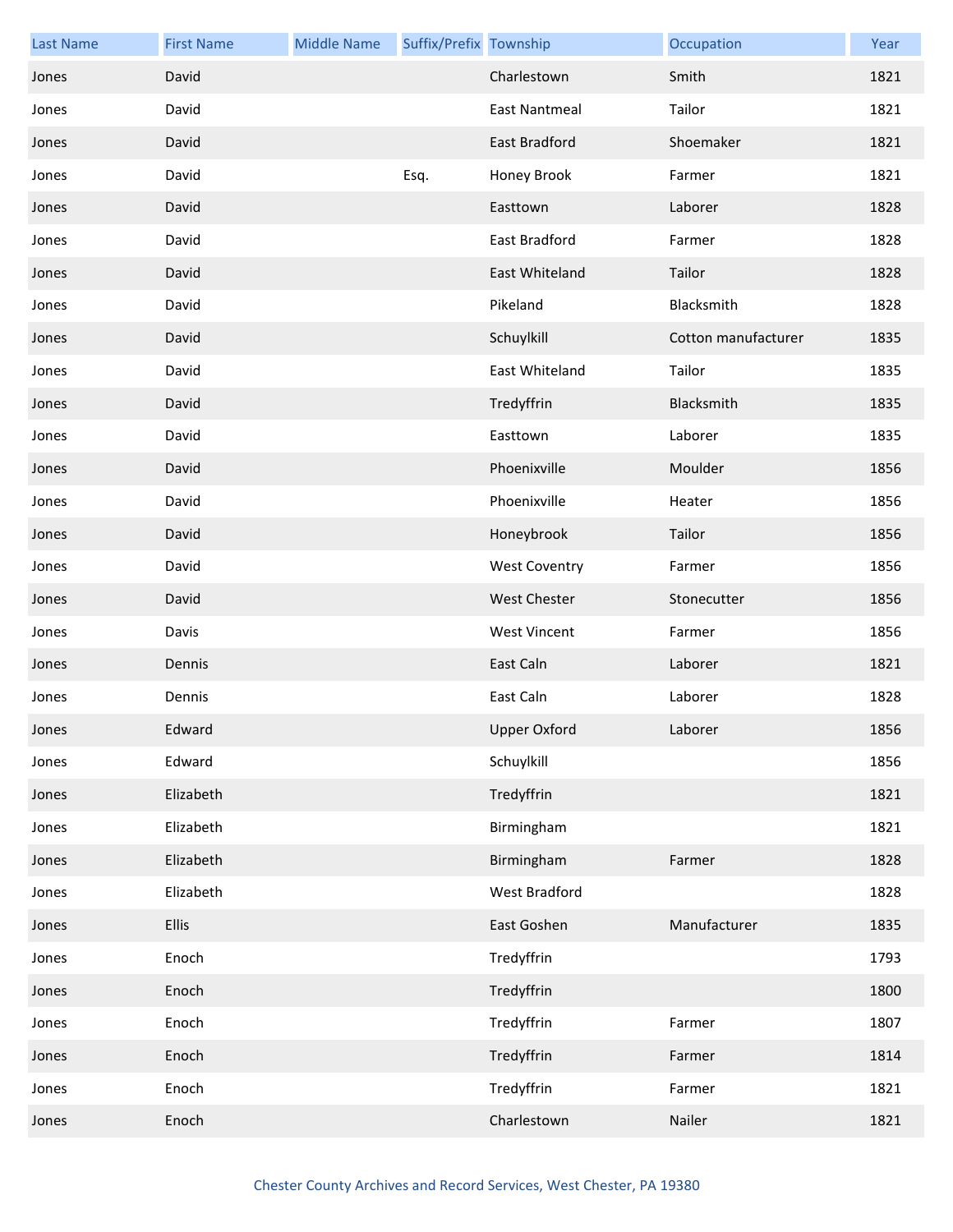| <b>Last Name</b> | <b>First Name</b> | <b>Middle Name</b> | Suffix/Prefix Township |                      | Occupation | Year |
|------------------|-------------------|--------------------|------------------------|----------------------|------------|------|
| Jones            | Enoch             |                    |                        | Charlestown          | Farmer     | 1828 |
| Jones            | Enoch             |                    |                        | Schuylkill           | Millwright | 1828 |
| Jones            | Enoch             |                    |                        | West Pikeland        | Farmer     | 1856 |
| Jones            | Enoch             |                    |                        | Tredyffrin           | Laborer    | 1856 |
| Jones            | Enos              |                    |                        | Charlestown          | Laborer    | 1807 |
| Jones            | Enos              |                    |                        | Tredyffrin           | Laborer    | 1814 |
| Jones            | Evan              |                    |                        | Uwchlan              |            | 1793 |
| Jones            | Evan              |                    |                        | Brandywine           |            | 1793 |
| Jones            | Evan              |                    |                        | London Britain       |            | 1807 |
| Jones            | Evan              |                    |                        | London Britain       | Yeoman     | 1814 |
| Jones            | Evan              |                    |                        | Westtown             | Laborer    | 1814 |
| Jones            | Evan              |                    |                        | London Britain       | Farmer     | 1821 |
| Jones            | Evan              |                    |                        | Sadsbury             | Miller     | 1835 |
| Jones            | Evans             |                    |                        | London Britain       | Farmer     | 1828 |
| Jones            | Even              |                    |                        | Sadsbury             | Miller     | 1856 |
| Jones            | Ezekiel           |                    |                        | <b>West Nantmeal</b> |            | 1793 |
| Jones            | Ezekiel           |                    |                        | <b>West Nantmeal</b> |            | 1800 |
| Jones            | Franklin          | L                  |                        | East Caln            | Laborer    | 1835 |
| Jones            | Franklin          | L                  |                        | <b>West Bradford</b> | Farmer     | 1856 |
| Jones            | George            |                    |                        | West Whiteland       | Laborer    | 1828 |
| Jones            | George            |                    |                        | Honey Brook          | Farmer     | 1828 |
| Jones            | George            |                    |                        | West Whiteland       | Farmer     | 1835 |
| Jones            | George            |                    |                        | West Chester         | Laborer    | 1835 |
| Jones            | George            |                    |                        | Honey Brook          | Cooper     | 1835 |
| Jones            | George            |                    |                        | Sadsbury             | Farmer     | 1856 |
| Jones            | George            |                    |                        | East Brandywine      | Farmer     | 1856 |
| Jones            | George            | W.                 |                        | East Nottingham      | Constable  | 1828 |
| Jones            | Griffith          |                    |                        | Willistown           |            | 1793 |
| Jones            | Griffith          |                    |                        | Charlestown          |            | 1793 |
| Jones            | Griffith          |                    |                        | Willistown           |            | 1800 |
| Jones            | Griffith          |                    |                        | Willistown           | Farmer     | 1807 |
| Jones            | Griffith          |                    |                        | Willistown           | Farmer     | 1814 |
| Jones            | Henry             |                    |                        | Lower Oxford         | Laborer    | 1856 |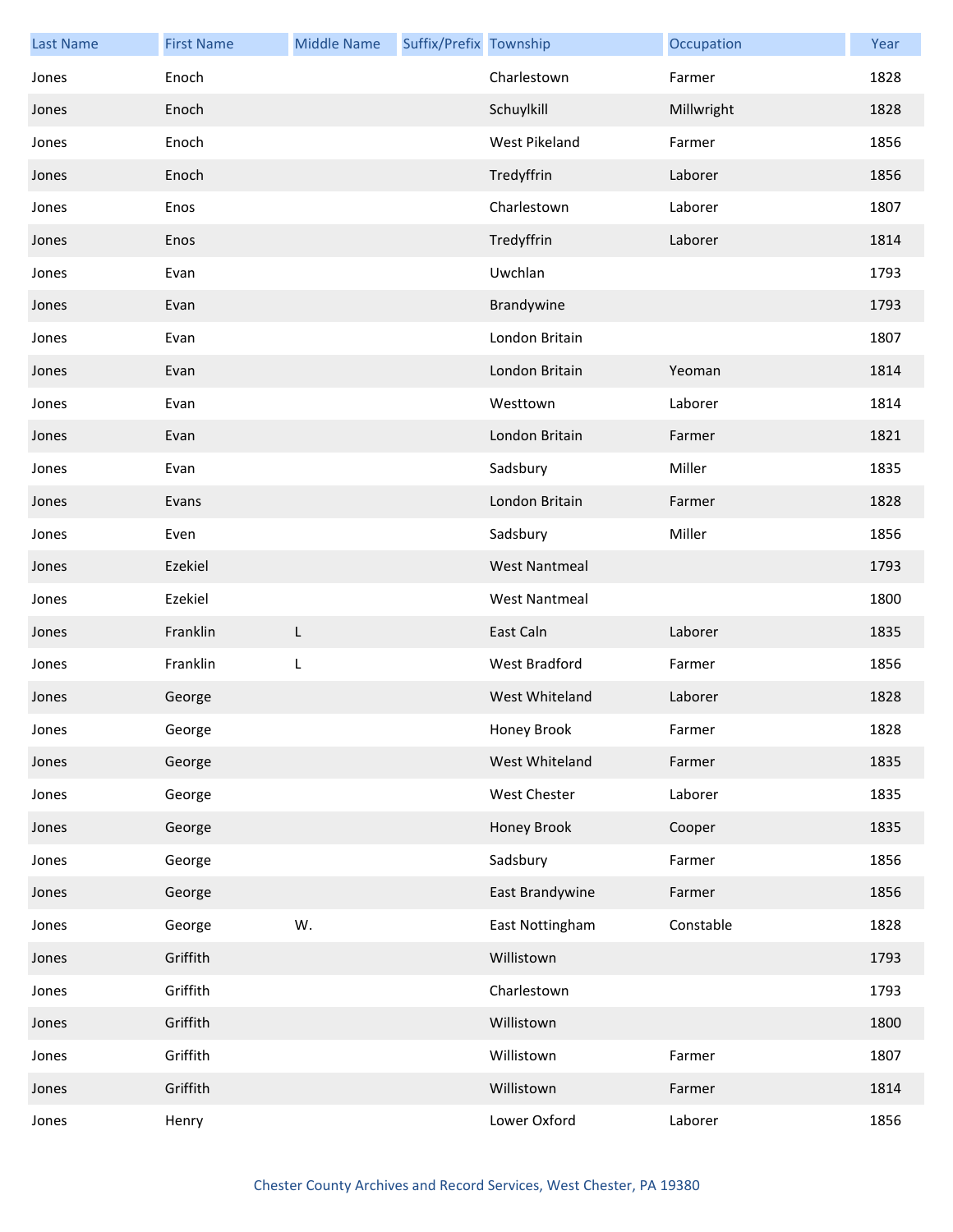| <b>Last Name</b> | <b>First Name</b> | <b>Middle Name</b> | Suffix/Prefix Township |                      | Occupation              | Year |
|------------------|-------------------|--------------------|------------------------|----------------------|-------------------------|------|
| Jones            | Henry             | P                  |                        | Lower Oxford         | Storekeeper             | 1856 |
| Jones            | Hisam             |                    |                        | East Nottingham      | Hatter                  | 1828 |
| Jones            | Hugh              |                    | Jr.                    | Coventry             |                         | 1793 |
| Jones            | Hugh              |                    |                        | Coventry             |                         | 1793 |
| Jones            | Hugh              |                    |                        | Hopewell             | Operator in cotton mill | 1856 |
| Jones            | Isaac             |                    |                        | Pikeland             |                         | 1793 |
| Jones            | Isaac             |                    |                        | Pikeland             |                         | 1800 |
| Jones            | Isaac             |                    |                        | Willistown           |                         | 1800 |
| Jones            | Isaac             |                    |                        | Willistown           |                         | 1800 |
| Jones            | Isaac             |                    |                        | Pikeland             | Blacksmith              | 1807 |
| Jones            | Isaac             |                    |                        | Willistown           | Farmer                  | 1807 |
| Jones            | Isaac             |                    |                        | Pikeland             | Farmer                  | 1814 |
| Jones            | Isaac             |                    |                        | Pikeland             | Blacksmith              | 1821 |
| Jones            | Isaac             |                    |                        | Valley               | Laborer                 | 1856 |
| Jones            | Isaac             | R                  |                        | Willistown           | Farmer                  | 1856 |
| Jones            | Isaiah            |                    |                        | West Fallowfield     | Storekeeper             | 1828 |
| Jones            | Israel            |                    |                        | Vincent              | Yeoman                  | 1807 |
| Jones            | Israel            |                    |                        | Vincent              |                         | 1814 |
| Jones            | Israel            |                    |                        | <b>East Nantmeal</b> | Cordwainer              | 1821 |
| Jones            | Israel            |                    |                        | Honey Brook          | Miller                  | 1821 |
| Jones            | Israel            |                    |                        | Vincent              |                         | 1821 |
| Jones            | Israel            |                    |                        | <b>East Nantmeal</b> | Farmer                  | 1828 |
| Jones            | Israel            |                    |                        | <b>East Nantmeal</b> | Cordwainer              | 1828 |
| Jones            | Israel            |                    |                        | Honey Brook          | Miller                  | 1828 |
| Jones            | Israel            |                    |                        | Pikeland             | Laborer                 | 1835 |
| Jones            | Israel            |                    |                        | <b>East Nantmeal</b> | Shoemaker               | 1835 |
| Jones            | Jacob             |                    |                        | New Garden           | Farmer                  | 1800 |
| Jones            | Jacob             |                    |                        | New Garden           | Sawyer                  | 1807 |
| Jones            | Jacob             |                    | Esq.                   | New Garden           | Farmer                  | 1814 |
| Jones            | Jacob             | $\sf H$            |                        | Willistown           | Innkeeper               | 1856 |
| Jones            | James             |                    |                        | London Grove         |                         | 1793 |
| Jones            | James             |                    |                        | <b>East Nantmeal</b> | Smith                   | 1800 |
| Jones            | James             |                    |                        | Vincent              | Blacksmith              | 1807 |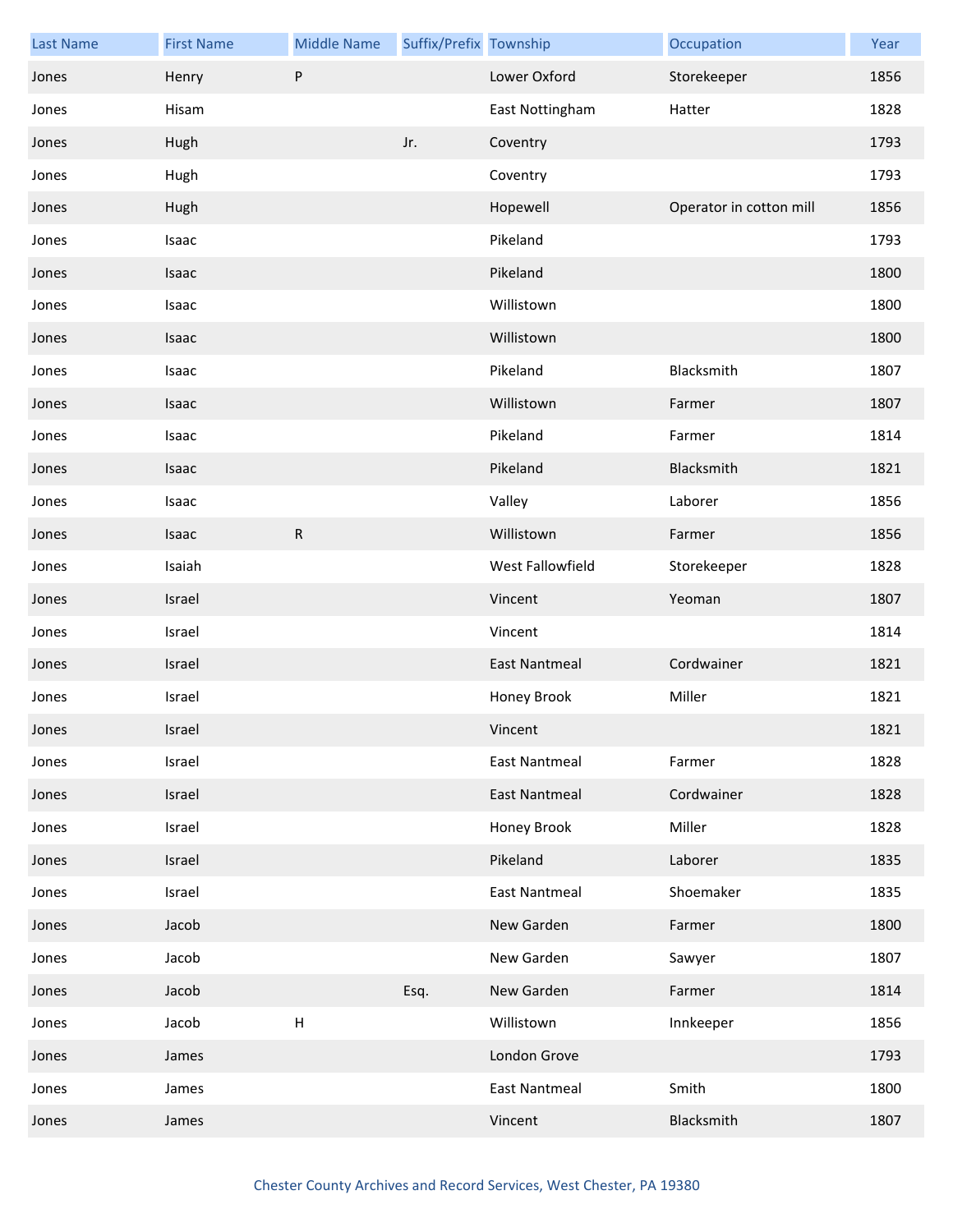| <b>Last Name</b> | <b>First Name</b> | <b>Middle Name</b> | Suffix/Prefix Township |                      | Occupation    | Year |
|------------------|-------------------|--------------------|------------------------|----------------------|---------------|------|
| Jones            | James             |                    |                        | East Bradford        | Farmer        | 1814 |
| Jones            | James             |                    |                        | East Bradford        |               | 1821 |
| Jones            | James             |                    |                        | Tredyffrin           | Farmer        | 1821 |
| Jones            | James             |                    |                        | London Grove         | Carpenter     | 1821 |
| Jones            | James             |                    |                        | Tredyffrin           | Farmer        | 1828 |
| Jones            | James             |                    |                        | East Bradford        | Farmer        | 1828 |
| Jones            | James             |                    |                        | East Bradford        | Carpenter     | 1828 |
| Jones            | James             |                    |                        | Tredyffrin           | Farmer        | 1835 |
| Jones            | James             |                    |                        | Pikeland             | Farmer        | 1835 |
| Jones            | James             |                    |                        | East Nottingham      |               | 1856 |
| Jones            | James             |                    |                        | Lower Oxford         | Laborer       | 1856 |
| Jones            | James             | D                  |                        | <b>West Vincent</b>  | Laborer       | 1856 |
| Jones            | Jefferson         |                    |                        | <b>East Nantmeal</b> | Carpenter     | 1821 |
| Jones            | Jenken            |                    |                        | Brandywine           | Farmer        | 1807 |
| Jones            | Jenkin            |                    |                        | Brandywine           |               | 1814 |
| Jones            | Jenkin            |                    |                        | Brandywine           |               | 1821 |
| Jones            | Jerman            |                    |                        | West Marlborough     | Farmer        | 1835 |
| Jones            | Jesse             |                    |                        | East Bradford        |               | 1793 |
| Jones            | Jesse             |                    |                        | Uwchlan              |               | 1793 |
| Jones            | Jesse             |                    |                        | Uwchlan              | Storekeeper   | 1800 |
| Jones            | Jesse             |                    |                        | Uwchlan              | Farmer        | 1807 |
| Jones            | Jesse             |                    |                        | Vincent              |               | 1814 |
| Jones            | Jesse             |                    |                        | Uwchlan              | Farmer        | 1814 |
| Jones            | Jesse             |                    |                        | New London           | Farmer        | 1814 |
| Jones            | Jesse             |                    |                        | Vincent              |               | 1821 |
| Jones            | Jesse             |                    |                        | Vincent              | Farmer        | 1828 |
| Jones            | Jesse             |                    |                        | <b>West Vincent</b>  | Farmer        | 1835 |
| Jones            | Jesse             |                    |                        | <b>West Vincent</b>  | Laborer       | 1835 |
| Jones            | Jesse             |                    |                        | <b>West Vincent</b>  | Superannuated | 1856 |
| Jones            | Jesse             |                    |                        | <b>West Vincent</b>  | Laborer       | 1856 |
| Jones            | Jesse             |                    |                        | <b>West Vincent</b>  | Farmer        | 1856 |
| Jones            | Jesse             | $\mathsf C$        |                        | East Caln            | Engineer      | 1856 |
| Jones            | Jesse             | K                  |                        | Schuylkill           | Locktender    | 1856 |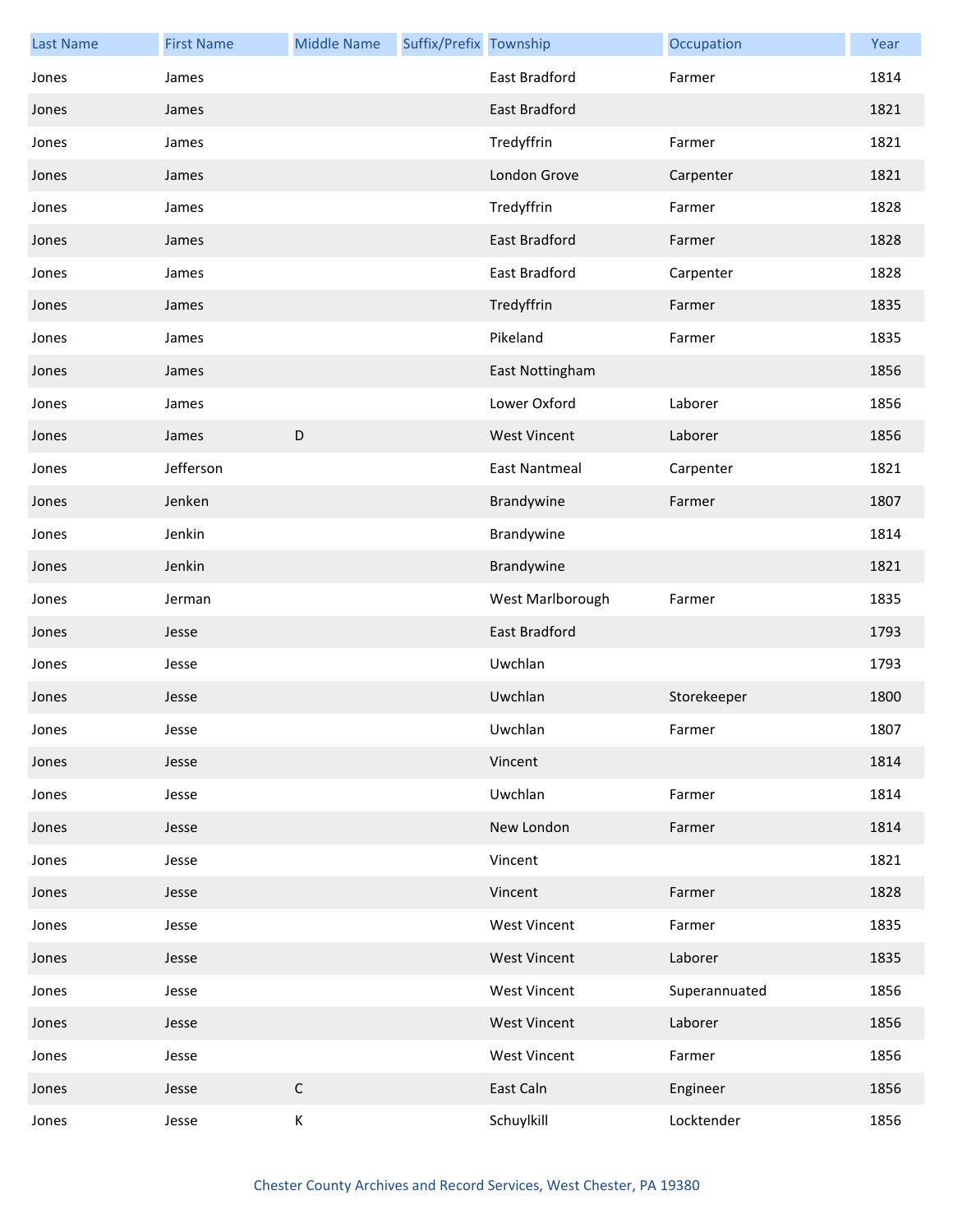| <b>Last Name</b> | <b>First Name</b> | <b>Middle Name</b> | Suffix/Prefix Township |                      | Occupation     | Year |
|------------------|-------------------|--------------------|------------------------|----------------------|----------------|------|
| Jones            | Joanna            |                    |                        | Tredyffrin           |                | 1856 |
| Jones            | Jodd              |                    |                        | Sadsbury             | Gentleman      | 1856 |
| Jones            | Joel              |                    |                        | West Marlborough     | Storekeeper    | 1807 |
| Jones            | Joel              |                    |                        | Tredyffrin           | Laborer        | 1856 |
| Jones            | Joh               |                    |                        | Vincent              |                | 1800 |
| Jones            | John              |                    |                        | Londonderry          |                | 1793 |
| Jones            | John              |                    |                        | <b>West Nantmeal</b> |                | 1793 |
| Jones            | John              |                    |                        | East Marlborough     |                | 1793 |
| Jones            | John              |                    |                        | Honey Brook          |                | 1793 |
| Jones            | John              |                    |                        | Goshen               |                | 1793 |
| Jones            | John              |                    |                        | Vincent              |                | 1793 |
| Jones            | John              |                    |                        | East Caln            |                | 1793 |
| Jones            | John              |                    |                        | East Caln            | Saddler        | 1800 |
| Jones            | John              |                    |                        | New Garden           | Farmer         | 1800 |
| Jones            | John              |                    |                        | East Caln            | Saddler        | 1807 |
| Jones            | John              |                    |                        | <b>East Nantmeal</b> | Farmer         | 1814 |
| Jones            | John              |                    |                        | Charlestown          | Laborer        | 1814 |
| Jones            | John              |                    |                        | West Marlborough     | Nailer         | 1814 |
| Jones            | John              |                    |                        | Willistown           | Innkeeper      | 1814 |
| Jones            | John              |                    |                        | Westtown             | Farmer         | 1814 |
| Jones            | John              |                    |                        | East Caln            | Farmer         | 1814 |
| Jones            | John              |                    |                        | Tredyffrin           |                | 1814 |
| Jones            | John              |                    |                        | East Caln            | Nail Factorier | 1821 |
| Jones            | John              |                    |                        | <b>East Nantmeal</b> | Carpenter      | 1821 |
| Jones            | John              |                    |                        | West Bradford        | Fuller         | 1821 |
| Jones            | John              |                    |                        | East Caln            | Saddler        | 1821 |
| Jones            | John              |                    |                        | East Whiteland       | Laborer        | 1821 |
| Jones            | John              |                    |                        | Westtown             | Farmer         | 1821 |
| Jones            | John              |                    |                        | Westtown             | Farmer         | 1828 |
| Jones            | John              |                    |                        | <b>Upper Oxford</b>  | Manufacturer   | 1828 |
| Jones            | John              |                    |                        | London Britain       | Farmer         | 1828 |
| Jones            | John              |                    |                        | East Whiteland       | Laborer        | 1828 |
| Jones            | John              |                    |                        | Coventry             | Carpenter      | 1828 |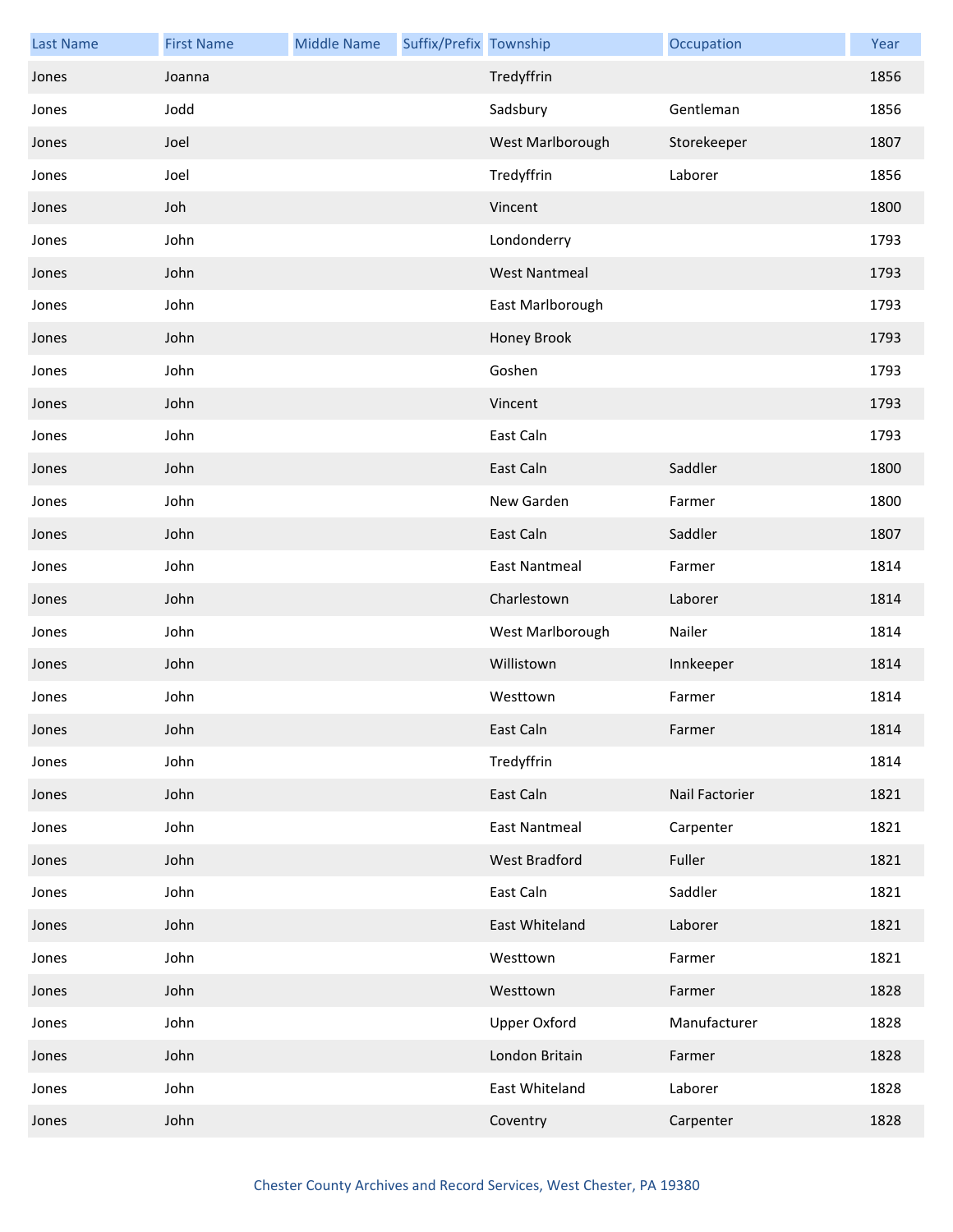| <b>Last Name</b> | <b>First Name</b> | <b>Middle Name</b> | Suffix/Prefix Township |                      | Occupation            | Year |
|------------------|-------------------|--------------------|------------------------|----------------------|-----------------------|------|
| Jones            | John              |                    |                        | East Bradford        | Shoemaker             | 1828 |
| Jones            | John              |                    |                        | Tredyffrin           | Manufacturer (Woolen) | 1828 |
| Jones            | John              |                    |                        | East Caln            | Farmer                | 1828 |
| Jones            | John              |                    |                        | <b>East Nantmeal</b> | Carpenter             | 1835 |
| Jones            | John              |                    |                        | East Caln            | Saddler               | 1835 |
| Jones            | John              |                    |                        | Thornbury            |                       | 1835 |
| Jones            | John              |                    |                        | East Whiteland       | Laborer               | 1835 |
| Jones            | John              |                    |                        | Westtown             | Farmer                | 1835 |
| Jones            | John              |                    |                        | East Bradford        | Shoemaker             | 1835 |
| Jones            | John              |                    |                        | London Britain       | Farmer                | 1835 |
| Jones            | John              |                    |                        | Coventry             | Carpenter             | 1835 |
| Jones            | John              |                    |                        | Tredyffrin           | Manufacturer          | 1835 |
| Jones            | John              |                    |                        | Easttown             | Tobacconist           | 1835 |
| Jones            | John              |                    |                        | West Pikeland        | Farmer                | 1856 |
| Jones            | John              |                    |                        | London Britain       | Farmer                | 1856 |
| Jones            | John              |                    |                        | Sadsbury             | Trader                | 1856 |
| Jones            | John              |                    |                        | Phoenixville         | Laborer               | 1856 |
| Jones            | John              |                    |                        | Tredyffrin           | Carpenter             | 1856 |
| Jones            | John              |                    |                        | Westtown             | Farmer                | 1856 |
| Jones            | John              |                    |                        | Tredyffrin           | Farmer                | 1856 |
| Jones            | John              |                    |                        | West Pikeland        | Millwright            | 1856 |
| Jones            | John              |                    |                        | <b>East Nantmeal</b> | House carpenter       | 1856 |
| Jones            | John              | D                  |                        | Honey Brook          | Carpenter             | 1835 |
| Jones            | John              | G.                 |                        | <b>West Nantmeal</b> | Innkeeper             | 1814 |
| Jones            | John              | G.                 |                        | <b>West Nantmeal</b> | Innkeeper             | 1821 |
| Jones            | Jonathan          |                    |                        | Uwchlan              |                       | 1793 |
| Jones            | Jonathan          |                    |                        | Vincent              |                       | 1793 |
| Jones            | Jonathan          |                    |                        | Tredyffrin           |                       | 1793 |
| Jones            | Jonathan          |                    |                        | Pikeland             |                       | 1793 |
| Jones            | Jonathan          |                    |                        | Pikeland             |                       | 1800 |
| Jones            | Jonathan          |                    |                        | Uwchlan              |                       | 1800 |
| Jones            | Jonathan          |                    |                        | Pikeland             | Carpenter             | 1807 |
| Jones            | Jonathan          |                    |                        | Uwchlan              | Gentleman             | 1807 |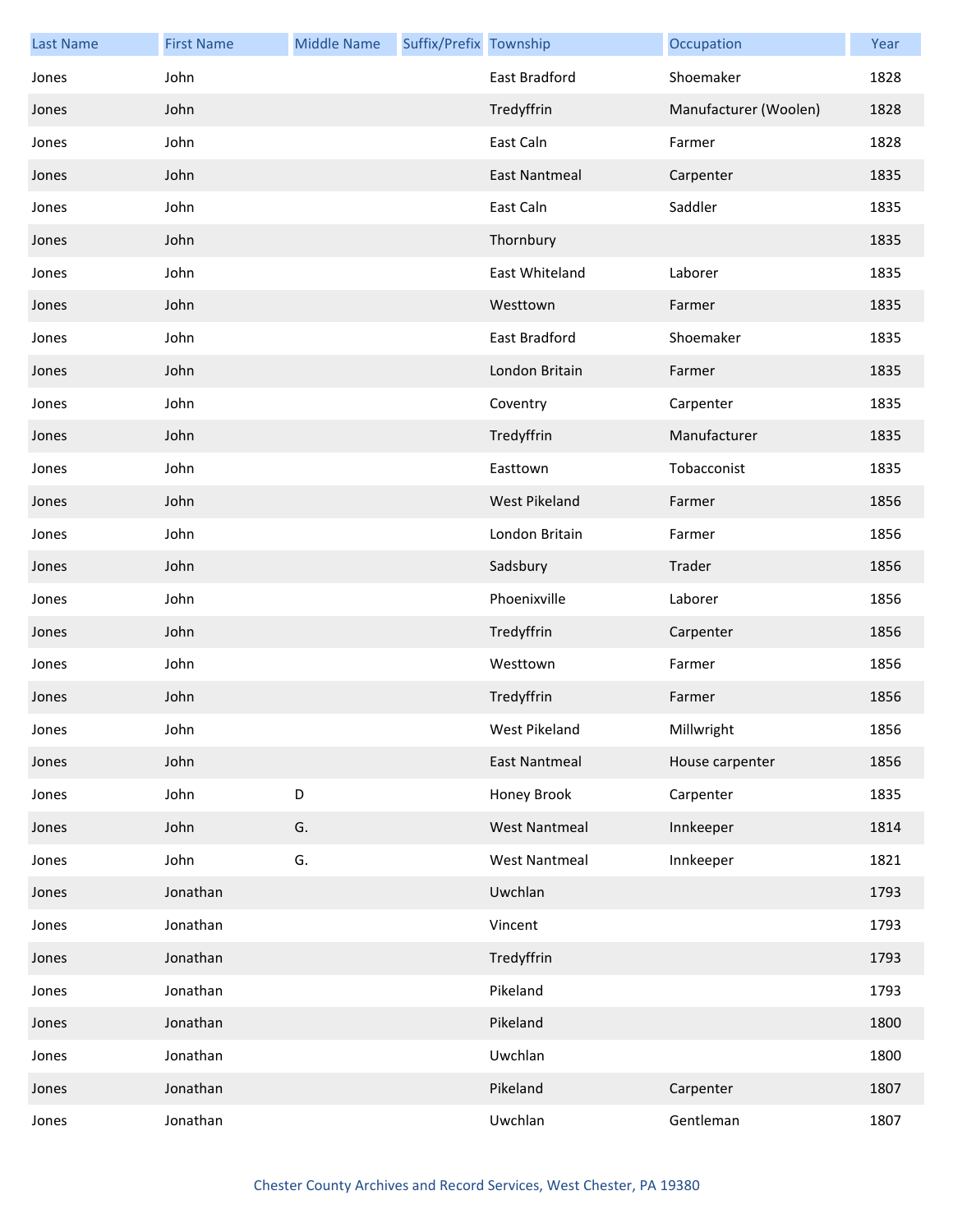| <b>Last Name</b> | <b>First Name</b> | <b>Middle Name</b> | Suffix/Prefix Township |                      | Occupation        | Year |
|------------------|-------------------|--------------------|------------------------|----------------------|-------------------|------|
| Jones            | Jonathan          |                    |                        | Honey Brook          | Farmer            | 1807 |
| Jones            | Jonathan          |                    |                        | West Fallowfield     | Laborer           | 1807 |
| Jones            | Jonathan          |                    |                        | Charlestown          | Laborer           | 1807 |
| Jones            | Jonathan          |                    |                        | Uwchlan              | Laborer           | 1814 |
| Jones            | Jonathan          |                    |                        | <b>East Nantmeal</b> | Merchant          | 1814 |
| Jones            | Jonathan          |                    |                        | West Caln            | Farmer            | 1814 |
| Jones            | Jonathan          |                    |                        | Honey Brook          |                   | 1814 |
| Jones            | Jonathan          |                    |                        | Pikeland             | Carpenter         | 1814 |
| Jones            | Jonathan          |                    |                        | Coventry             | Carpenter         | 1821 |
| Jones            | Jonathan          |                    |                        | Honey Brook          | Farmer            | 1821 |
| Jones            | Jonathan          |                    |                        | Pikeland             | Carpenter         | 1821 |
| Jones            | Jonathan          |                    |                        | Honey Brook          | Farmer            | 1821 |
| Jones            | Jonathan          |                    |                        | Honey Brook          | Innkeeper         | 1821 |
| Jones            | Jonathan          |                    |                        | Honey Brook          | Laborer           | 1828 |
| Jones            | Jonathan          |                    |                        | Pikeland             | Carpenter         | 1828 |
| Jones            | Jonathan          |                    |                        | <b>West Nantmeal</b> | Laborer           | 1828 |
| Jones            | Jonathan          |                    | Jr.                    | Pikeland             | Carpenter         | 1828 |
| Jones            | Jonathan          |                    |                        | Coventry             | Carpenter         | 1828 |
| Jones            | Jonathan          |                    | Esq.                   | Honey Brook          |                   | 1828 |
| Jones            | Jonathan          |                    |                        | East Whiteland       | Farmer            | 1828 |
| Jones            | Jonathan          |                    |                        | Tredyffrin           | Farmer            | 1828 |
| Jones            | Jonathan          |                    |                        | West Chester         | Sheriff           | 1828 |
| Jones            | Jonathan          |                    | Esq.                   | Honey Brook          | Farmer            | 1835 |
| Jones            | Jonathan          |                    |                        | Coventry             | Carpenter, farmer | 1835 |
| Jones            | Jonathan          |                    |                        | Willistown           | Innkeeper         | 1835 |
| Jones            | Jonathan          |                    |                        | Tredyffrin           | Farmer            | 1835 |
| Jones            | Jonathan          |                    |                        | Willistown           | Farmer            | 1856 |
| Jones            | Jonathan          |                    |                        | Warwick              | Teacher           | 1856 |
| Jones            | Joseph            |                    |                        | Coventry             |                   | 1793 |
| Jones            | Joseph            |                    |                        | Pikeland             |                   | 1793 |
| Jones            | Joseph            |                    |                        | Tredyffrin           |                   | 1793 |
| Jones            | Joseph            |                    |                        | Pikeland             |                   | 1800 |
| Jones            | Joseph            |                    |                        | Tredyffrin           | Farmer            | 1807 |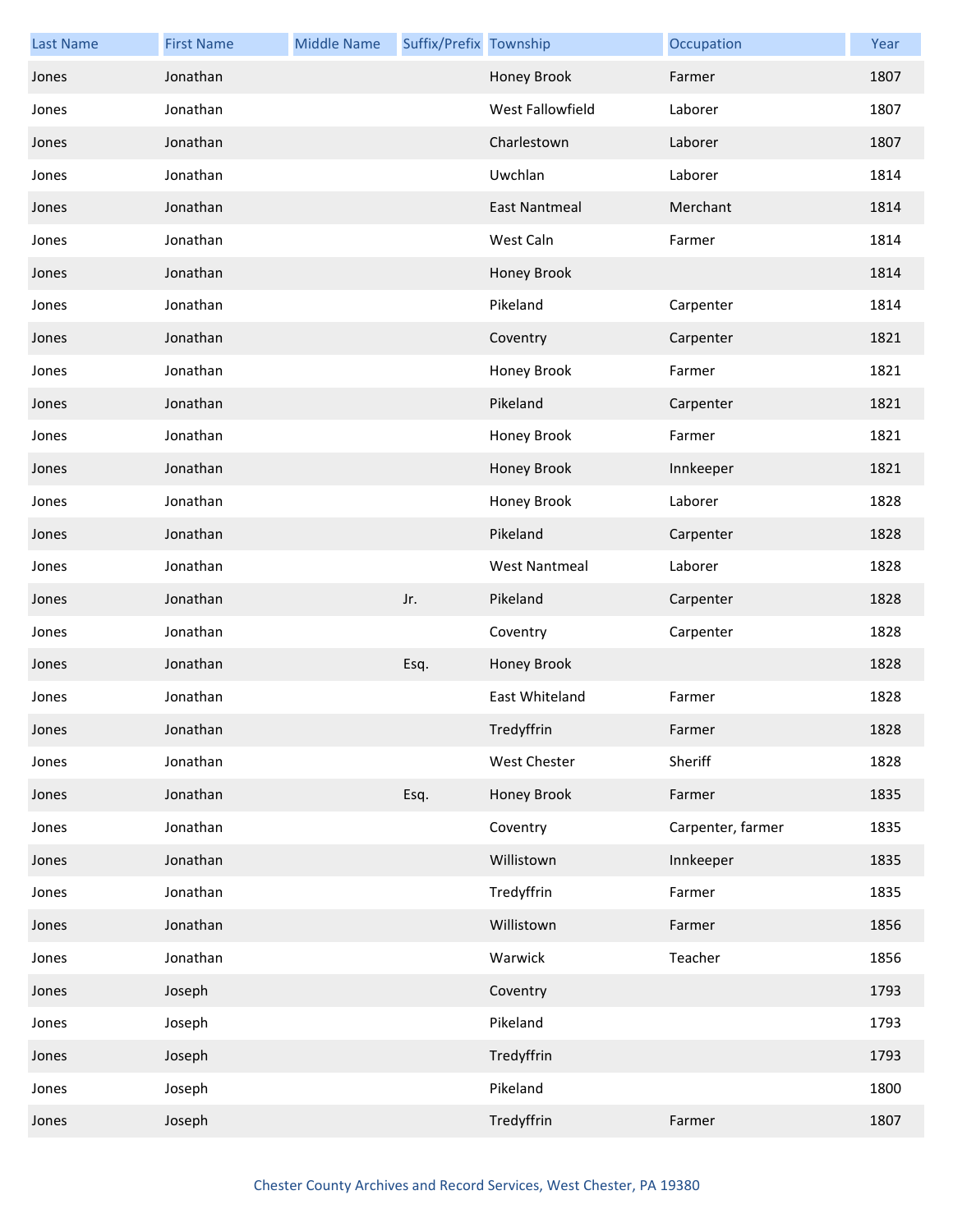| <b>Last Name</b> | <b>First Name</b> | <b>Middle Name</b> | Suffix/Prefix Township |                     | Occupation | Year |
|------------------|-------------------|--------------------|------------------------|---------------------|------------|------|
| Jones            | Joseph            |                    |                        | Pikeland            | Farmer     | 1807 |
| Jones            | Joseph            |                    |                        | Pikeland            | Farmer     | 1814 |
| Jones            | Joseph            |                    |                        | New London          | Farmer     | 1814 |
| Jones            | Joseph            |                    |                        | New London          | Farmer     | 1821 |
| Jones            | Joseph            |                    |                        | <b>West Chester</b> | Chairmaker | 1821 |
| Jones            | Joseph            |                    |                        | East Whiteland      | Farmer     | 1821 |
| Jones            | Joseph            |                    |                        | Pikeland            |            | 1821 |
| Jones            | Joseph            |                    |                        | <b>West Chester</b> | Chairmaker | 1828 |
| Jones            | Joseph            |                    |                        | Pikeland            | Gentleman  | 1828 |
| Jones            | Joseph            |                    |                        | New London          | Shoemaker  | 1828 |
| Jones            | Joseph            |                    |                        | New London          | Farmer     | 1828 |
| Jones            | Joseph            |                    |                        | New London          | Farmer     | 1835 |
| Jones            | Joseph            |                    |                        | Thornbury           |            | 1835 |
| Jones            | Joseph            |                    |                        | New London          | Cordwainer | 1835 |
| Jones            | Joseph            |                    | Jr.                    | Newlin              | Collier    | 1835 |
| Jones            | Joseph            |                    |                        | <b>West Chester</b> | Chairmaker | 1835 |
| Jones            | Joseph            |                    |                        | Lower Oxford        | Farmer     | 1856 |
| Jones            | Joseph            |                    |                        | London Britain      | Laborer    | 1856 |
| Jones            | Joseph            |                    |                        | West Chester        | Iron stove | 1856 |
| Jones            | Joseph            |                    |                        | Phoenixville        | Boatman    | 1856 |
| Jones            | Joseph            | M.                 |                        | Schuylkill          | Gunsmith   | 1828 |
| Jones            | Joshua            |                    | Esq.                   | Tredyffrin          | Farmer     | 1821 |
| Jones            | Joshua            |                    | Esq.                   | Tredyffrin          |            | 1828 |
| Jones            | Joshua            |                    |                        | Tredyffrin          | Teacher    | 1835 |
| Jones            | Josiah            |                    |                        | Tredyffrin          |            | 1800 |
| Jones            | Josiah            |                    |                        | Tredyffrin          | Miller     | 1807 |
| Jones            | Josiah            |                    |                        | Charlestown         | Laborer    | 1821 |
| Jones            | Josiah            |                    |                        | Wallace             | Painter    | 1856 |
| Jones            | Josiah            |                    |                        | <b>Upper Oxford</b> | Shoemaker  | 1856 |
| Jones            | Josiah            | ${\sf P}$          |                        | Tredyffrin          | Farmer     | 1856 |
| Jones            | leonard           |                    |                        | Honey Brook         | Laborer    | 1835 |
| Jones            | Leonard           |                    |                        | Honeybrook          | Plumber    | 1856 |
| Jones            | Levi              |                    |                        | Tredyffrin          |            | 1793 |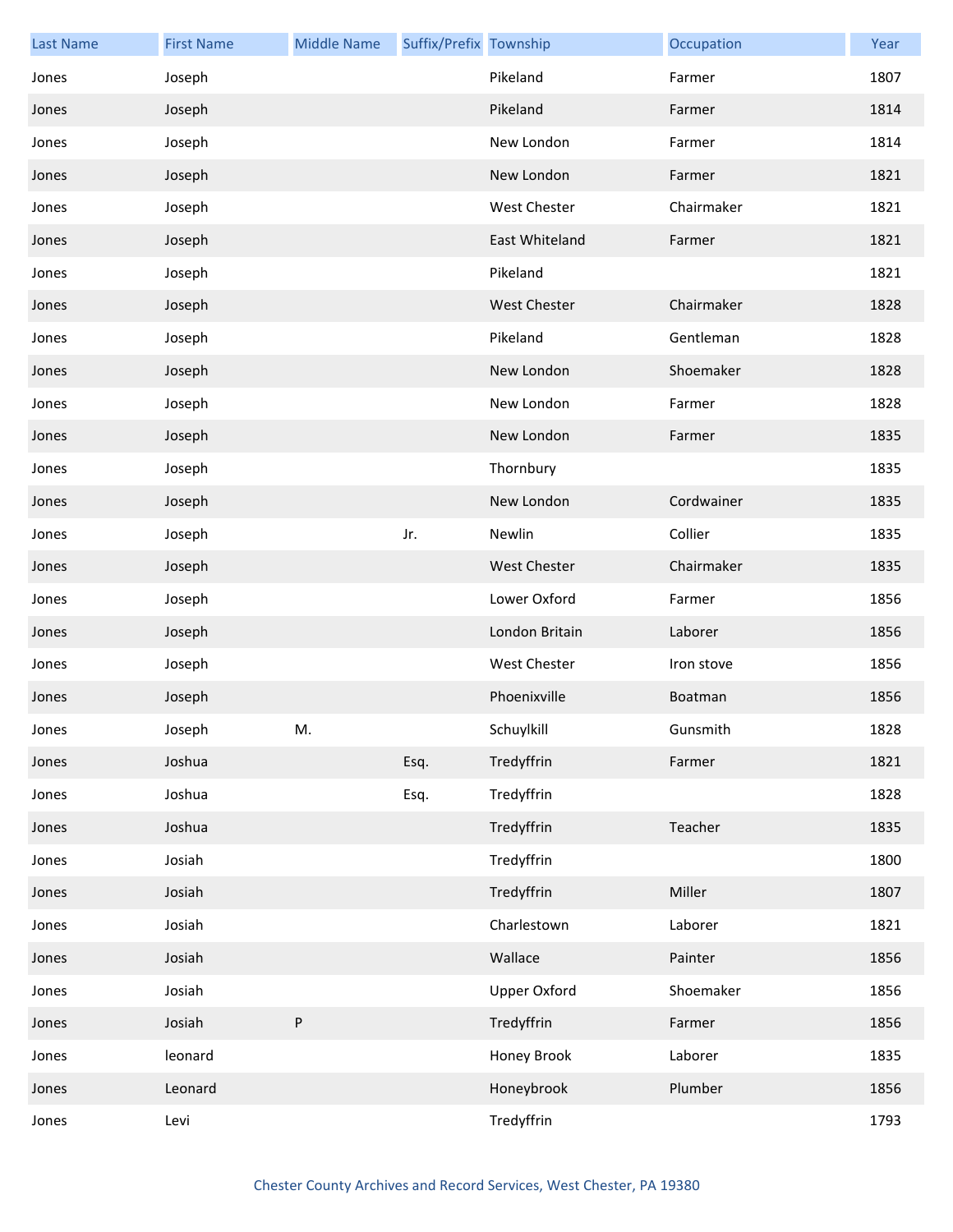| <b>Last Name</b> | <b>First Name</b> | <b>Middle Name</b> | Suffix/Prefix Township |                      | Occupation | Year |
|------------------|-------------------|--------------------|------------------------|----------------------|------------|------|
| Jones            | Levi              |                    |                        | Tredyffrin           |            | 1800 |
| Jones            | Levi              |                    |                        | Tredyffrin           |            | 1807 |
| Jones            | Levi              |                    |                        | Honey Brook          | Tanner     | 1828 |
| Jones            | Levi              | B                  |                        | Honeybrook           | Farmer     | 1856 |
| Jones            | Levi              | Н                  |                        | Lower Oxford         | Laborer    | 1856 |
| Jones            | Lewis             |                    |                        | Uwchlan              | Farmer     | 1807 |
| Jones            | Lewis             |                    |                        | East Nottingham      | Farmer     | 1835 |
| Jones            | Lydia             |                    |                        | Birmingham           |            | 1835 |
| Jones            | Lydia             |                    |                        | Londonderry          |            | 1856 |
| Jones            | Margaret          |                    |                        | <b>West Nantmeal</b> |            | 1800 |
| Jones            | Mark              |                    |                        | Phoenixville         | Pudler     | 1856 |
| Jones            | Mary              |                    |                        | Uwchlan              | Farmer     | 1821 |
| Jones            | Mary              |                    |                        | West Whiteland       | Farmer     | 1828 |
| Jones            | Mary              |                    |                        | West Whiteland       | Farmer     | 1835 |
| Jones            | Mary              |                    |                        | Willistown           | Farmer     | 1856 |
| Jones            | Matthew           |                    |                        | Upper Oxford         | Blacksmith | 1814 |
| Jones            | Milton            |                    |                        | West Caln            | Laborer    | 1828 |
| Jones            | Milton            |                    |                        | Brandywine           | Laborer    | 1835 |
| Jones            | Moses             |                    |                        | Goshen               | Blacksmith | 1814 |
| Jones            | Moses             |                    |                        | West Goshen          |            | 1821 |
| Jones            | Moses             |                    |                        | West Whiteland       |            | 1821 |
| Jones            | Moses             |                    |                        | West Whiteland       | Farmer     | 1828 |
| Jones            | Moses             |                    |                        | West Whiteland       | Gentleman  | 1835 |
| Jones            | Moses             |                    |                        | West Whiteland       | Carpenter  | 1856 |
| Jones            | Moses             |                    |                        | Sadsbury             | Laborer    | 1856 |
| Jones            | Nathan            |                    |                        | Brandywine           | Farmer     | 1807 |
| Jones            | Nathan            |                    |                        | Tredyffrin           | Tanner     | 1835 |
| Jones            | Nathan            |                    |                        | Kennett              | Farmer     | 1856 |
| Jones            | Nathan            |                    |                        | East Marlborough     | Farmer     | 1856 |
| Jones            | Nathan            |                    |                        | Honeybrook           | Carpenter  | 1856 |
| Jones            | Nathaniel         |                    |                        | Tredyffrin           |            | 1793 |
| Jones            | Nathaniel         |                    |                        | Tredyffrin           |            | 1800 |
| Jones            | Nathaniel         |                    |                        | Willistown           | Farmer     | 1814 |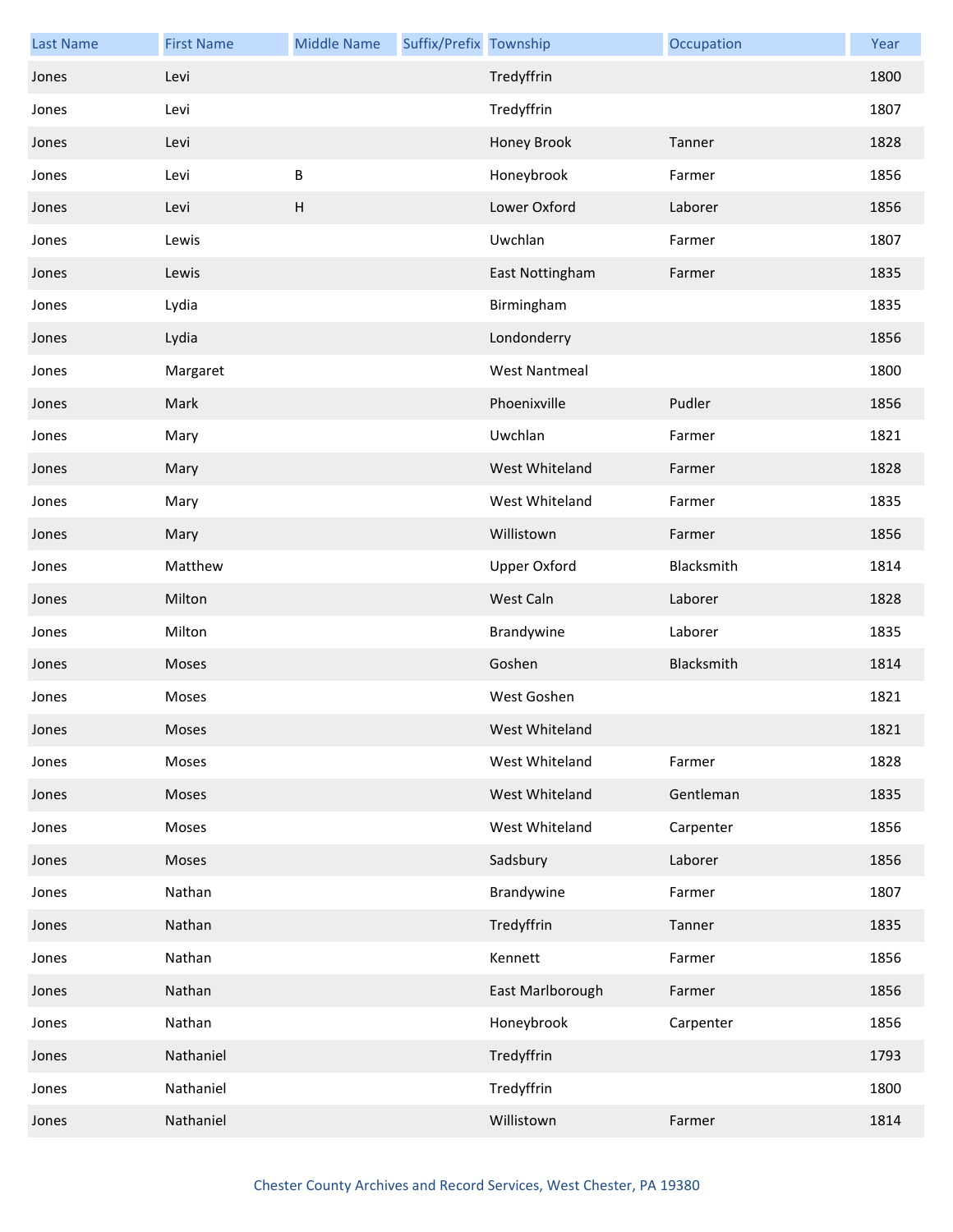| <b>Last Name</b> | <b>First Name</b> | <b>Middle Name</b> | Suffix/Prefix Township |                         | Occupation  | Year |
|------------------|-------------------|--------------------|------------------------|-------------------------|-------------|------|
| Jones            | Nathaniel         |                    |                        | Tredyffrin              | Farmer      | 1821 |
| Jones            | Nathaniel         |                    |                        | Tredyffrin              | Farmer      | 1828 |
| Jones            | Nathaniel         |                    |                        | Tredyffrin              | Wheelwright | 1835 |
| Jones            | Nathaniel         |                    |                        | Easttown                |             | 1856 |
| Jones            | Norris            |                    |                        | Tredyffrin              | Miller      | 1821 |
| Jones            | Norris            |                    |                        | New Garden              | Saddler     | 1828 |
| Jones            | Peter             |                    |                        | Kennett                 | Jobber      | 1814 |
| Jones            | Phebe             |                    |                        | New Garden              | Farmer      | 1821 |
| Jones            | Phebe             |                    |                        | Birmingham              |             | 1835 |
| Jones            | Rachel            |                    |                        | Tredyffrin              | Milliner    | 1835 |
| Jones            | Rachel            |                    |                        | West Pikeland           | Lady        | 1856 |
| Jones            | Rachel            |                    |                        | East Nottingham         |             | 1856 |
| Jones            | Reuben            |                    |                        | West Fallowfield        | Carpenter   | 1821 |
| Jones            | Richard           |                    |                        | West Marlborough        |             | 1793 |
| Jones            | Richard           |                    |                        | East Caln               |             | 1793 |
| Jones            | Richard           |                    |                        | East Bradford           |             | 1793 |
| Jones            | Richard           |                    |                        | New Garden              | Farmer      | 1807 |
| Jones            | Richard           |                    |                        | East Bradford           | Farmer      | 1807 |
| Jones            | Richard           |                    |                        | <b>East Fallowfield</b> | Husbandman  | 1807 |
| Jones            | Richard           |                    |                        | <b>East Fallowfield</b> | Farmer      | 1814 |
| Jones            | Richard           |                    |                        | West Whiteland          | Farmer      | 1814 |
| Jones            | Richard           |                    |                        | West Whiteland          |             | 1821 |
| Jones            | Richard           |                    |                        | East Caln               | Laborer     | 1821 |
| Jones            | Richard           |                    |                        | East Caln               | Laborer     | 1828 |
| Jones            | Richard           |                    |                        | Willistown              | Laborer     | 1835 |
| Jones            | Richard           |                    |                        | West Goshen             | Laborer     | 1856 |
| Jones            | Robert            |                    |                        | Goshen                  |             | 1793 |
| Jones            | Robert            |                    |                        | Londonderry             |             | 1793 |
| Jones            | Robert            |                    |                        | Charlestown             | Farmer      | 1821 |
| Jones            | Robert            |                    |                        | Schuylkill              | Farmer      | 1828 |
| Jones            | Robert            |                    |                        | Schuylkill              | Farmer      | 1835 |
| Jones            | Robert            |                    |                        | Schuylkill              | Farmer      | 1856 |
| Jones            | Sally             |                    |                        | Lower Oxford            |             | 1814 |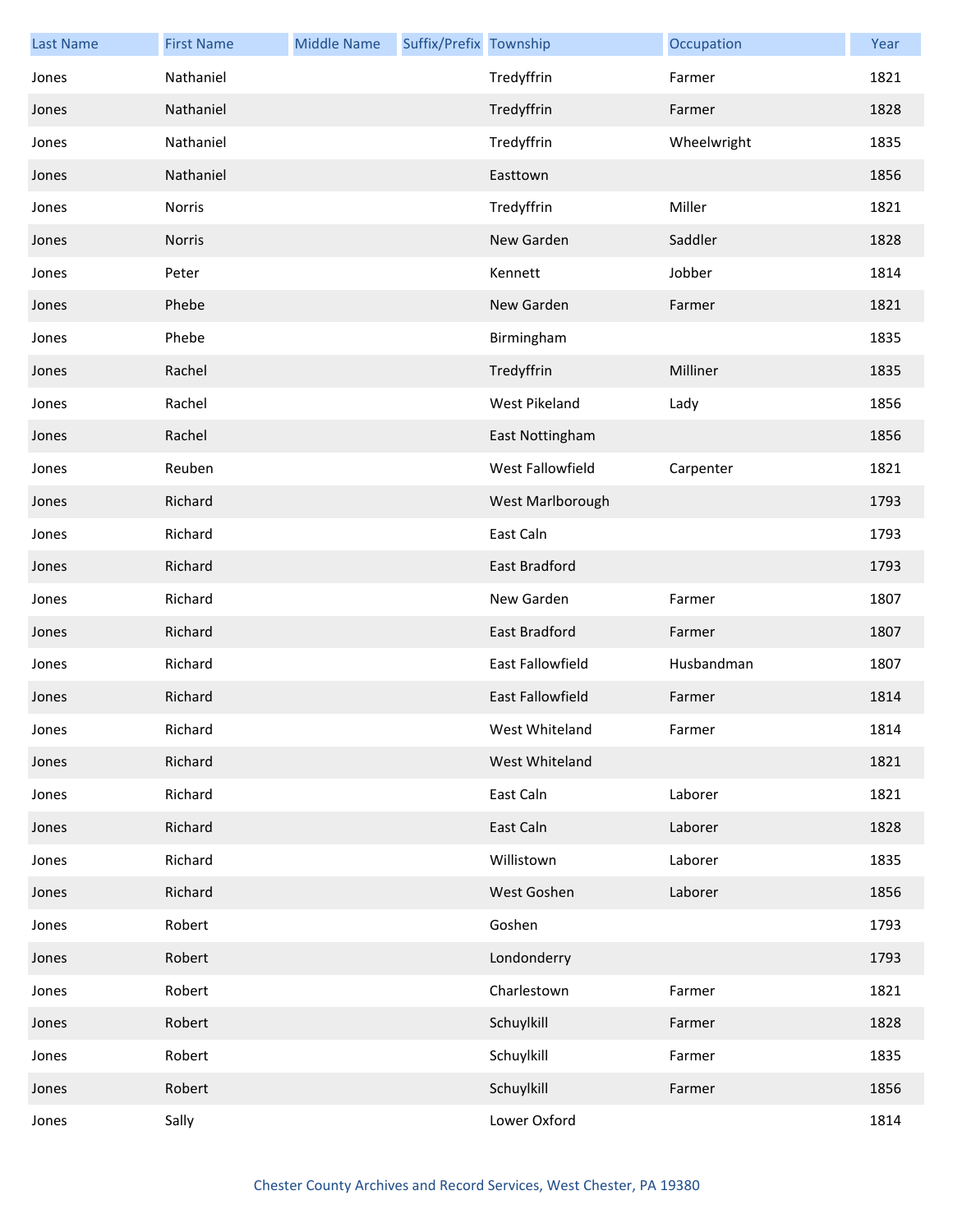| <b>Last Name</b> | <b>First Name</b> | <b>Middle Name</b> | Suffix/Prefix Township |                      | Occupation  | Year |
|------------------|-------------------|--------------------|------------------------|----------------------|-------------|------|
| Jones            | Samuel            |                    |                        | Birmingham           |             | 1793 |
| Jones            | Samuel            |                    |                        | Uwchlan              |             | 1793 |
| Jones            | Samuel            |                    |                        | Pikeland             |             | 1800 |
| Jones            | Samuel            |                    |                        | Tredyffrin           |             | 1800 |
| Jones            | Samuel            |                    |                        | Birmingham           | Farmer      | 1807 |
| Jones            | Samuel            |                    |                        | Pikeland             | Blacksmith  | 1807 |
| Jones            | Samuel            |                    |                        | East Bradford        | Wheelwright | 1807 |
| Jones            | Samuel            |                    |                        | Pikeland             | Farmer      | 1814 |
| Jones            | Samuel            |                    |                        | Honey Brook          |             | 1814 |
| Jones            | Samuel            |                    |                        | Birmingham           | Farmer      | 1814 |
| Jones            | Samuel            |                    |                        | East Bradford        | Wheelwright | 1814 |
| Jones            | Samuel            |                    |                        | Tredyffrin           | Farmer      | 1814 |
| Jones            | Samuel            |                    |                        | Pikeland             |             | 1821 |
| Jones            | Samuel            |                    |                        | Birmingham           | Farmer      | 1821 |
| Jones            | Samuel            |                    |                        | East Bradford        | Coach Maker | 1821 |
| Jones            | Samuel            |                    |                        | Honey Brook          | Tanner      | 1821 |
| Jones            | Samuel            |                    |                        | East Whiteland       | Farmer      | 1821 |
| Jones            | Samuel            |                    |                        | Tredyffrin           | Farmer      | 1821 |
| Jones            | Samuel            |                    |                        | Tredyffrin           | Carpenter   | 1821 |
| Jones            | Samuel            |                    |                        | Birmingham           | Farmer      | 1828 |
| Jones            | Samuel            |                    |                        | Pikeland             | Farmer      | 1828 |
| Jones            | Samuel            |                    |                        | Charlestown          | Farmer      | 1828 |
| Jones            | Samuel            |                    |                        | Honey Brook          | Tanner      | 1828 |
| Jones            | Samuel            |                    |                        | Charlestown          | Farmer      | 1835 |
| Jones            | Samuel            |                    |                        | <b>East Nantmeal</b> | Blacksmith  | 1835 |
| Jones            | Samuel            |                    |                        | Honey Brook          | Farmer      | 1835 |
| Jones            | Samuel            |                    |                        | Tredyffrin           | Farmer      | 1856 |
| Jones            | Samuel            |                    |                        | West Goshen          | Laborer     | 1856 |
| Jones            | Samuel            |                    |                        | Uwchlan              | Laborer     | 1856 |
| Jones            | Samuel            |                    | Jr.                    | Honeybrook           | Tailor      | 1856 |
| Jones            | Samuel            |                    |                        | Honeybrook           | Farmer      | 1856 |
| Jones            | Samuel            |                    |                        | West Pikeland        |             | 1856 |
| Jones            | Samuel            | Davis              |                        | East Bradford        | Laborer     | 1856 |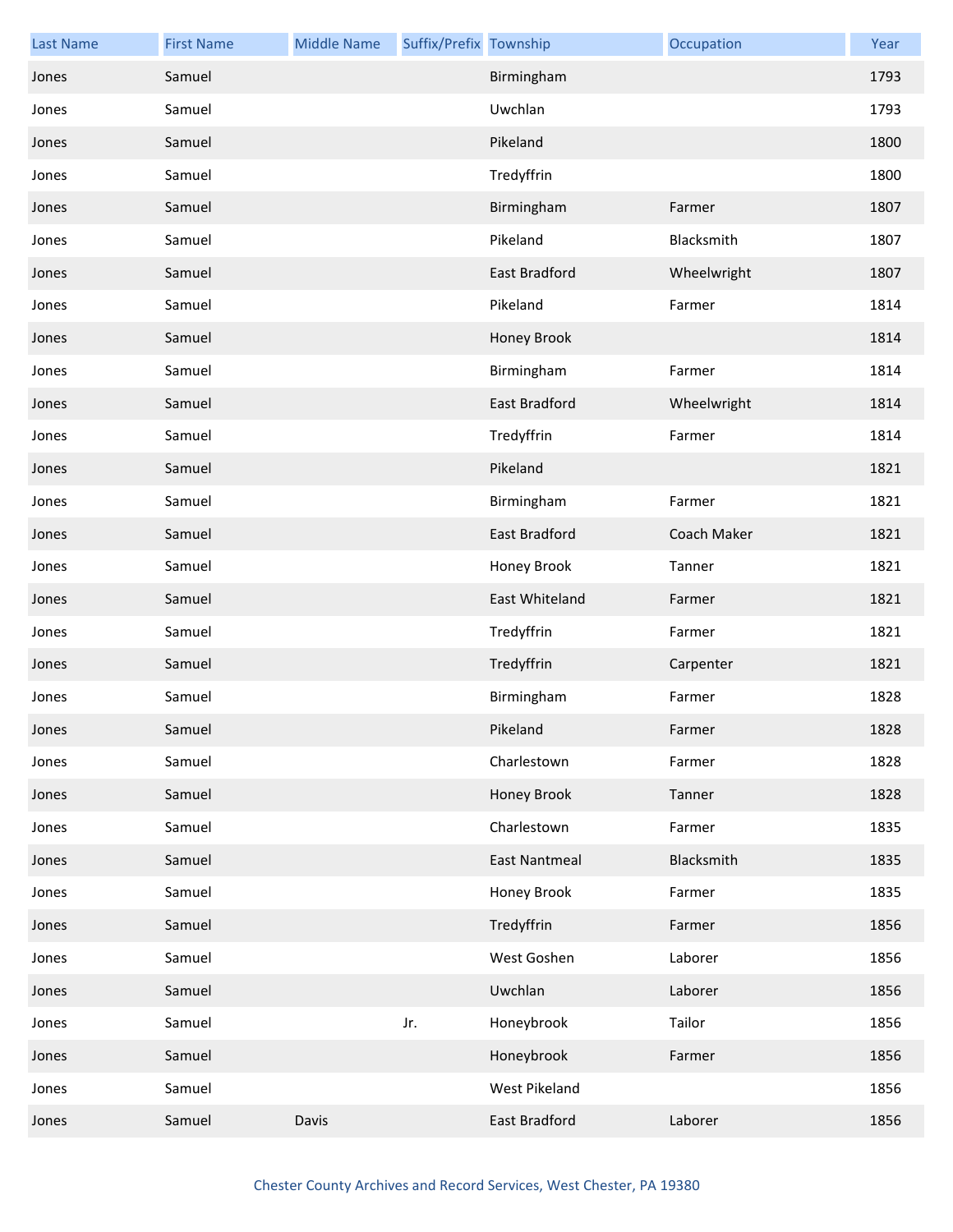| <b>Last Name</b> | <b>First Name</b> | <b>Middle Name</b> | Suffix/Prefix Township |                      | Occupation  | Year |
|------------------|-------------------|--------------------|------------------------|----------------------|-------------|------|
| Jones            | Samuel            | P                  |                        | West Caln            | Laborer     | 1856 |
| Jones            | Samuel            | Ρ.                 |                        | Charlestown          | Teacher     | 1821 |
| Jones            | Sarah             |                    |                        | East Fallowfield     |             | 1793 |
| Jones            | Sarah             |                    |                        | East Fallowfield     | Seamstress  | 1807 |
| Jones            | Sarah             |                    |                        | Honey Brook          | Lady        | 1828 |
| Jones            | Sarah             |                    |                        | Tredyffrin           |             | 1856 |
| Jones            | Sarah             |                    |                        | West Goshen          | Lady        | 1856 |
| Jones            | Spicer            |                    |                        | East Whiteland       | Storekeeper | 1814 |
| Jones            | Spicer            |                    |                        | Tredyffrin           | Farmer      | 1821 |
| Jones            | Spicer            |                    |                        | Tredyffrin           | Farmer      | 1828 |
| Jones            | Stephen           |                    |                        | Willistown           | Farmer      | 1807 |
| Jones            | Τ                 | J                  |                        | <b>East Nantmeal</b> | Storekeeper | 1856 |
| Jones            | Tacy              |                    |                        | Tredyffrin           |             | 1821 |
| Jones            | Thomas            |                    |                        | Willistown           |             | 1793 |
| Jones            | Thomas            |                    |                        | Tredyffrin           |             | 1793 |
| Jones            | Thomas            |                    |                        | Birmingham           |             | 1793 |
| Jones            | Thomas            |                    |                        | Tredyffrin           |             | 1800 |
| Jones            | Thomas            |                    |                        | Willistown           |             | 1800 |
| Jones            | Thomas            |                    |                        | Birmingham           | Farmer      | 1807 |
| Jones            | Thomas            |                    |                        | Tredyffrin           | Laborer     | 1807 |
| Jones            | Thomas            |                    |                        | Tredyffrin           | Shoemaker   | 1814 |
| Jones            | Thomas            |                    |                        | Birmingham           | Farmer      | 1814 |
| Jones            | Thomas            |                    |                        | Honey Brook          |             | 1821 |
| Jones            | Thomas            |                    |                        | East Whiteland       | Farmer      | 1821 |
| Jones            | Thomas            |                    |                        | Honey Brook          | Laborer     | 1821 |
| Jones            | Thomas            |                    |                        | East Whiteland       | Farmer      | 1821 |
| Jones            | Thomas            |                    |                        | West Whiteland       |             | 1821 |
| Jones            | Thomas            |                    | Esq.                   | East Whiteland       | Farmer      | 1828 |
| Jones            | Thomas            |                    |                        | Schuylkill           | Laborer     | 1828 |
| Jones            | Thomas            |                    |                        | West Whiteland       | Farmer      | 1828 |
| Jones            | Thomas            |                    |                        | Honey Brook          | Gentleman   | 1828 |
| Jones            | Thomas            |                    |                        | Uwchlan              | Laborer     | 1828 |
| Jones            | Thomas            |                    |                        | Honey Brook          | Farmer      | 1835 |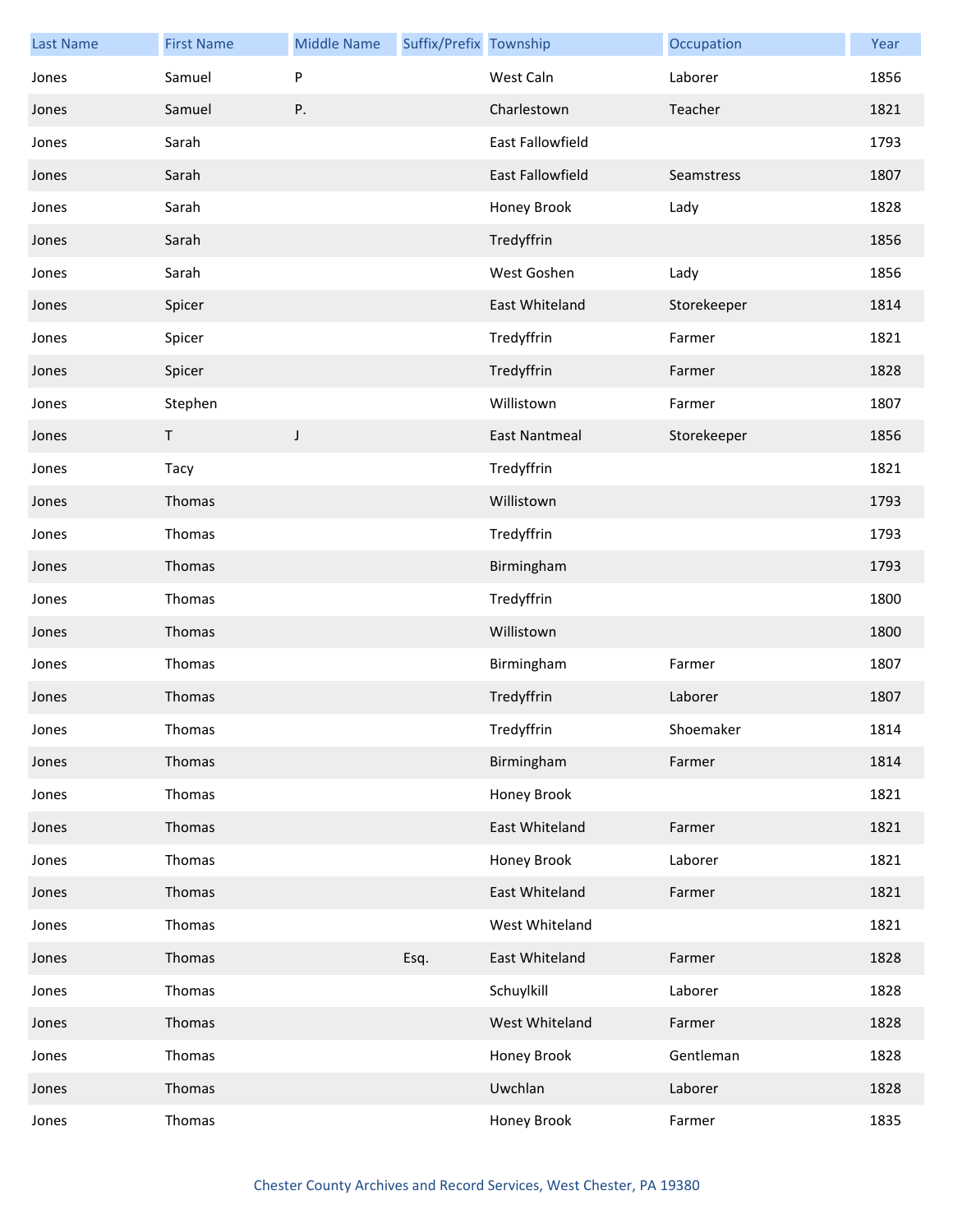| <b>Last Name</b> | <b>First Name</b> | <b>Middle Name</b> | Suffix/Prefix Township |                      | Occupation   | Year |
|------------------|-------------------|--------------------|------------------------|----------------------|--------------|------|
| Jones            | Thomas            |                    |                        | Tredyffrin           | Laborer      | 1835 |
| Jones            | Thomas            |                    |                        | Willistown           | Laborer      | 1835 |
| Jones            | Thomas            |                    | Esq.                   | East Whiteland       | Farmer       | 1835 |
| Jones            | Thomas            |                    |                        | Uwchlan              | Laborer      | 1835 |
| Jones            | Thomas            |                    |                        | <b>East Coventry</b> | Boatman      | 1856 |
| Jones            | Thomas            |                    |                        | <b>East Nantmeal</b> | Stonemason   | 1856 |
| Jones            | Thomas            |                    |                        | Kennett Square       | Engineer     | 1856 |
| Jones            | Thomas            |                    |                        | Phoenixville         | Carpenter    | 1856 |
| Jones            | Thomas            |                    |                        | East Bradford        | Laborer      | 1856 |
| Jones            | Thomas            |                    |                        | Uwchlan              |              | 1856 |
| Jones            | Thomas            |                    |                        | East Caln            | Laborer      | 1856 |
| Jones            | Thomas            | J                  |                        | <b>East Nantmeal</b> | Carpenter    | 1835 |
| Jones            | Thomas            | Jefferson          |                        | Coventry             | Carpenter    | 1828 |
| Jones            | Thomas            | К.                 |                        | Honey Brook          | Laborer      | 1828 |
| Jones            | Thomas            | ${\sf R}$          |                        | Honey Brook          | Laborer      | 1835 |
| Jones            | Thomas            | R                  |                        | Honeybrook           | Merchant     | 1856 |
| Jones            | Thomas            | ${\sf R}$          |                        | West Pikeland        | Laborer      | 1856 |
| Jones            | Thomas            | W                  |                        | Pennsbury            | Farmer       | 1856 |
| Jones            | Wesley            | ${\sf N}$          |                        | Tredyffrin           | Shoemaker    | 1856 |
| Jones            | William           |                    |                        | East Whiteland       |              | 1793 |
| Jones            | William           |                    |                        | Tredyffrin           |              | 1800 |
| Jones            | William           |                    |                        | Tredyffrin           |              | 1800 |
| Jones            | William           |                    |                        | East Nottingham      |              | 1800 |
| Jones            | William           |                    |                        | Goshen               | Laborer      | 1807 |
| Jones            | William           |                    |                        | Coventry             | Yeoman       | 1814 |
| Jones            | William           |                    |                        | Tredyffrin           | Laborer      | 1821 |
| Jones            | William           |                    |                        | Willistown           | Schoolmaster | 1821 |
| Jones            | William           |                    |                        | Birmingham           | Farmer       | 1828 |
| Jones            | William           |                    |                        | Coventry             | Laborer      | 1828 |
| Jones            | William           |                    |                        | Tredyffrin           | Laborer      | 1828 |
| Jones            | William           |                    |                        | Schuylkill           | Roller (M)   | 1828 |
| Jones            | William           |                    |                        | Honey Brook          | Tanner       | 1828 |
| Jones            | William           |                    |                        | Coventry             | Laborer      | 1835 |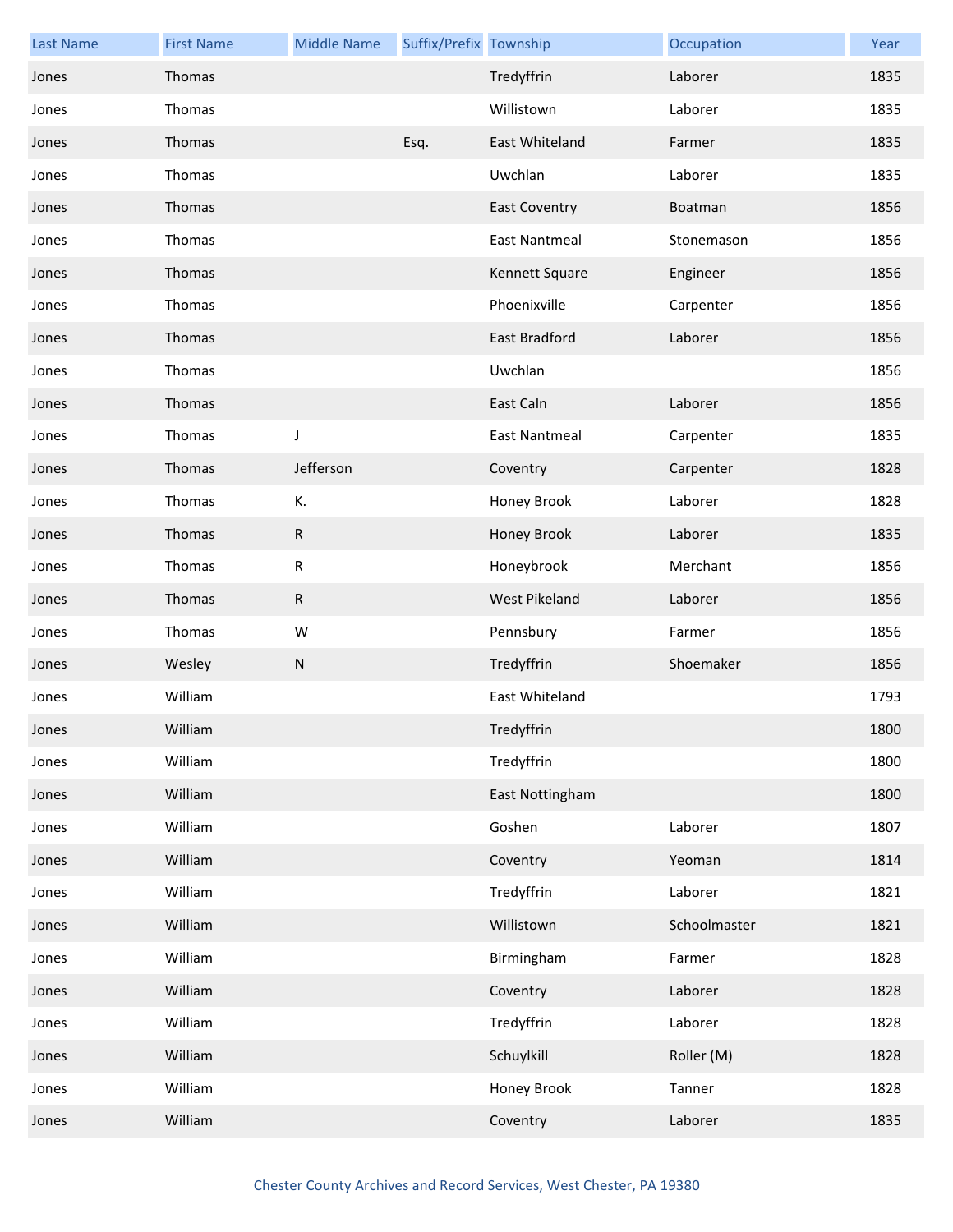| <b>Last Name</b> | <b>First Name</b> | <b>Middle Name</b> | Suffix/Prefix Township |                      | Occupation        | Year |
|------------------|-------------------|--------------------|------------------------|----------------------|-------------------|------|
| Jones            | William           |                    |                        | New Garden           | Farmer            | 1835 |
| Jones            | William           |                    |                        | East Marlborough     | Laborer           | 1856 |
| Jones            | William           |                    |                        | <b>West Chester</b>  | Laborer           | 1856 |
| Jones            | William           |                    |                        | West Fallowfield     | Laborer           | 1856 |
| Jones            | William           |                    |                        | Honeybrook           | Laborer           | 1856 |
| Jones            | William           |                    |                        | Schuylkill           | Laborer           | 1856 |
| Jones            | William           |                    |                        | Londonderry          | Farmer            | 1856 |
| Jones            | William           |                    |                        | Uwchlan              |                   | 1856 |
| Jones            | William           |                    |                        | Warwick              | Laborer           | 1856 |
| Jones            | William           |                    |                        | Kennett Square       | Laborer           | 1856 |
| Jones            | William           |                    |                        | Schuylkill           |                   | 1856 |
| Jones            | William           |                    |                        | Tredyffrin           | Blacksmith        | 1856 |
| Jones            | William           |                    |                        | West Bradford        |                   | 1856 |
| Jonson           | Evan              |                    |                        | Uwchlan              | Farmer            | 1856 |
| Jonson           | John              |                    |                        | <b>West Coventry</b> | Carpenter         | 1856 |
| Jonson           | Thomas            |                    |                        | Uwchlan              | Trader            | 1856 |
| Jonston          | Alexander         |                    |                        | Tredyffrin           |                   | 1793 |
| Jonston          | John              |                    |                        | West Caln            | Laborer           | 1856 |
| Jonston          | John              |                    |                        | Warwick              | Farmer            | 1856 |
| Jonston          | Rachel            |                    |                        | Warwick              |                   | 1856 |
| Jonston          | Robert            |                    |                        | Upper Oxford         | Laborer           | 1856 |
| Jonston          | William           |                    |                        | East Nantmeal        | Laborer           | 1856 |
| Jordan           | Adam              |                    |                        | Honey Brook          | Laborer           | 1835 |
| Jordan           | Andrew            |                    |                        | East Fallowfield     | Laborer           | 1807 |
| Jordan           | Ann               | $\mathsf C$        |                        | East Fallowfield     |                   | 1856 |
| Jordan           | Catherine         |                    |                        | Honeybrook           | Laborer           | 1856 |
| Jordan           | Ephraim           |                    |                        | London Britain       |                   | 1807 |
| Jordan           | Hugh              |                    |                        | East Fallowfield     | Surveyor          | 1807 |
| Jordan           | Hugh              |                    |                        | East Fallowfield     | Farmer            | 1814 |
| Jordan           | Hugh              |                    |                        | East Fallowfield     | Farmer            | 1821 |
| Jordan           | Israel            |                    |                        | East Fallowfield     | Carpenter         | 1835 |
| Jordan           | Jacob             |                    |                        | East Fallowfield     | Farmer            | 1821 |
| Jordan           | Jacob             |                    |                        | Newlin               | Iron Straightener | 1828 |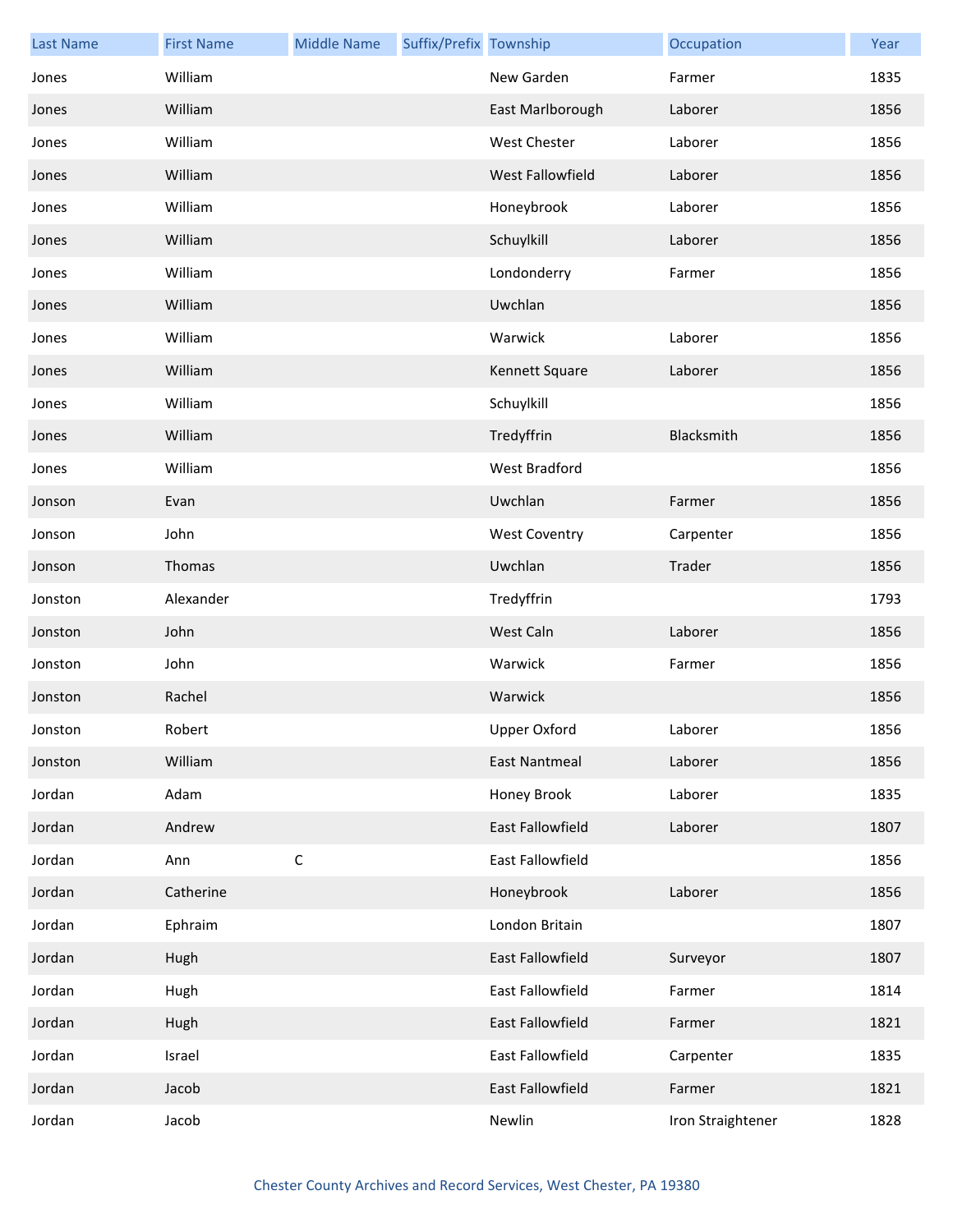| <b>Last Name</b> | <b>First Name</b> | <b>Middle Name</b> | Suffix/Prefix Township |                         | Occupation    | Year |
|------------------|-------------------|--------------------|------------------------|-------------------------|---------------|------|
| Jordan           | James             |                    |                        | London Britain          |               | 1793 |
| Jordan           | James             |                    |                        | London Britain          |               | 1807 |
| Jordan           | John              |                    | Jr.                    | East Fallowfield        | Husbandman    | 1807 |
| Jordan           | John              |                    |                        | East Fallowfield        | Husbandman    | 1807 |
| Jordan           | John              |                    |                        | London Britain          |               | 1807 |
| Jordan           | John              |                    |                        | East Fallowfield        | Farmer        | 1814 |
| Jordan           | John              |                    |                        | East Fallowfield        | Carter        | 1814 |
| Jordan           | John              |                    |                        | East Fallowfield        | Farmer        | 1821 |
| Jordan           | John              |                    | Jr.                    | East Fallowfield        | Laborer       | 1821 |
| Jordan           | John              |                    | Sr.                    | <b>East Fallowfield</b> | Farmer        | 1828 |
| Jordan           | John              |                    |                        | West Marlborough        | Laborer       | 1835 |
| Jordan           | Jonathan          |                    |                        | East Fallowfield        | Laborer       | 1856 |
| Jordan           | Joseph            | $\mathsf C$        |                        | East Fallowfield        | Plasterer     | 1856 |
| Jordan           | Michael           |                    |                        | Honey Brook             | Farmer        | 1828 |
| Jordan           | Michael           |                    |                        | Honey Brook             | Farmer        | 1835 |
| Jordan           | Moses             | W                  |                        | <b>West Chester</b>     | Gentleman     | 1856 |
| Jordan           | Patience          |                    |                        | London Grove            |               | 1807 |
| Jordan           | Patience          |                    |                        | London Grove            |               | 1821 |
| Jordan           | Patrick           |                    |                        | <b>West Chester</b>     | Laborer       | 1856 |
| Jordan           | Sarah             |                    |                        | East Fallowfield        |               | 1814 |
| Jordan           | Thomas            |                    |                        | West Bradford           |               | 1793 |
| Jordan           | Thomas            |                    |                        | London Britain          |               | 1793 |
| Jordan           | Thomas            |                    |                        | Brandywine              | Farmer        | 1807 |
| Jordan           | Thomas            |                    |                        | Brandywine              | Farmer        | 1814 |
| Jordan           | Thomas            |                    |                        | Brandywine              | Farmer        | 1821 |
| Jordan           | Thomas            |                    |                        | Brandywine              | Farmer        | 1828 |
| Jordan           | William           |                    |                        | Newlin                  | Merchant      | 1828 |
| Jordan           | William           | ${\sf R}$          |                        | Newlin                  | Shoemaker     | 1835 |
| Jorden           | Henry             |                    |                        | Sadsbury                | Laborer       | 1856 |
| Jorden           | John              |                    |                        | East Fallowfield        | Private liver | 1835 |
| Jordon           | Adam              |                    |                        | Honey Brook             | Farmer        | 1828 |
| Jordon           | Charles           |                    |                        | East Fallowfield        | Leader        | 1856 |
| Jordon           | Israel            |                    |                        | East Fallowfield        | Carpenter     | 1828 |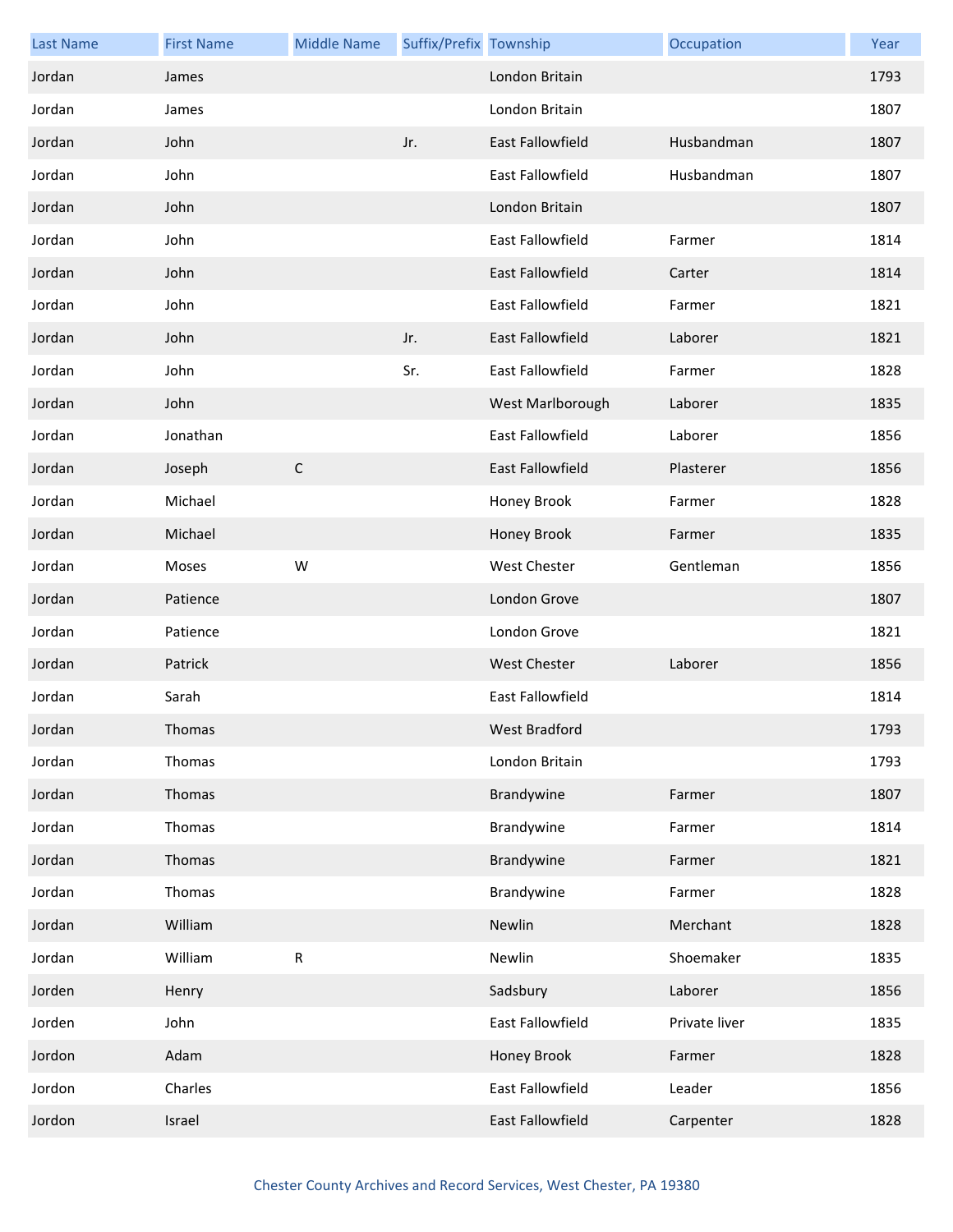| <b>Last Name</b> | <b>First Name</b> | <b>Middle Name</b> | Suffix/Prefix Township |                         | Occupation     | Year |
|------------------|-------------------|--------------------|------------------------|-------------------------|----------------|------|
| Jordon           | Jacob             |                    |                        | Newlin                  | Laborer        | 1835 |
| Jordon           | James             |                    |                        | Willistown              | Laborer        | 1821 |
| Jordon           | James             |                    |                        | <b>West Bradford</b>    | Laborer        | 1828 |
| Jordon           | John              |                    |                        | West Marlborough        | Laborer        | 1814 |
| Jordon           | John              |                    | Jr.                    | <b>East Fallowfield</b> | Farmer         | 1828 |
| Jordon           | Joseph            |                    |                        | New Garden              | Farmer         | 1800 |
| Jordon           | Thomas            |                    |                        | West Marlborough        | Jobber         | 1807 |
| Jordon           | William           | $\mathsf R$        |                        | East Goshen             | Wood chopper   | 1856 |
| Joseph           | Bound             |                    |                        | <b>East Nantmeal</b>    | Cooper         | 1807 |
| Joseph           | Compston          |                    |                        | <b>East Nantmeal</b>    | Laborer        | 1807 |
| Joseph           | Dougan            |                    |                        | <b>East Nantmeal</b>    | Farmer         | 1807 |
| Joseph           | Evans             |                    |                        | <b>East Nantmeal</b>    | Cordwainer     | 1807 |
| Joshua           | Evans             |                    |                        | <b>East Nantmeal</b>    | Farmer         | 1807 |
| Josinskey        | Frederick         |                    |                        | West Caln               | Joiner         | 1814 |
| Jourden          | John              |                    |                        | London Britain          | Laborer        | 1821 |
| Jourden          | Michael           |                    |                        | Vincent                 |                | 1800 |
| Jourdon          | Hugh              |                    |                        | East Fallowfield        |                | 1793 |
| Jourdon          | John              |                    |                        | <b>East Fallowfield</b> |                | 1793 |
| Jourdon          | John              |                    |                        | East Fallowfield        |                | 1793 |
| Jourdon          | Stewart           |                    |                        | East Fallowfield        |                | 1793 |
| Jourdon          | Thomas            |                    |                        | West Whiteland          |                | 1793 |
| Jourdon          | William           |                    |                        | <b>Upper Oxford</b>     | Laborer        | 1835 |
| Joyce            | Sarah             |                    |                        | West Chester            | <b>Nursing</b> | 1856 |
| Joynt            | Jeremiah          |                    |                        | East Brandywine         | Gentleman      | 1856 |
| Jrey             | John              |                    |                        | <b>West Nantmeal</b>    | Ironmaster     | 1856 |
| Judge            | Thomas            |                    |                        | Phoenixville            | Laborer        | 1856 |
| Judson           | William           |                    |                        | East Fallowfield        | Laborer        | 1856 |
| Jump             | Joshua            |                    |                        | Thornbury               |                | 1835 |
| Jump             | Shelby            |                    |                        | Birmingham              | Laborer        | 1828 |
| Juniper          | John              |                    |                        | Birmingham              | Laborer        | 1856 |
| Junken           | John              |                    |                        | East Nottingham         |                | 1800 |
| Junkens          | Edward            |                    |                        | West Marlborough        | Laborer        | 1856 |
| Junkin           | David             |                    |                        | Easttown                |                | 1793 |